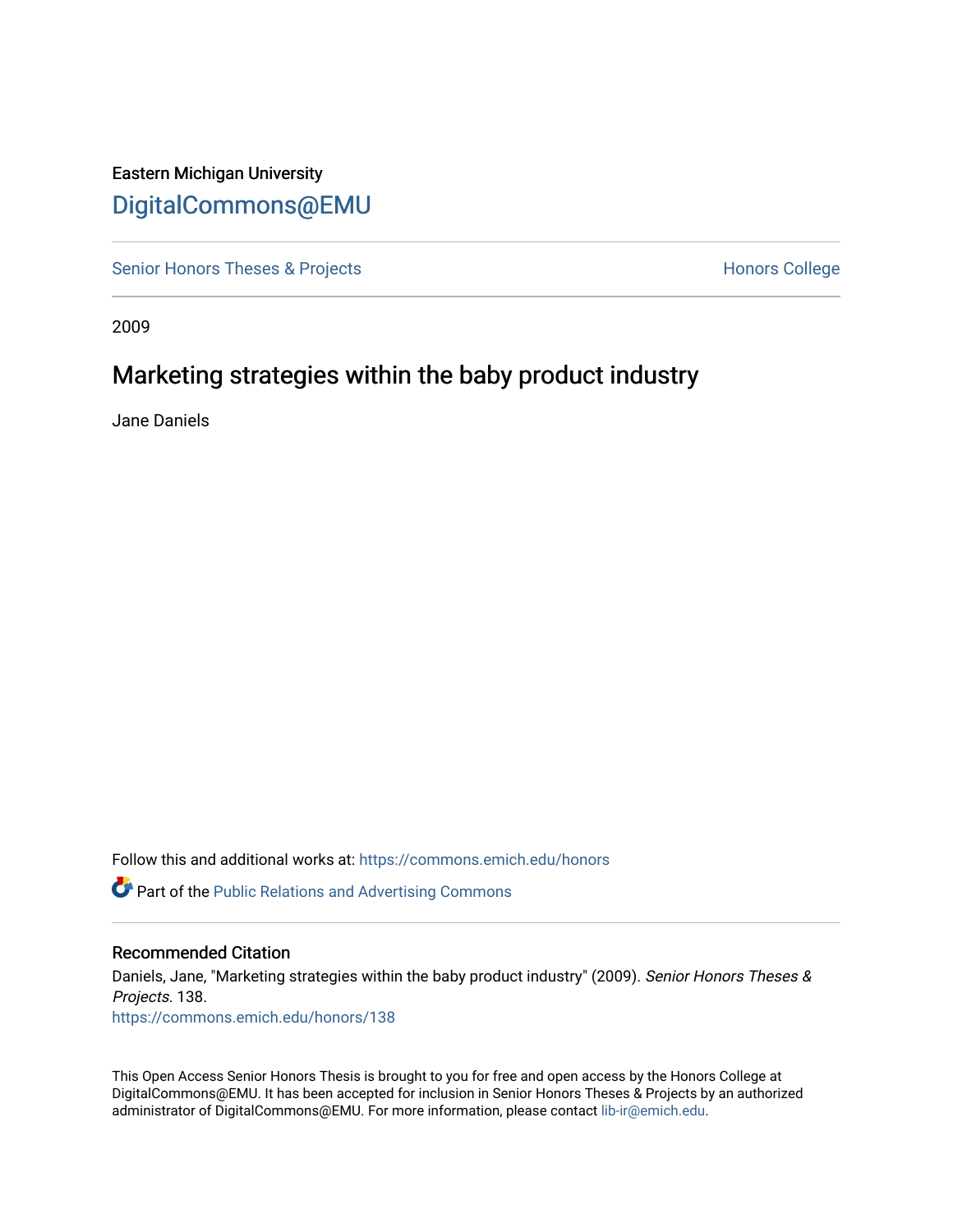# Marketing strategies within the baby product industry

## **Abstract**

When it comes to babies, things are expensive and companies are always looking to develop the most cutting edge products. Parents are constantly concerned with getting the best products in the market and doing everything right so that their child is safe and sound. But the question is how parents determine which products are the best and which ones are simply claiming to be the best. Are they simply guessing or are they looking carefully at all the facts? Parents look at product websites, consumer product review websites, consumer reports, blogs, and get word of mouth referrals to try to figure out which product is going to be the best for them. Parents do this not only because they are extremely concerned about the safety of their child but also since most first time parents generally have no idea what the differences are between products. So these first time parents are going to be easy influenced by whichever medium they are getting their information from. This could be highly logical and fact based information that is indisputable and does not vary depending on the customer. This information could be such things as how durable a product is or what safety rating the product has received. Or this information could be highly emotion oriented with a lot of emphasis placed on aspects that can vary from customer to customer. For example, the information could be about how soft/ hard the product feels or how the style can match a modern home décor. The question now is whether or not customers when choosing baby products are more influenced by products that are logic and fact centered or are they more influenced by emotion oriented aspects.

## Degree Type

Open Access Senior Honors Thesis

Department

Marketing

## Keywords

Marketing Psychology, Consumer behavior, Consumers Psychology

## Subject Categories

Public Relations and Advertising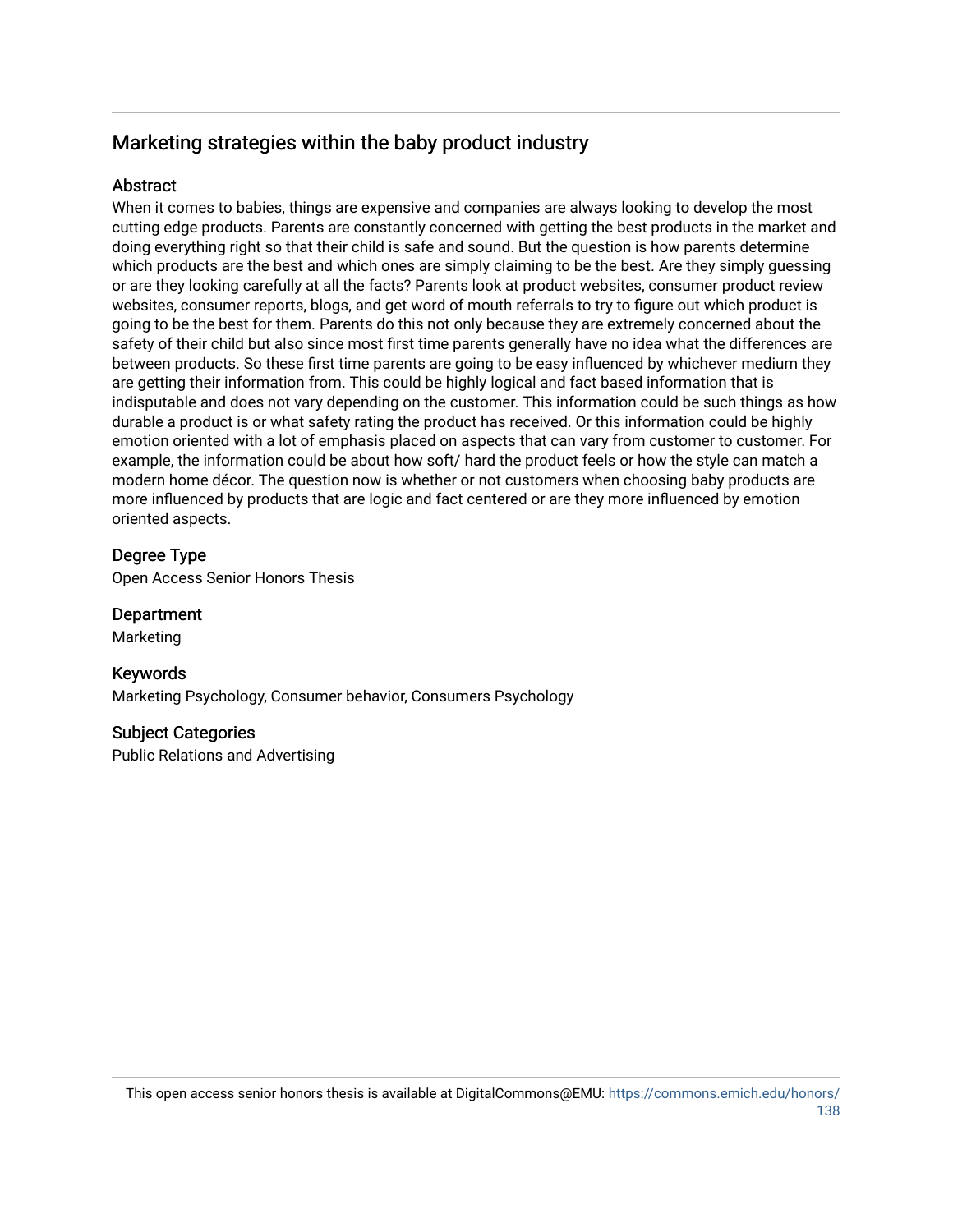**Marketing Strategies Within the Baby Product Industry**

**by**

**Jane Daniels**

**A Senior Thesis Submitted to the** 

**Eastern Michigan University**

**Honors Program**

**In Partial Fulfillment of the Requirements for Graduation**

**With Honors in Marketing**

**April 29, 2009**

**Ypsilanti Michigan**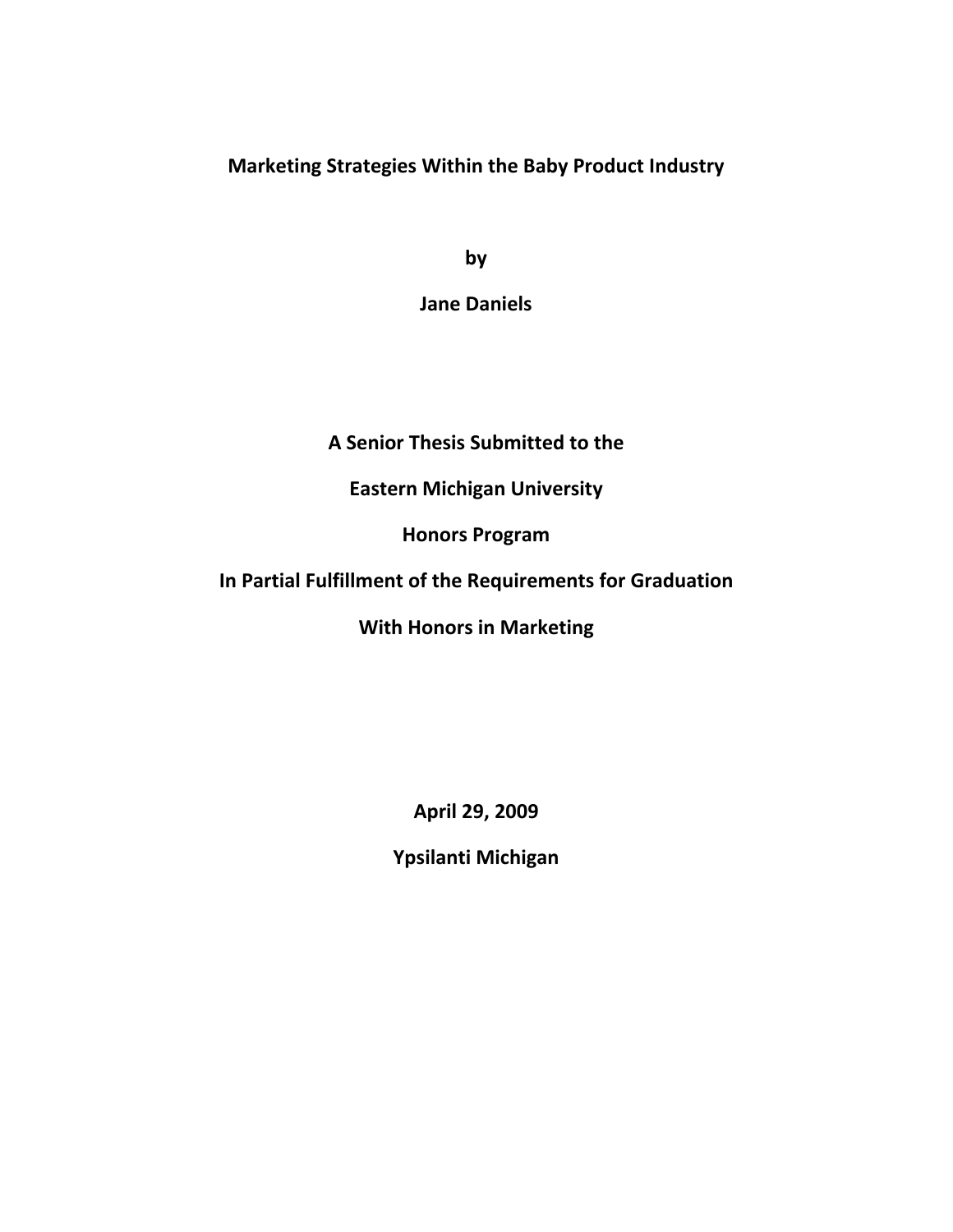# **Table of Contents**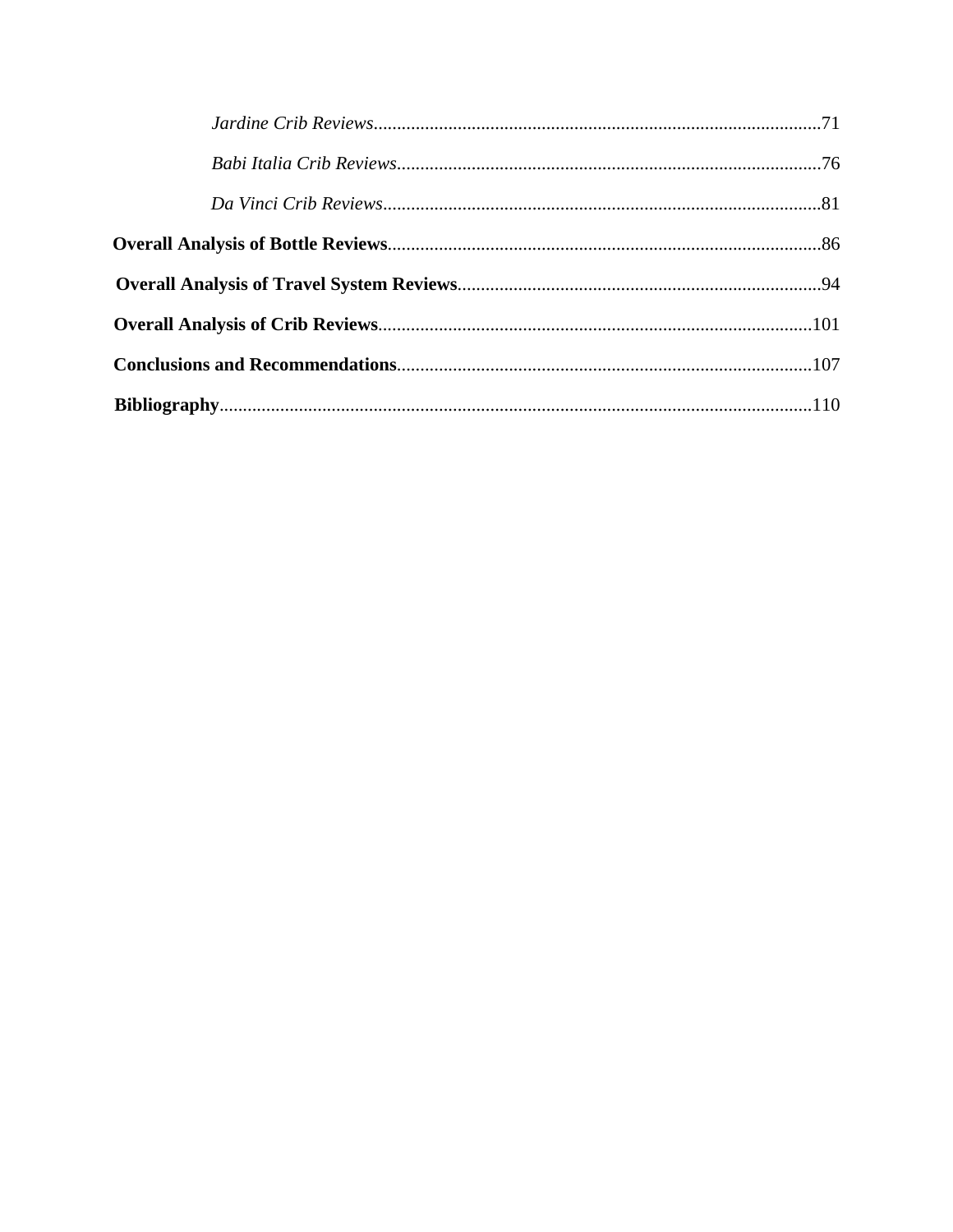# **Illustrations**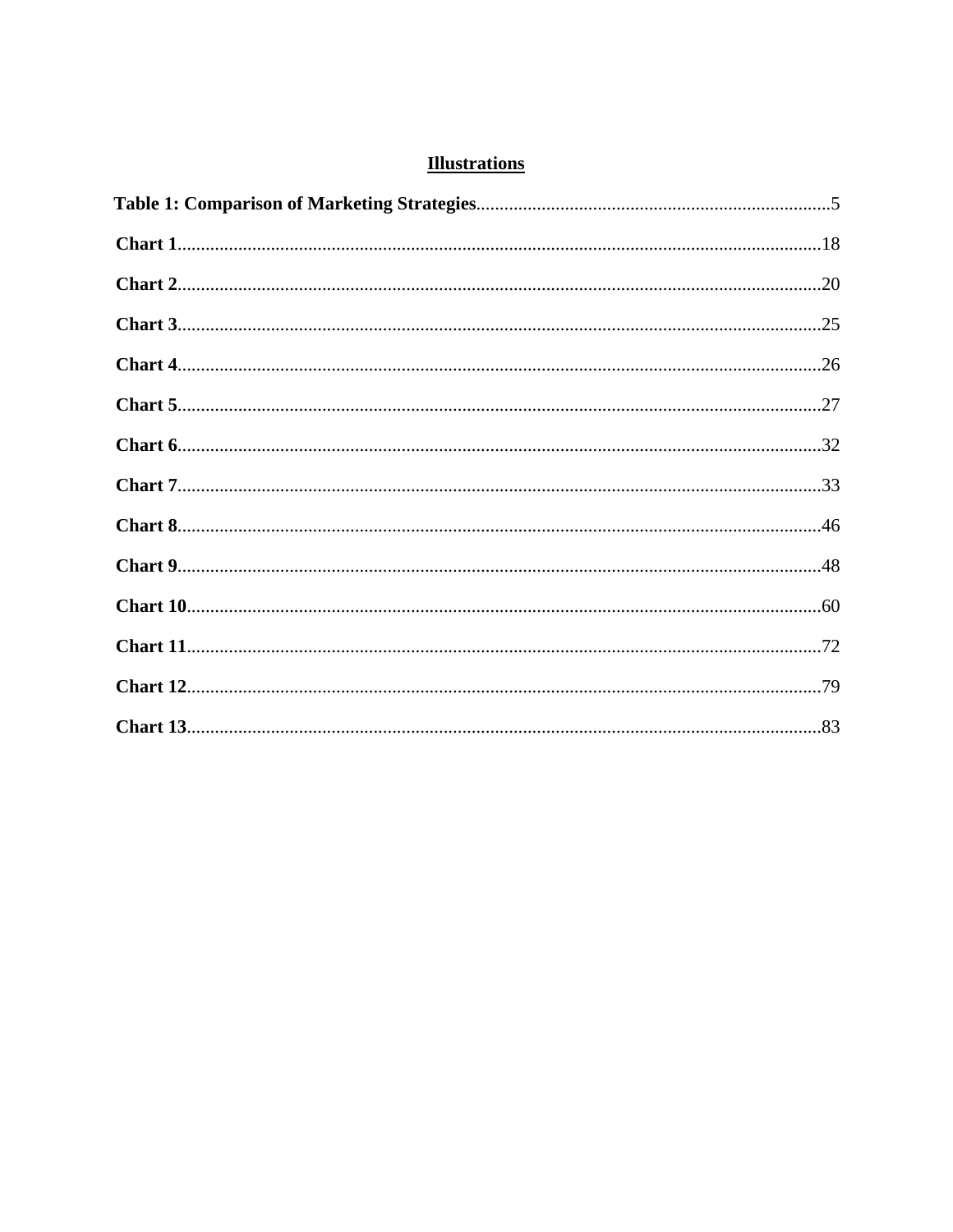### **Introduction**

 When it comes to babies, things are expensive and companies are always looking to develop the most cutting edge products. Parents are constantly concerned with getting the best products in the market and doing everything right so that their child is safe and sound. But the question is how parents determine which products are the best and which ones are simply claiming to be the best. Are they simply guessing or are they looking carefully at all the facts? Parents look at product websites, consumer product review websites, consumer reports, blogs, and get word of mouth referrals to try to figure out which product is going to be the best for them. Parents do this not only because they are extremely concerned about the safety of their child but also since most first time parents generally have no idea what the differences are between products. So these first time parents are going to be easy influenced by whichever medium they are getting their information from. This could be highly logical and fact based information that is indisputable and does not vary depending on the customer. This information could be such things as how durable a product is or what safety rating the product has received. Or this information could be highly emotion oriented with a lot of emphasis placed on aspects that can vary from customer to customer. For example, the information could be about how soft/ hard the product feels or how the style can match a modern home décor. The question now is whether or not customers when choosing baby products are more influenced by products that are logic and fact centered or are they more influenced by emotion oriented aspects.

 As this paper progresses, it will potentially prove that consumers are more influenced by emotion centered marketing strategies than logic and fact based marketing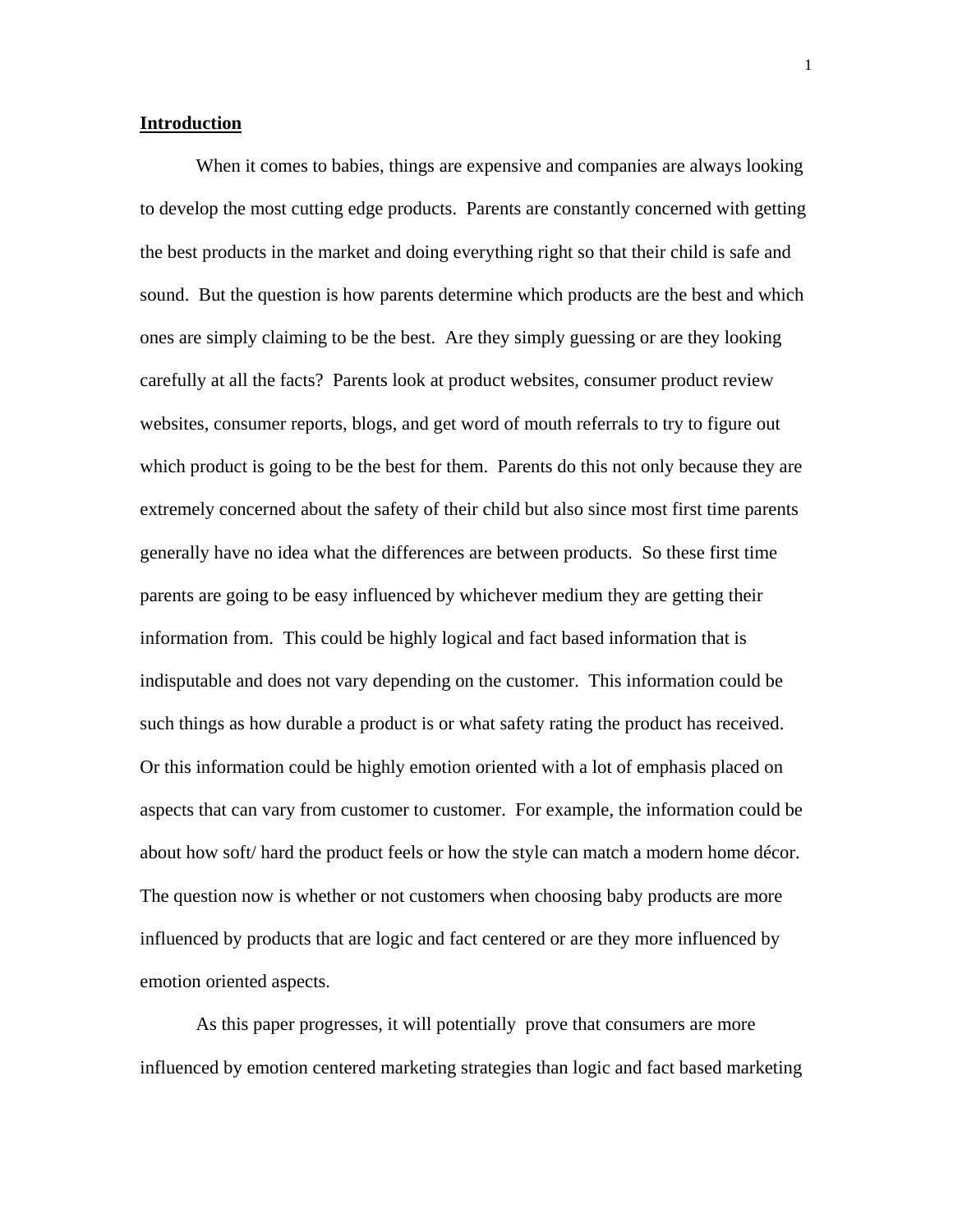strategies when it comes to selecting specific baby products. Although consumers are not going to strictly be influenced by emotional aspects over logical aspects, the goal is to prove that emotional aspects are considered before the logical aspects. Consumers, at times, appear to be more concerned with how the product looks, feels, and appears to other people than whether the item is ultimately safe and worth the money they are paying. This paper should prove that the first thing consumers think about are the colors, the brand name connotations, and the texture. The logical factors only come into the consumer's mind after the more superficial characteristics are satisfied. Both the emotional and the factual aspects are presented through marketing strategies on the products' websites and with their advertisements.

 To prove that consumers are more influenced by emotion based marketing strategies, there will be an analysis of specific products in the baby industry and whether their company's marketing strategy has emotional or factual elements. There have been selected three products which appear to be very important and receive the most careful attention from consumers and they are feeding bottles, travel system strollers, and infant cribs. These products will be discussed in more detail in the specific sections dedicated to each of the baby products mentioned about why these products were chosen over other products. To determine whether or not the consumers are more influenced by emotions or facts, there will be, in each product section, an analysis of the three separate brands through their company's marketing strategy and how consumers rated these products. The products will be proven to be either emotionally or logically influential if two of the three brands in each product category exhibit significantly more of either the emotional or logical elements. Then to determine whether overall consumers are more influenced by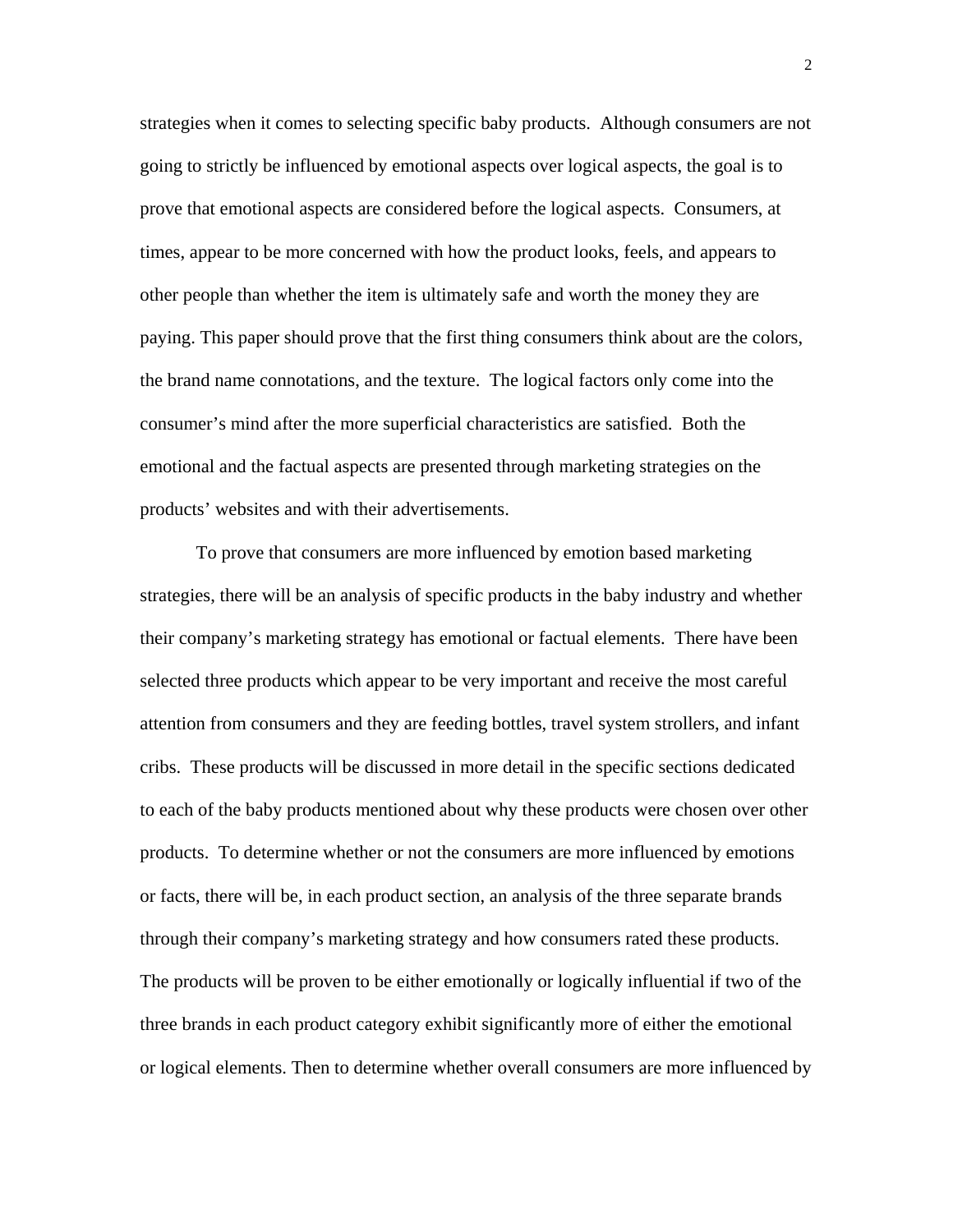a specific aspect, two of the three baby products must exhibit one of the characteristics. Even though this process will determine a conclusion of whether or not consumers are more influence by strategies with emotion or facts, this conclusion will not be extensive enough to draw concrete conclusions. Further research and analysis would go more in depth and most likely pursue customer surveys to determine what features they are looking for and what category they would fall into.

 The rating scale that will be used when discussing the overall ratings that are given to the individual products is going to be a scale from 1 to 5. The scale is going to represent the level of satisfaction the consumer feels about the product and it will also represent the level of quality the consumer feels the product has. So one aspect of the scale will represent the satisfaction level where 1 star means very dissatisfied, 2 stars means dissatisfied, 3 stars means neither satisfied nor dissatisfied, 4 stars means satisfied, and 5 stars means very satisfied. The other aspect of the scale representing the quality of the product will have 1 star meaning very below average, 2 stars means below average, 3 stars meaning average, 4 stars meaning above average, and 5 stars meaning very above average. These ratings scales will be used for all of the websites that review the products no matter how the consumers individually rate the specific aspects they preferred in the products.

 The aspects of the marketing strategies that are being examined are emotions and fact/ logic traits. But when it comes down to it, everyone has different understandings of what constitutes an emotionally driven marketing strategy and a logically/ factually based marketing strategy. So for this analysis, it will be determined how consumer ratings will be considered emotional or factual. The factual/ logical marketing strategies are going to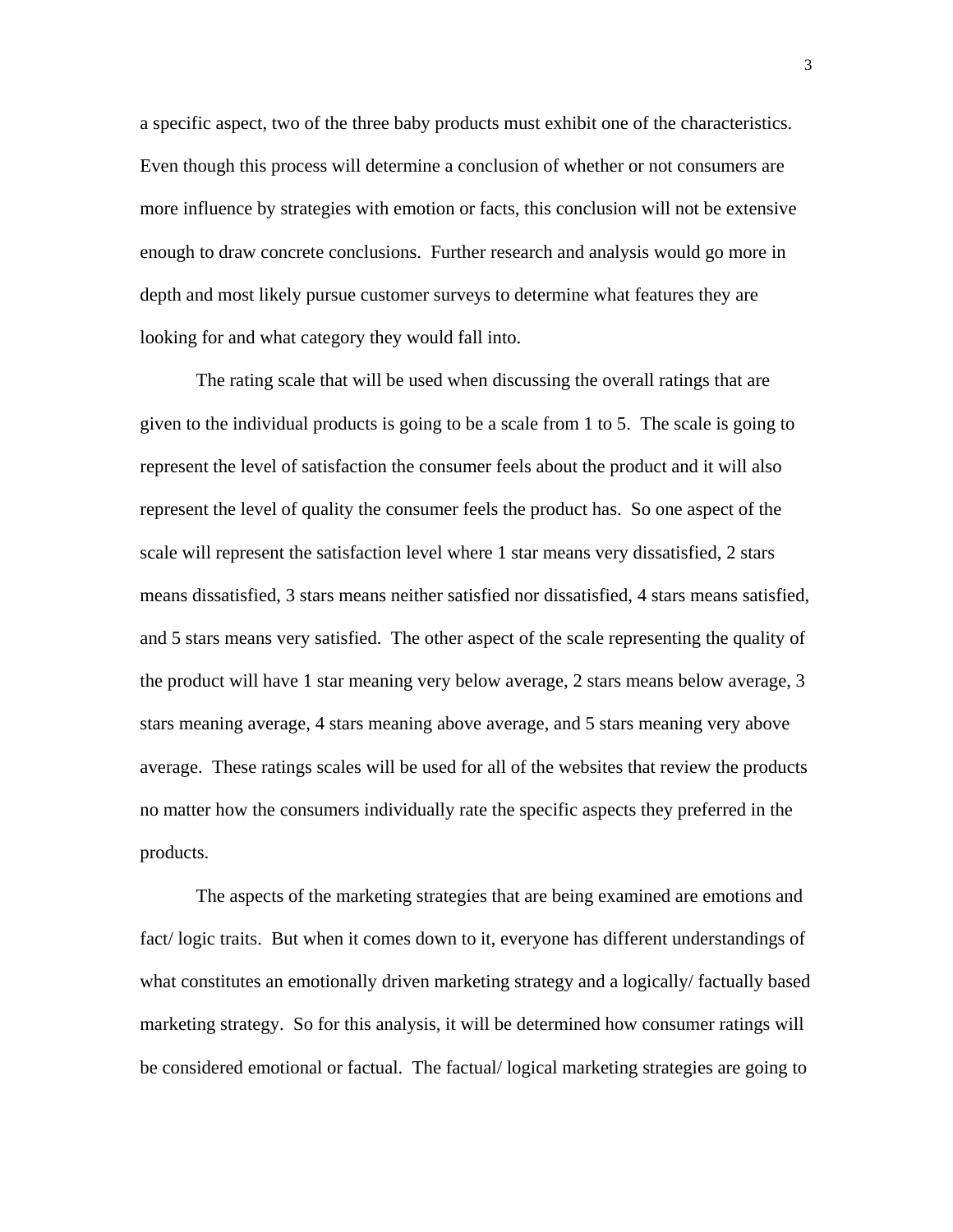exhibit traditional marketing strategy techniques with aspects such as comparison between two competing brands, what features make the brand superior to other brands, and whether the brand is positioned on safety. The aspects that are going to be considered emotional are going to be phrases dealing with the color or style of the product, if the consumer was affected by a trend, and if the consumer felt the product affected their status in a social group. This aspect falls under sensory marketing and experiential marketing due to the fact that a great deal of the emotions is experienced from interacting with the product and how the consumer reacts toward the product. The characteristic of safety will also be included as emotional if the brand being analyzed uses safety as part of their marketing strategy. Price is another major characteristic that can have logical aspects as well as emotional aspects so this trait will also be used for both categories depending on how the brand's strategy is analyzed.

 Although what specifically the categories of emotional and factual are going to pertain to has been determined, there also needs to be an understanding of how these two categories actually come to life through marketing strategies. The specific marketing strategies that are going to influence whether or not the brands have emotional or factual based marketing strategies is whether they are exhibiting a traditional marketing approach, a sensory marketing approach, or an experiential marketing approach. The traditional marketing approach is going to be centered on very logical aspects that have a systematic procedure of getting a consumer to select a specific brand. A sensory marketing approach has to do with the five senses of a person and how the product they are looking into affects the senses making them want to select the specific brand. The experiential marketing approach deals with the entire experience of the customer with the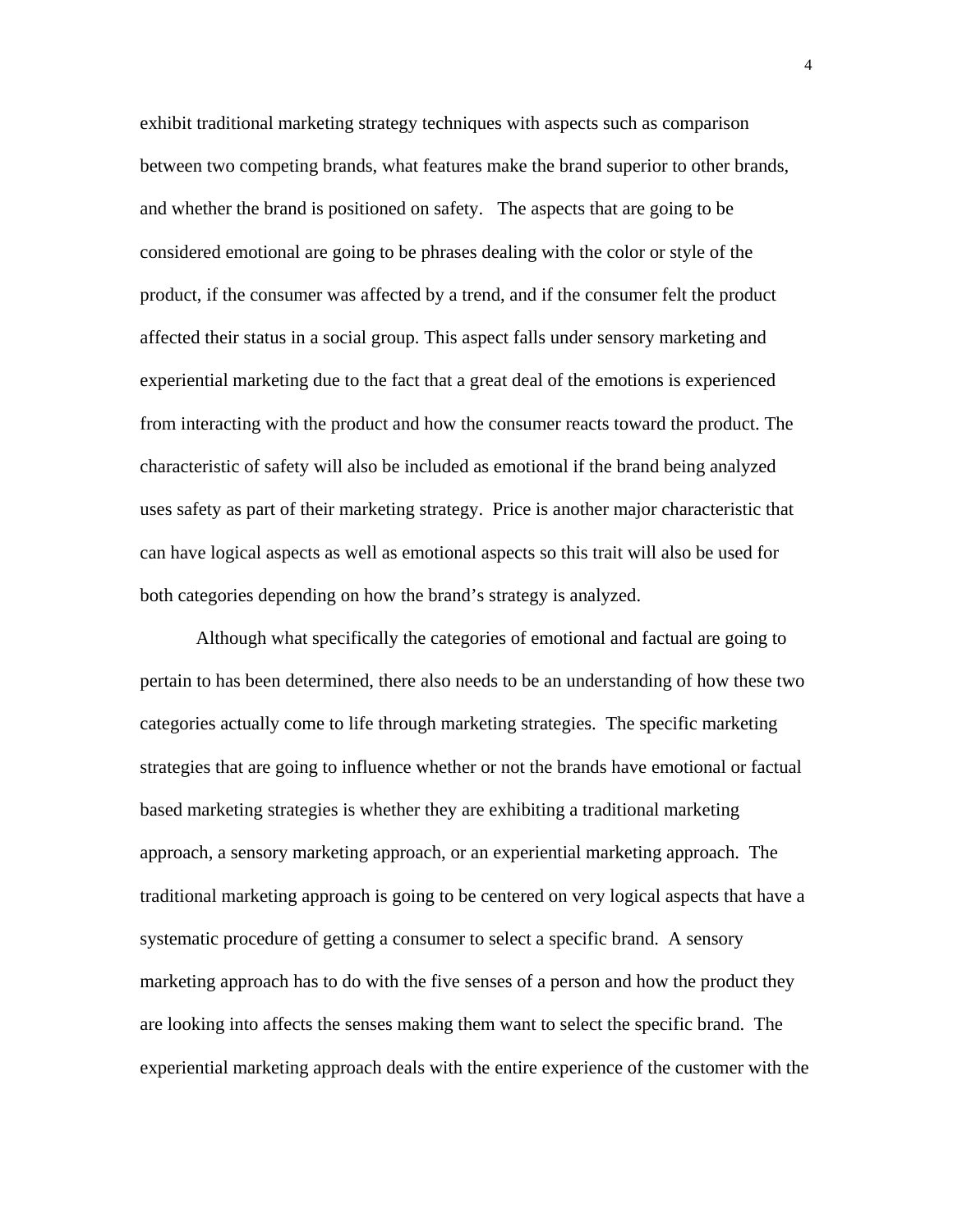market offering. All three of these approaches will be explained further in the following section.

# **Marketing Strategies**

| Table 1: Comparison of the Marketing Strategies |                                                                                                                                                                                                                                                                                                                                                                                                                                                                                                                                                                                                                                                                                                                                                                                                                                                                                                                                                                      |  |
|-------------------------------------------------|----------------------------------------------------------------------------------------------------------------------------------------------------------------------------------------------------------------------------------------------------------------------------------------------------------------------------------------------------------------------------------------------------------------------------------------------------------------------------------------------------------------------------------------------------------------------------------------------------------------------------------------------------------------------------------------------------------------------------------------------------------------------------------------------------------------------------------------------------------------------------------------------------------------------------------------------------------------------|--|
| <b>Strategy</b>                                 | <b>Features/Objectives</b>                                                                                                                                                                                                                                                                                                                                                                                                                                                                                                                                                                                                                                                                                                                                                                                                                                                                                                                                           |  |
| Marketing Mix                                   | 1. It determines where the company should place its product, how<br>to promote the product, how the product can be marketed itself,<br>and how to price the product effectively (Lamb 42-43).<br>2. Puts emphasis either on the product's benefits, what value it has<br>for customers, or how it is different from a competing brand.<br>3. The distribution and pricing objectives would depend on the<br>target segment the firm is going after.<br>4. The promotional medium would also depend on the target<br>segment but the basic mediums are T.V., radio, billboards,<br>magazines, and the internet.<br>5. This strategy is based on very logical and factual elements<br>which has little to do with consumer emotion.                                                                                                                                                                                                                                    |  |
| Porter's Theory of                              | 1. Overall Cost Leadership-Achieve an overall cost leadership in                                                                                                                                                                                                                                                                                                                                                                                                                                                                                                                                                                                                                                                                                                                                                                                                                                                                                                     |  |
| Generic Strategies<br>(Sudharshan 27)           | an industry through a set of functional policies aimed at this basic<br>objective. It requires aggressive construction of efficient-scale<br>facilities, vigorous pursuit of cost reductions from experience, tight<br>cost and overhead control, avoidance of marginal customer<br>accounts, and cost minimization.<br>2. Differentiation- Differentiates the product or service in order to<br>create something that is perceived industry-wide as being unique.<br>This strategy can take many forms and ideally the firm should<br>differentiate itself along several dimensions.<br>3. Focus- Focus on a particular buyer group, segment of the<br>product line, or geographic. The entire focus is built around<br>serving a particular target very well and each functional policy is<br>developed with this in mind. The firm is thus able to serve its<br>narrow target more effectively or efficiently than competitors who<br>are competing more broadly. |  |
| Experiential                                    | 1. Focuses a great deal on how the customer encounters a product<br>and eventually chooses from this encounter to select a specific<br>product (Schmitt 25-30).<br>2. The consumptions situation is examined to discover what the<br>meanings of these situations are for consumers and how important<br>they are for them.<br>3. Customers are seen as emotional as well as rational beings<br>which means that more emphasis will be put on entertaining,<br>stimulating, and emotionally affecting the customer.<br>4. Methodologies of an experiential marketer are very diverse and                                                                                                                                                                                                                                                                                                                                                                             |  |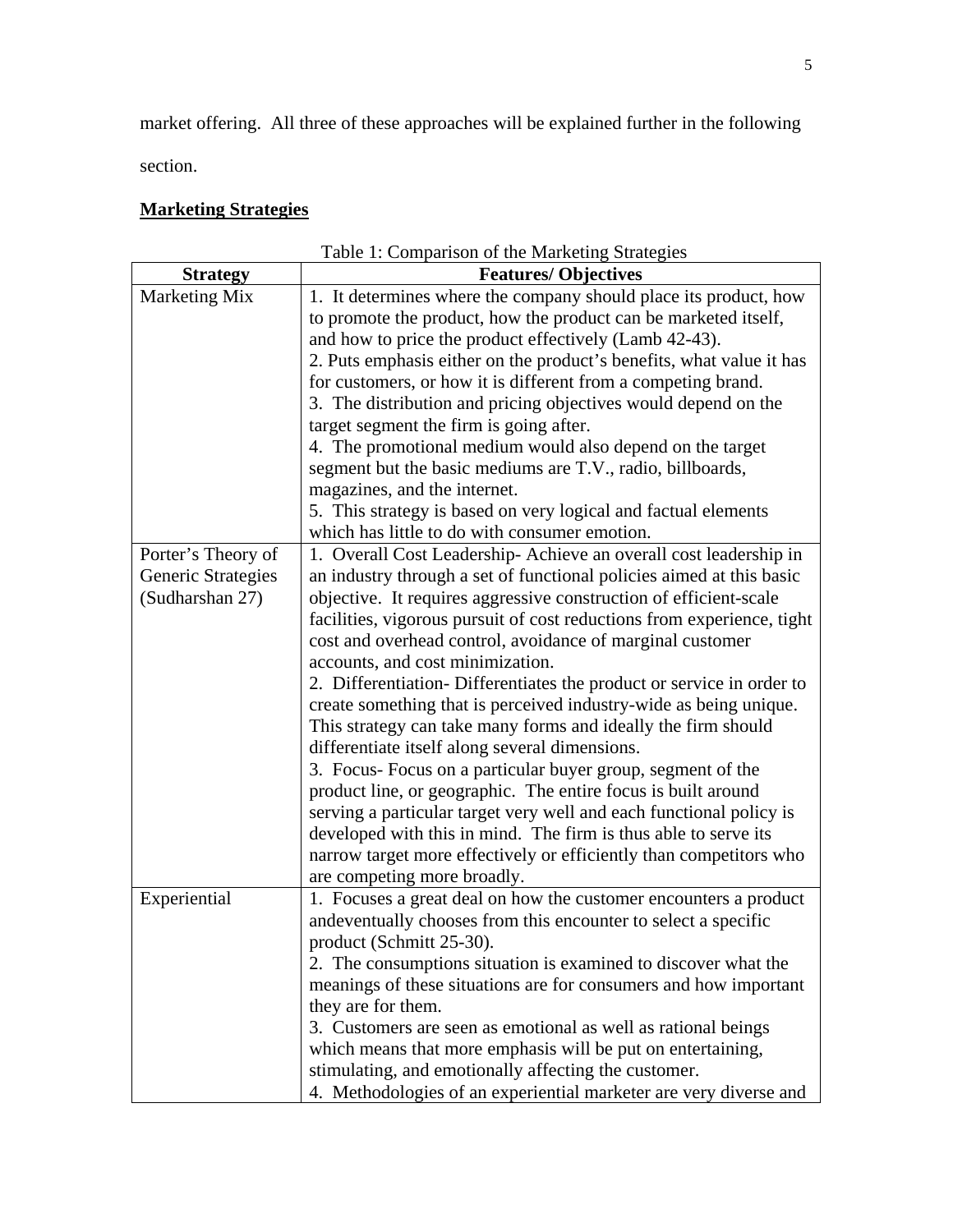|                  | there are a lot of various ways that this type of marketer can get                                                                  |
|------------------|-------------------------------------------------------------------------------------------------------------------------------------|
|                  | their research.                                                                                                                     |
| Sensory          | 1. Appeals to the five senses with the overall purpose to give                                                                      |
|                  | customer excitement and satisfaction through sensory stimulation                                                                    |
|                  | (Schmitt 99).                                                                                                                       |
|                  | 2. Overall goal is to get customer completely immersed with the                                                                     |
|                  | product so when the customer thinks of the product will be                                                                          |
|                  | reminded of how senses reacted.                                                                                                     |
|                  | 3. Objectives (109-111):                                                                                                            |
|                  | a. differentiator-stimulates and creates new feelings and                                                                           |
|                  | emotions for customer because product is presented in new and                                                                       |
|                  | unique ways.                                                                                                                        |
|                  | b. motivator-motivate customers to try new things by precisely                                                                      |
|                  | enticing them in through a perfect amount of stimulation so that                                                                    |
|                  | they feel that this new product is exactly right for them to try and                                                                |
|                  | experience.                                                                                                                         |
|                  | c. value provider- needs to be a sense of value perceived by the                                                                    |
|                  | customers and that the product is giving the customer a unique                                                                      |
|                  | value.                                                                                                                              |
| Feel (Emotional/ | 1. Causes consumer to have affective experience linked to the                                                                       |
| Experience       | brands within their inner feelings and emotions (Schmitt 66).                                                                       |
| centered)        | 2. Works best when there are strong emotions linked during                                                                          |
|                  | consumption or use of the product which can range from feelings                                                                     |
|                  | of anger to excitement (Schmitt 118-134).                                                                                           |
|                  | 3. Tries to attach specific emotions to the brand so consumer can                                                                   |
|                  | relate to and connection with it.                                                                                                   |
|                  | 4. Contains a great deal of emotions in the advertisements to                                                                       |
|                  | create and dredge up emotions within customer to try to connect                                                                     |
|                  | them to the product.                                                                                                                |
|                  | 5. Works best with more complex products but can work with low                                                                      |
|                  | involvement products with a lot of customer interaction prior to the                                                                |
|                  | purchase.                                                                                                                           |
|                  | 6. Hard to see if it works because most of the analysis needs to be<br>done during consumption stage of purchase cycle and normally |
|                  | this occurs once the customer is at home.                                                                                           |
|                  |                                                                                                                                     |

The above table discusses the marketing strategies that could be used by

the companies and their products to entice consumers to purchase their brand over

another brand. The first strategy discussed is the marketing mix strategy which is

essentially a traditional approach for a marketing strategy. This strategy emphasizes the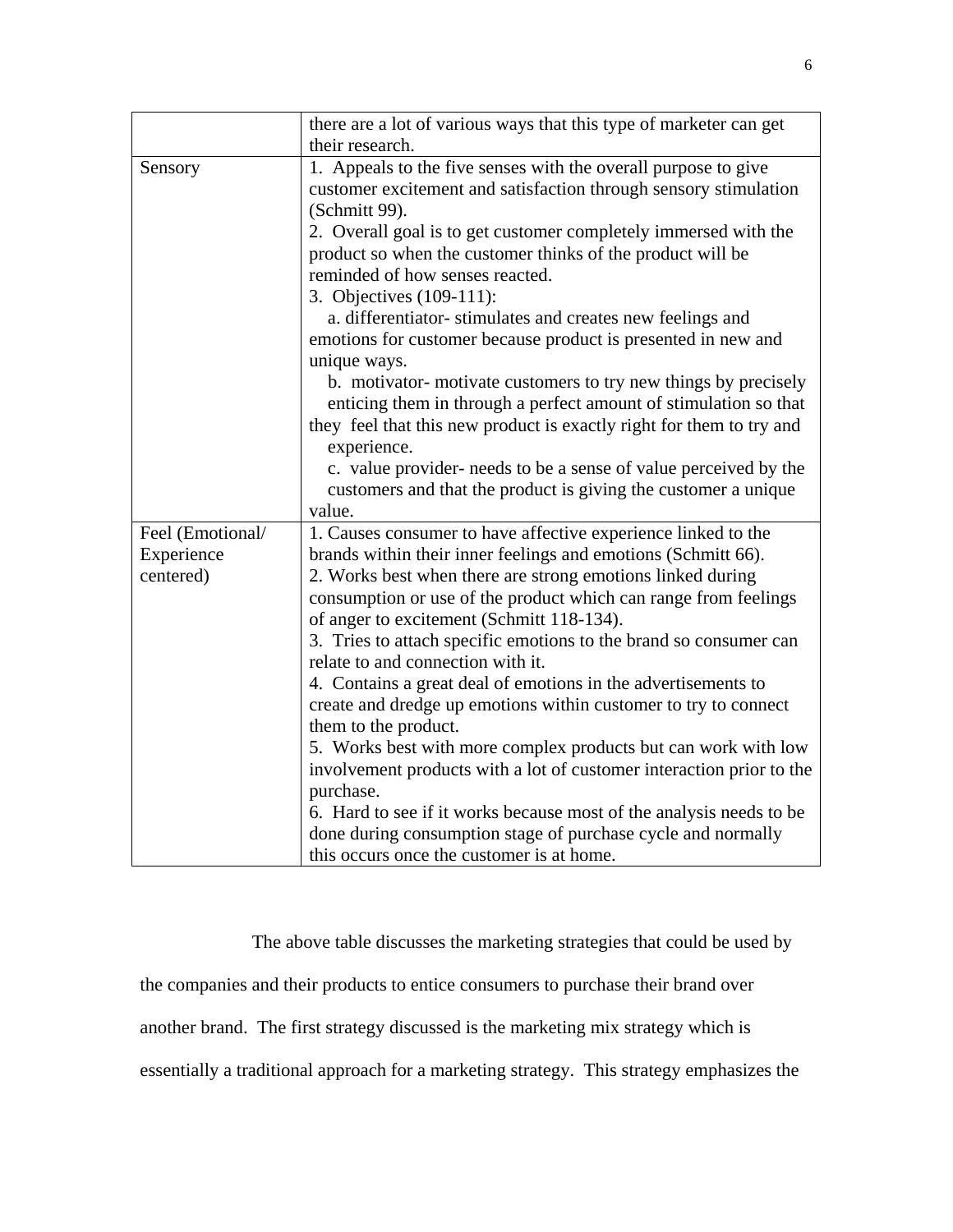elements of the particular product, price, promotion, and the distribution. Each of these elements is going to depend on what the target segment is like that the firm is going after. Generally, the firm does very traditional and logic based elements for the strategy such as differentiating it from other brands, pushing the product's safety characteristics, or positioning it based on how it is built. The next strategy present is actually a combination of strategies by Michael Porter which are cost leadership, differentiation, and focus. This is another traditional approach which bases its strategy on the more efficient costs it has over other companies, how the firm can differentiate its products from other products, and focusing on a particular segment to fully concentrate on serving that one segment.

 The experiential marketing strategy is focusing on how the consumer experiences the product and how the consumer encounters it. The emotions of the consumer are very important to this approach since the firm wants to know exactly how the consumer feels about the product in every aspect. The sensory strategy is centered on the five senses and how the consumer reacts to a product. The sensory approach is meant to differentiate the product to create new feelings and emotions, to motivate the consumers to try new things by focusing on their emotions, and give the product value which also makes it unique. The feel marketing strategy tries to create an affective experience that would link the consumer's emotions to the brand. The overall goal is to attach specific emotions to the brand so the consumer can relate to it and have a connection.

### **Current Market Trends**

 Currently the baby product industry is growing and expanding it seems in leaps and bounds with new companies popping up monthly. Stores that once carried very limited baby products are now devoting entire areas called their "baby care center."

7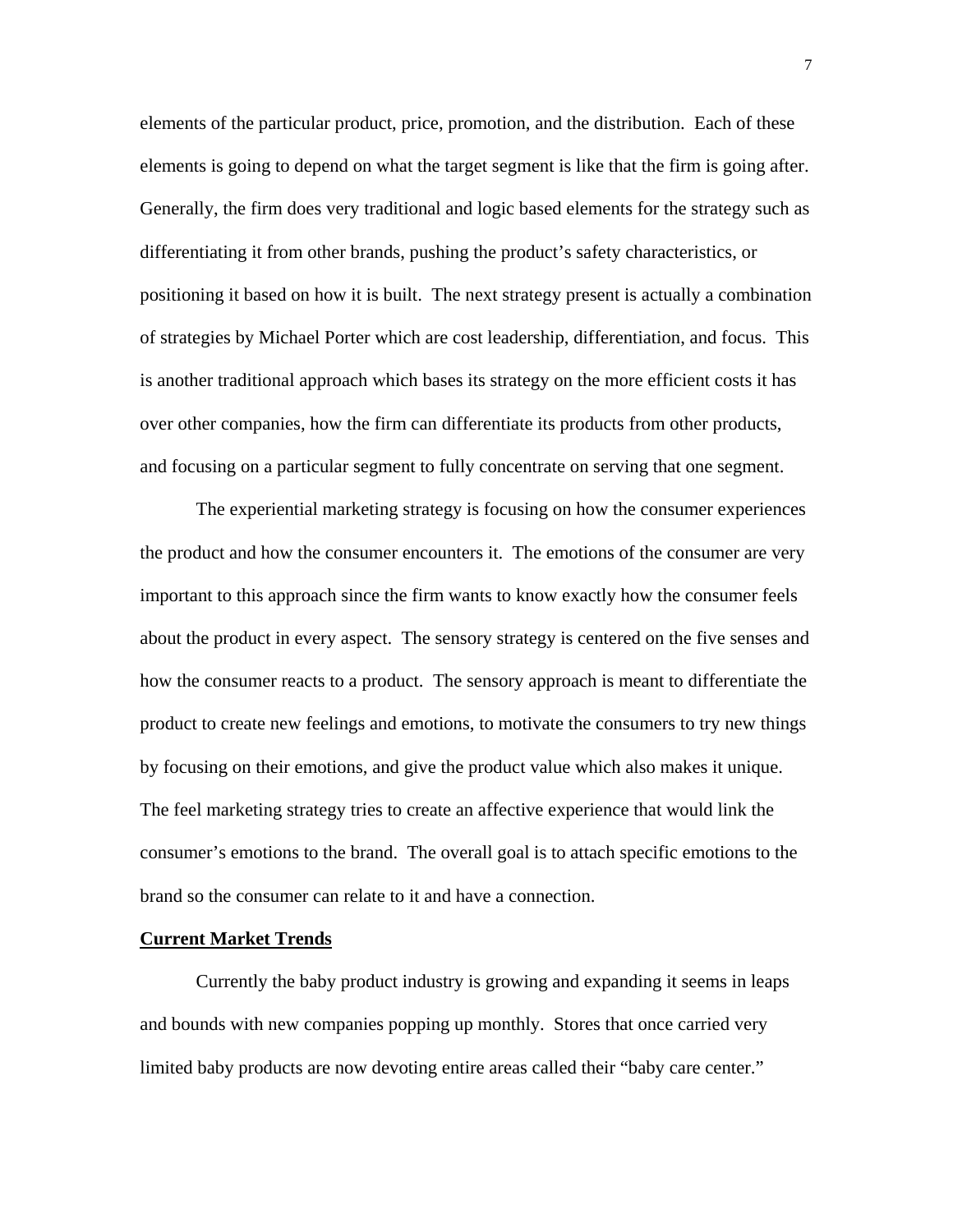Companies are seeing that even through hard times people are still going to have babies and even though the rate of births might change there is still a need for the products. Companies now are just trying to come up with different and new ways to entice consumers to keep spending what they were spending before at these stores but also trying to make them spend more. The companies are doing this by holding more products and offering more incentives for consumers.

 There are also trends that are currently making their way through the baby industry market. According to Consumerreports.org, the trends in baby products right now are more functional designs, more stylish choices, making a statement, and a greater attention to safety. Companies today are developing products that have several uses in mind such as not only being safe but also being durable, user friendly, and tailored to parents with busy lifestyles. For example, there are ergonomic strollers that have cup holders for the parents, built in containers for wipes, an customized storage. Companies are also coming out with more stylish choices. These styles are ranging from being the cutesy types normally though of when thinking of babies to the more sophisticated styles with modern designs. The cutesy designs are going to have children's characters on them while the more sophisticated designs are going to be able to fit in with the parents' style. The colors names are even changing with colors such as chartreuse, cognac, and periwinkle popping up on different products. This trend with the styles matching the parents' current style, according to this website, is part of the strong nesting instinct that has become part of the post-9/11 culture. Companies are putting products out there that help parents make a statement such as buying products with organic cottons or buying a product with the highest safety ratings no matter what the cost. Parents need to realize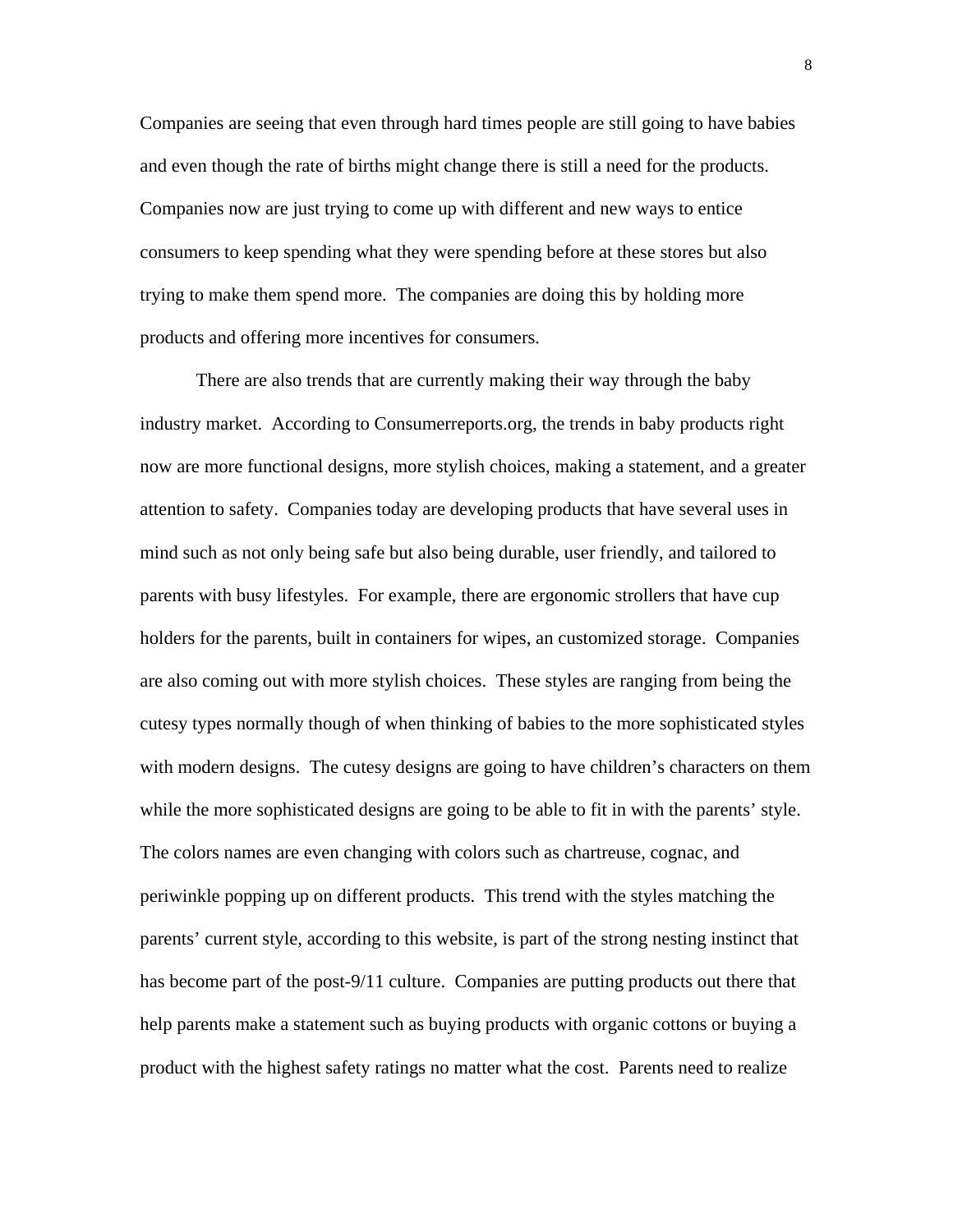that making a statement is also going to make a dent in their wallet. The final trend is a greater attention to safety where the safer designs are continuing to evolve while the new safety related products are continually added to the mix. An example is the extensive amount of products specifically designed to keep children safe from germs.

 According to an article by Grocery Headquarters, the latest trends are focused on value and quality with little consideration left for the price. This article also describes that the baby product market is increasing which can be seen with not only new product categories but with expanded floor space given for baby products by major stores. Some of the most current factors that have influenced the baby care market are organics, natural ingredients, and convenience. There is also a new focus on skin care where more line extensions are being created to target sensitive skin. This article states that in 2007 the grocery channel was the growth outlet for children's products. These grocery stores are starting to provide more variety for consumers in order to meet their demands. The problem that is holding grocery stores back is that money of the most popular baby products are very expensive and do not fit in well with the less expensive atmosphere. There is also a trend towards getting updated and constant information about baby products on the internet which has pushed some retailers to enhance their websites even more. Another trend this article sees is value vs. price where consumers are going to be more concerned with getting a quality product over how much it costs.

 The final article that discusses current trends in the baby product market was found on Reuters.com. The article focuses on the trends that are going on with furniture and bedding sets. The first trend is regal for reasonable where parents are focused on getting the high quality and expensive looking pieces of furniture but at a much lower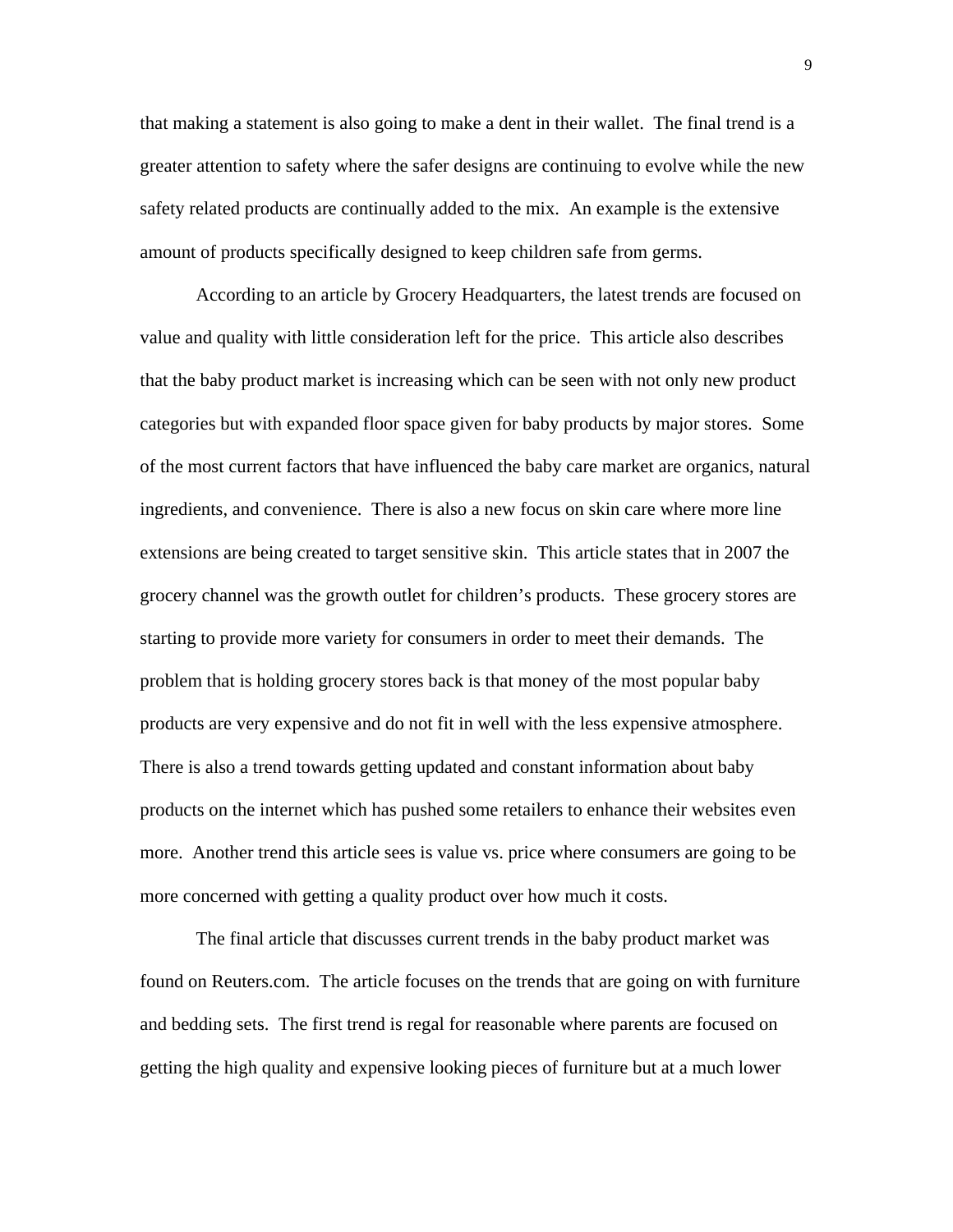price. The second trend is having delicious color for the furniture with new colors in deep reds and dark browns with even other colors such as espresso and pecan. The third trend is having an organized infant where there is a lot focus on making the most of the space parents currently have with cribs that have drawers or shelving areas beneath the bed. The fourth trend is giving the baby room to grow which can be seen with the introduction of the lifetime cribs that can be used for infants, toddlers, and eventually adults. The fifth trend is the bedding sets being centered around the colors of green, brown, and pink as well as having sets that are made of organic materials. The sixth trend is the bedding sets having a bold palette where the colors are coordinating with modern colors that can be found in many room of the home outside of the nursery. The seventh trend is pattern where bedding sets are now being designed with modern geometric shapes as well as the new floral and plaid patterns currently popular.

#### **Importance of Bottles**

 Feeding bottles have always been an important decision to make when it came to which brand to ultimately choose for one's baby. But now there is even more concern for choosing the right brand due to all the recent news about the plastic making up the bottles containing BPA which is a chemical that is released when the bottle is heated to warm up the milk or formula. The BPA chemical is what makes the plastic of the bottles clear. There has been evidence that the chemical released can cause developmental problems in infants as they get older. So there is even more concern with parents to select the "correct" brand of bottles for their infants. Because of this new concern for BPA chemical, bottles were pulled from the shelves that contained BPA at most stores and brands came out with bottles that are plastic without BPA. There also became a new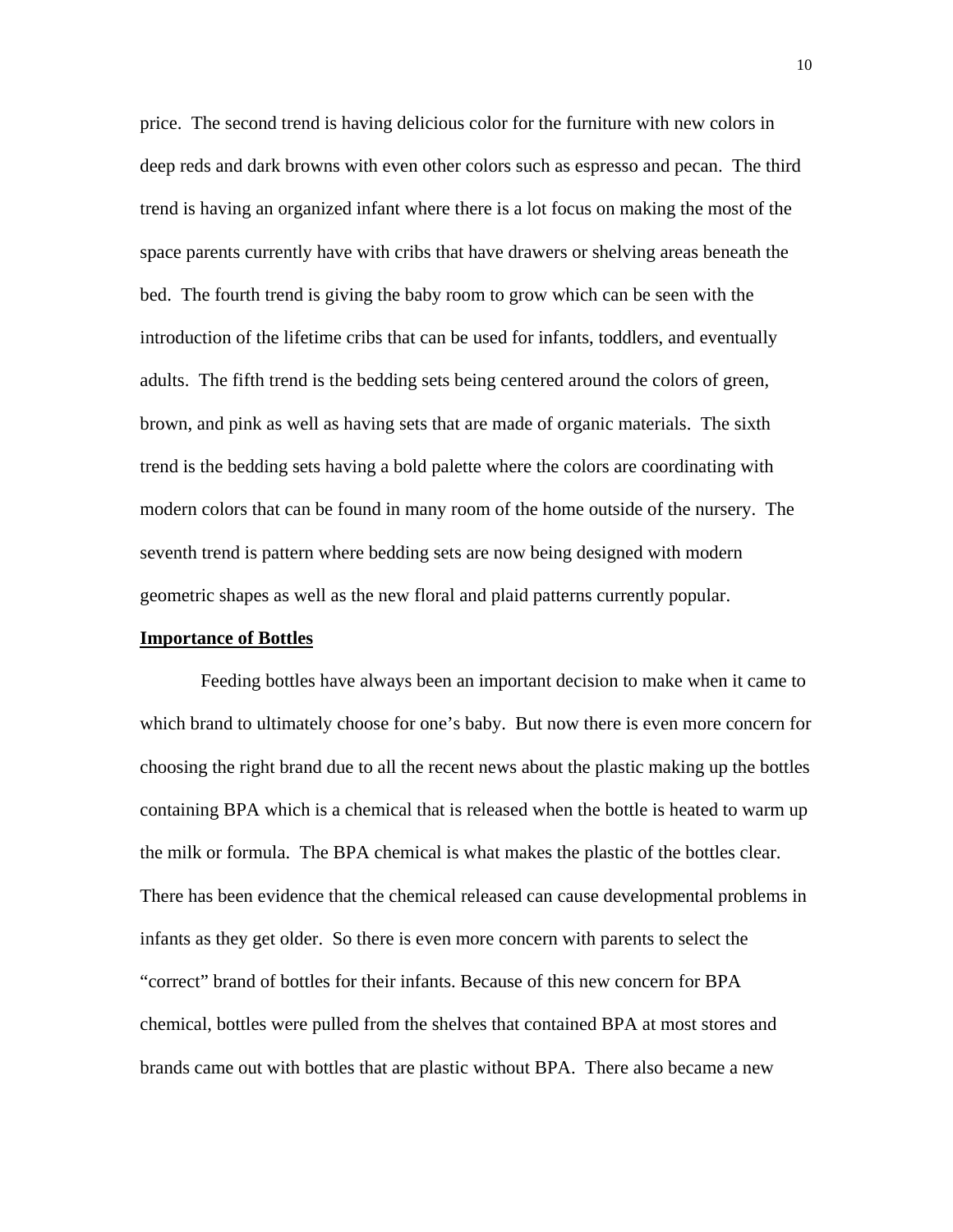desire for glass bottles because the glass does not contain the chemical. With these new plastic bottles, there came a drastic increase in the price which means that consumers have even more pressure to determine the "right" bottles for them.

### **Background Information of Bottles' Brands**

 The first brand chosen is Avent which is a very popular brand for not only bottles but also for nursing products and pacifiers. Avent was chosen because it has a widely known name and many people appear to be satisfied by their products. Avent has been around since 1984 when it was developed to begin a new style in bottle feeding (www.consumer.phillips.com). The brand is said to have been inspired by nature and was developed through extensive research and clinical trials. The bottles were designed by Edward Atkin to try to find the next best thing to breastfeeding. The bottle that was developed has a very wide neck compared to other bottles and a wide base which was designed for easier cleaning and filling of formula. The nipple was also redesigned the nipple for the bottles to be the first odorless, tasteless silicone ones in the market. Avent designed the nipple so that the transition from breastfeeding to bottle feeding would be simple.

 The bottle that Avent currently offers are the original plastic wide neck bottles, glass wide neck bottles, and plastic bottles with liners where you fill up the liner with the formula and not directly into the bottle. The plastic wide neck bottles and the glass wide neck bottles both contain the built in airflex valve that allows the baby to control the milk or formula flow. This also helps to reduce the air and bubbles that can give the baby colic and gas. The plastic bottles with liners or Tempo nursers as they are called collapse as the baby feeds which allows for the baby to control milk flow and this would result in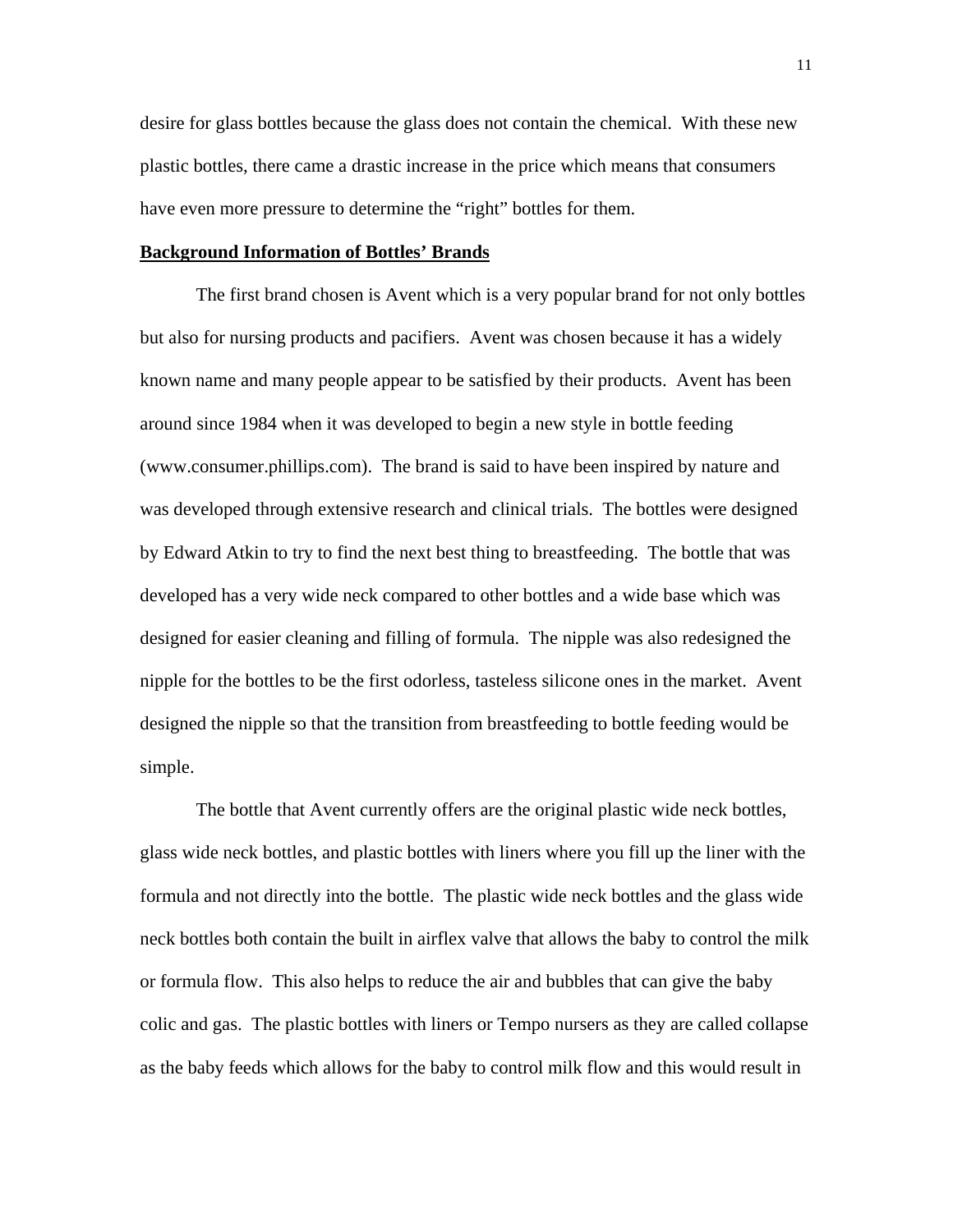less air in the baby's stomach.

 The next brand of bottles is Dr. Brown which has become a very popular brand within the last couple of years. Dr. Brown was first designed by a doctor in 1996 and was patented in 1997(www.handi-craft.com). The natural flow bottle was the first bottle to contain an internal valve system that eliminated air bubbles and negative pressure that can usually occur with conventional bottle feeding. The internal valve system pushes the bubbles to the back the bottle which is what reduces the air from getting into the baby's stomach. The valve system according to the Dr. Brown website is supposed to mimic breastfeeding which is a very unique feature. This brand is one of the more expensive brands and because of this is seen as a top brand.

 The types of bottles Dr. Brown offers are the BPA free plastic and the glass bottles. Both bottles have a very narrower shape to them and the bottle size range is from 2 oz. to 8 oz. As was said earlier, both bottles contain the valve system and the valves come in different sizes depending on the size of the bottle. The material of the bottle does not effect the valve system or flow of the milk/ formula. Dr. Brown's also offers a wide neck bottle but it is not as popular as the standard shaped bottles.

 The final bottle brand is BornFree which is the self-affirmed first bottle making company to not use plastic that contained the chemical BPA. The website for BornFree does not give information on how the company got founded but focuses more on why it was founded. According to [www.newbornfree.com](http://www.newbornfree.com/), BornFree uses a different kind of plastic to make their bottles which is a polymer that is completely free of BPA. On the website, the company's commitment to the consumers is presented which covers their commitment to having products with the highest standards, being the latest innovative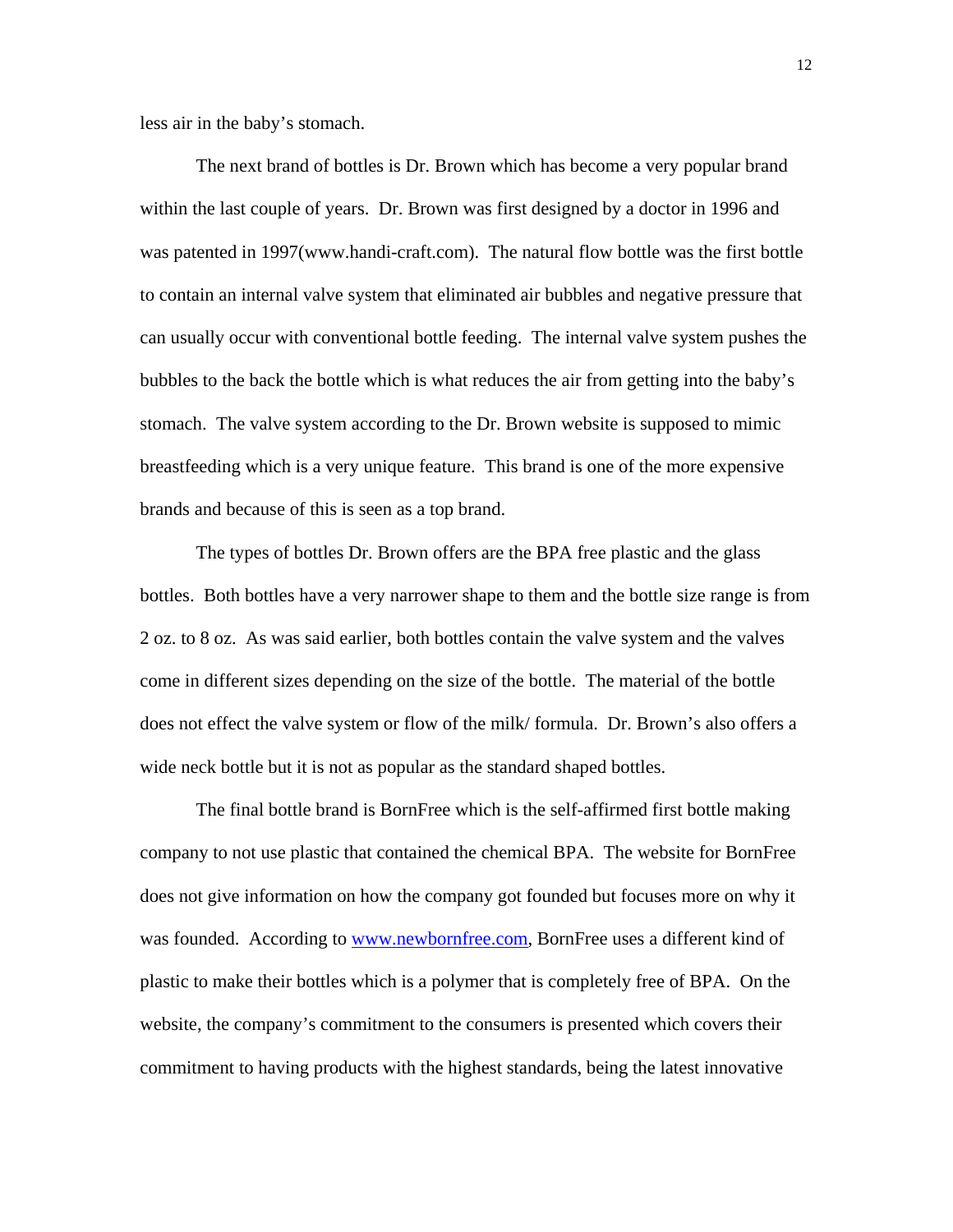development, does not contain BPA, provides the most advance system, and dedicated to distributing high quality products. Overall, BornFree was developed in response to the concern for BPA and ultimately lead the way for other companies.

 The types of bottles that BornFree offers are BPA free plastic and glass wide neck bottles. The brand does not offer a so called standard neck bottle which is considered to be more difficult for babies to transition from breastfeeding to bottle feeding. Both the plastic and glass bottles do contain a valve system that is supposed to help reduce air bubbles from reaching a baby's stomach. This venting system is supposed to help reduce the build up of a vacuum which helps to reduce the likelihood of the baby getting middle ear infections. The inner valve is suppose to prevent side leaks and allows the bottle to be shaken to mix the formula which apparently other bottles can not be.

#### **Marketing Strategies of Bottle Brands**

 Avent's marketing strategy is one that is almost expected of a product that is for infants and that is being chosen by the child's parents. Avent is more focused on their website marketing strategy than on advertisements in magazines, on television, or on the radio. The product also gets some promotion through pamphlets distributed by the customers of Avent products such as Babies R' Us. The background of the website is all white with very few other colors except on the Avent logo and on the products shown throughout the website (www.consumer.phillips.com). The color is trying to convey purity and calmness which the brand was the consumer to attribute a calm feeling and a safe feeling when they see the products. From this element, it can be taken that Avent wants to create an experience for the consumer and so this aspect acts like an emotion based marketing strategy.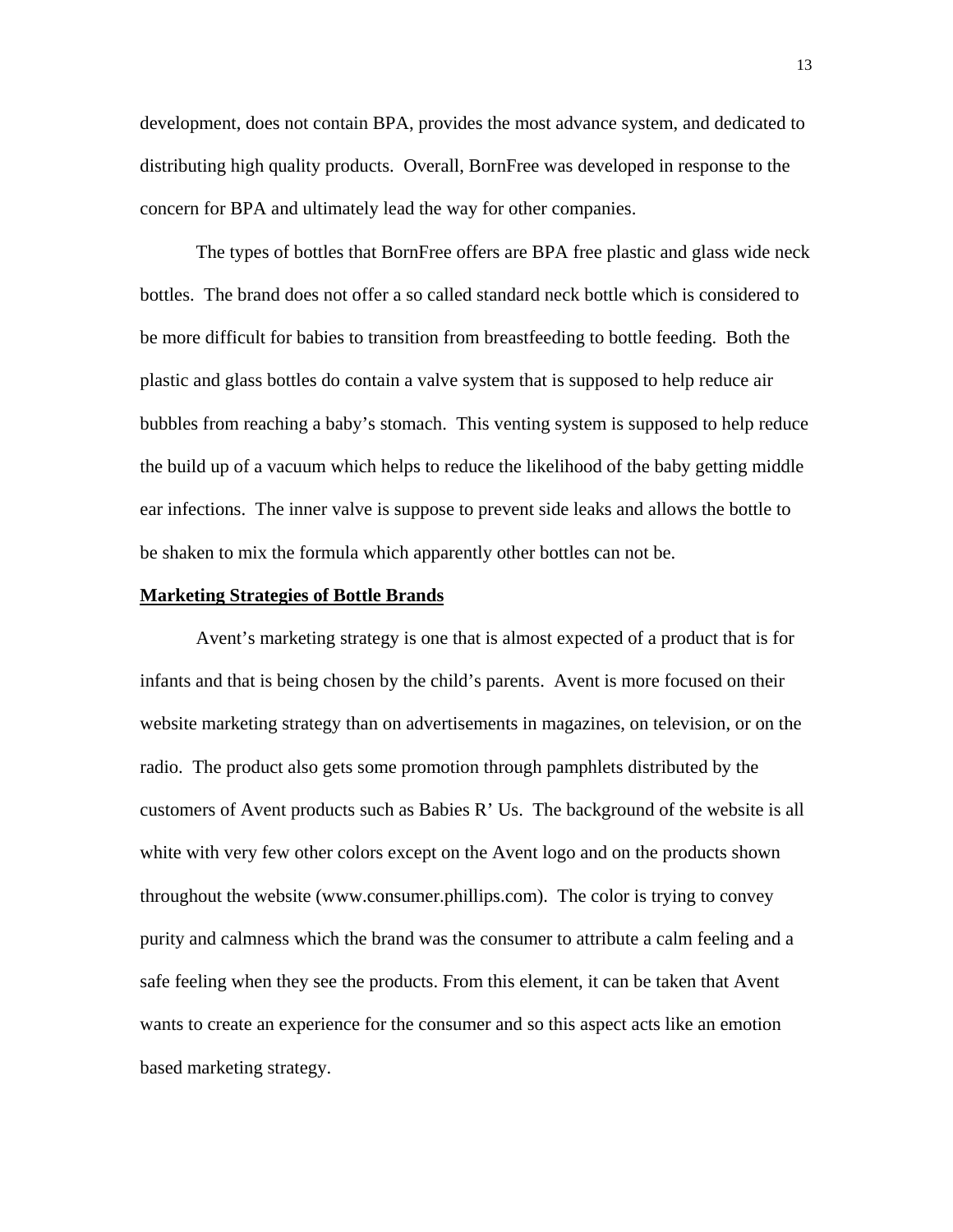The first picture seen is of a mother and her baby with the mother blowing kisses at the baby and the mother is hovering over the baby watching it. The picture is also supposed to stir up some emotions about feeling motherly love and caring for the baby. Ultimately, Avent wants the consumer to associate this care feeling for the baby with the brand and its products. Any pictures seen on the Avent website are going to show a mother and her child and the mother intensely focused on just the child. The mother in all of the pictures is happy and elated to have that baby in front of her and comes off as the baby completing her life. The brand is trying to be connected with the excitement and happiness of having a baby; the experience of having a baby. Avent is centering itself in this aspect on an emotional marketing strategy and they are trying to center around the consumer experience of having a child since the product is for infants.

 The final aspect of Avent's marketing strategy is the product information and parent information which is the major portion of their strategy and can be seen all over the website. There are multiple taps going over the different products Avent offers, how their products work specifically their bottle benefits, and what the company stands for. To help a consumer decide to use Avent, there is a tab naming the awards that the brand has won for having superior quality products for babies. There is another tab that discusses the Avent competitive advantage over similar bottle brands which is connected to another tab that discusses how the bottle works and what the bottle benefits are. Overall, the marketing strategy is centered on logic and facts that the company is offering about itself. Avent is trying to show exactly how it is offering better bottles than other brands and that consumers should choose their products based on proven statistics and support. In this aspect , the company is not focusing on emotions at all and just wants to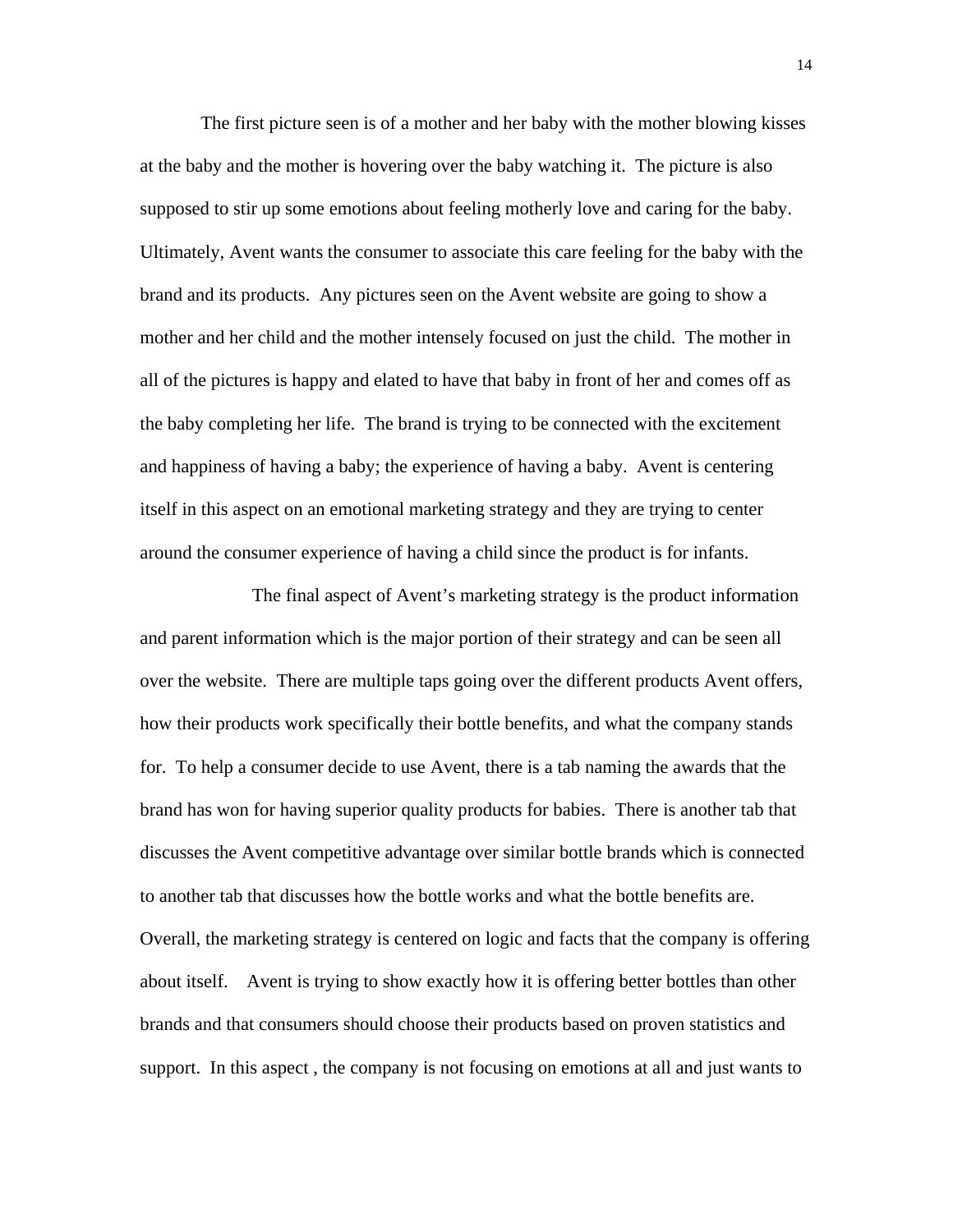tie the products to quality and having a quality experience. From the website analysis, it appears that the major marketing strategy for Avent is centered on logic and facts but the brand does have emotion based strategies which could effect how the consumers ultimately view the company. The question will be whether consumers see the emotion oriented strategies over the logic oriented strategies.

 Dr. Brown's bottles are similar in their marketing strategy to Avent bottles but there are some slight differences between the two brands. Dr. Brown's just like Avent has a color that stands out on the web page which is the color blue (www.handicraft.com). The tabs to navigate around the site are blue, the logo is in blue, and the bottles all have blue on them. Blue is very calming for consumers just like white and it persuades customers to relax when they are looking at their products. Also there are wavy lines across the page and wavy lines in the brand logo which almost seems to mimic water waves. Water can be calming and relaxing for people to watch which is another emotional aspect on the website. Dr. Brown's does want to relate their products to relaxing experiences and hopefully draw in consumers by the eye-catching blue color.

 The aspect of Dr. Brown's that stands out the most is going to be how much effort it puts into separating its products from competing products and why consumers should pick it over other bottles. This would be demonstrated by how the bottles work and whether or not it is better than other bottles in the market. On the website, the consumer is taken through step by step of how the bottle takes air away from the tip of the bottle so that the baby does not get a lot of air while eating. The bottle is also taken apart to show that there are not that many pieces that make up the valve system so it will not be that invasive for the consumer to constantly clean and refill the bottle. Similar to Avent, there

15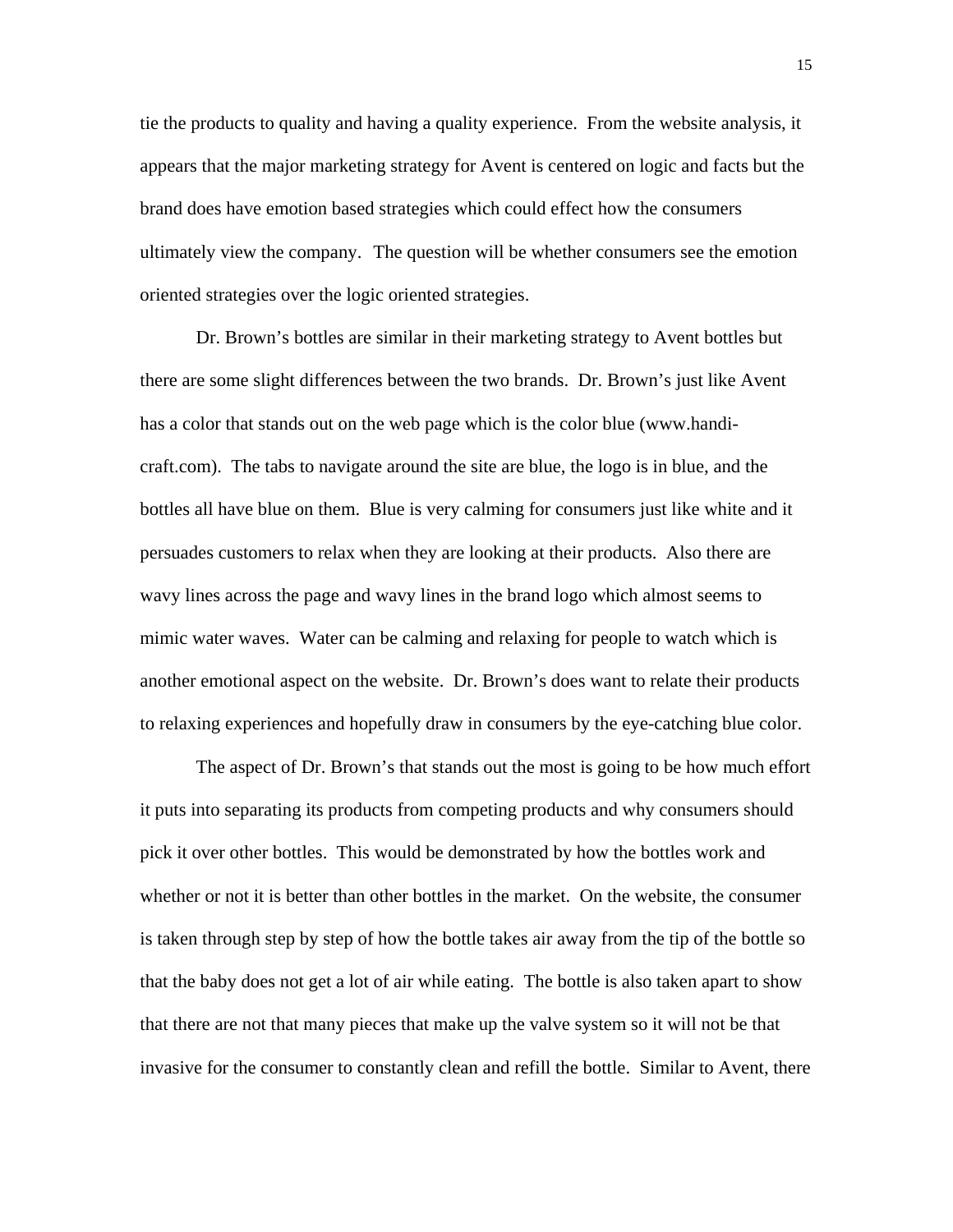is a tab for awards where the consumer can see that a top magazine has rated Dr. Brown's one of the best of the year for the last four years. The strategy that Dr. Brown is focusing the most on is facts and logic with are traditional marketing strategies because the company is trying to prove to the consumer why it is superior to other bottles. Again there is the question of whether consumers will be more affected by the logic based strategy or if the emotional strategy will be more influential.

 BornFree bottles are one of the most popular bottles in the market currently which is due to it ultimately beginning the trend of BPA free bottles and other products and constantly reminding consumers of this fact. BPA is at the center of what BornFree is about and the brand is not really position with any other elements. The company has not been around for a long time since it was just recently started once the concern for BPA came about. The website is centered around the BPA free products and is constantly all over the page mentioning BPA and the company's commitment to delivering a safe bottling alternative to current bottle manufacturers' products ([www.newbornfree.com\)](http://www.newbornfree.com/). But in the actual present, many of the bottle manufacturers have come out with BPA free products which mean that BornFree is not an alternative anymore. This might not affect the marketing strategies BornFree currently has in place but it will definitely effect how the brand markets itself in the future. Anyways, BornFree does mention the advantages of the bottles which are an inner valve and air vent, BPA free plastic, easy to hold, and dishwasher safe. All of these are logical and factual advantages of why BornFree is a better bottle brand which means that at their core they have a traditional/ logic based marketing strategy.

Although BornFree is extremely centered on a traditional/ logical marketing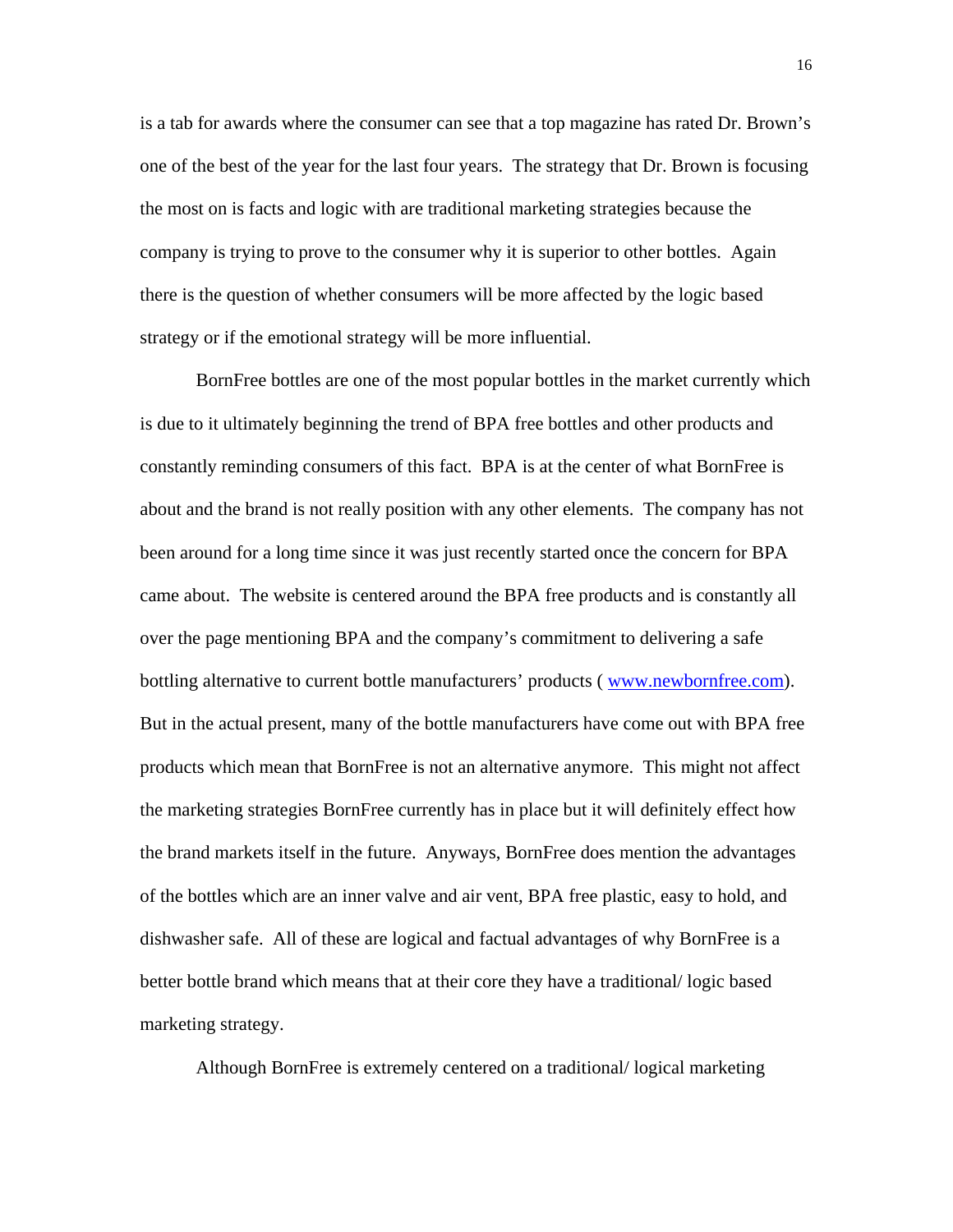strategy, there is an interesting element of emotion which could suggest that consumers might be influenced by emotions when purchasing BornFree. BornFree as is above stated is centered on BPA and being a safe bottle since it does not contain this chemical. BPA has created a lot of concern and anxiety of bottle purchasers since this chemical could potentially harm infants as they get older.

### **Data for Bottle Brands**

### *a) Avent Bottle Reviews*

 The consumer reviews of Avent are from four different websites which are Buzzillions.com, Target.com, Babiesrus.com, and Viewpoints.com. Overall there were more reviews about the BPA free plastic bottles than the Tempo disposable liner nursers but conclusions can be made regarding which marketing strategy element was preferred by customers. There was also very limited websites with extensive reviews of Avent products which makes it difficult to come to a well supported conclusion from multiple sources. Although it was difficult to find multiple sources with a great deal of consumer reviews, there were a couple of websites that offered a substantial amount of reviews. The first website that will be looked at is Buzzillions.com.

 Buzzillions.com showed 205 reviews for the Avent plastic bottles which are BPA free. The product would be rated overall by each consumer and would rate it out of five stars where one star was the worst while five stars was the best. The rating for worst and best was determined not be any set criteria each website asked about the product but was how the consumer viewed the product overall by their standards. The overall rating from the 205 reviews was 3.4 out of 5 stars which shows that about 139.4 people thought the Avent plastic bottles were at least mildly satisfactory.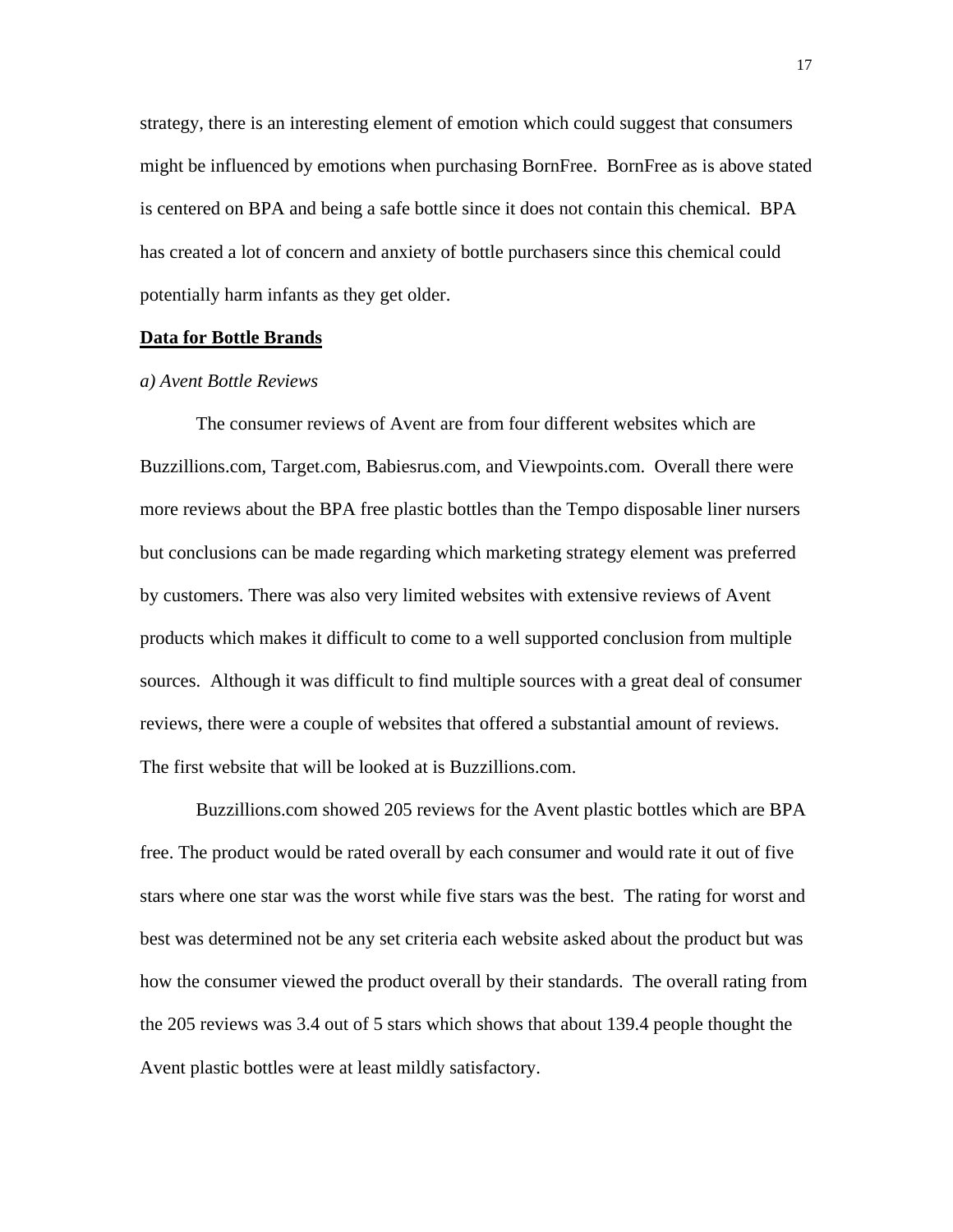This website also organizes the overall pros and cons from all of the consumer reviews. According to the consumers who reviewed Avent plastic bottles on this website, the overall pros are durable, easy to clean, easy to use, seals well, quality construction, good value, less gas, compact, and baby controls flow. The top four pros which are also in the chart below are durable, easy to clean, easy to use, and seals well. The number of consumers who mention each of these characteristics in their review are 95, 90, 90, and 36 respectively. This means that 46.3% of consumers felt that the bottles are durable, 43.9% felt that the bottles are easy to clean, 43.9% felt that the bottles are easy to use, and 17.6 % felt that the bottles seal well.



 The overall cons from the consumer reviews are leaky, flimsy, messy, air bubbles get trapped, poor construction, poor instructions, air builds up, bulky, can leak sometimes, and causes a lot of gas. The cons for the Avent bottles do not have four characteristics that stand out from the rest but there is one con that was discussed the most. The characteristic of leaky was 44 out of the 205 reviews which means that 21.5% of consumers felt that the bottles leaked. This might not seem like a big percentage or even a big concern but when this con is looked at with the other cons it is shown to be a concern. The next closest con characteristics are flimsy with 3 reviews, messy with 3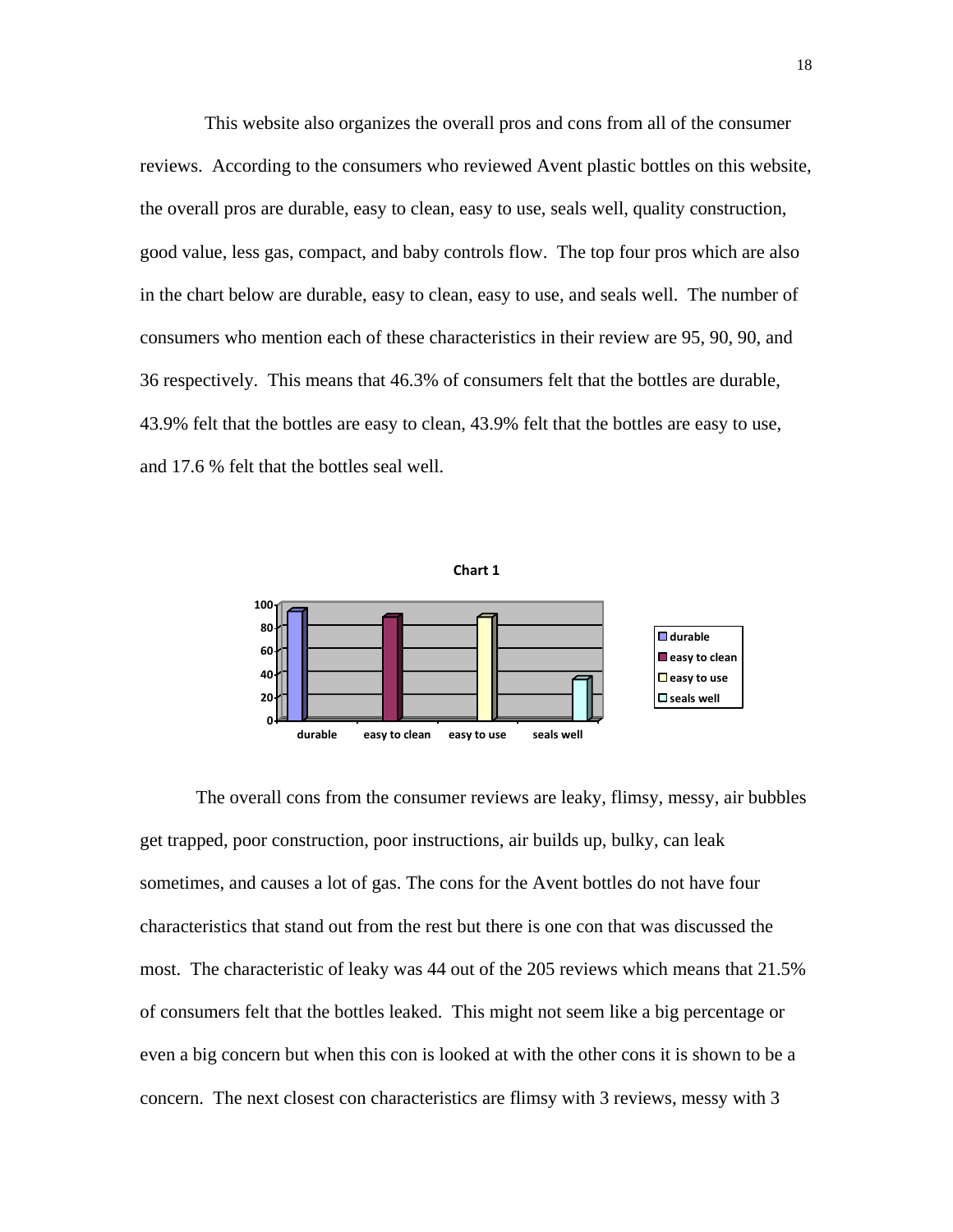reviews, and air bubbles trapped with 2 reviews. Leaky is a major con and even though there are other cons mentioned they were not as brought up as this characteristic.

 Buzzillions.com reviewed the Avent Tempo Nurser which uses the disposable liners. The nurser was reviewed by 22 consumers. The consumers gave the nurser an overall rating of 4.1 stars out of 5 stars. This means that about 18.04 consumers felt that the nurser was above average and were at least satisfied with it. This shows that about 82% of the consumers who reviewed this nurser felt this way.

 The pros that were mentioned the most for the nurser are durable, easy to clean, seals well, easy to use, BPA free, breastfeeding compatible, and cute. These pros were found in 16,15, 15, 12, 1, 1, and 1 of the reviews respectively. The top three pros mentioned are durable, easy to clean, and seals well. The nurser being durable was found in 72.7% of the reviews. The nurser being easy to clean and sealin well were both found in 68.2% of the reviews.

 The cons that were stated the most for the nurser are difficult to wash, leaky, bulky, can not heat in microwave, complicated to use, impractical, not good for travel, very hard to hold because too large, and wider than most bottles. The cons that were stated the most are difficult to wash an leaky. Both of these cons were found in 2 reviews which would be a very small percentage of the reviews. The rest of the cons were mentioned in only 1 of the reviews which would not be significant percentages.

 The next website that was looked to was Babiesrus.com which had only 40 reviews of the Avent plastic bottles. This website does use a star rating scale for the overall consumer feeling about the bottles. The best rating again is a five while the lowest rating is a one. The overall consumer rating is two stars out of five stars. This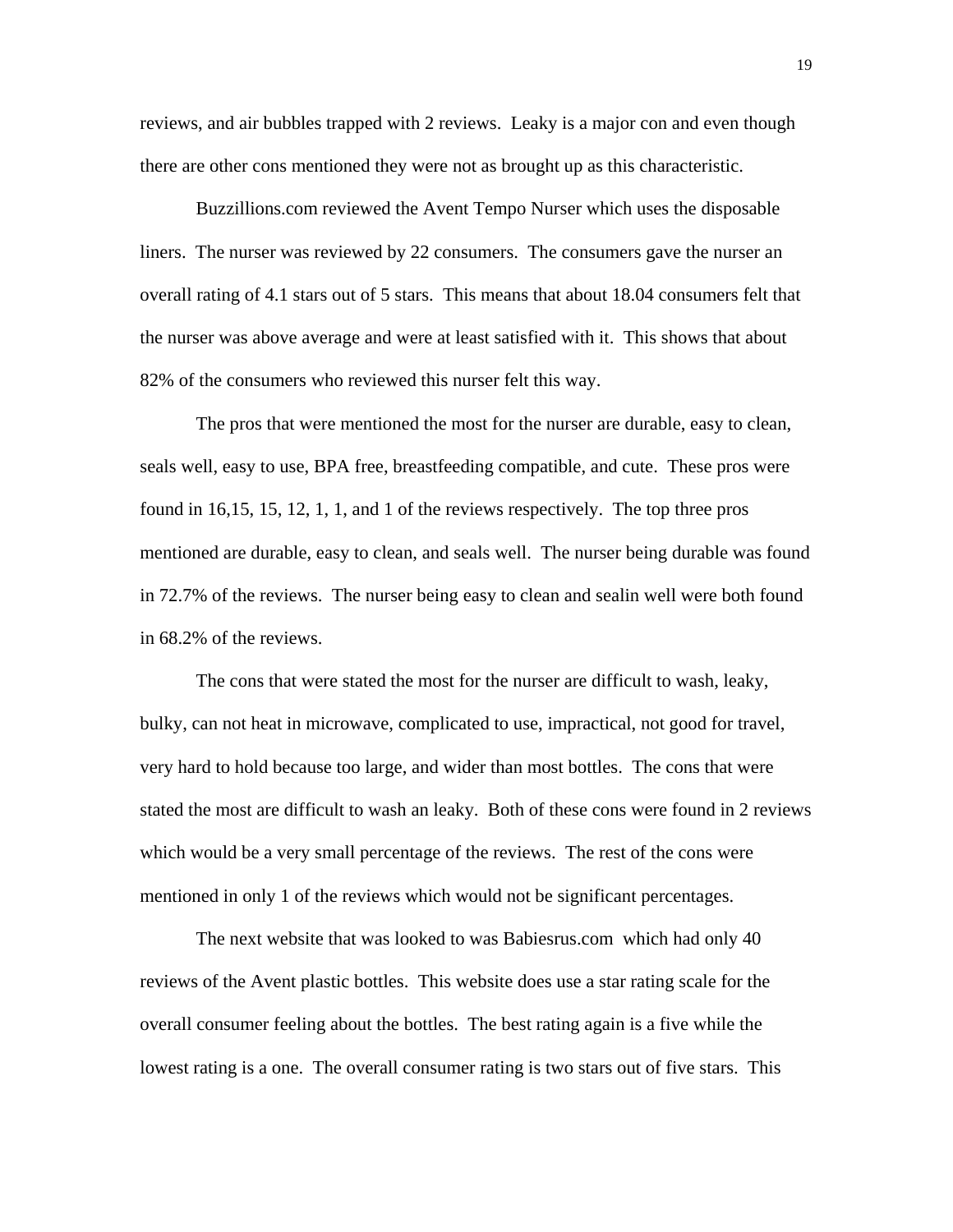means that 16 consumers out of 40 were somewhat dissatisfied with Avent bottles overall. It can also be said that around 40% of the 40 consumers were mildly dissatisfied with the bottles.

 The website does separate the pros and cons into which characteristics were mentioned overall in the consumer reviews. The pros that were mentioned the most were easy to clean, easy to use, durable, portable, and compact. The number of times each was mentioned in a consumer review are 23, 14, 13, 9, and 5 respectively. As shown in the chart below, the characteristics are generally mentioned about equal timing to each other which means that no pro is really standing out. The easy to clean characteristic could be stated as being the top pro but since there are so few pros and reviews there is really no decisive conclusion that can be made. But if there had to be a conclusion made, then the easy to clean characteristic was mentioned 57.5% of the time which means it could be considered the dominant pro.



**Chart 2**

 The cons on the Babiesrus.com website are also limited just like the pros since the product does not have a lot of reviews. The cons that are mentioned the most are leaks. messy, and complicated to use. The number of times the characteristics were stated in the reviews were 25, 18, and 6 respectively. Again, there can not be a decisive

20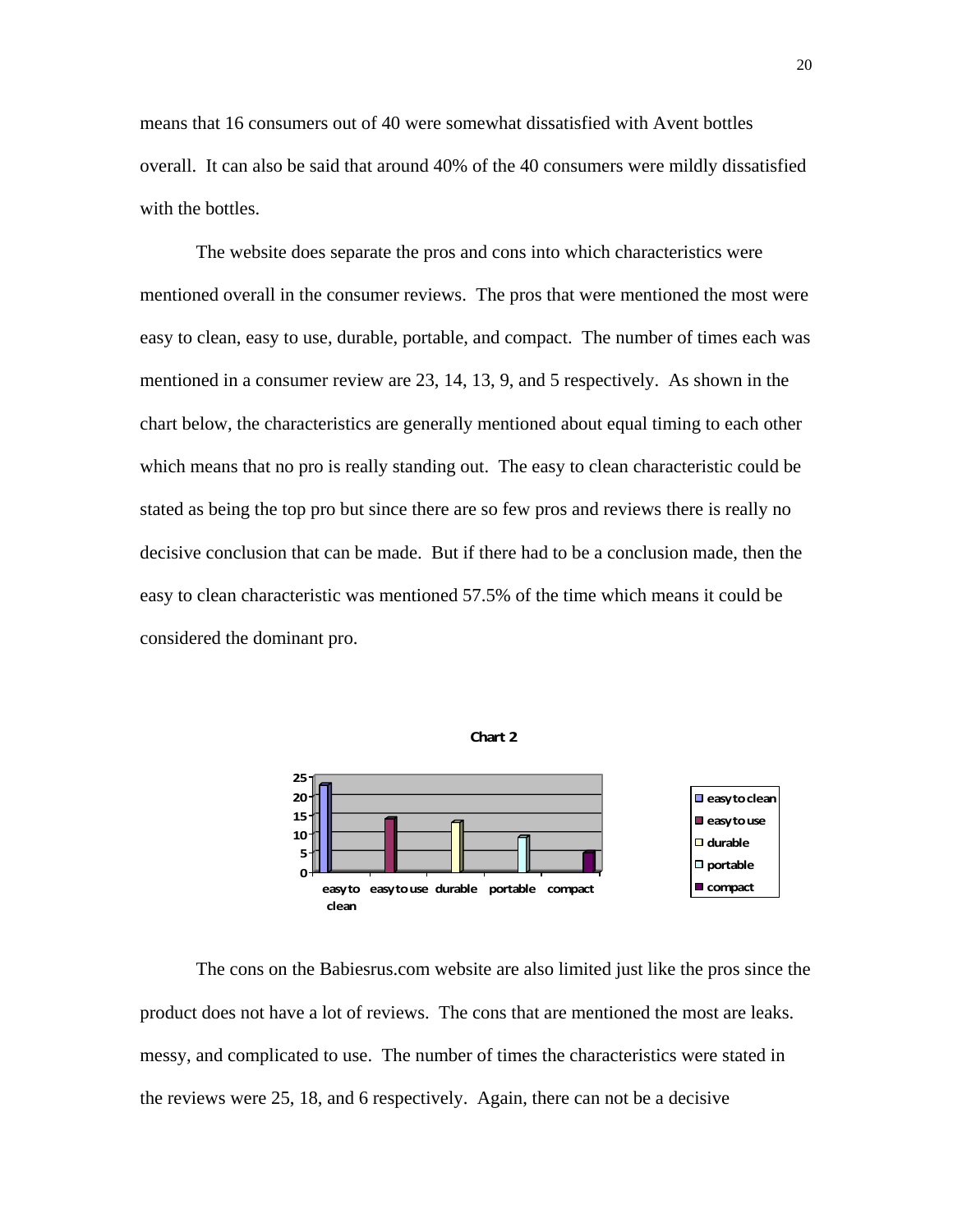conclusion that any one con is the dominant con but if there had to be a decision then the characteristic would be that the bottle leaks. The percentage of consumers who mentioned the characteristic of leaking is 62.5% which would mean that this is the most prevalent complaint among Avent plastic bottle consumers.

 Target.com is a website that gives an overall rating for the Avent plastic bottles and also shows the overall rating that each individual consumer feels about the bottles. The overall rating for the Avent plastic bottles is three out of five stars which seems to be the general trend among the previously mentioned websites. However, this overall rating also needs to be taken with a grain of salt because there are only 22 reviews which does not give a very good sample of the Avent consumer population. From the 22 reviews, 6 reviews gave Avent bottles a 1 or 2 star rating which means that 27.2% of consumers are not satisfied with the bottles. Counter to this, 8 of the 22 reviews gave the bottles 5 out of 5 starts which means that 36.4% of consumers feel very satisfied with Avent bottles. Overall, the average rating among all 22 reviews was 3 out of 5 stars.

 Target's website does not separate the most popular pros and cons and actually does not present explicitly any pros or cons within the consumer reviews. So each individual review was read over and the overall pros and cons were assessed and combined to come up with the most popular characteristics. The pros of the Avent plastic bottles are durable, easy to clean, reduce air bubbles, BPA free, no leaks, high quality, worth the price, few parts, leaks only a little but can be fixed, looks better than older Avent bottles, and can pump directly into the bottle. The most popular Pros were does not leak which was mentioned 6 times, reduces gas mentioned 2 times, BPA free mentioned 2 times, easy to clean mentioned 2 times, and few parts mentioned 2 times.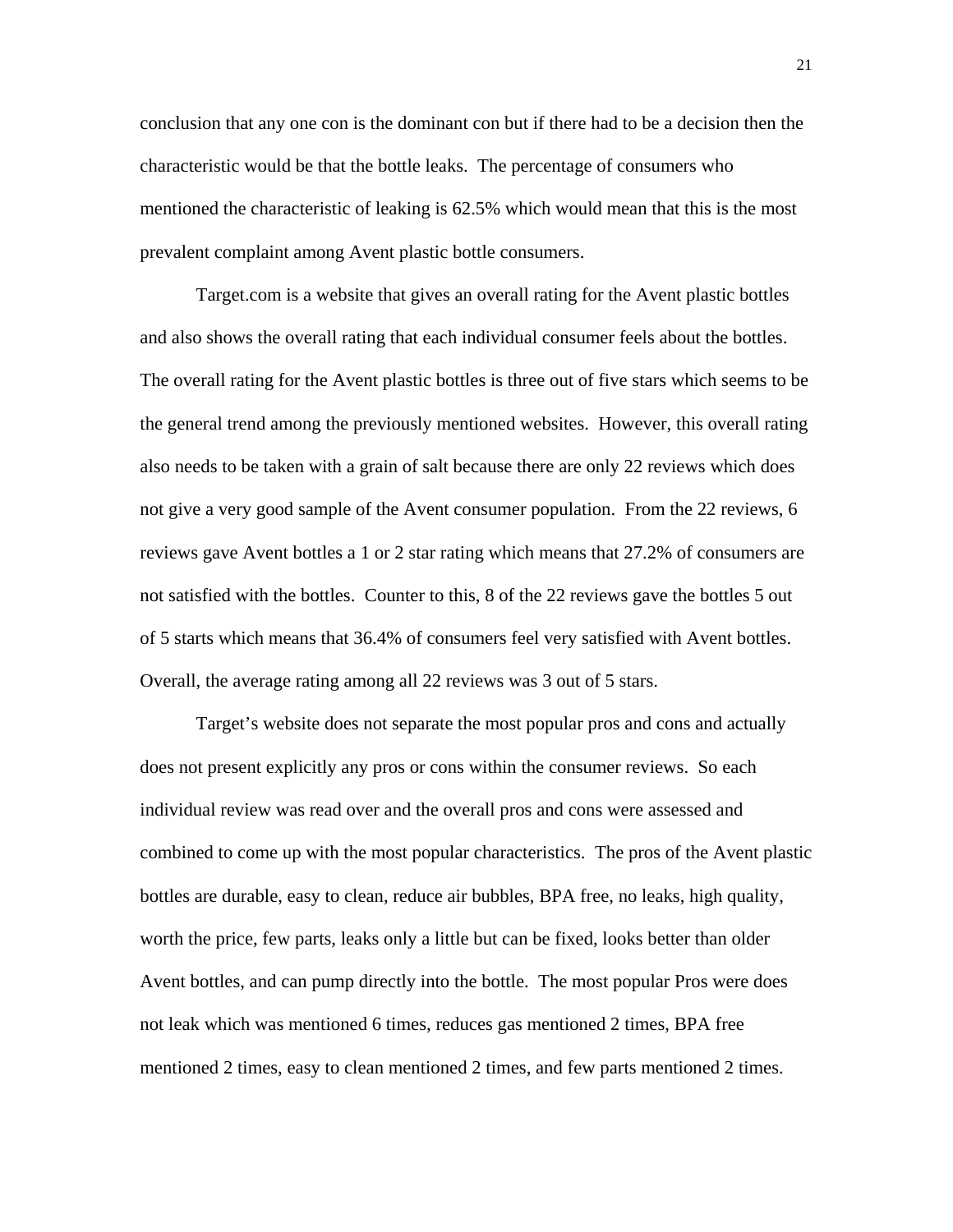Although there again is no one trait that is really standing out, the most popular stated pro is does not leak which is found in 27.3% of the reviews.

 The cons were actually mentioned more than the pros at least within these reviews but it also has to be taken into consideration that there are very few reviews to be conclusive. However, the cons that were mentioned are leaks, expensive, did not reduce air bubbles, bad assembly instructions, bad for travel, poor value, and poor quality. The top cited cons were leaks found in 14 reviews, expensive found in 4 reviews, and did not reduce air bubbles found in 2 reviews. The con that stands out the most is that the bottle leaks and that a remarkable 14 out of 22 reviews mentioned this characteristic. This means that 63.6% of consumers who reviews this product on Target's website found that the product leaked.

 The Tempo nursers with the disposable liners were also reviews on Target.com and just like with the Avent plastic bottles there was an overall rating for the average feeling of what consumers thought about the Tempo nursers. The nursers were reviewed by 21 consumers. The consumers average rating for the Tempo nursers was 3.5 stars out of 5 stars which means that 15.4 consumers who reviews this product felt at least mildly satisfied with the Tempo nursers. The number of consumers who gave 1 or 2 stars out of 5 are 10 which means that 45.4% of consumers who reviews this product were either mildly or very dissatisfied with Tempo Nursers. The number of consumers who gave the product either 4 or 5 out of 5 stars was 11 which means that 50% of consumers who reviews this product were either satisfied or very satisfied with this product.

 The pros and cons were not separated out so that there were the most popular pros and cons so each review was read and the pros and cons were determined. The pros were

22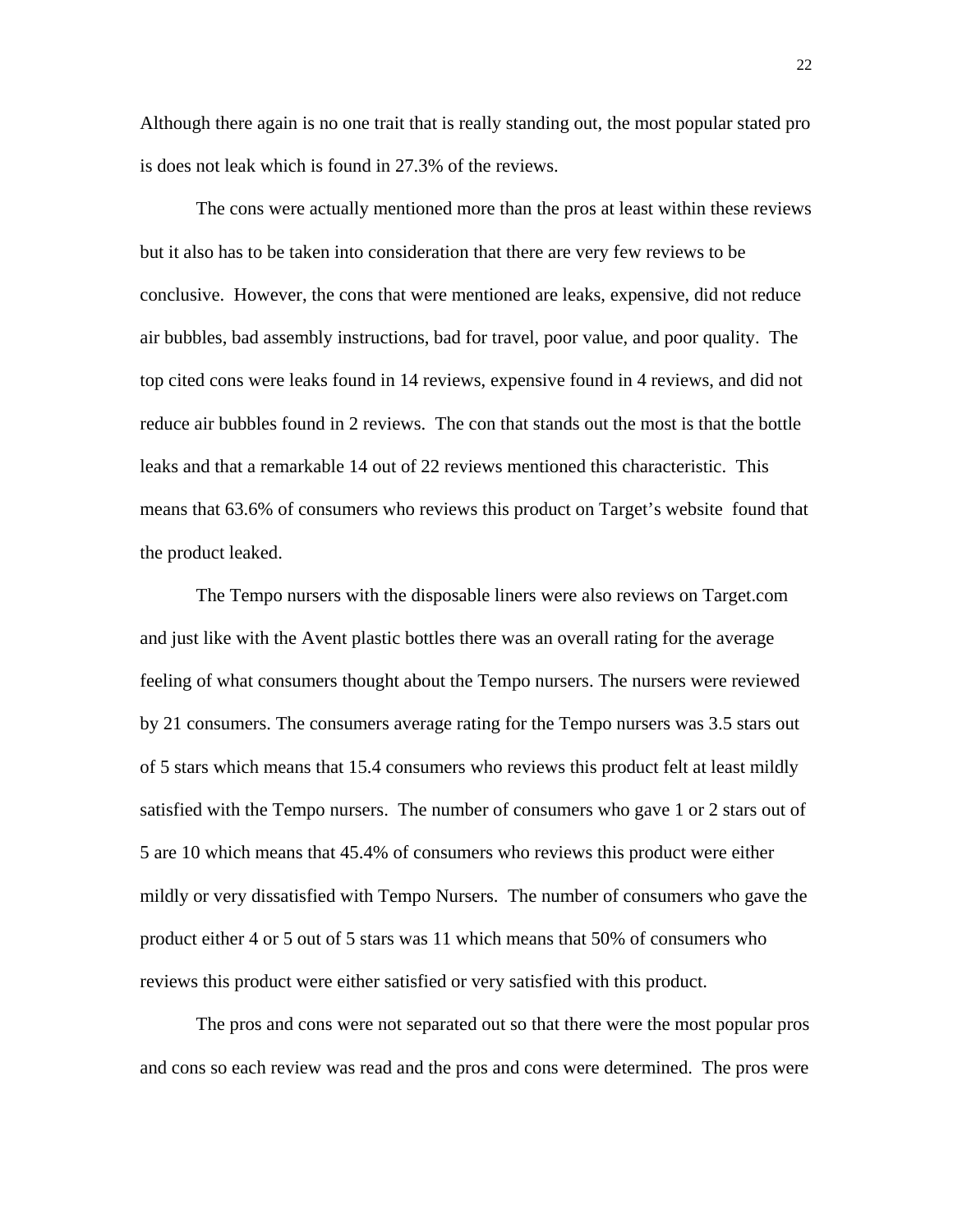determined to be easy to use, time saver, helps with bubbles, does not leak, easy to travel with, BPA free, worth the price, simpler than regular bottles, and better than other systems. The most frequently mentioned pros were does not leak which was found in 6 reviews, helps with gas found in 3 reviews, time saver found in 3 reviews, and easy to use found in 2 reviews. The most popular mentioned pro was does not leak with 6 reviews which means that 28.6% of consumers who reviews the Tempo nursers felt that the product does not leak.

 The cons were determined to be hard to clean, leaks, breaks easily, expensive, hard to travel with, not quicker to put together, too big, can not heat up with a bottle warmer, time consumer with cleaning the parts of the bottle, and dumb design. The top cons that were determined are hard to clean found in 4 reviews, expensive found in 4 reviews, leaks found in 2 reviews, and breaks easily found in 3 reviews. There really is no top or most popular con because two of the cons are mentioned 4 times in the reviews and they are hard to clean and expensive. Also, the other characteristics are not too far off from being the most popular but then again there was not a consistent con that was overall the most frequently mentioned. Basically, the consumers found a variety of things wrong with the Tempo nursers but none that stand out.

 The final website looked at for Avent products is Viewpoints.com which just like with the other sites has the consumers/ reviewers give an overall star rating of how they feel about the product. The Avent plastic bottles were reviewed by 249 consumers and from these 249 reviews the consumers overall gave the product 4.06 stars out of 5 stars. This means that 202.2 consumers who reviewed the Avent plastic bottles were at least satisfied with the product. So the majority of people who reviewed this product did seem

23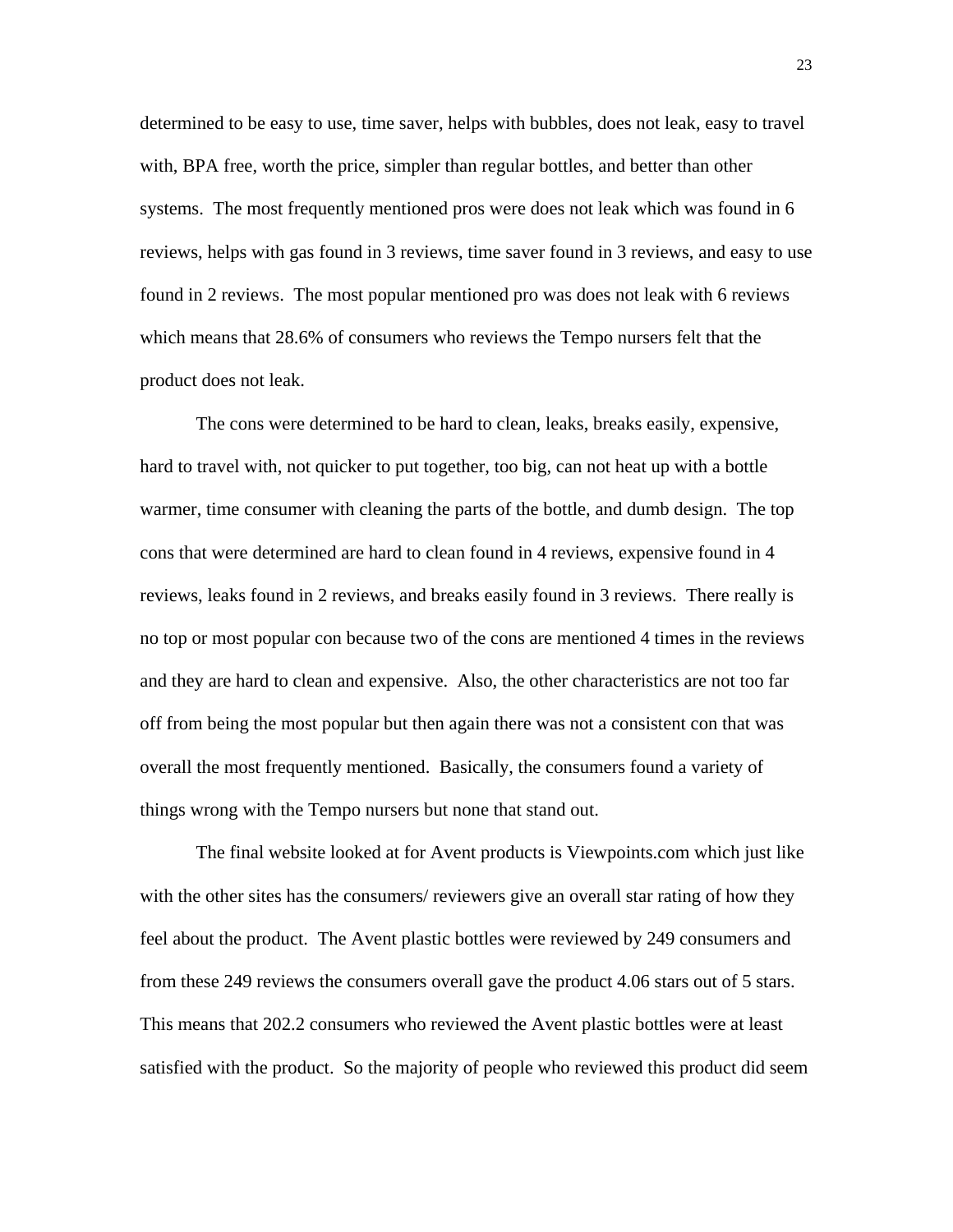to like it and also 80% of the consumers said they would recommend this product to others.

 Viewpoints.com does not determine which pros and cons are the most popular from the consumer reviews and actually the website does not ask its customers to state what they feel that the pros and cons are for the products. But what the website does is gives a summary of all the reviews which tells a consumer of why it received the rating it did. From this overall summary, it was stated that the Avent plastic bottles received a top rating because of the bottle's size, how easy it is to clean, an easy grip surface, being long lasting, being durable, not containing BPA, and it has a wide opening for formula. The only negative feedback that was mentioned was that the bottle can leak.

 Viewpoints.com does offer a space to write reviews about the Avent Tempo nursers but there have not been any reviews written about this type of bottle yet.

### *b) Dr. Brown Bottle Reviews*

 The first consumer website that reviewed Dr. Brown bottles was Buzzillions.com which had reviews for the glass and the plastic bottles. The glass bottles are the new line of bottles that Dr. Brown recently came out with when the brand released their BPA free plastic bottles. The glass bottles were reviewed by 68 consumers and from those reviews the bottle received a rating of 4.2 stars out of 5 stars. This means that 57.2 people feel at least satisfied with the glass bottles.

 The pros that were recorded for the Dr. Brown's glass bottles are easy to use, durable, seals well, easy to clean, BPA free, convenient, high quality, good value, no BPA, and life saver. In the chart below, it shows the four pros that were mentioned the most by the consumers who reviewed the product. The top four pros were easy to use,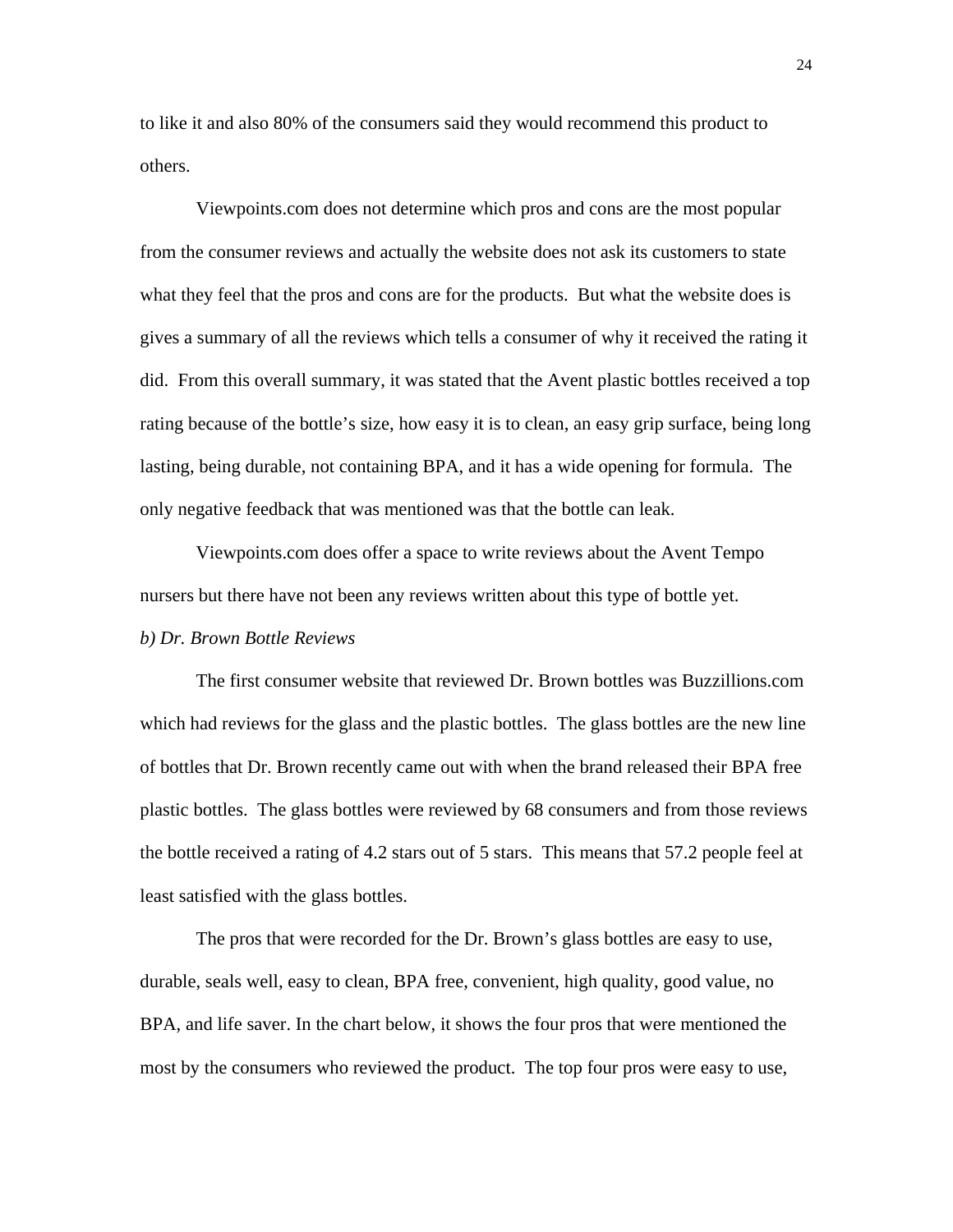durable, seals well, and easy to clean. These pros were mentioned in the reviews 49, 47, 37, and 23 times respectively. This means that 72.0% of the reviews mentioned that the glass bottles are easy to use.

**Chart 3**



**clean**

 The cons that were reported for the glass bottles are difficult to wash, leaky, heavy, pricey, be careful when washing, careful handling, difficult to heat milk, flimsy, and hard to mix formula in. The top two cons are difficult to wash and leaky which were mentioned 19 and 12 times in the reviews. The characteristic of being difficult to wash was stated in 27.9% of the reviews while the characteristic of leaky was stated in 17.6 % of the reviews. The other cons that were mentioned did not have as many reviews that they were found in. These other cons only were found in at most 2 reviews which means that there were little flaws that consumers had with the glass bottles.

 Dr. Brown's plastic bottles were reviewed by 160 consumers on Buzzillions.com and the overall rating the consumers gave the bottles was 4.3 stars out of 5 stars. This means that 137.6 people felt at least satisfied with the new plastic BPA free bottles. The BPA free bottles are the new plastic bottles which are now cloudier than the original plastic bottles that were clear. Overall, the consumers who reviewed the plastic bottles liked the bottles even thought they were changed from the original plastic bottles by Dr. Brown.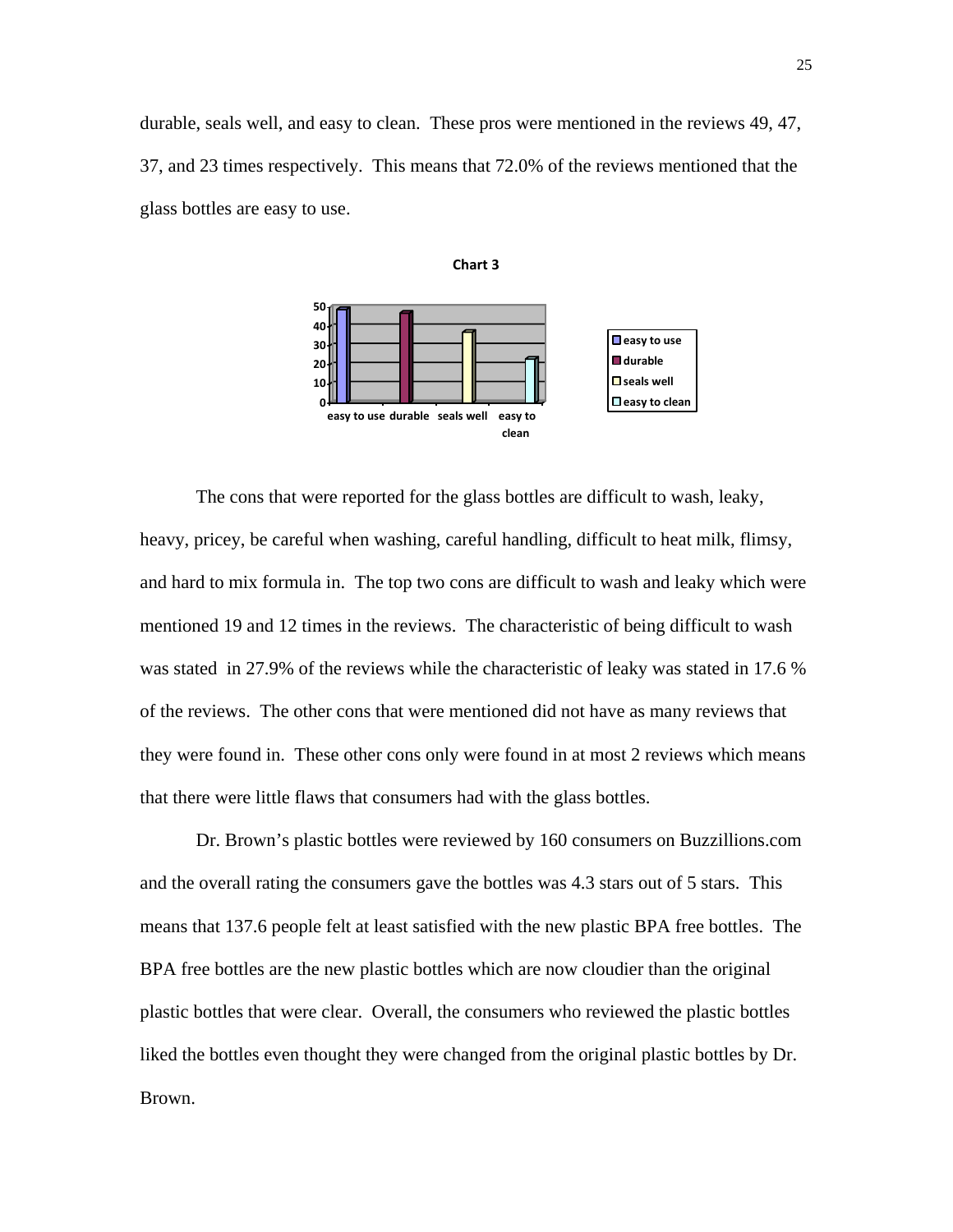The pros that were mentioned in the reviews of the plastic bottles are durable, easy to use, easy to clean, seals well, less gas, quality construction, reduces colic, good value, less air intake, and compact. The top four pros which are shown in the chart below are durable, easy to use, easy to clean, and seals well. These pros were found in 85, 71, 40, and 35 of the reviews consumers wrote. The top pro which is durable was found in 53.1% of the reviews.



 The cons that were mentioned in the reviews for the plastic bottles are difficult to wash, leaky, hard to clean, pricey, too man parts, five pieces per bottle, bad nipple, and bulky/ ugly. The top two cons that were stated are difficult to wash and leaky which were found in 33 and 21 of the reviews.

The next consumer website that reviewed Dr. Brown's bottles is Babiesrus.com which had reviews for both the plastic and the glass bottles. The plastic bottles were reviewed by 160 consumers who rated the bottles between one and five stars. These consumers gave the plastic bottles 4 out of 5 stars which means that about 128 were at least satisfied with the product. So overall, the consumers who reviewed Dr. Brown's plastic bottles on Babiesrus.com do like the new BPA free bottles.

 The Dr. Brown's plastic bottles had only a few pros that consumers consistently felt best described the product. These pros are authentic, BPA free, displays well, easy to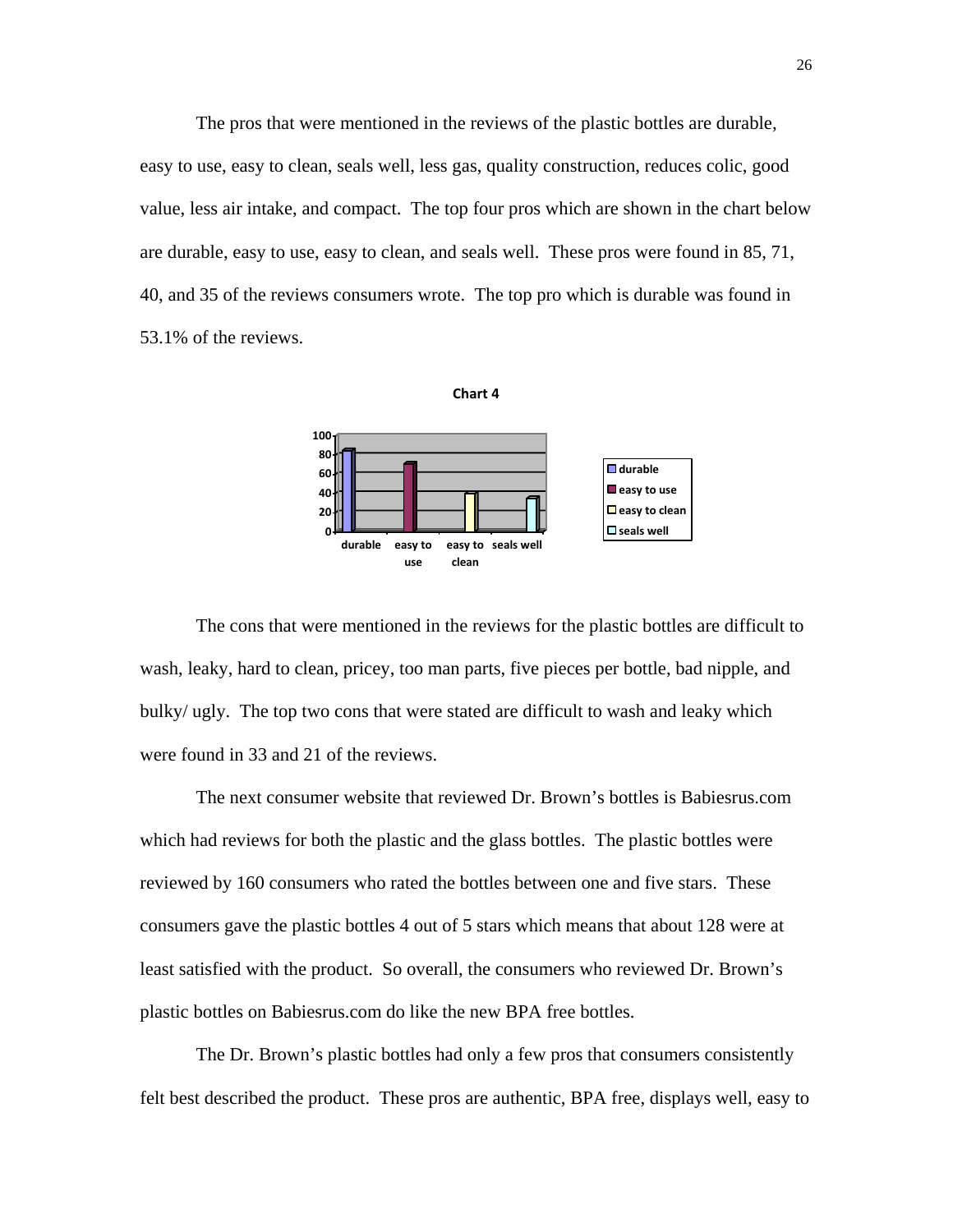use, and easy to clean. Each of these pros was found in 18 reviews, 14 reviews, 8 reviews, 8 reviews, and 6 reviews respectively which can be seen in the chart below. This means that for the top two pros of authentic and BPA free that 11.2% find the bottles authentic while 8.7% liked that the bottles were BPA free. These percentages really are not saying much which means that the consumers who reviewed this product had either a variety of other pros or found more cons with the product.





 The cons for the plastic bottles again were only a few compared to previous products and websites. The overall cons are hard to clean, lots of parts, poor condition, cleaning issues, and leaks. These cons were mentioned in 6 reviews, 4 reviews, 4 reviews, 3 reviews, and 3 reviews respectively. This product did not have very many cons even though there were a good amount of people who reviewed the plastic bottles. So even though the top con could be said to be that the bottle is hard to clean, a decisive conclusion can not be made since it was not mentioned in the majority of reviews.

 Dr. Brown's glass bottles are one of the company's newest results from the BPA concern since glass bottles can not contain BPA. This product only had 52 reviews by consumers but from those 52 reviews there was given a rating of 4 out of 5 stars. This means that about 41.6 consumers felt that the bottle was above average and were at least satisfied with it. So this shows that about 80% of the consumers who reviewed this bottle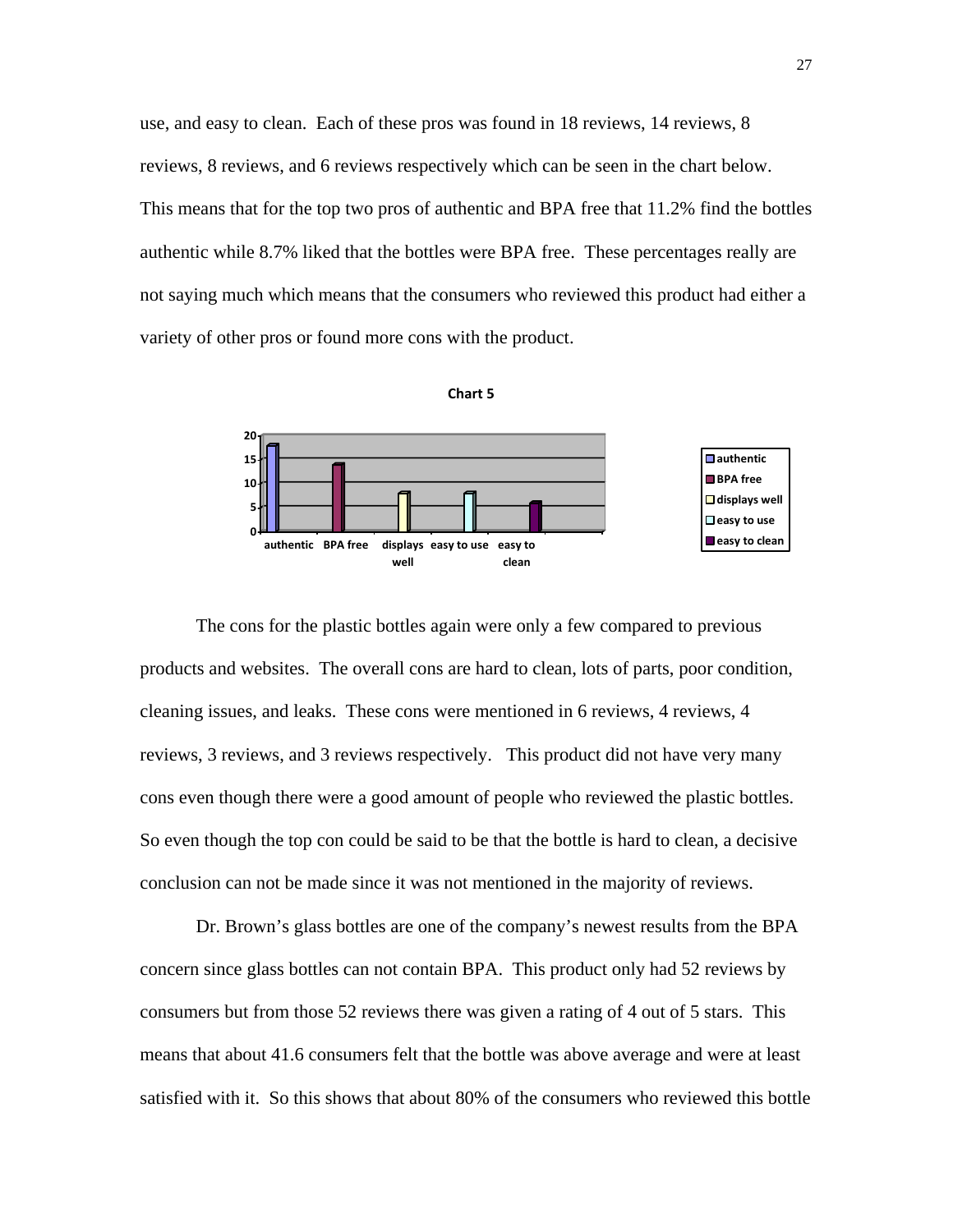felt this way about it.

 The pros that were stated for the bottle are easy to use, durable, seals well, washes easily, and BPA free. These pros were found in 38, 37, 27, 19, and 18 of the reviews respectively. The top two pros that were mentioned the most are easy to use and durable. The bottle being easy to use was found in 73.1% of the reviews. The bottle being durable was found in 71.1% of the reviews.

 The cons that were stated for this bottle are difficult to wash and leaks. These were found in 13 and 10 of the reviews respectively. The bottle being difficult to wash was found in 25% of the reviews. The bottle being durable was found in 19.2% of the reviews.

 Dr. Brown's plastic bottles were reviewed by consumers at Viewpoints.com also and it was reviewed by 238 consumers. From those 238 consumers, the overall rating for the product was 4.37 out of 5 stars. The percentage of consumers who gave the ratings from one to five are 65% giving 5 stars, 19% giving 4 stars, 6.0% giving 3 stars, 7% giving 2 stars, and 3% giving 1 star. This shows that a great deal of consumers at least on this website who reviewed the plastic bottles were overall satisfied with it. Also, it was found that 85% of the consumers who reviewed this product would recommend it to another consumer.

 In the summary of all the 238 reviews, the top pros that were mentioned were that the bottle was revolutionary, best baby bottle on the market, it was a life saver, and was especially helpful with gas issues and colic. Although it does not say exactly how many consumers mentioned each pro within their reviews, these pros do give an idea of how each of the reviews on average sounded like. For the most favorable review that a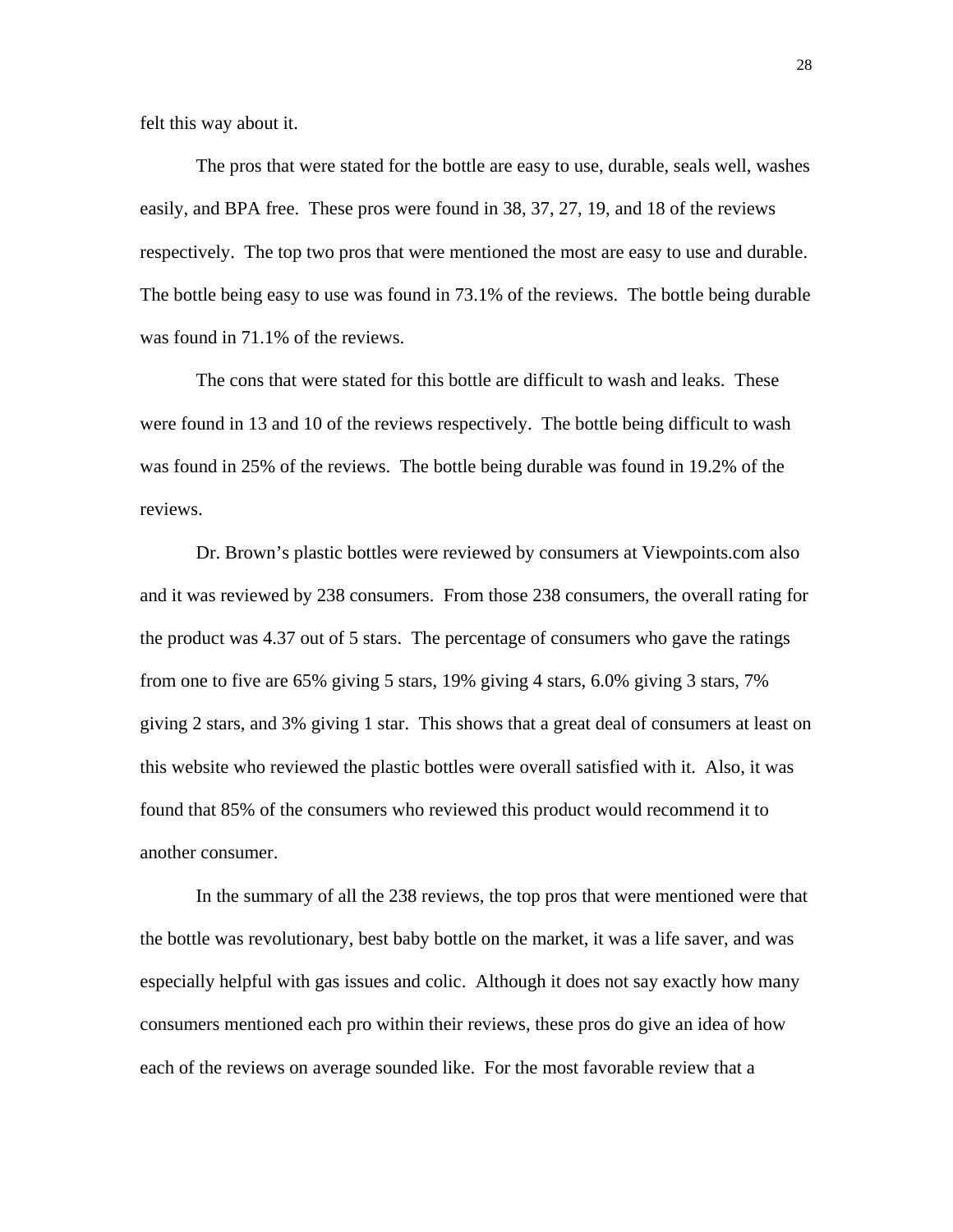consumer gave, the reviewer gave the plastic bottle 5 out of 5 stars. The pros that were mentioned were skinny bottle, gas reducer, normal nipple, durable, come in various sizes, and no air in the bottle. The cons that were mentioned by this reviewer were a challenge to clean, have to use a special brush, and expensive.

 The cons that were mentioned in the summary of all the reviews were extra cleaning due to small parts, more work, and have a higher price than standard bottles. The most critical review for the plastic bottles was from a consumer who gave the product 3 out of 5 stars. The pros that the reviewer mentioned were the parts are dishwasher safe, no air gets in the bottle, and the bottle comes in various sizes. The cons that were mentioned were can leak, have to use a special brush, and expensive. Although this is suppose to be the most critical review, a rating of 3 out of 5 stars really just means that the bottle is average and is not in actuality a poor rating.

 The final website that reviewed Dr. Brown's plastic bottles is Target.com where the consumers gave the product 4 out of 5 stars reviewed by 76 people. This is again a very high rating for the plastic bottle and this can be shown by the fact that 52 people gave this product 5 out of 5 stars. This means that 68.4% of consumers who reviewed this product on this website were absolutely satisfied with it. Also, only 7 of the reviews gave the plastic bottles a rating of either 1 or 2 which is only 9.2% of the total reviews.

 Target.com again does not sort out the most popular pros and cons from all of the reviews. So the overall pros and cons were determined by going through each review individually. The most mentioned pros were helps with air bubbles and gas, does not leak, easy to clean, comfy to hold, lifesaver, flow is just right, and helps with transitioning from nursing to bottle feeding. The most popular pro mentioned was that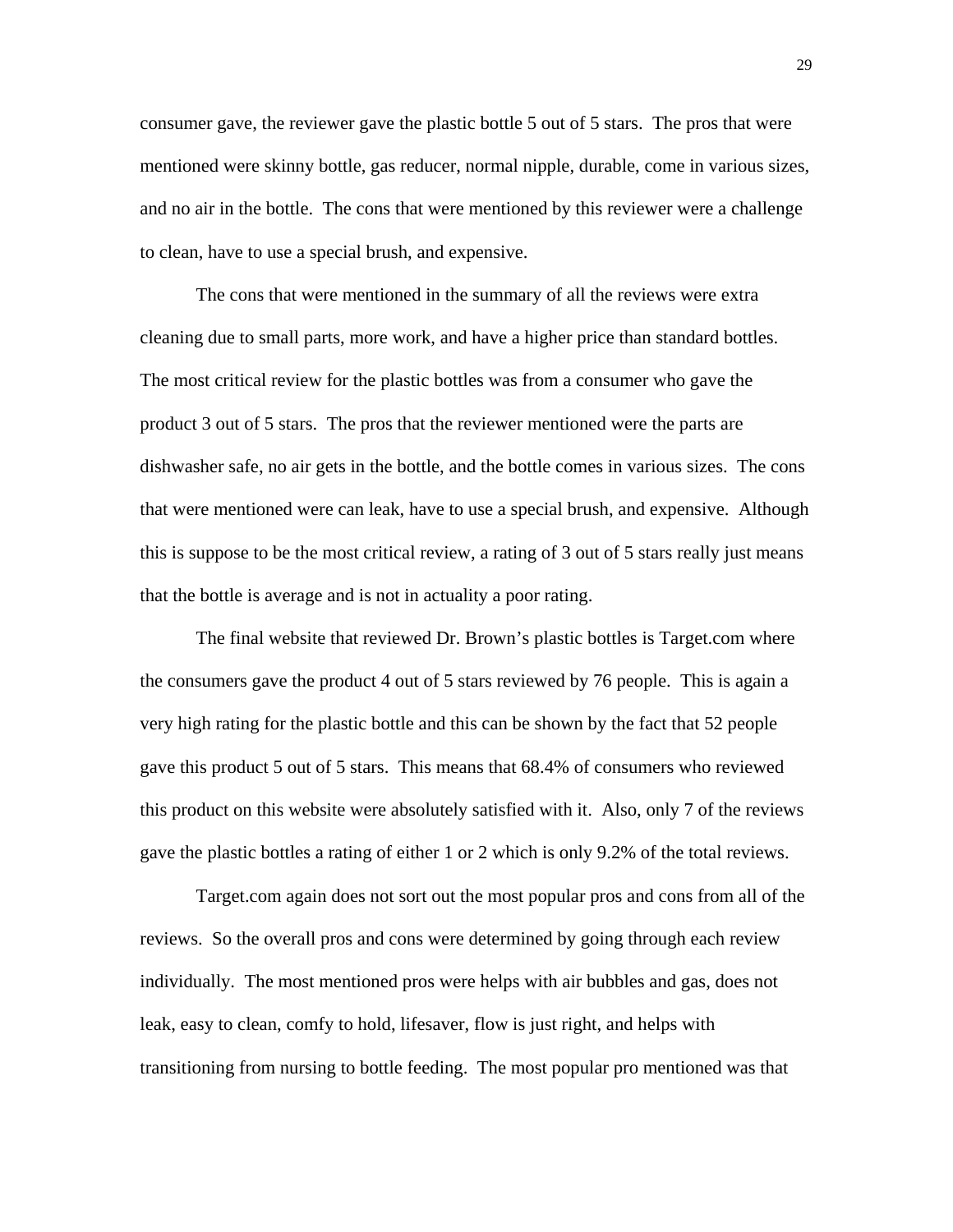the bottle helps to reduce gas and air bubbles. The most mentioned cons were leaks, too many parts, hard to read bottle, expensive, and hard to clean, The most popular cons were that it leaks and that the bottle is hard to read because of the new cloudy color and the writing washing off.

The reviews of Dr. Brown glass bottle from Amazon.com were very limited since the product was only reviewed by 31 people. From the 31 reviews, the consumers gave the glass bottle a rating of 4 out of 5 stars. The distribution of ratings was 16 reviews with 5 stars, 5 reviews with 4 stars, 3 reviews with 3 stars, 2 reviews with 2 stars, and 5 reviews with 1 star. This shows that 67.7% of the consumers who reviewed the glass bottles overall felt that the product was at least satisfactory. But the sample alone is too small to make this conclusion.

 The most helpful and most critical reviews for the glass bottle actually did not pertain to the bottles but reviewed the website which is not useful for this discussion. Since there were only 31 reviews, each review was looked at and from them the most popular pros and cons were noted. The most popular pros are that the bottle does not leak, helps reduce gas, helps reduce reflux, easy to clean, heats faster than the plastic bottles, a time saver, lightweight, and is dishwasher safe. The three that were mentioned the most are that the bottle does not leak, it is easy to clean, and that it reduces gas. The most popular cons are that the bottle is expensive, the label comes off after washing, has a lot of parts, holds fewer ounces, and is fragile. The cons that were mentioned the most from these were that the label comes off easily and that it holds fewer ounces.

Diapers.com reviewed the Dr. Brown glass bottle and was reviewed by only 14 consumers. This is a very small sample but the glass bottles are a very recent addition to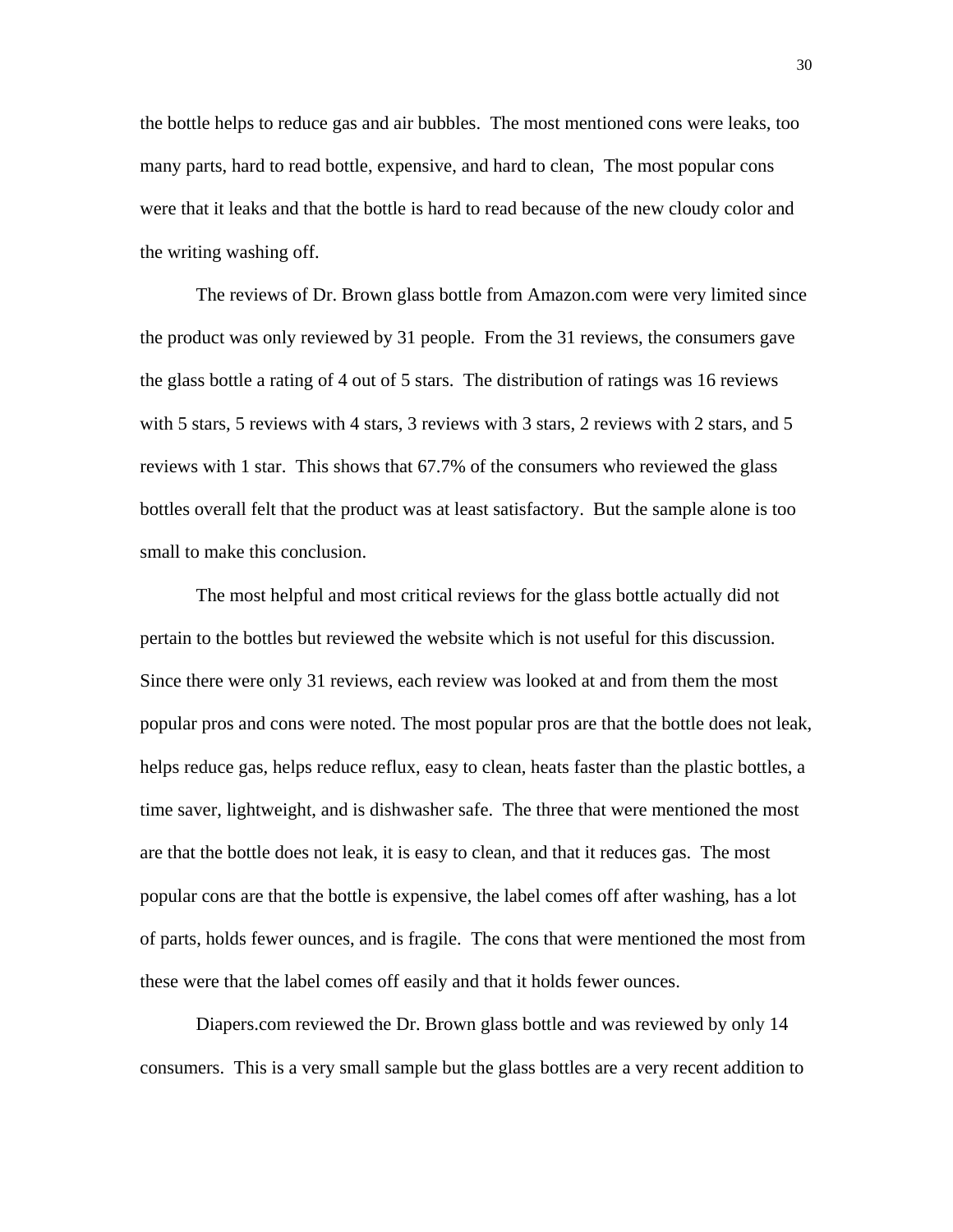the Dr. Brown line so this is expected. From the 14 reviews, the consumers gave the product a rating of 4.5 out of 5 stars. This means that about 12.6 consumers who reviewed this bottle felt that it was above average and were at least satisfied with it. So this shows that about 90% of the consumers felt this way.

The pros that were mentioned for this bottle are easy to use, durable, seals well, and washes easily. These pros were found in 10, 9, 9, and 4 of the reviews respectively. The pro that was found in the most reviews was that the bottle is easy to use. This was found in 71.4% of the reviews. This is a very large percentage of the reviews but the next largest pros were mentioned in about the same amount of reviews. The only con mentioned for the bottle was that it is difficult to wash.

#### *c) BornFree Bottle Reviews*

 BornFree bottles were the first widely known BPA free bottles to enter the baby bottle market. The first product that the company released was the plastic bottles which are still very popular for feeding. At Buzzillions.com, this product was reviewed by 132 consumers whose reviews were compiled to form an overall rating. The overall rating these consumers gave the plastic bottles was 4.2 stars out of 5 stars. This means that about 110.88 of the consumers who reviewed the Born free plastic bottles felt at least satisfied with the product overall.

 The pros and cons were also compiled together from the reviews to form overall pros and cons that were most prevalent. The overall pros found in the reviews are durable, easy to use, easy to clean, seals well, BPA free, convenient, portable, compact, and quality construction. The top four pros in the reviews are durable which is found in 93 reviews, easy to use found in 85 reviews, easy to clean found in 79 reviews, and seals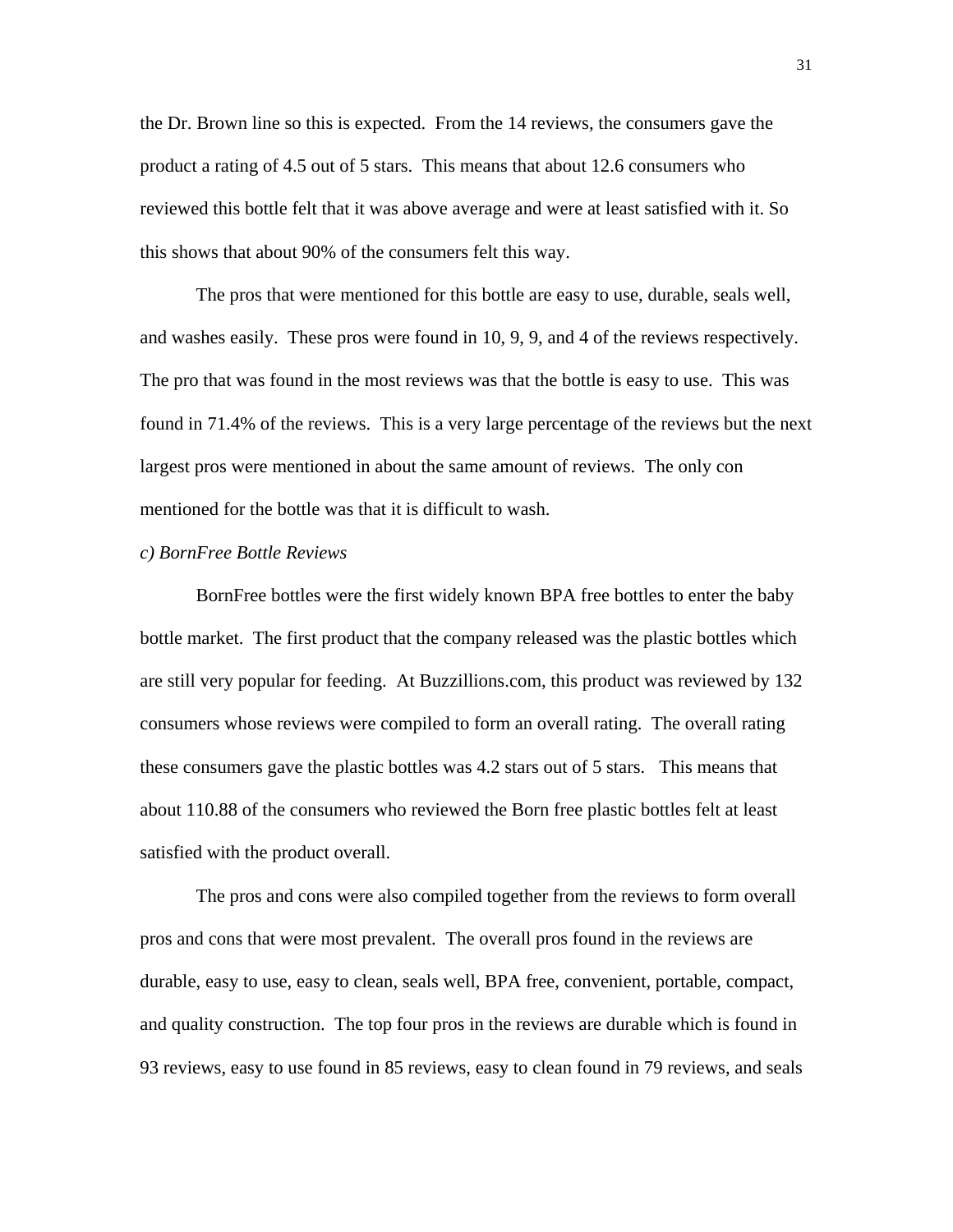well which was found in 74 reviews. These top four pros which can be seen in the chart below represent a good majority of the reviews. The top pro which is durable was found in 70.4% of the reviews. This is a very large percentage which means this is a good representation that most consumers who reviewed this product on this website felt the plastic bottle was durable.



 The most popular cons that were compiled from all the reviews about the plastic bottles are difficult to wash, leaky, pricey, bad nipple, many pieces to wash, poor air vent assembly, cracks easily, delicate, did not help with gas, and has extra parts to care for. The top four cons are difficult to wash which was found in 15 reviews, leaky found in 14 reviews, pricey found in 7 reviews, and bad nipple found in 4 reviews. The cons seem to have two top cons which are difficult to wash and leak since the number of times mentioned in reviews is so close. From these numbers, 11.4% of consumers feel that the bottle is difficult to wash while 10.6% feel that the bottle is leaky.

 One of the newer products for the BornFree line of bottles is the glass bottle which was another result of the BPA crisis. Since the glass bottle is a newer product, the Buzzillions.com website only had 52 consumer reviews for the product so far. From those 52 reviews, the consumers gave the glass bottle a rating of 4.0 stars out of 5 stars. This means that about 41.6 of the consumers who reviewed this product were at least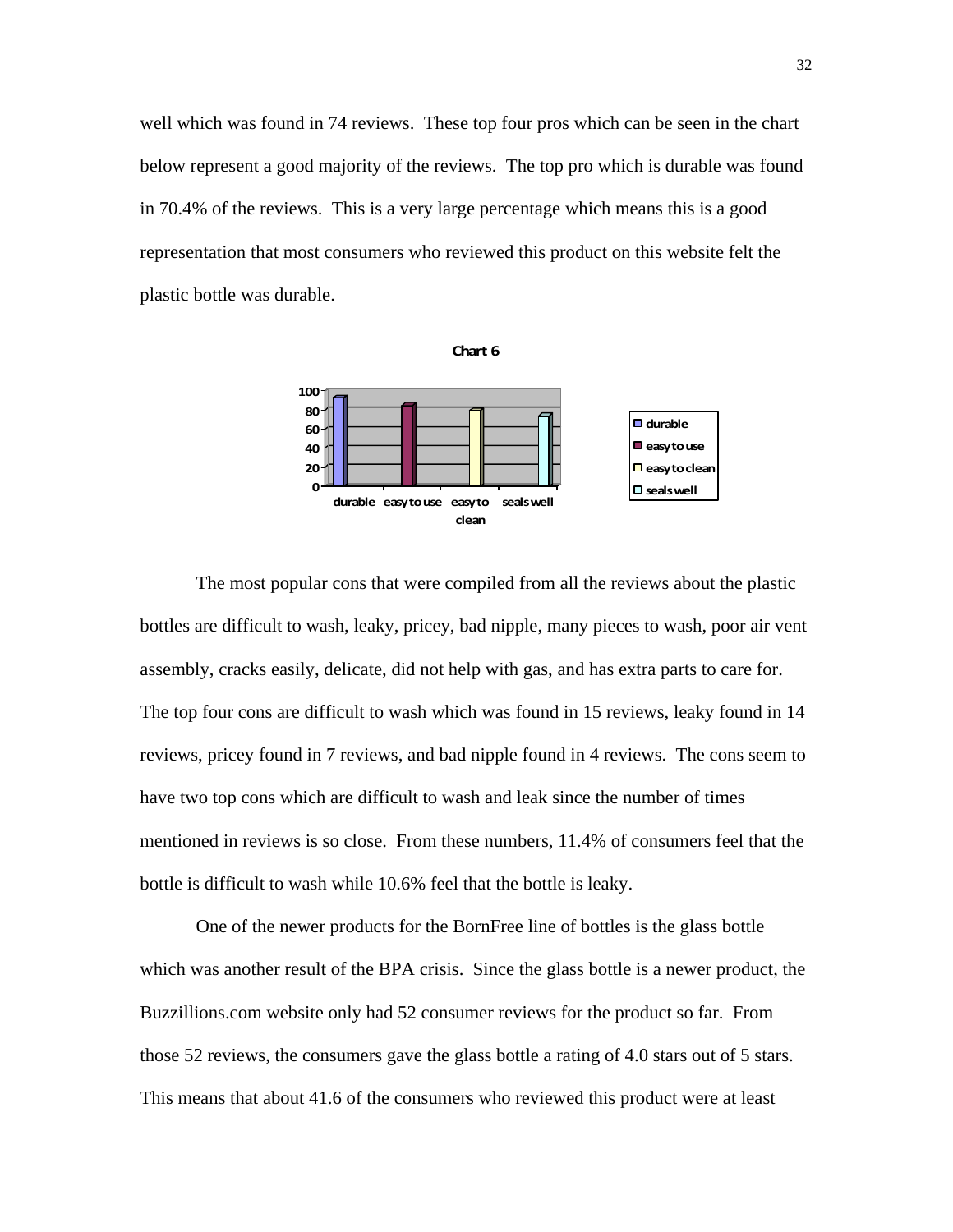satisfied with it overall. Although a conclusion can be made about the overall rating, there would have to be a great deal more reviews to make a firm conclusion.

 The pros for the glass bottles had an overall high rate of being mentioned within the reviews. The overall pros are durable, easy to use, easy to clean, seals well, BPA free, convenient, and compact. The top four pros which are shown in the chart below are durable mentioned in 34 reviews, easy to clean mentioned in 34 reviews, easy to use mentioned in 34 reviews, and seals well mentioned in 33 reviews. These four pros have very similar occurrence rates in the reviews which can be seen by the fact that 65.8% of the consumers who reviewed this product on this website felt that the glass bottle is durable, easy to use, and easy to clean. This does give the conclusion that these consumers did feel that the bottles overall had a great deal of positive attributes possibly more than negative ones.





 The cons that were mentioned overall in the reviews for the glass bottles are difficult to wash, heavy, pricey, leaky, bad nipple, dangerous if dropped, and flimsy. The cons at least for this website were not mentioned in as nearly as many reviews as the pros were. There also seems to be only one "top" con which is difficult to wash which was found in 8 reviews. This means that 15.4% of the consumers who reviewed this product felt that the glass bottle was overall difficult to wash. This really is not saying a lot but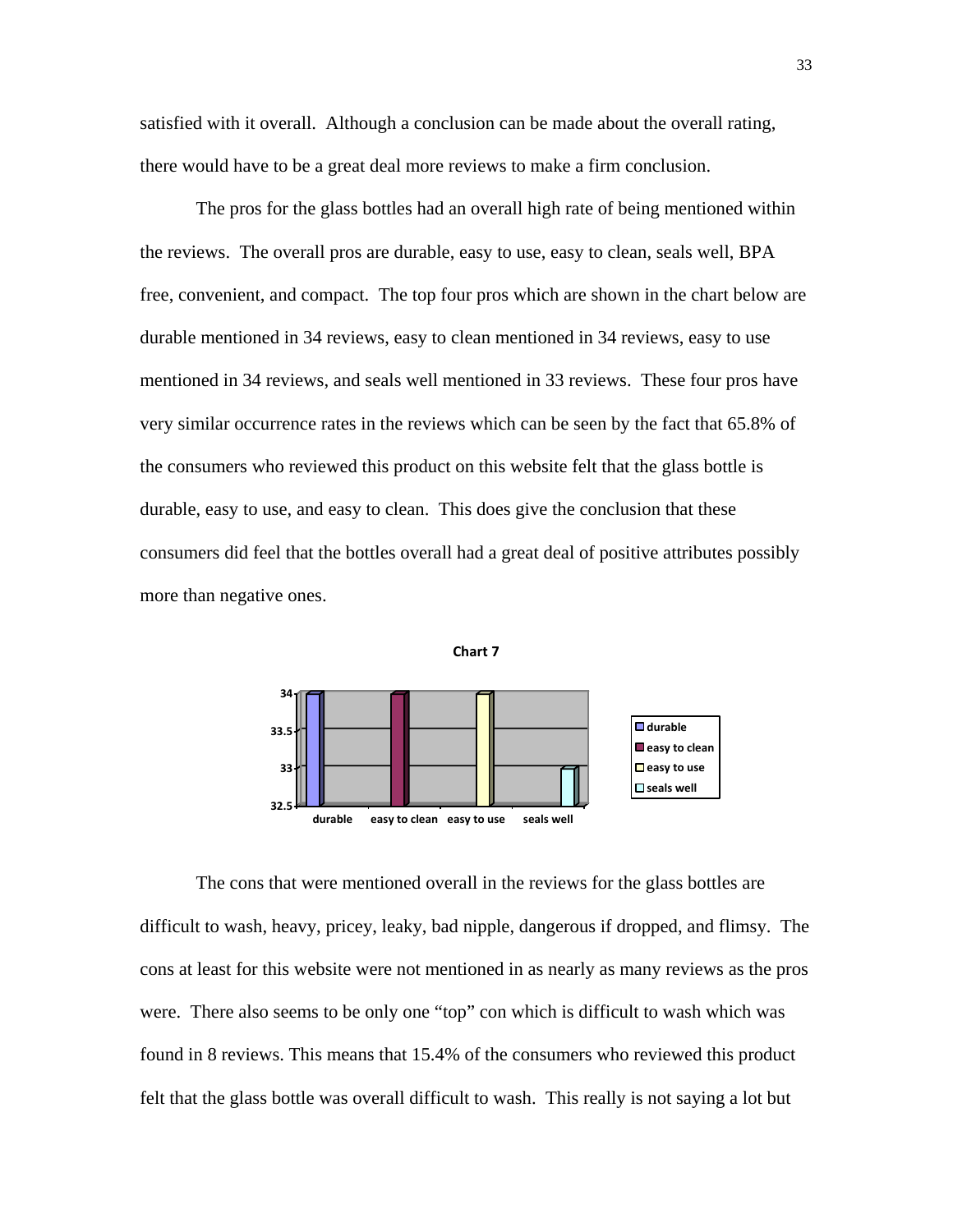this will be addressed later in the analysis and conclusions portion.

 Babiesrus.com was the next website looked at for the BornFree bottles which produced similar review numbers as the past website for the plastic and the glass bottles. The plastic bottles were reviewed by 83 consumers and from those 83 reviews an overall rating of 4 out of 5 stars was given. This would mean that about 66.4 of the consumers who reviewed this product on this website at least feel satisfied overall with the plastic bottles. A conclusion could be drawn from these reviews since 83 is a fairly good amount of reviews. Although, a more decisive conclusion could be determined if there had been more reviews.

 The pros and cons were determined from the 83 reviews and the overall pros and cons were compiled together. The overall pros for the plastic bottles are durable, seals well, easy to use, washes easily, and BPA free. These pros were mentioned in 62, 60, 57, 48, and 29 of the reviews respectively. The top pro could be determined to be the bottle being durable which was mentioned in 62 of the reviews. This means that 75.6% of the consumers who reviewed this product felt that the overall best pro was that the plastic bottle is durable. This is a rather large percentage of people who agreed on this one attribute but if the chart is looked at below it can be seen that the other pros have similar findings.

 The cons that were overall the most prevalent in the reviews for the plastic bottles are difficult to wash, leaks, and has a bad nipple. These cons were found in 15, 5, and 3 of the reviews respectively. The top con can be determined to be that the bottle is difficult to wash. The product being difficult to wash was found in 18.1% of the reviews.

Babiesrus.com also reviewed the BornFree glass bottles which as stated before are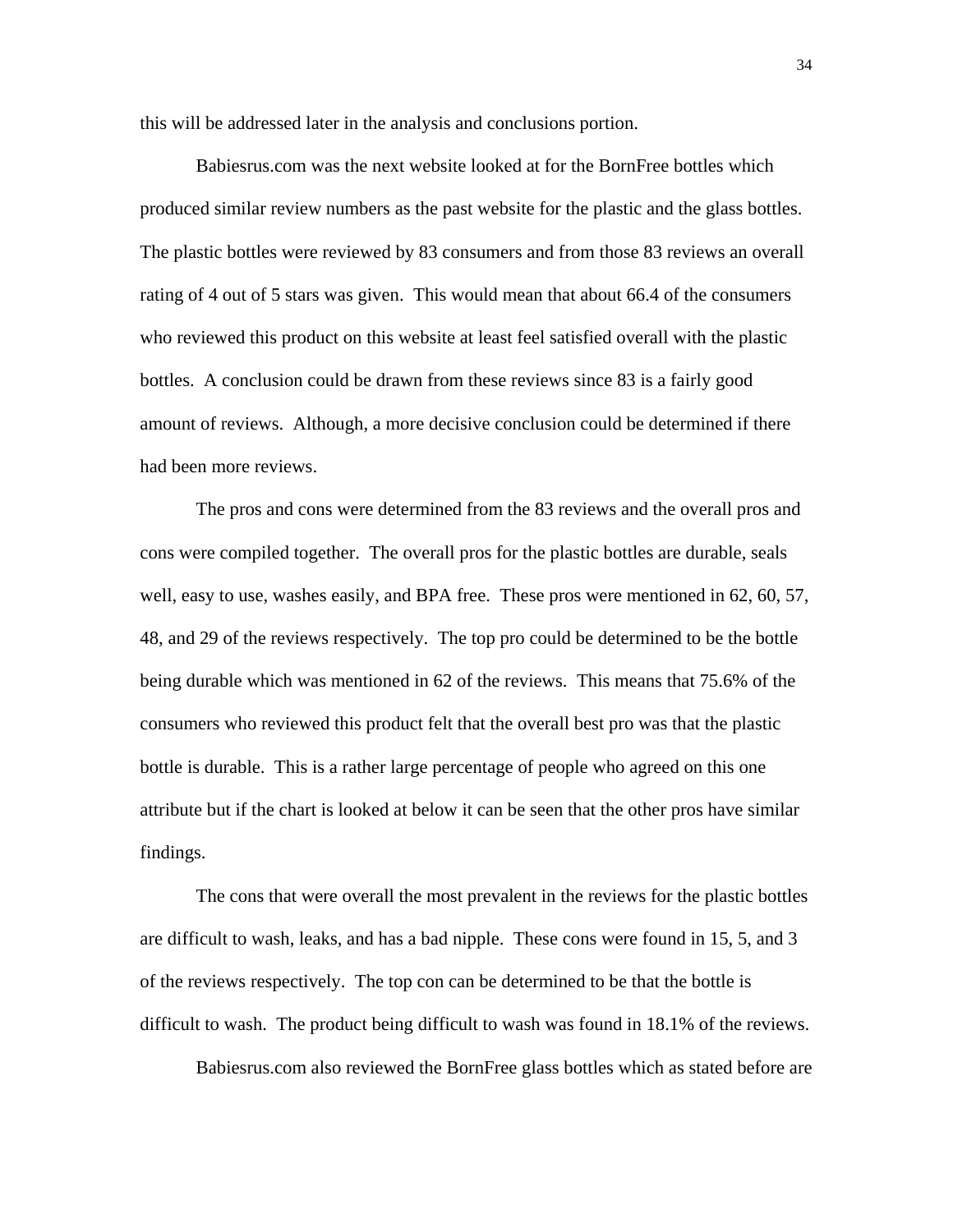one the newest products for the company. The glass bottles were reviewed by 33 consumers. The consumers gave the glass bottles an overall rating of 4 stars out of 5 stars. This means that about 26.4 of the consumers who reviewed the glass bottle felt that it was above average and were at least satisfied with it. This shows that about 80% of the consumers who reviewed the glass bottle felt this way.

 The pros that were mentioned for the glass bottle are easy to use, seals well, durable, washes easily, and BPA free. These pros were found in 22, 20, 19, 19, and 12 of the reviews respectively. The top two pros that were mentioned are easy to use and seals well. The bottle being easy to use was found in 66.7% of the reviews. The bottle sealing well was found in 60.6% of the reviews.

 The cons that were mentioned for the glass bottle are difficult to wash, leaks, expensive, heavy, and lots of parts. The bottle being difficult to wash was found in 6 reviews while the other cons were found in only 1 of the reviews. The product being difficult to wash was found in 18.2% of the reviews.

 Diapers.com reviewed the BornFree plastic bottles but it was only reviewed by 32 consumers. On Diapers.com, the product is given a rating out of 5 stars and there are shown the most popular pros and cons from the reviews overall. The Born free plastic bottles were given an overall rating of 4 stars out of 5 stars. This means that out of the 32 consumers who reviewed this product, about 25.6 people overall felt satisfied with the plastic bottle. Although this would mean the majority of consumers felt that the pros outweighed the cons for the bottle, this conclusion is not firm due to the very small sample.

There were only a few pros and cons for the plastic bottle that could be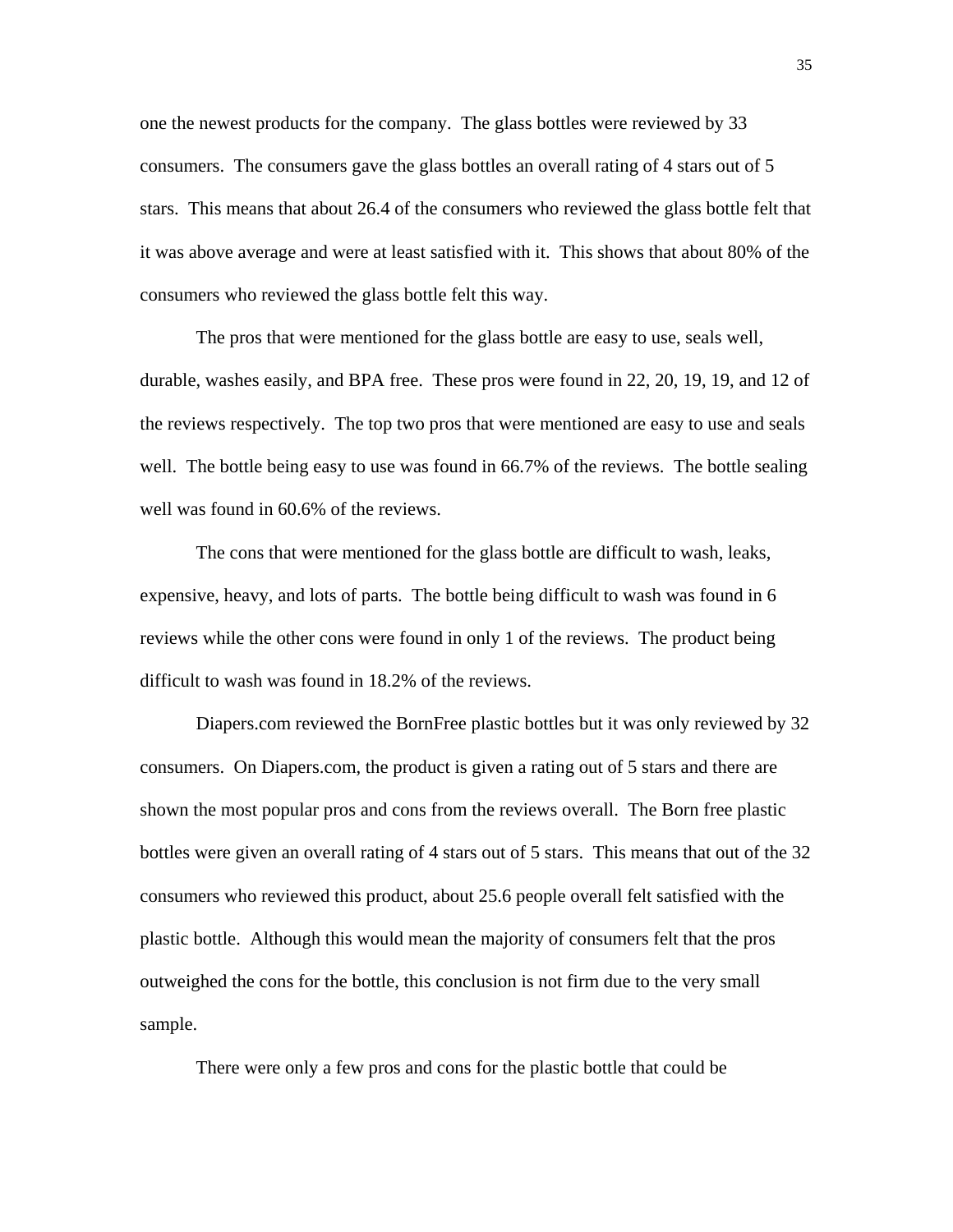determined from overall of the reviews. The most popular pros are easy to use, durable, seals well, and washes easily. These pros were mentioned in 19 of the reviews, 16 of the reviews, 15 of the reviews, and 15 of the reviews. The top pro mentioned would be that the bottle is easy to use which was found in 46.9% of the reviews. The most popular cons are leaks and difficult to wash which were found in 8 and 3 of the reviews. The cons are actually not mentioned enough to make a clear conclusion about whether consumers truly feel that the bottles are difficult to wash and that they leak.

 Amazon.com does review the BornFree plastic bottles by having the consumers give the products a star rating and also displaying the most helpful/ positive review of the product and the most critical review of the product. These reviews also act as the overall opinion of why consumers liked the product and why the consumers disliked the product. The plastic bottle was given a rating of 3.5 stars out of 5 stars which means that of the 116 consumers only about 81.2 felt that the bottle was overall a little above average. For the distribution of the ratings, 49 consumers gave the plastic bottle 5 stars, 25 gave it 4 stars, 13 gave it 3 stars, 11 gave it 2 stars, and 18 gave it 1 star. Although 18 one star reviews does not seem poor out of 116 reviews, it still is a lot for a product that is suppose to have set the trend for BPA free plastic bottles.

 The most favorable review only gave a few pros and it does not show how many of the other consumers felt the same way but it does give a good summary of their opinion overall. The pros that were given are that the bottle has a good vent system, that it does not leak, that it is BPA free, that it has a softer nipple, and that it helps with the transition from nursing to bottle feeding. In the most critical review of the plastic bottle, the pros that were mentioned were that the bottle is BPA free and that the silicone nipples

36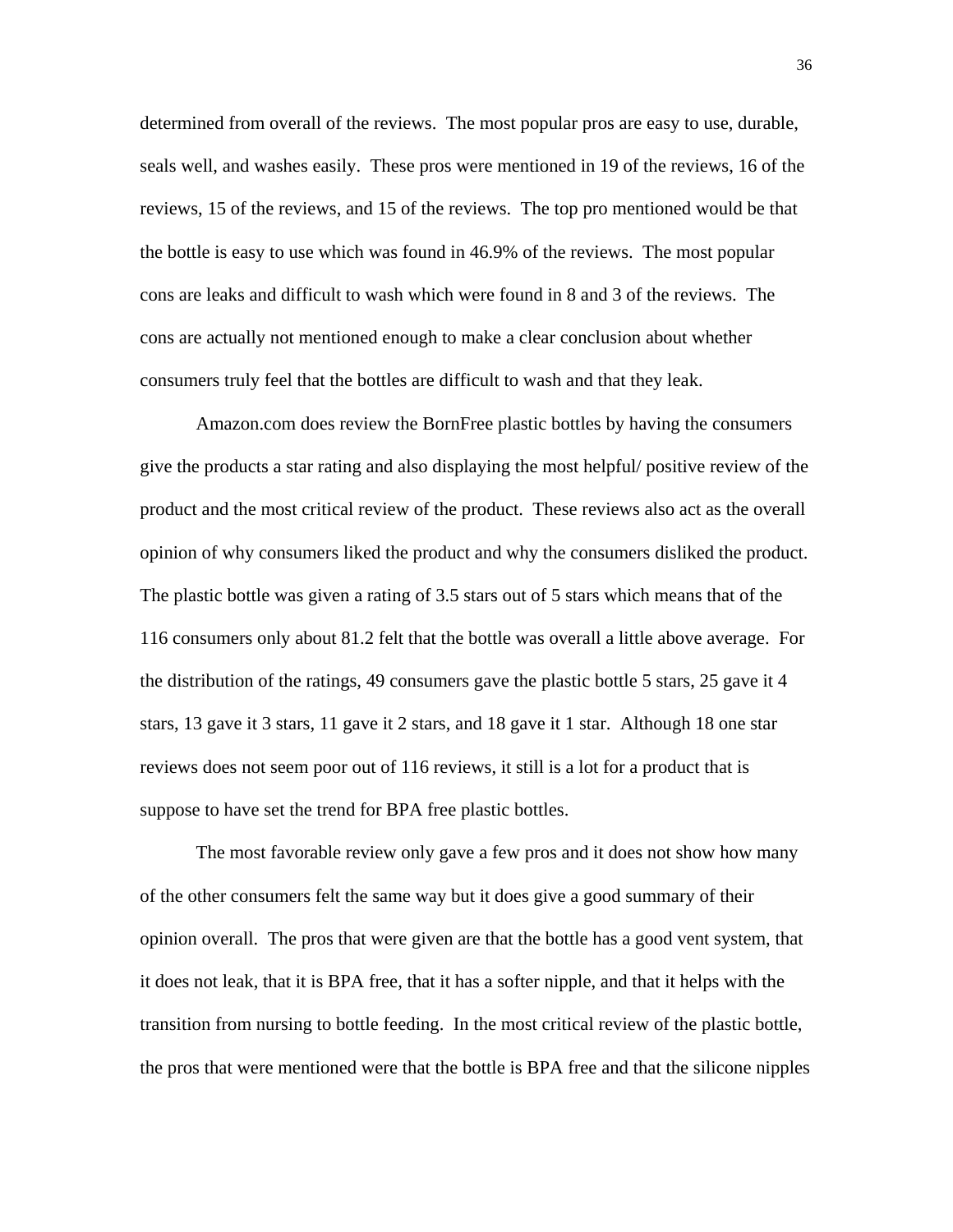are good for transitioning from nursing to bottle feeding. The cons that were mentioned were that the bottle did not help with gas, that the bottle brush was cheap and fell apart, and that the bottles were very expensive.

 The BornFree glass bottles only have two reviews because the product is still relatively new and not enough websites offer a significant amount of reviews for the bottle. So although the website does offer the opportunity to review the glass bottle, the reviews are such a small sample of consumers that it would be irrelevant to use the data.

### **Importance of Travel Systems**

 Strollers have become one of the most expensive baby items in recent years due to the fact that a baby will spend the majority of their time in one when they are out and about. Strollers can range from a simple umbrella stroller which is very lightweight to a travel system that includes an infant carrier, the stroller, and an infant car seat base. The type of stroller chosen to be analyzed is the travel system because it is one of the most expensive types of stroller currently and is very popular since it offers multiple items. There are a variety of brands for travel systems and also a variety of patterns that can be chosen depending on the brand. Travel systems are important because they are one of the first type of strollers a consumers will buy for there baby and since the price is so high a lot of time is put into finding the "right" one. Also, the consumer wants to make sure that there have not been any problems with the product so do try to get a lot of feedback from other consumers about which brand has the most success. The three brands that were chosen to analyze are Graco, Evenflo, and Chicco.

# **Background Information for the Travel System Brands**

Graco products actually started as a machine and car parts fabrication company in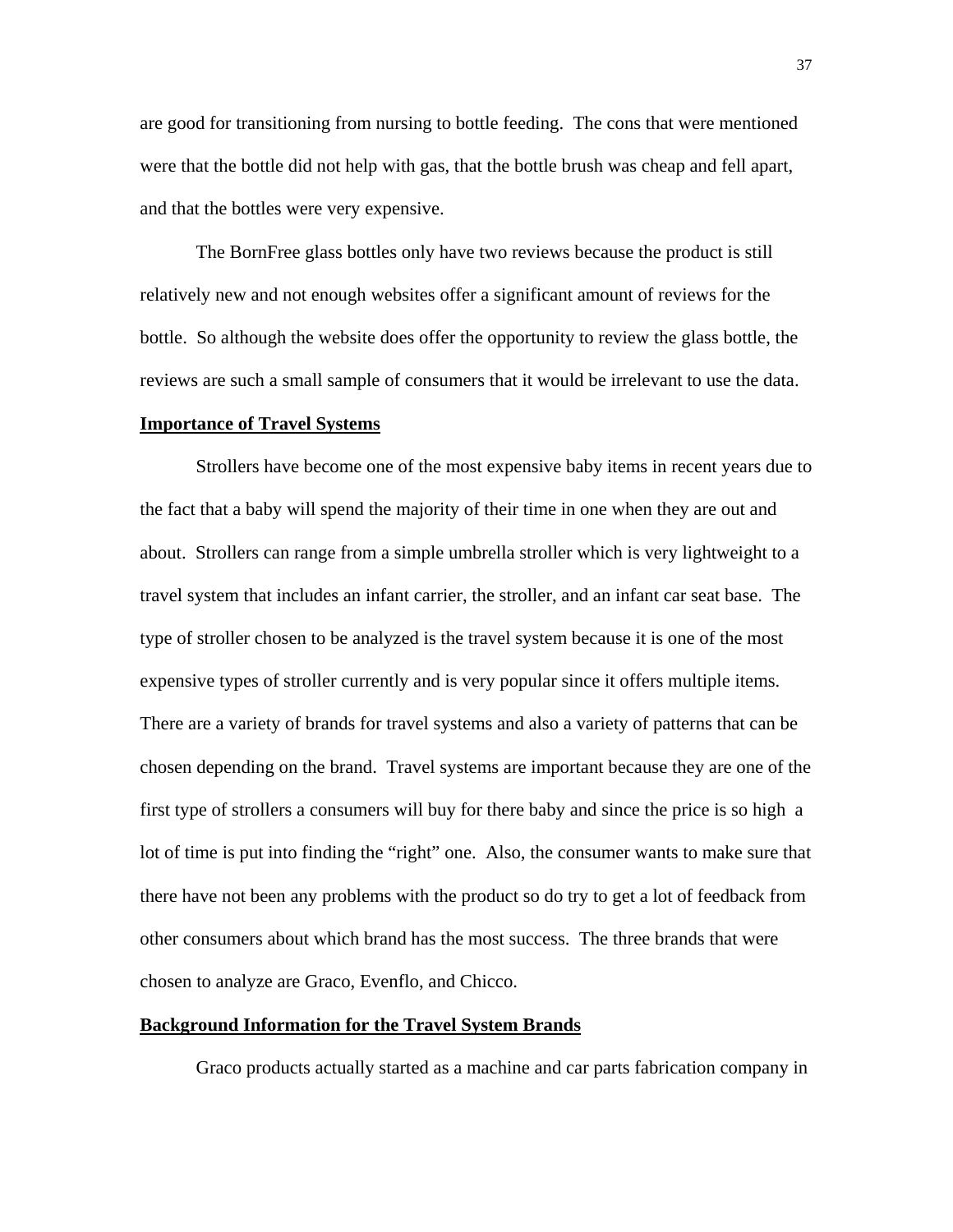the mid 1940's by Russell Gray and Robert Cone (www.gracobaby.com). In the early 1950's, Russell Gray left the company and Cone wanted to manufacture his own line of products. He got the idea to go into children's products from an engineer at Graco who had children and their wife would soothe their children by swinging in a backyard glider. From this, Graco developed the first wind up infant swing which became instantly popular and made Graco a household name. Graco now set the standard for baby products and was a hit with every new product that put into the market. Graco was the first company to develop the pack n' play which is like a travel bed for an infant and the also the travel system which has been replicated by multiple brands. Graco is constantly expanding its products by creating baby monitors and booster seats for older children.

 Graco offers two types of travel systems which are the lightweight travel system and the full size Quattro tour travel system. Both travel systems offer similar features such as the infant carrier, the stroller, and the infant car seat base. The light weight stroller has adjustable handles for the various heights of a consumer and it is able to be folded with one hand. The stroller has "never flat" rubber tires and suspension that smoothes out rough pavement. There is a large, accessible basket that is under the area where the baby sits. This seat has a multi position reclining feature with a canopy that has a window for the consumer to see their baby. The stroller has an aluminum frame and only weighs 17.4 pounds but holds up to 40 pounds. The car seat has an adjustable base with a five point harness to grow with the infant as they grow. It also has removable head support which cushions the head and neck of the baby. The car seat weighs 8.2 pounds and holds up to 22 pounds. The full size travel system offers similar features as the lightweight travel system with the only differences being that the stroller weighs 26.1

38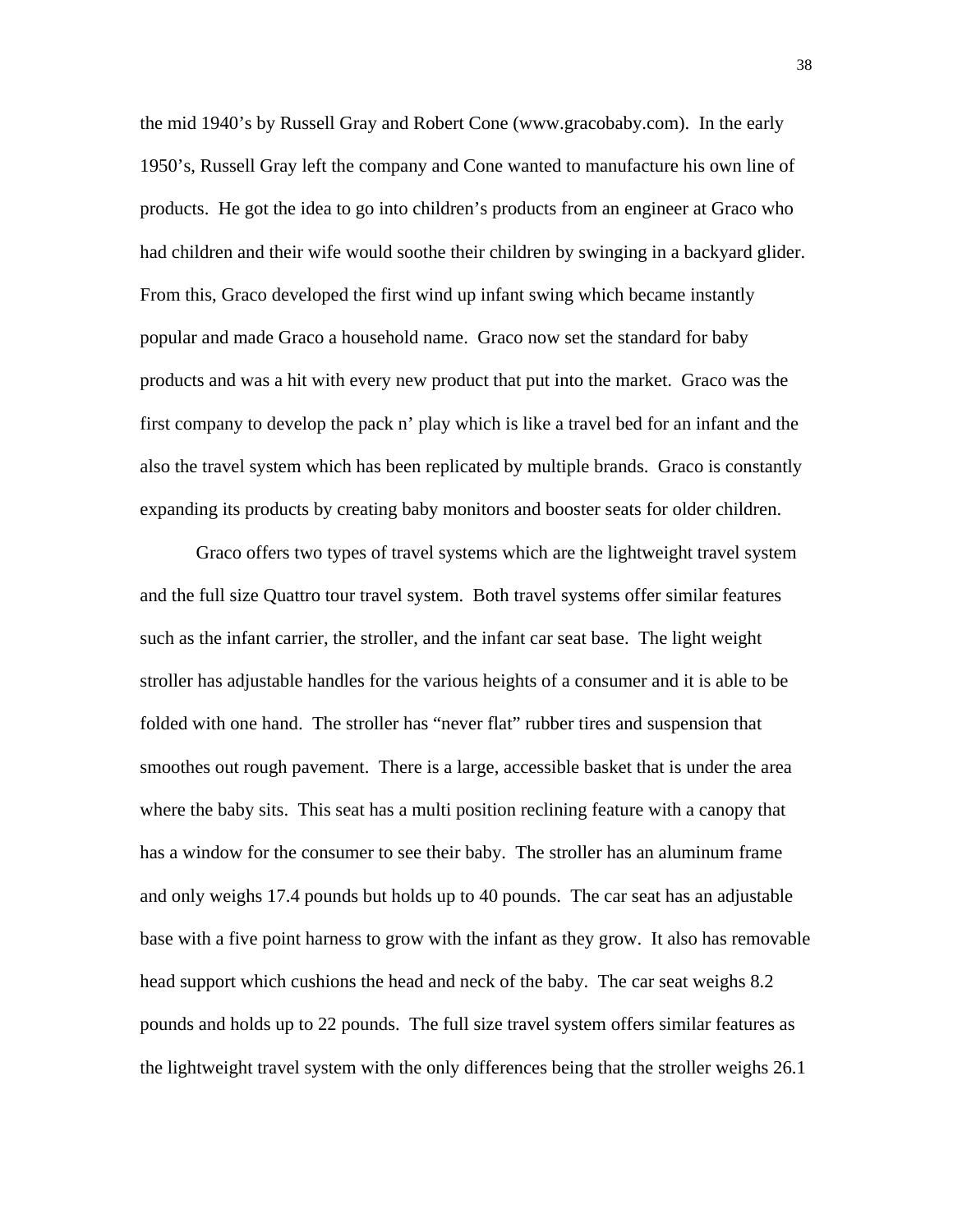pounds and holds up to 50 pounds while the infant carrier weighs 9.5 pounds.

 The next brand is Evenflo strollers which began in 1920 in Ohio where at first they just focused on infant feeding products (http://company.monster.com). The company became known for its quality and because of this its name and sales grew. Along with this recognition growth, the company also expanded by opening up more factories to accommodate the rising demand for Evenflo products. The company gradually expanded its line of products to include cribs, strollers, and walkers for infants. In 1997, Evenflo acquired Gerry Baby Products Company which added even further to the company's line of products with car seats, gates, and bathing products. According to the above mentioned website, 97% of new mothers surveyed recognized Evenflo's name.

 Evenflo offers three major types of travel systems which are Eurotrek, Aura, and Journey. The Aura has three further types of travel systems which are the Elite, Premier, and Select. The Journey has the Elite and Premier. The Eurotrek travel system has the features of energy absorbing foam liner, full coverage canopy, fully reclining seat that allows the child to lie flat, and an adjustable height for the stroller handle. The stroller can hold a child up to 40 pounds, is a lightweight aluminum structure, and has a 3 or 5 point harness.

 The Aura Elite includes all of the features listed above excluding the adjustable height feature and that the frame is not aluminum and lightweight. The Elite has soft padded head support in the car seat and a patented one handed steer for the stroller which allows for easy maneuverability. The Aura Premier travel system includes all of the features of the Eurotrek except the aluminum frame and the adjustable height feature. The travel system does include plush padding and premium fabrics. The Aura Select in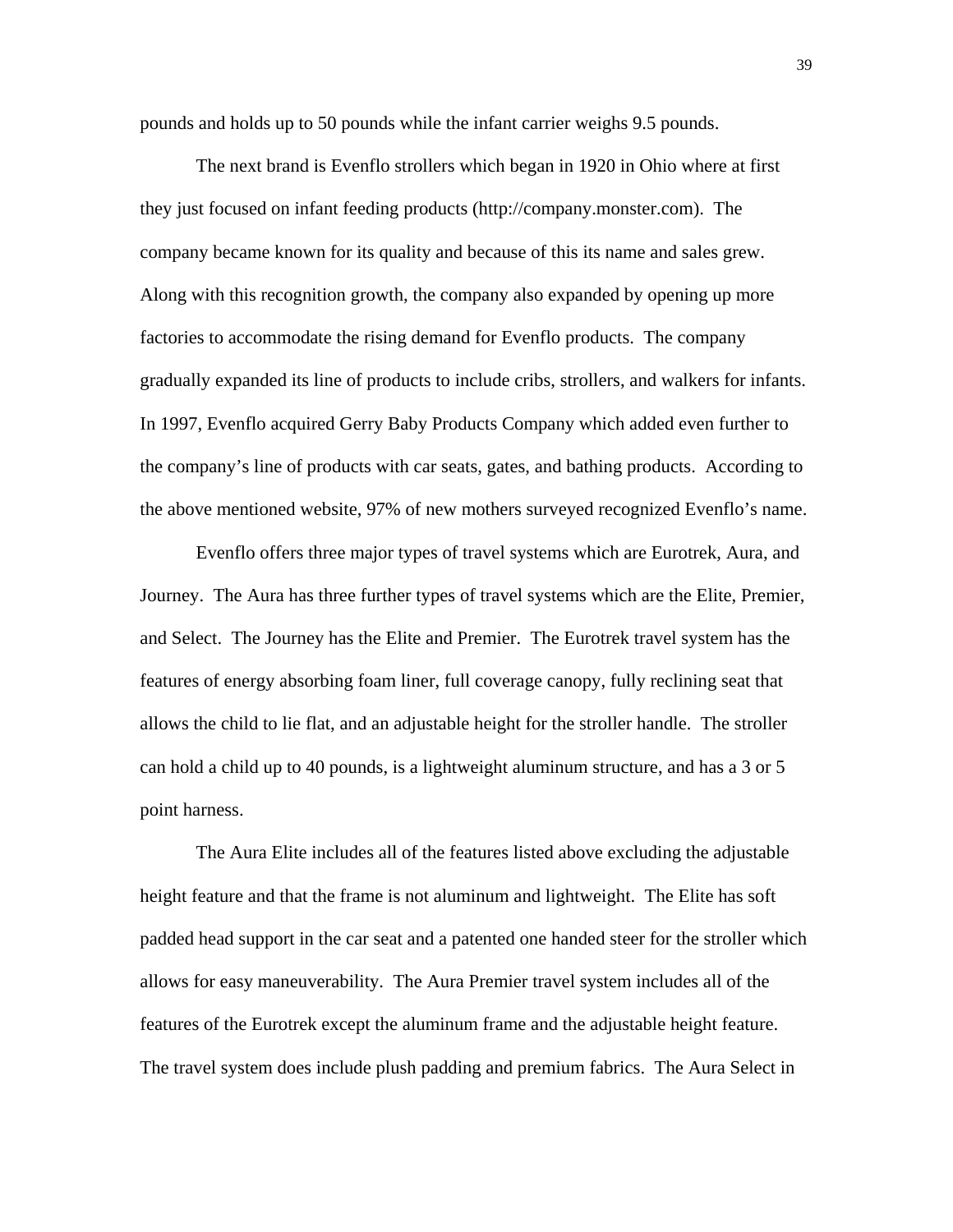addition to the above features excludes being fully reclining, having an adjustable height, and being an aluminum lightweight stroller. The travel system does include head support, one handed comfort fold, and an oversized storage basket beneath the infant seat.

 The Journey Elite includes the features of the Eurotrek except for being a fully reclining stroller, the adjustable height feature, and having a 3 or 5 point stroller harness. The travel system has padded stroller arm rests, the stroller weighs only 20 pounds, has a one handed fold and unfold feature, and has head support in the car seat. The Journey premier has the same features of the Journey Elite with really no variance.

The final brand is Chicco which is a company that mainly just offers gear products such as strollers, high chairs, and care seats. Chicco was started by a man named Pietro Catelli who before creating baby products made thermometers, hypodermic needles, and syringes (www.chiccousa.com). Catelli was known for creating product quality, strong brand identity, and having a power for communications. Catelli started coming up with baby products once his son was born in 1958. From that point on, Chicco has been associated with high quality baby products positioned on safety. Chicco is not only well known throughout the United States and Europe.

 Chicco offers two types of travel systems which are both called the Cortina with the only difference being that one of the travel systems can hold up to 22 pounds while the other travel system can hold up to 30 pounds. The infant car seat had energy absorbing foam for improved side impact protection. It also has a removable insert for smaller a baby which is helpful for premature babies. The car seat has a thickly cushioned seat pad with a 5 point harness for maximum comfort. The car seat also has a spring assisted level, a bubble level, and a center pull adjustment for easy installation.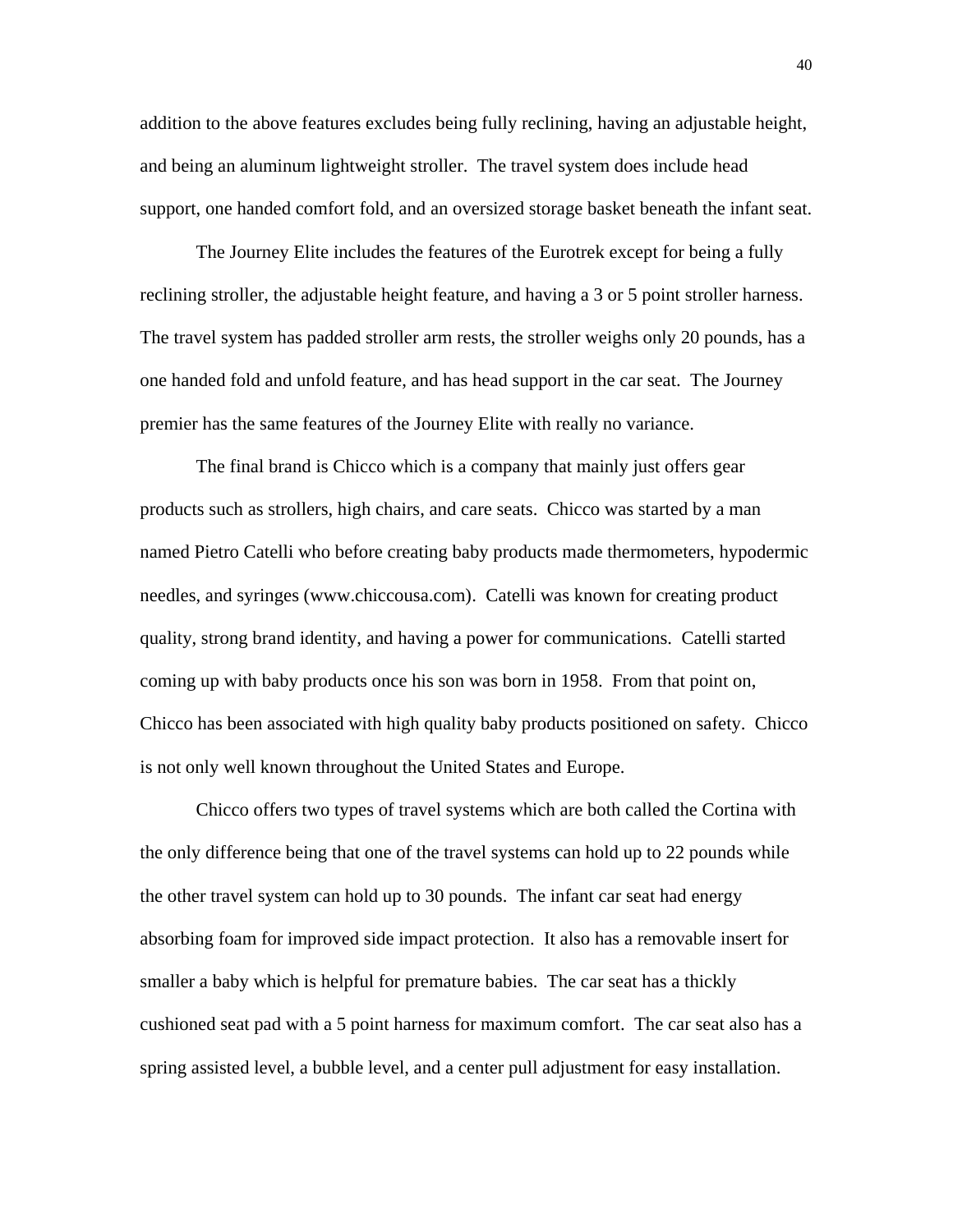The stroller has a one handed fold and automatic storage latch. There is a multi position, fully reclining seat with memory recline. There are parent and child cup holders and a large storage basket. The stroller has adjustable leg support, a reversible canopy, and all wheel suspension.

# **Marketing Strategies of the Travel System Brands**

The Graco Company uses a marketing strategy that has a combination of traditional marketing strategy elements while also containing some sensory and experiential elements. When the website was first visited, the opening page showed a picture of a smiling baby being held by their supposed mother. It appeared that the sunshine was hitting their faces to put the focus on their emotions of being happy from the infant's point of view and being consumed by the baby from the mother's point of view. There were a variety of quotes that were displayed across the website which stated such things as "Graco. From the Heart," "Your instincts and best intentions brought to life in our baby care products and parenting resources," and "heart to heart blog: share in the wondrous journey of parenthood with our family." From these quotes, it can be seen that a lot of focus is put on an emotional aspect. The company wants the consumer to feel that the products are made out of love for their babies and these products are exactly from the feedback of what parents wanted. Graco also wants the consumer to see the company as a family so that it just does not look like a harsh corporation simply out to sell a product, but what they are really after is having a life experience with the consumer.

 At the time this website was looked at, the first page showed four bubbles that had a variety of options for going about the website. The first bubble was titled "from the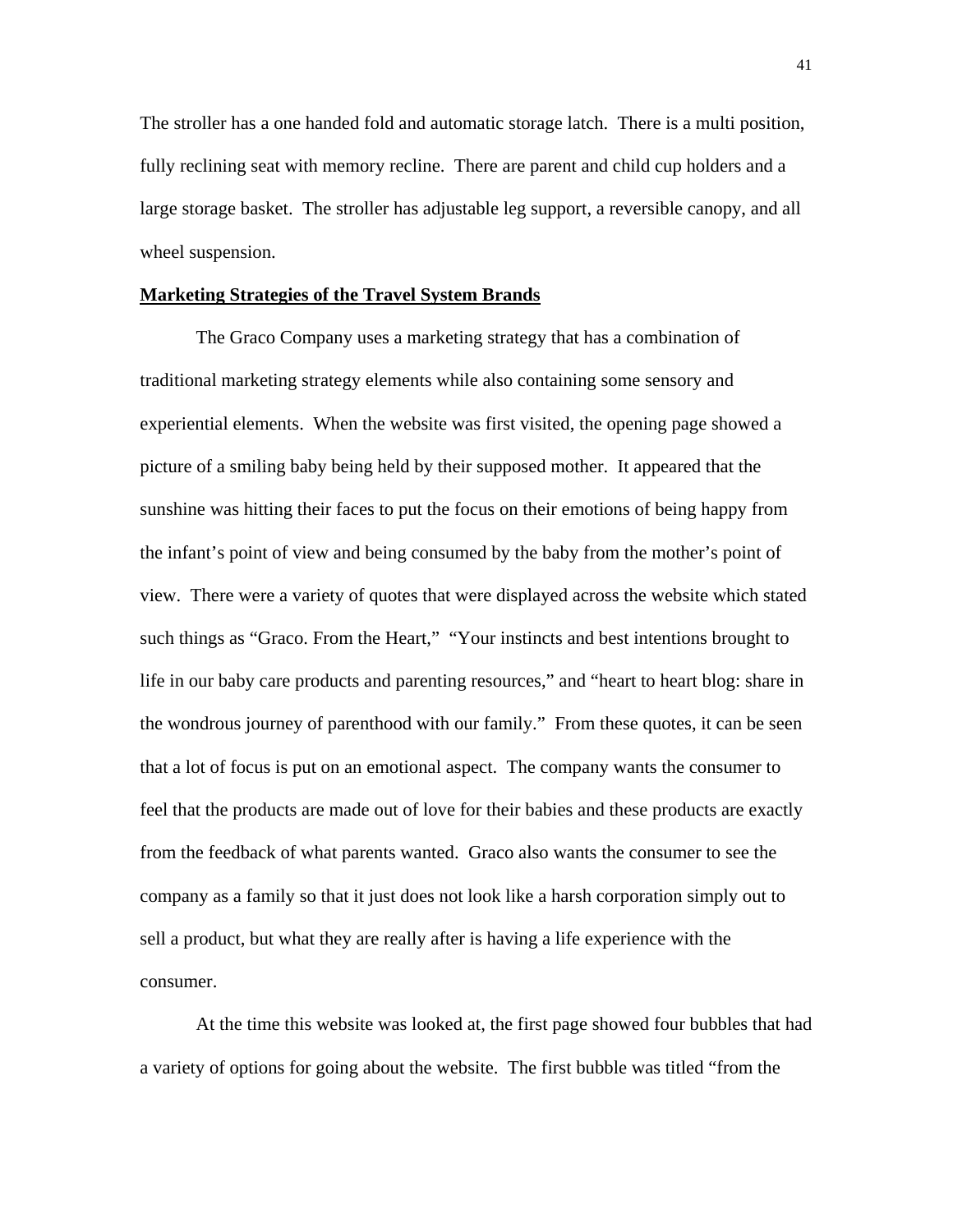heart" which contained almost like an emotional appeal discussing about what a parent's heart is and how instincts play a large role in parenting. From these instincts, parents are looking for the best products and according to this website the best products are the Graco products. Also, Graco's commitment and mission statement were included in this section. The second bubble was titled "parenting" where there were five categories given that gave articles and resources for parents to search the website and discover why Graco has such a strong brand and quality products. The third bubble was titled "products" where there were tabs that would further direct the consumer to the variety of products that the company offers. The final bubble was titled "heart wise design" which at first showed a picture of a sleeping baby on their mother where there was sand on them so it looked like they were playing. There was a clear blue sky all around them and the focus is mainly put on the calmness of the baby. In this area, there is also a "where to buy" tab to help the consumer find out where to find Graco products and a "help center" tab for any questions the consumer might have.

 From this area, Graco is trying to now enforce a more traditional marketing strategy by giving the consumer the facts about why Graco is so highly regarded. Graco is trying to come off as informative with presenting their products up front and also trying to give a sense of reliability by showing that the company does offer help if it is needed. The company is trying to show the consumer that they do not need to leave this website to find more information about Graco but that Gracobaby.com has everything the consumer needs. But even though there are strong traditional strategy elements, there also seem to be strong emotional and sensory elements to try to entice the consumer to choose these products. By showing a happy or calm baby, it is almost as if Graco is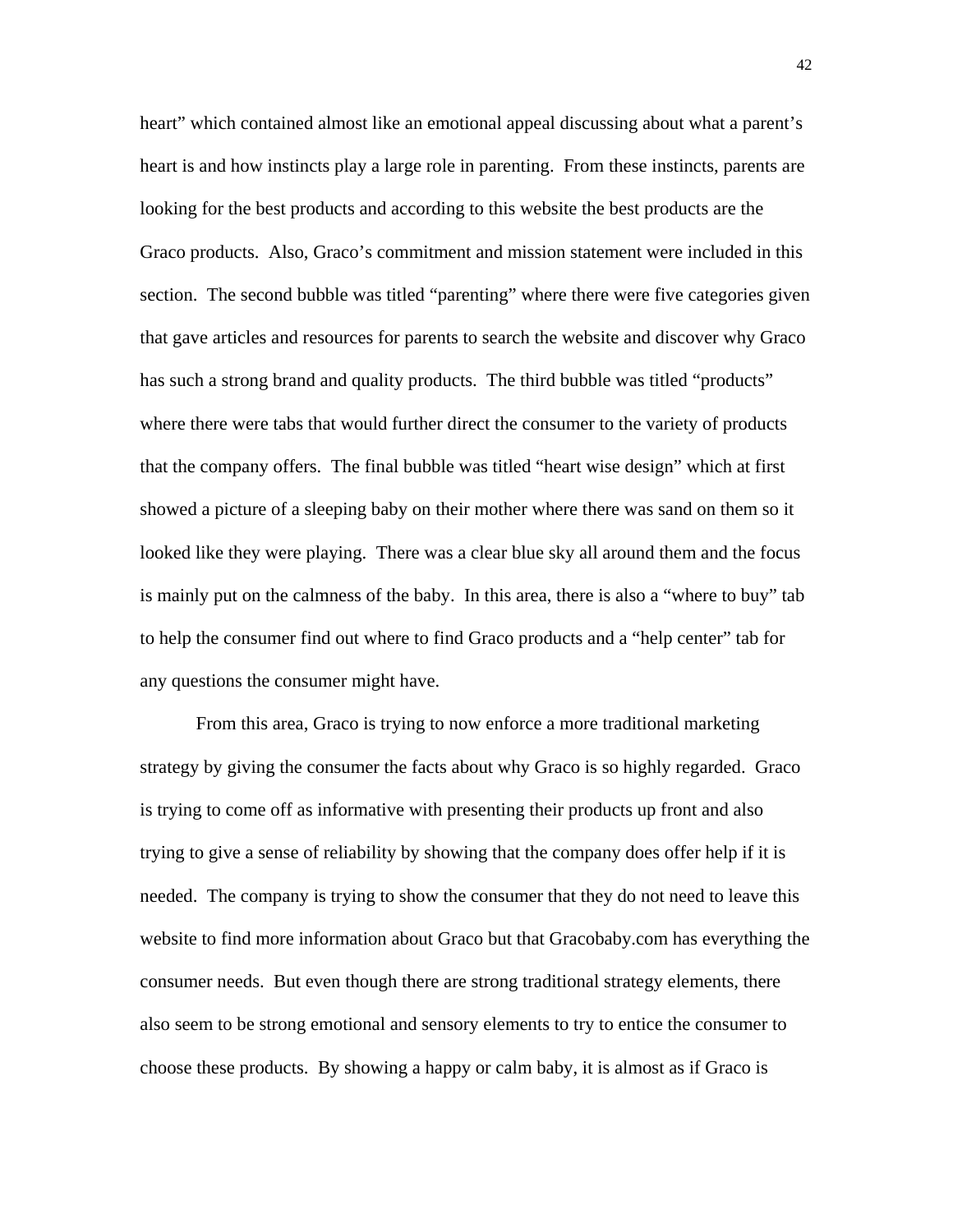saying "our products will help your baby be happy and calm." The company is trying to persuade the consumer to believe that if you love your child and want to give them the best then they should purchase Graco products since they are the best.

 Chiccousa.com is the website for the Chicco brand baby products which include strollers, baby carriers, and travel yards. The Chicco motto is "wherever there's a baby" which is stated in the right hand corner of the web page right below the brand name. Chicco has a very unique presentation for their web page because the first thing that draws your attention is large picture of either a father or mother interacting with their child. Although at first this does not sound very unique, the fact that the picture has a shadow cast on it is. It is almost as if the company does not want people to see who exactly the figures are but what they are doing. Maybe this is to help the consumer to better imagine themselves using the products in the place of the figures.

 Below this picture are two large tabs that are titled "gear for baby" and "toys for children." Alongside these tabs are usually two bubbles which display either a new product by Chicco or some benefit that the company offers. Below these tabs and bubbles, there are additional tabs that allow the consumer to search the product list, find out where to buy the products, learn about Chicco, and read Chicco's quality assurance statement. There is also a tab that shows that Chicco's products are JPMA certified which stands for Juvenile Products Manufacturers Association.

 Chicco has a very basic set up for their website and it can be seen that they are using a very traditional marketing strategy to gain consumers. The company is trying to get the consumer right to the products without explaining to them first why they should purchase a Chicco brand item. Chicco is already assuming that the consumer knows

43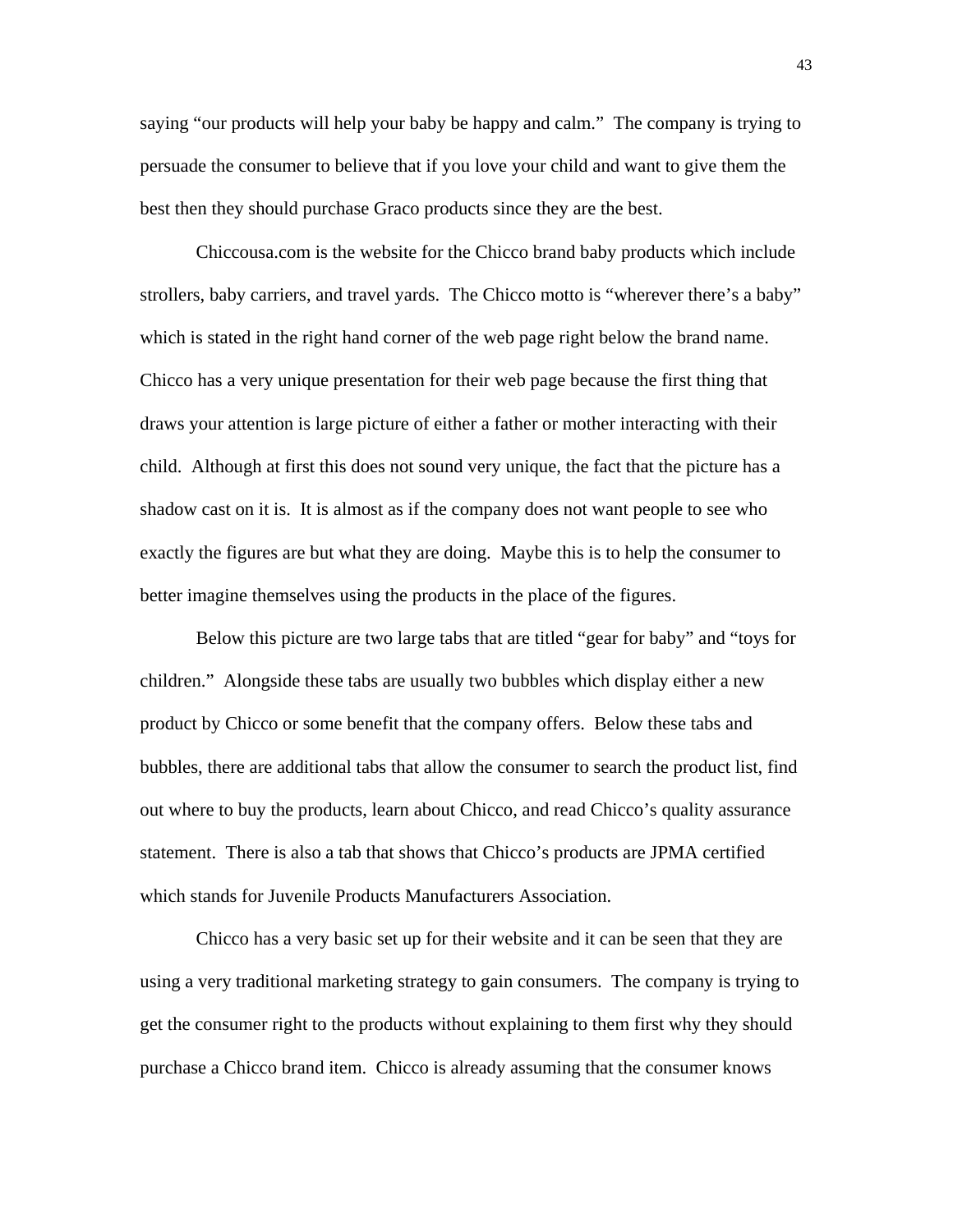about how good the quality is for this company and no further explanation is needed. This would definitely explain why the quality assurance tab and JPMA certification tab is way at the bottom and in small print. But even though Chicco is so blatantly using a traditional technique, it does seem weird that the focal point of the website would be a photo of parent-child interaction. So from this, there is some support that Chicco is also using an emotion centered marketing strategy to entice consumers. They are trying to help the consumer picture themselves using these quality products and knowing that their child is safe. The company is playing off consumers' desire to protect their children at any cost.

 Evenflo has a different sort of presentation for their website than the previous two companies looked at. Evenflo has a very crowded website with a lot of different colors and there are pictures that are changing constantly. The website almost feels a little over stimulating as if they are trying to crowd all of their company's information into a very little space. When the consumer first logs on to the web page, the first things seen are the changing videos of children and the variety of products Evenflo offers. At the top of the page, there are a variety of tabs that will direct the consumer to the various products the company offers. Below the changing videos, there are additional tabs that will take the consumer to instructional videos for the products and also present articles about the company. At the bottom of the page, there are also tabs that will direct the consumer to a background about Evenflo and product instructions. The motto for Evenflo is "best for baby" which is displayed at the top and bottom of the webpage.

 When first looking at the Evenflo website, it is hard to clearly see what type of marketing strategy the company is pursuing. At first glance, one could think that the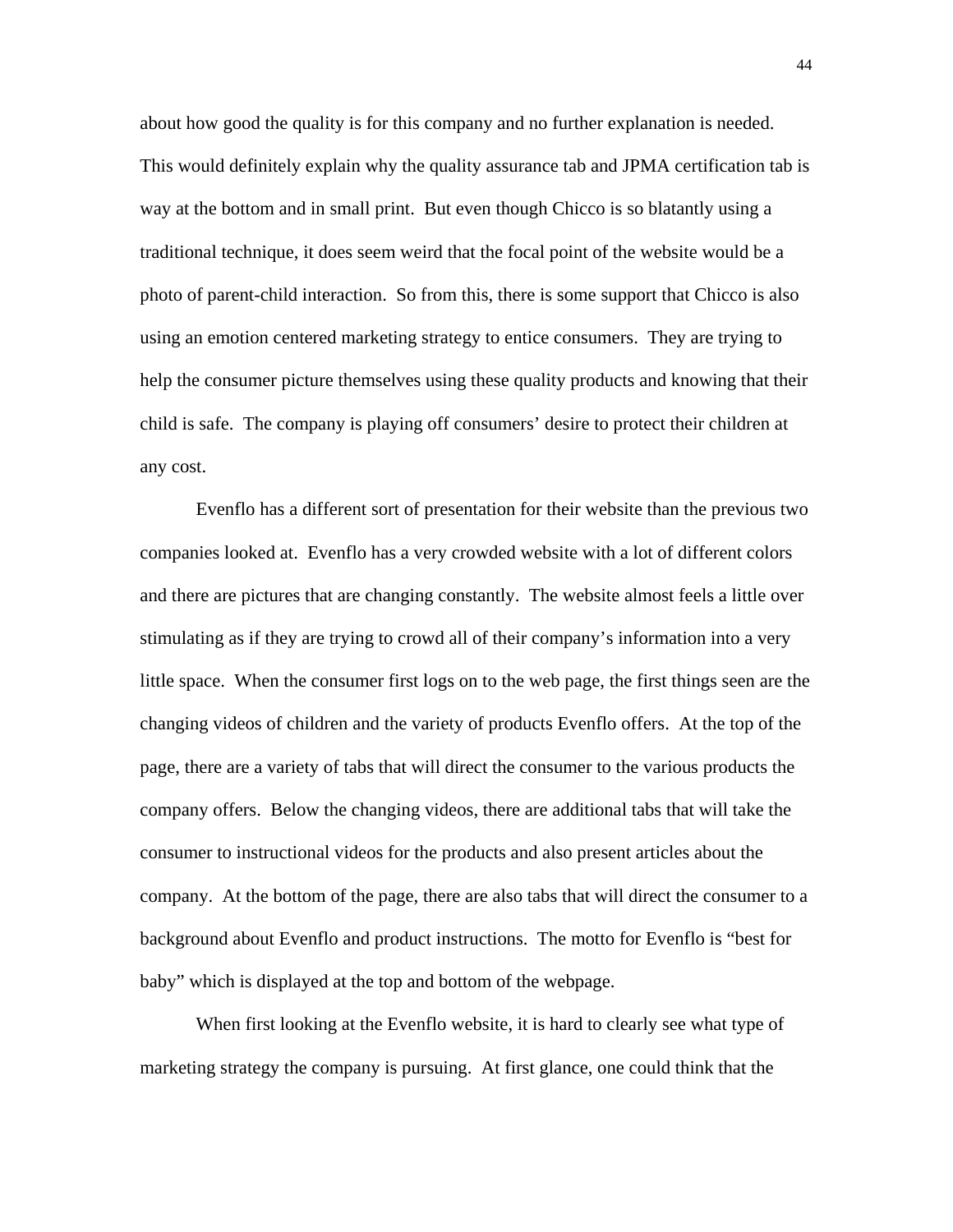company is using a traditional marketing strategy by trying to present all the information about the products so the consumer can make a logical conclusion of whether or not to buy their products. But then when the website is looked at a bit closer, this overcrowding of product information is really not information about the products but more so a connection to look at the products. Then if one thinks that Evenflo is using a more emotion or sense based marketing strategy this could be supported by the pictures of happy and relaxed children with the products. The company could be trying to appeal to a parent's desire to have a calm and happy baby but this is not presented definitively. Also, the motto of "best for baby" does demonstrate a traditional strategy as well as an emotional strategy because the products could be the best due to quality and this quality plays on the parent's need for protecting their baby which is emotion based.

#### **Data for the Travel Systems**

### *a) Graco product reviews*

 The data retrieved for the following reviews for strollers will not only list the specific travel system for each brand but also the specific style that was looked at. This is also included so that is known that the reviews are for these specific styled travel systems when it comes to mentioning how the product looks and similar attributes.

 Babiesrus.com reviewed the Graco Quattro Tour Deluxe Travel System with the style called G Galore. This product was reviewed by 244 consumers who gave the travel system a rating of 4 out of 5 stars. This means that about 195.2 of the consumers who reviewed this product felt overall satisfied with it. This is an interesting figure because that would mean that 80% of the people who reviewed the travel system regarded it very highly as a product.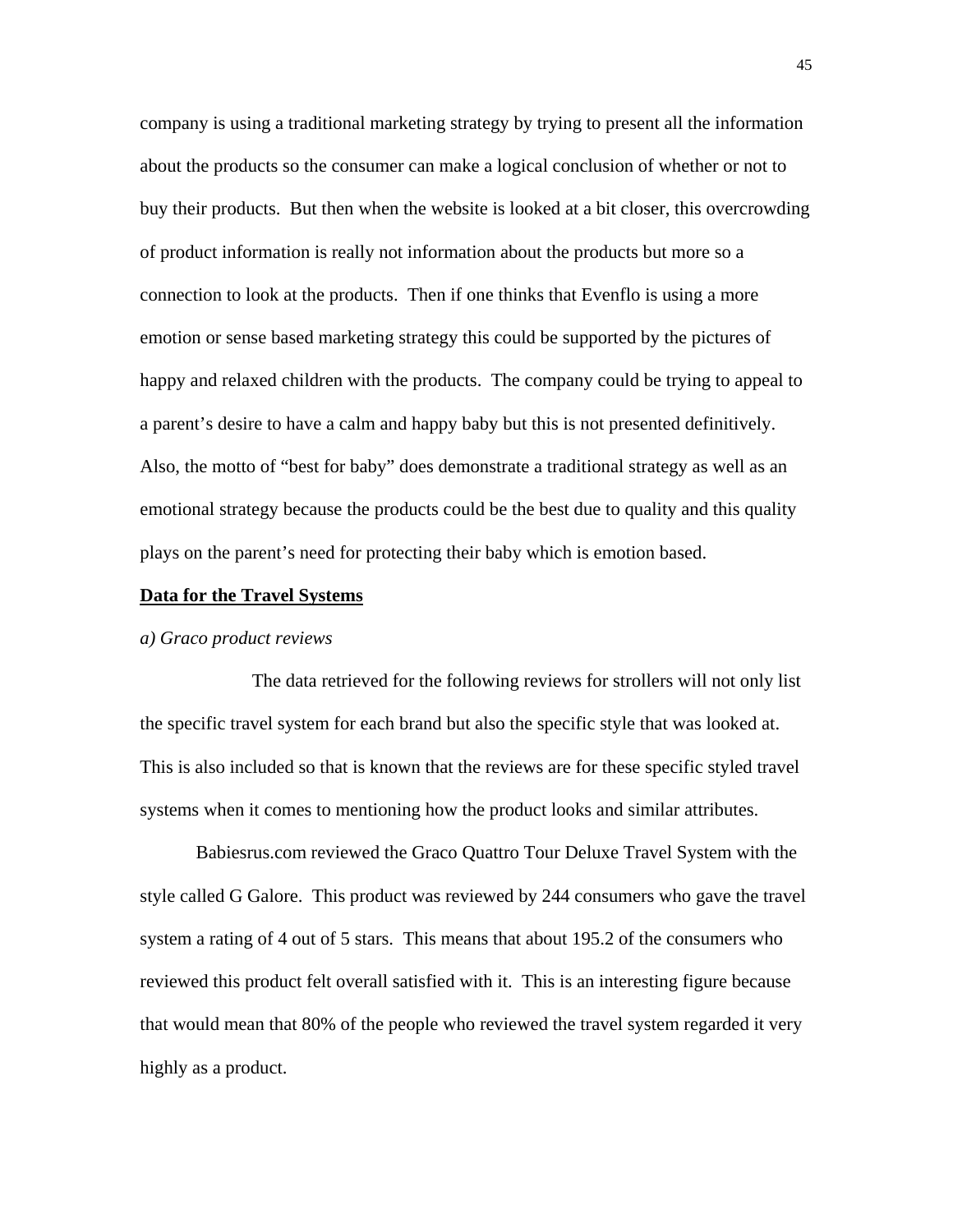The pros that were mentioned in the reviews for the G Galore Travel system are durable, easy to set up, easy to clean, easily stowed, and comfortable. As shown in the table below, these pros were found in 178, 148, 87, 77, and 32 of the reviews respectively. The top two pros are that the travel system is durable and that it is easy to set up. The product being durable was mentioned in 72.9% of the reviews. The consumers stating that the product is easy to set up were mentioned in 60.6% of the reviews.





 The cons that were stated for the G Galore are heavy, bulky, difficult to use, hard to clean, and uncomfortable. These cons were mentioned in 108, 103, 4, 3, and 3 of the reviews respectively. The top two cons are that the travel system is heavy and bulky. The travel system being heavy is found in 44.3% of the reviews. The product being too bulky is mentioned in 42.2% of the reviews.

 Buzzillions.com gave a review for the Quattro Tour Travel System but this time instead of reviewing the G Galore style, it reviewed the Sterling design. This travel system was reviewed by 1686 consumers. From these 1686 reviews, an overall rating of 4.3 stars out of 5 stars was given. This means that about 1449.96 people who reviewed the Sterling travel system felt overall at least satisfied with the product. So this would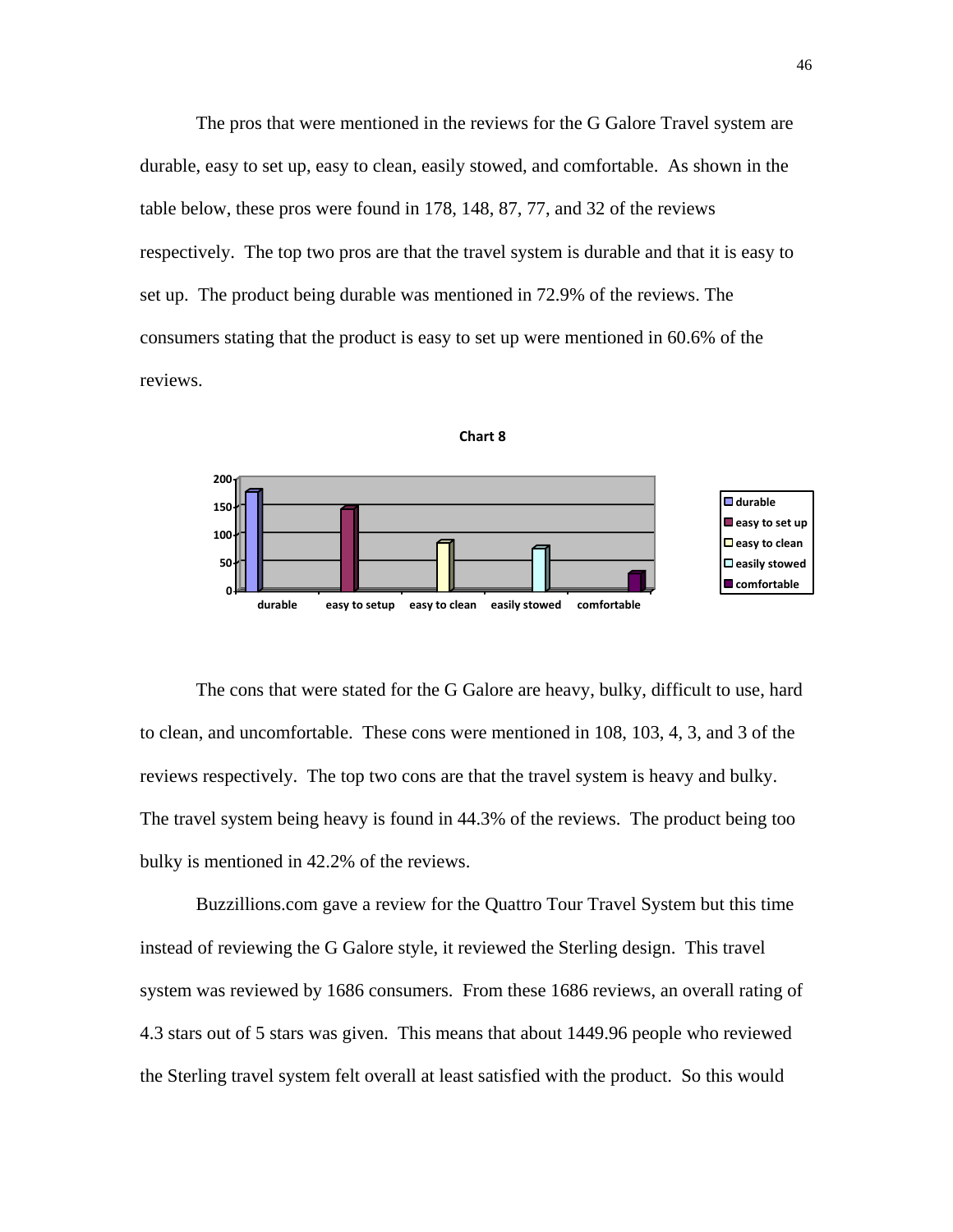mean that about 86% of the consumers who reviewed this product were at least satisfied with it.

 The pros that were mentioned for the Sterling travel system are durable, easy to set up, easy to clean, easily stowed, comfortable, lightweight, easy to use, good value, quality construction, and stylish. These pros were found in 1177, 1051, 534, 524, 213, 213, 155, 141, 133, and 114 of the reviews respectively. The top two reviews would be the product being durable mentioned 1177 times and easily stowed mentioned 1051. The product being durable was found in 69.8% of the reviews. The product being easy to set up was found in 62.3% of the reviews.

 The cons that were mentioned the most for the Sterling travel system are heavy, bulky, difficult to use, hard to clean, pricey, difficult basket access, flimsy, uncomfortable, big, and poor construction. These cons were found in 591, 587, 40, 27, 14, 11, 11, 9, 8, and 8 of the reviews respectively. The top two cons are that the product is heavy which is mentioned in 591 reviews and that the product is bulky which is found in 587 reviews. The attribute of heavy is found in 35.0% of the reviews while the trait of bulky is found in 34.8% of the reviews.

 Buzzillions.com also reviewed the Graco Metrolite Travel System in the design of Milano. This travel system was reviewed by 582 consumers who gave the product an overall rating of 4.3 stars out of 5 stars. This means that about 500.52 of the consumers who reviewed this product were at least overall satisfied with it. This shows that about 86% of the consumers felt this way about the Milano.

 The pros that were mentioned the most by consumers for the Milano are easy set up, durable, lightweight, easily stowed, easy to clean, easy to use, quality construction,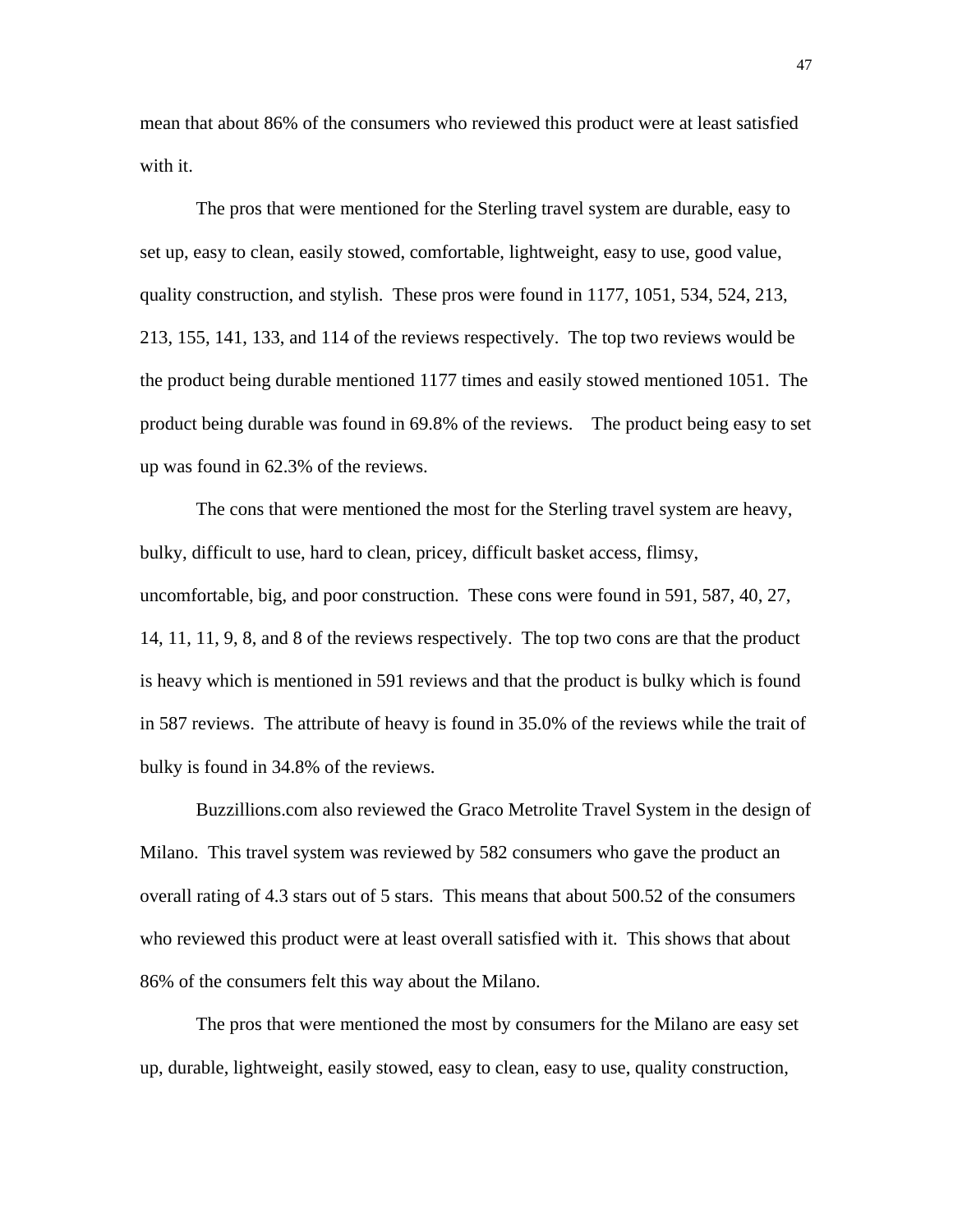comfortable, good value, and easily accessible. These pros were found in 305, 300, 254, 224, 141, 111, 78, 55, 48, and 44 of the reviews respectively. The top four pros which are shown in the table below are easy to set up found in 305 reviews, durable found in 300 reviews, lightweight found in 254 reviews, and easily stowed found in 224 reviews. The top pro of being easy to set up was found in 52.4% of the reviews.





 The cons that were found in the most reviews for the Milano are bulky, flimsy, difficult to use, heavy, hard to clean, poor construction, problem with the sun shade, basket does not stay up, basket hard to access, and difficult basket access. The two cons that were found the most from the above stated are bulky and flimsy which were found in 36 and 27 of the reviews respectively. Only 6.2% of the reviews mentioned the attribute of being bulky. The product being flimsy was only mentioned in 4.6% of the reviews.

 Buzzillions.com reviewed the Graco Metrolite Travel System in the design called Cherry Blossom. This travel system was reviewed by 255 consumers. These consumers gave the travel system an overall rating of 4.2 stars out of 5 stars. This would mean that about 214.2 consumers feel that the travel system is above average and were at least satisfied with it. So this means that about 84% of the consumers who reviewed this travel system felt this way.

The pros that were mentioned for this travel system are lightweight, durable, easy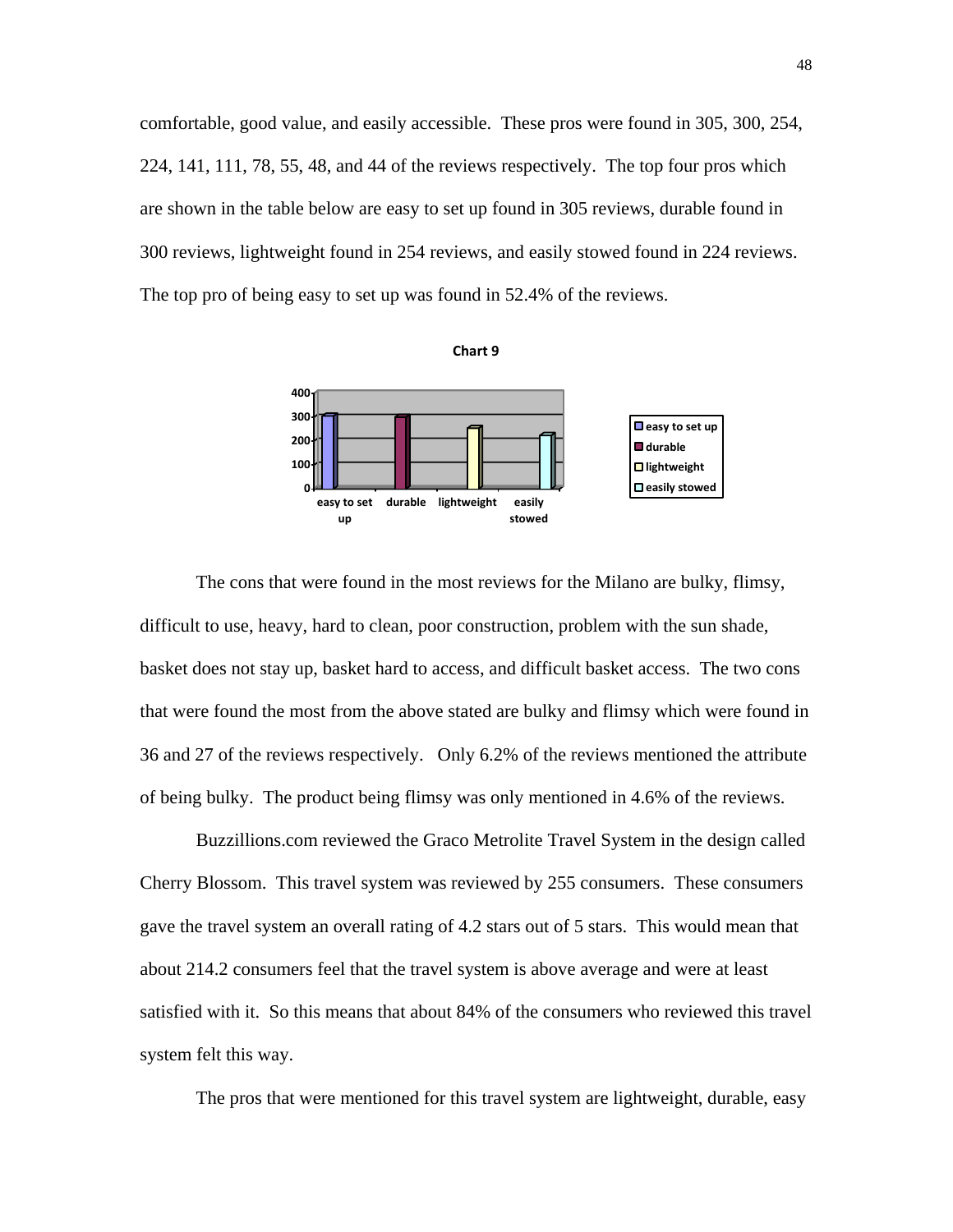to use, easily stowed, easy to clean, stylish, safe, good value, high quality, and comfortable. The pros that were found in the most reviews are lightweight and durable. The travel system being lightweight was found in 201 reviews while the travel system being durable was found in 191 reviews. The travel system being lightweight was found in 78.8% of the reviews. The travel system being durable was found in 74.9% of the reviews.

 The cons that were mentioned for this travel system are flimsy, bulky, difficult to use, heavy, hard to clean, difficult basket access, head support is too big, not durable, uncomfortable, and do not like the accessories. The most mentioned cons are flimsy and bulky. The travel system being flimsy was found in 18 reviews while the travel system being bulky was found in 16 reviews. The travel system being flimsy was found in 7.0% of the reviews. The travel system being bulky was found in 6.3% of the reviews.

 Amazon.com reviewed the Graco Quattro Tour Travel System in the design called Imperial. This travel system was reviewed by 53 consumers who gave the product an overall rating of 4.5 stars out of 5 stars. The distribution of ratings for the travel system is 31 reviews giving 5 stars, 16 giving 4 stars, 4 giving 3 stars, 0 giving 2 stars, and 2 giving 1 star. This would mean that 88.7% of the reviews gave the travel system 4 or 5 stars out of 5 stars. So about 88.7% of the consumers who reviewed this product felt that it is above average and were at least satisfied with it.

 The most favorable review given for the travel system gave it 5 stars out of 5 stars. The pros that were mentioned the most are has lots of compartments, has 2 cupholders, good size basket, car seat straps are adjustable/ grows with the baby, sturdy, safe, and comfortable for baby. There were not any cons mentioned for this product. For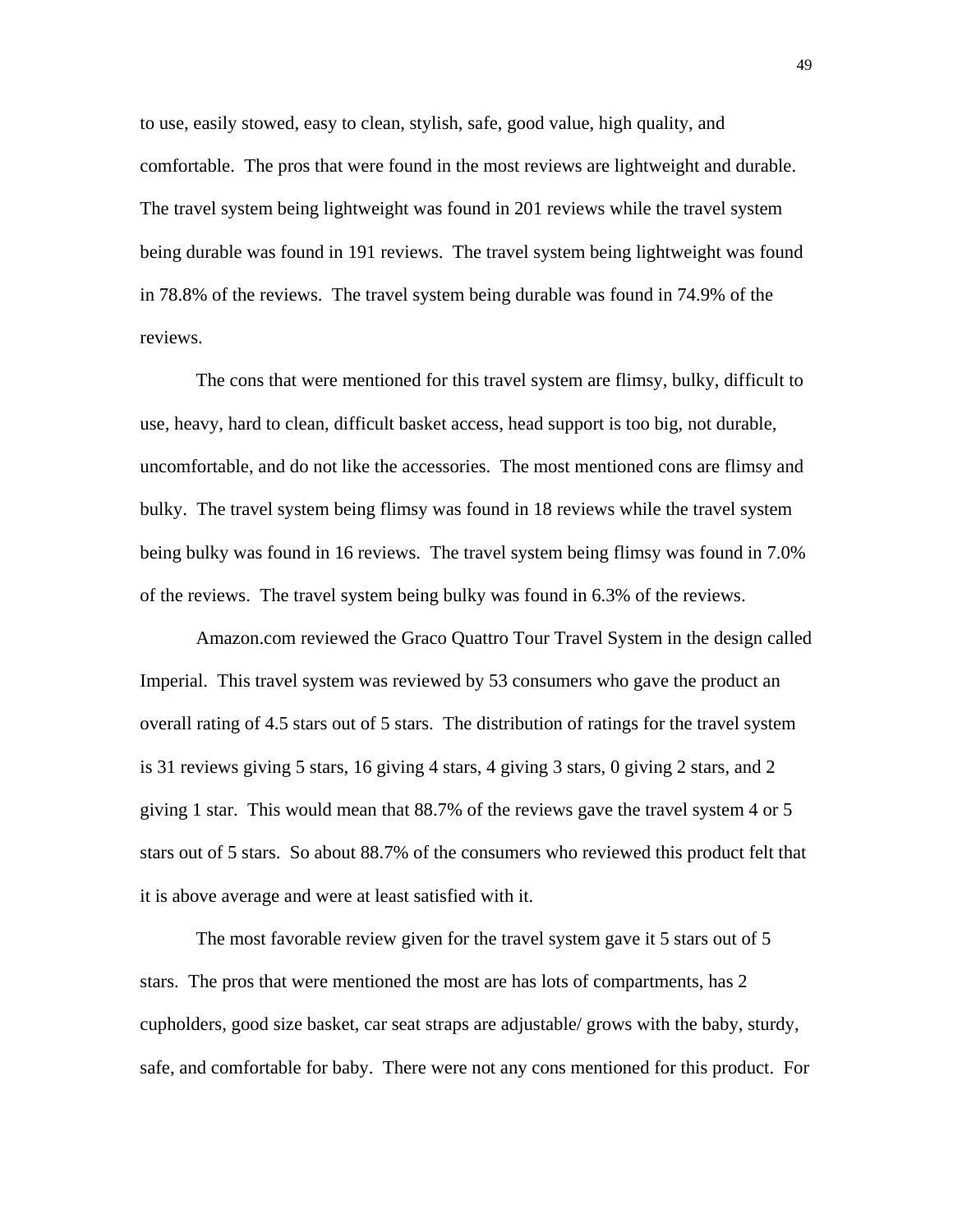the most critical review, the overall rating given was 3 stars out of 5 stars. The issues found with the stroller are that it is heavy, bulky, the canopy is terrible, no suspension, does not maneuver well with infant, and does not recline smoothly. The issues found with the car seat are that it is too big, the shifting bar is very loud, is heavy, and is big.

 Target.com reviewed the Graco Travel System for the design called Emelia. This travel system was reviewed by 46 consumers. The overall rating given by these consumers was 4.5 stars out of 5 stars. The distribution of ratings is 36 reviews giving 5 stars, 5 giving 4 stars, 1 giving 3 stars, 1 giving 2 stars, and 3 giving 1 star. This would mean that 89.1% of the consumers who reviewed this product felt that it was above average and were at least satisfied with it.

 The reviews were looked at individually and the most mentioned pros and cons were determined. The pros that were stated for the travel system are nice colors, easy to open, sturdy, beautiful, light, easy to move, nice color scheme, easy to use, folds easy, cute pattern, material holds up well, runs smooth, fair price, easy to assemble, and practical. The cons that were stated for the travel system are not soft, not sturdy, makes creaking noises, colors fade, heavy, poor quality, and wheels fall off.

 The reviews for the Graco Metrolite Travel System were very limited and only two different versions of the product on the same website could be found. There were other websites that offered the travel system but did not have a significant number of reviews to be used as data.

# *b) Evenflo product reviews*

 Due to the fact that the Evenflo Travel System has many variations of the three types of products, only the travel system for each type found on the websites with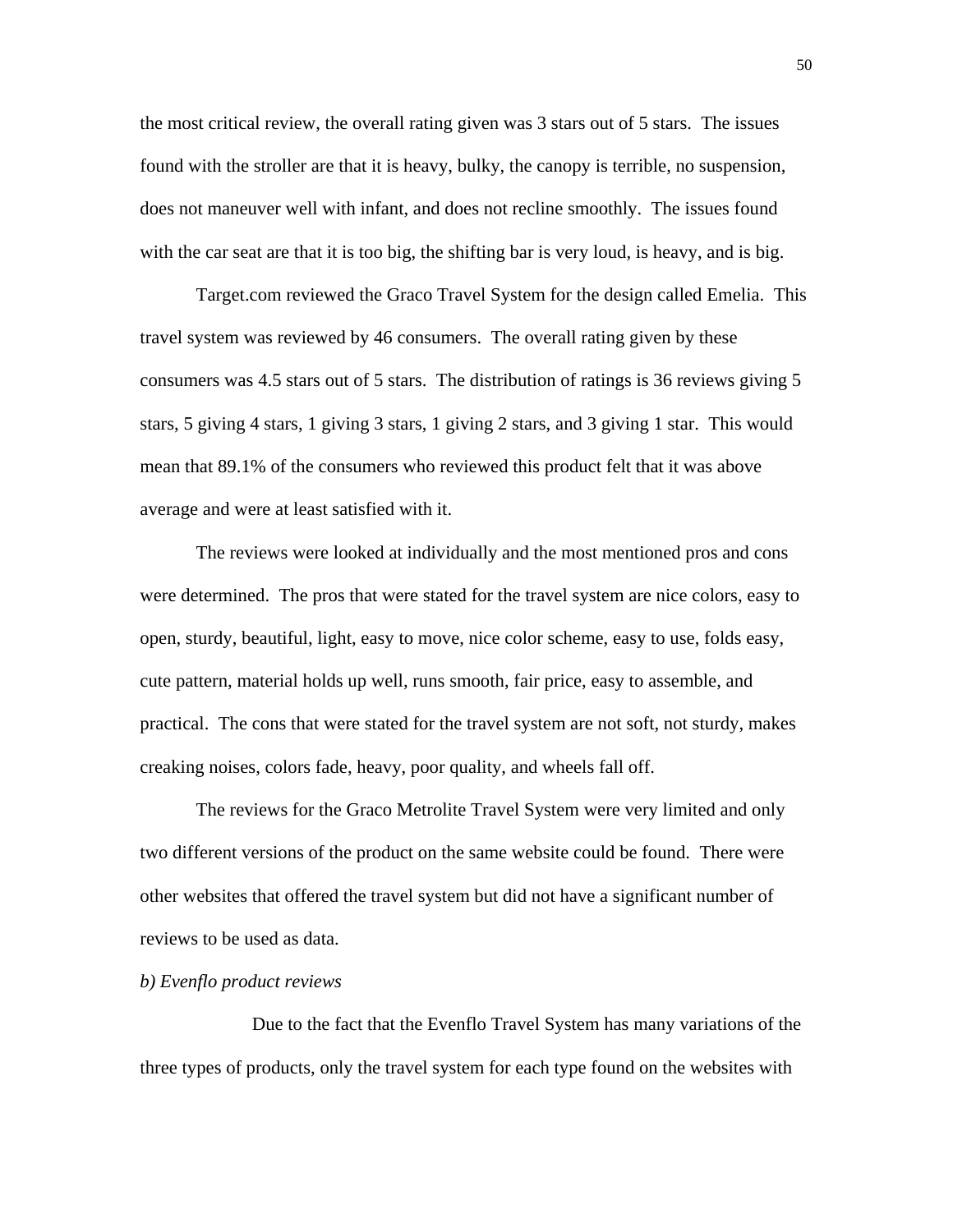the most reviews will be the products analyzed.

 Babiesrus.com had a review of the Evenflo Aura Elite travel system for the style called Oh So Big. The travel system was reviewed by 208 consumers and from those 208 reviews the overall rating is 3 stars out of 5 stars. This means that about 124.8 of the consumers who reviewed this product were at least somewhat satisfied and somewhat dissatisfied. So about 60% of the consumers only felt an average satisfaction with the Aura Elite travel system.

 The pros that were mentioned the most in the reviews are durable, good value, high quality, easy to set up, and comfortable. These pros were found in 132, 114, 92, 22, and 10 of the reviews respectively. The top two pros are durable which was found in 132 of the reviews and good value which was found in 114 of the reviews. This shows that the product being durable was found in 63.5% of the reviews. This is a fairly significant percentage since the sample does have a good amount of consumers.

 The cons that were mentioned the most by the consumers for the Aura Elite travel system are bulky, low quality, poor value, heavy, and pricey. These cons were found in 34, 33, 22, 21, and 15 of the reviews. The two cons that were found the most are the product being bulky and having low quality. The product being bulky was found in 16.3% of the reviews while the product having low quality was stated in 15.9% of the reviews. These are not very high percentages and so are not the overall attributes that most of the consumers determined.

 The Evenflo Journey Premier Travel System was reviewed with the style called Connor. This travel system was reviewed by only 13 consumers which is due to the fact that the Connor style is still fairly new. From these 13 reviews, the overall rating of the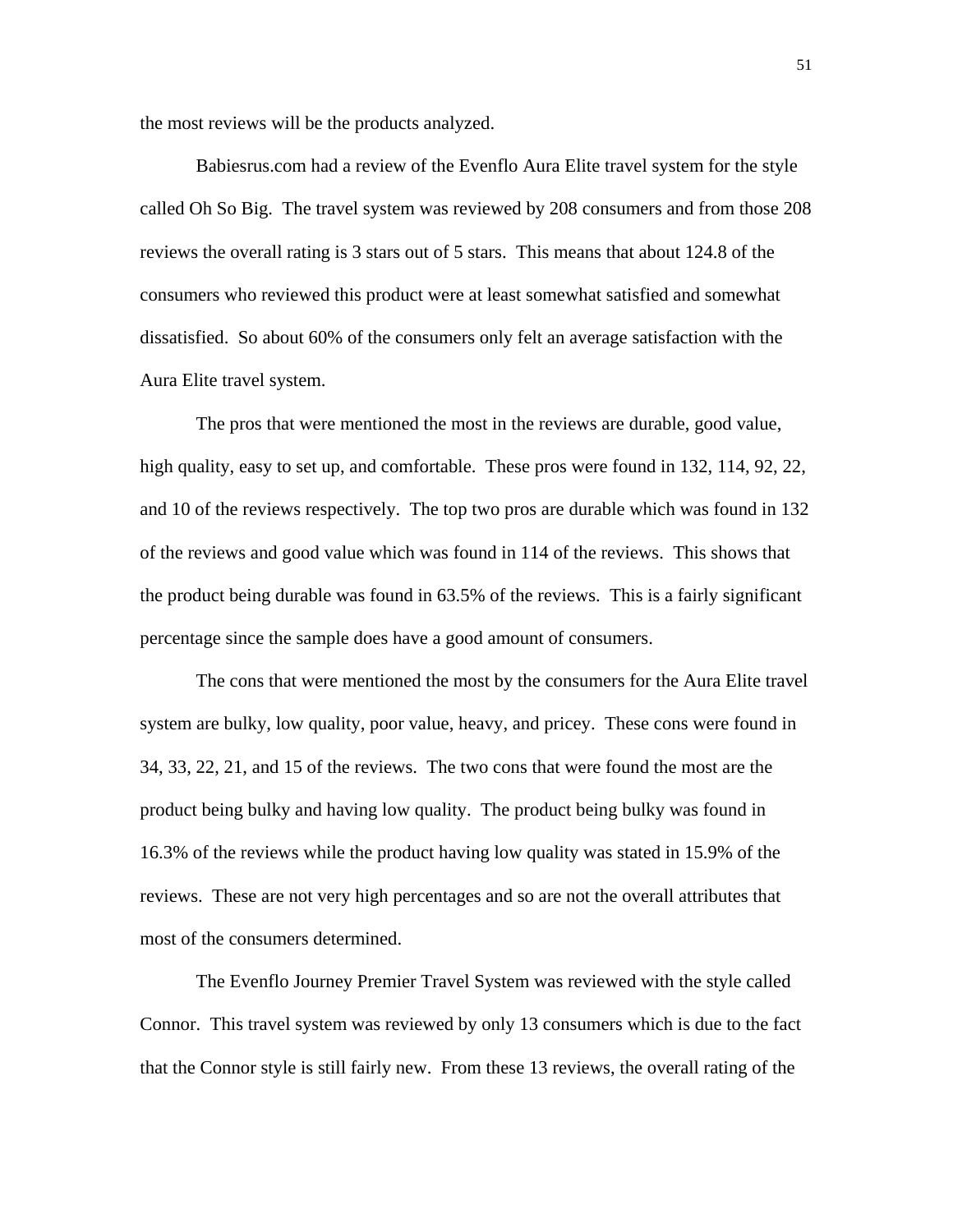travel system is 4 stars out of 5 stars. This means that about 80% of the consumers who reviewed this product were at least satisfied with it. This would be an interesting and helpful percentage if there was a larger sample to base it off of.

 The pros and cons that were mentioned for the Journey Premier were very limited since there were only 13 reviews. The pros that were stated are easy to set up, durable, lightweight, comfortable, and safe. These pros were found in 11, 8, 5, 4, and 4 of the reviews. The cons that were mentioned are bulky and heavy which were both found in 5 of the reviews. Although a conclusion could be made, there is not a large enough sample to take the data seriously and to make a strong conclusion.

 Babiesrus.com also reviewed the Evenflo EuroTrek Travel System with the design called McAlister. This travel system was reviewed by 58 consumers who gave the product an overall rating of 3 out of 5 stars. This would mean that about 34.8 of the consumers felt that the product was only average. This is not a good rating since this would mean that 60% of the consumers who reviewed this product felt that it was at least only average. A company like Evenflo would be disappointed with this rating since their overall goal is not to be average.

 The pros that were mentioned for the EuroTrek are that it is easy to set up, durable, easily stowed, lightweight, and is easy to clean. These pros were found in 37, 33, 24, 24, and 17 of the reviews. The top two pros would be that the product is easy to set up and that it is durable. These are the most popular pros because the product being easy to set up was found in 63.8% of the reviews and the product being durable was found in 56.9% of the reviews. These are pretty significant percentages even though the sample is on the small side.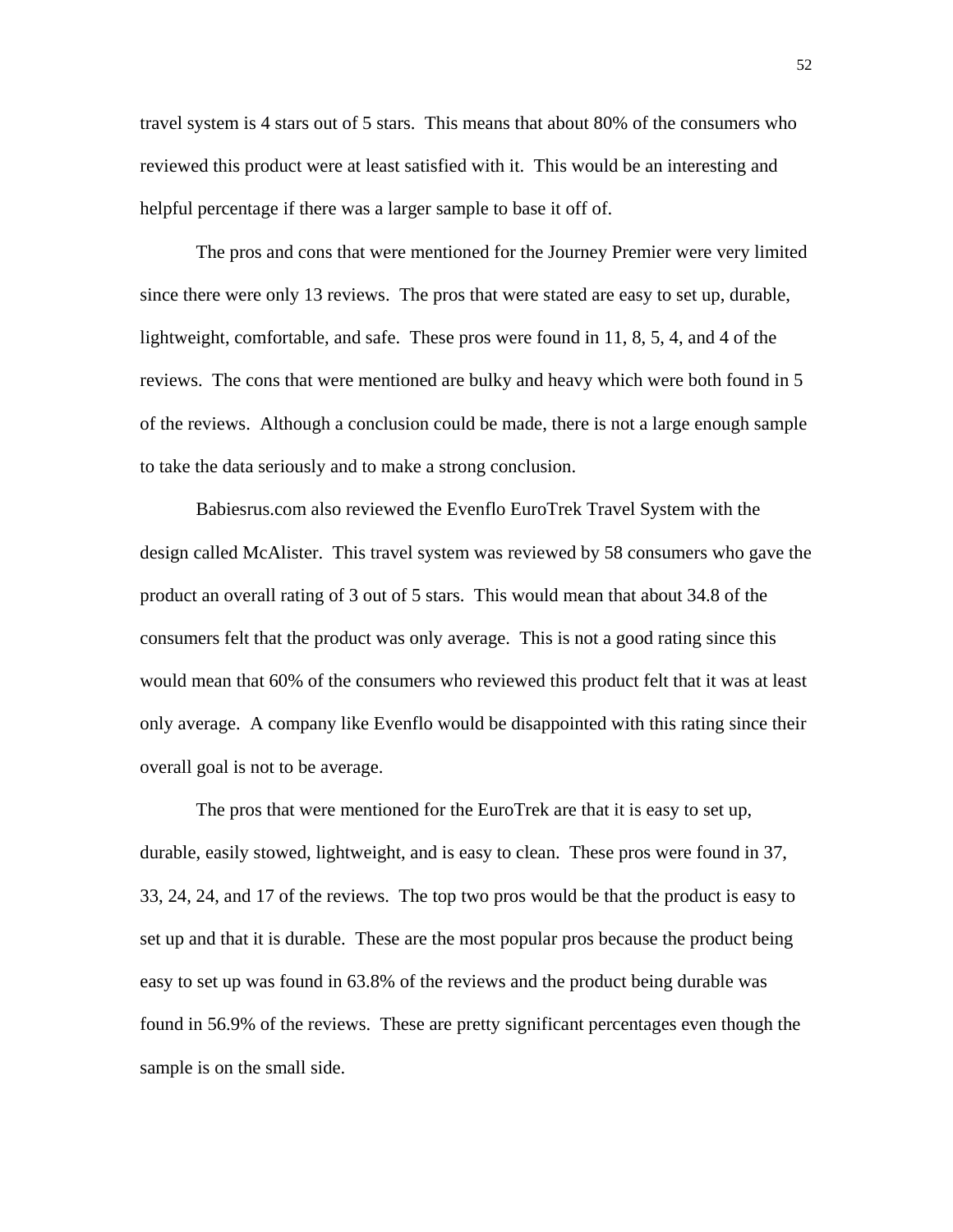The cons that were mentioned for the travel system are bulky, heavy, difficult to use, and uncomfortable. These cons were found in 18, 13, 6, and 3 of the reviews. The top two cons stated are bulky and heavy. The travel system being bulky was found in 31.0% of the reviews. The travel system being heavy was found in 22.4% of the reviews.

 Buzzillions.com reviewed the Evenflo Aura Premier Travel system with the design called Once upon a time. This travel system was reviewed by 57 consumers who gave the product an overall rating of 3.2 stars out of 5 stars. This would mean that about 36.48 consumers who reviewed this product felt that it was just average overall. Even though the sample size is about half below an ideal sample, this still can show that even a variation of the Aura travel system is not getting a high rating.

 The pros that were mentioned the most for the Aura Premier are durable, easy to set up, easily stowed, easy to clean, easy to use, lightweight, quality construction, fun, good value, and cute. These pros were found in 31, 21, 12, 11, 7, 7, 6, 4, 4, and 2 of the consumer reviews. The two pros that were stated the most are that the travel system is durable and that it is easy to set up. The product being durable was mentioned in 54.4% of the reviews while the product being easy to set up was mentioned in 36.8% of the reviews. Even for a smaller sample, these are not very exceptional percentages.

 The cons that were mentioned the most in the reviews are the product being bulky, heavy, difficult to use, flimsy, poor construction, hard to clean, leaves the head to dangle, needs handles for folding, opening and closing are hard, and flat out the stroller sucks. The only two cons that had a substantial enough portion of being found in the reviews are that the product is bulky and that it is heavy. Both of these cons were found in 23 of the reviews. This means that about 40.3% of the consumers who reviewed this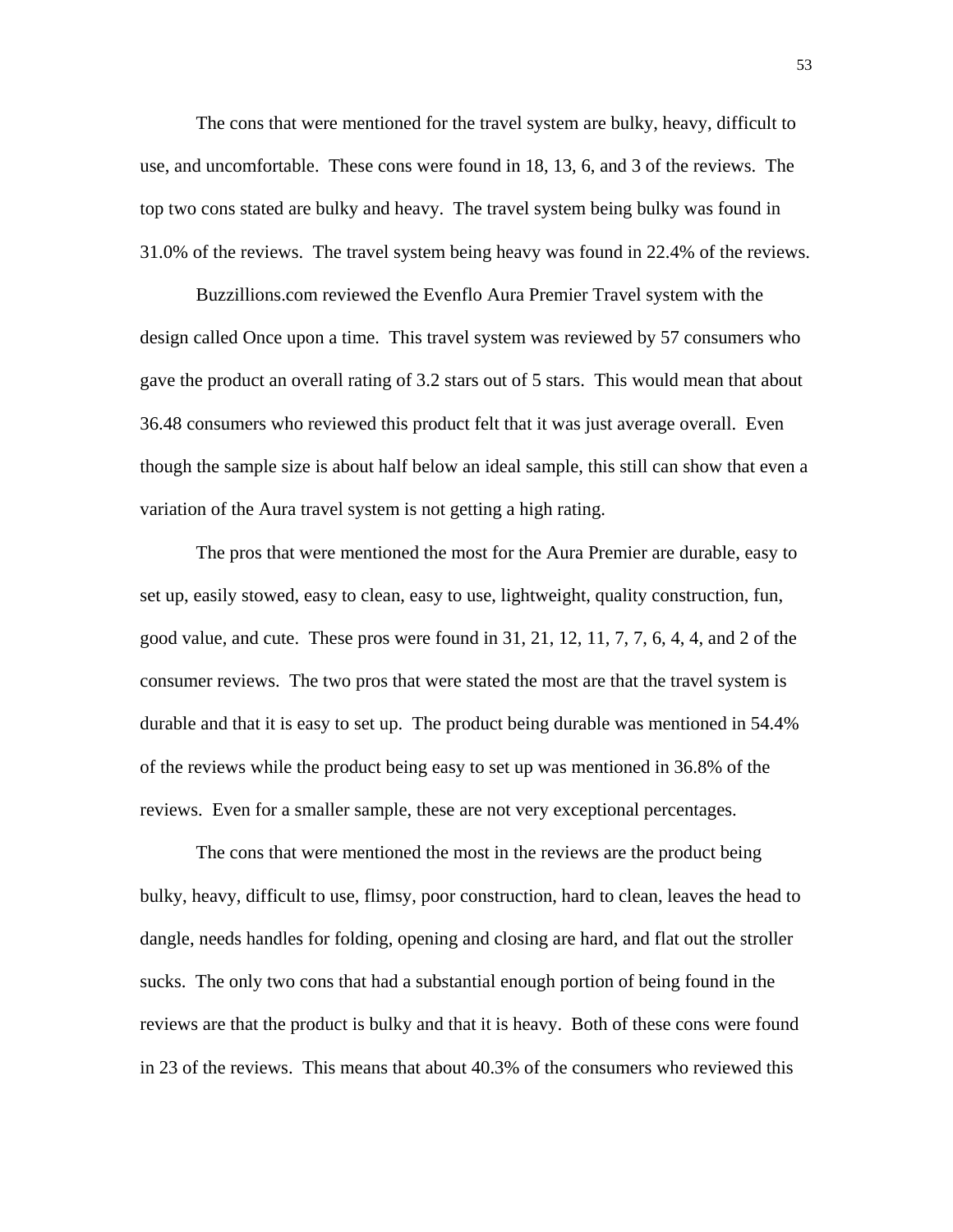travel system felt that it was either bulky or heavy. This is one of the higher percentages for cons than has been seen with past products.

 The Evenflo EuroTrek Travel System was reviewed on Buzzillions.com for the design called Portebello. This travel system was reviewed by 53 consumers and from those consumers they gave the product an overall rating of 3.8 out of 5 stars. This means that about 40.28 of the consumers who reviewed this product felt that the EuroTrek was overall a little bit above average. This is saying a great deal since this would mean that about 76% of the consumers felt this way.

 The pros the were stated the most for the Portebello Travel System are that it is durable, easy to use, quality construction, easy setup, good value, comfortable, easily accessible, easily stowed, lightweight, and fun. The four most popular pros are durable which was mentioned in 19 of the reviews, easy to use found in 19 reviews, quality construction found in 16 reviews, and easy set up found in 15 reviews. One of the top pros of the product being durable was found in 35.8% of the reviews. The another top attribute of being easy to use was found in also 35.8% of the reviews. These are not very large percentages even with the sample.

The cons that were stated the most in the travel system reviews are heavy, poor construction, bulky, difficult to use, difficult to maintain, difficult to set up, carseat way too upright, carseat poor, difficult to use at first, and flimsy. The four most popular cons are heavy found in 12 reviews, poor construction found in 8 reviews, bulky found in 7 reviews, and difficult to use found in 4 reviews. The most popular con is that the product is heavy which was only found in 22.6% of the reviews. This percentage is the only one for the cons that was minimally significant. None of the cons were mentioned in a good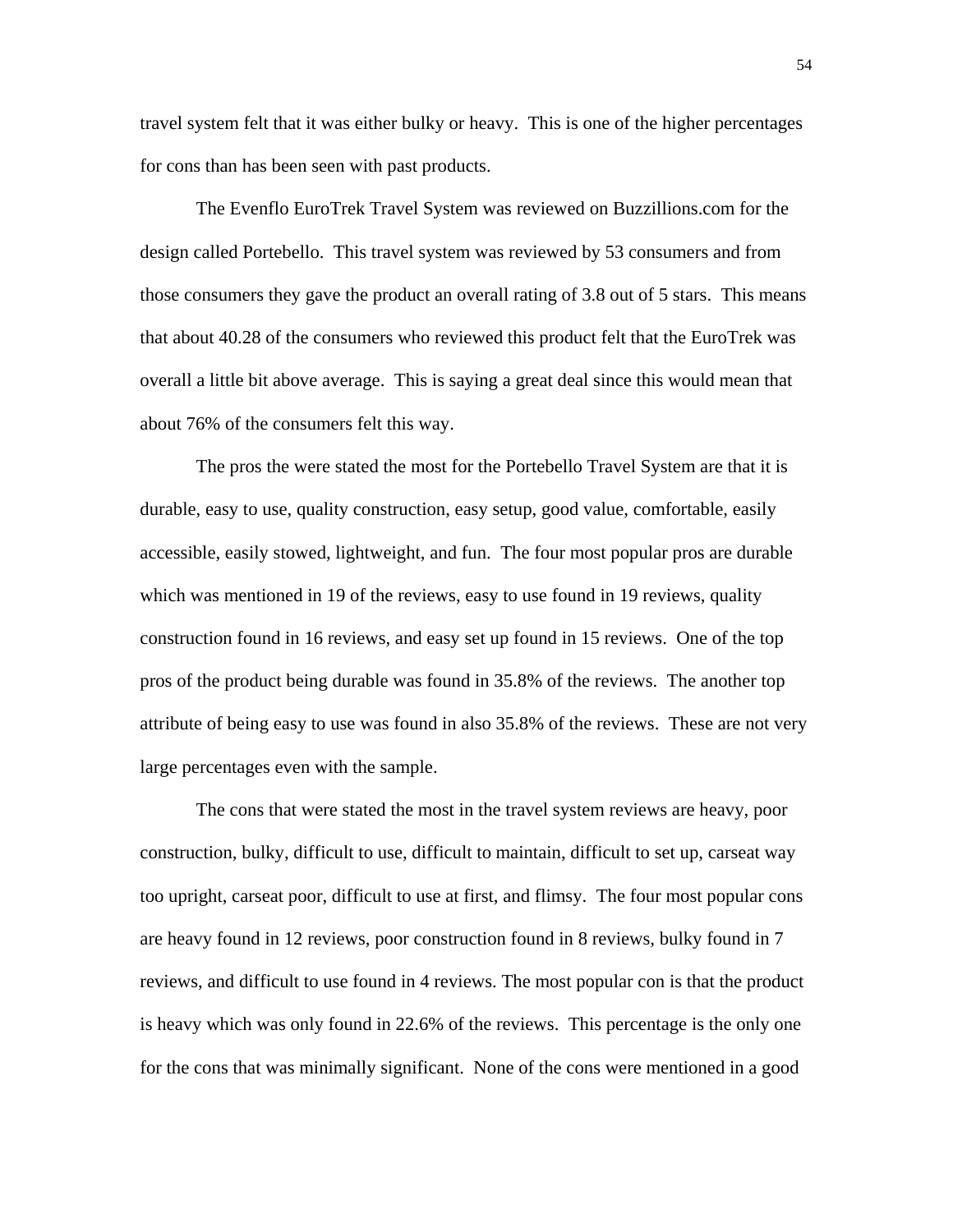majority of the reviews.

 Buzzillions.com reviewed the Evenflo Eurotrek Travel System for the design called Leopard. This travel system was reviewed by 34 consumers. The overall rating given by these consumers was 4.5 out of 5 stars. This would mean that about 30.6 consumers felt that the travel system overall was above average and were at least satisfied with it. So this shows that about 90% of these consumers felt this way which is a very large percentage of the sample.

 The most popular pros mentioned for this travel system are easy to set up, durable, easy to clean, lightweight, easily stowed, cute, comfortable, stylish, affordable, and attractive design. The top four pros mentioned are easy to set up found in 30 reviews, durable found in 25, easy to clean found in 20, and lightweight found in 16. From these four pros, the travel system being easy to set up was found in 88.2% of the reviews. The product being durable was found in 73.5% of the reviews.

 The most popular cons mentioned for the travel system are bulky, heavy, long when folded, and bad car seat. These cons were found in 13, 6, 2, and 1 of the reviews respectively. The most popular mentioned con is bulky which was found in 38.2% of the reviews. This is not a terribly small percentage but it is still a small percentage for the reviews which shows that the majority of the consumers had positive remarks about the travel system.

 The Evenflo Journey Premier Travel System in the design called Clairmont on Buzzillions.com was reviewed by 128 consumers. These consumers gave the product an overall rating of 3.3 stars out of 5 stars. This means that about 84.48 consumers who reviewed this product felt that the travel system overall was at least just average. Since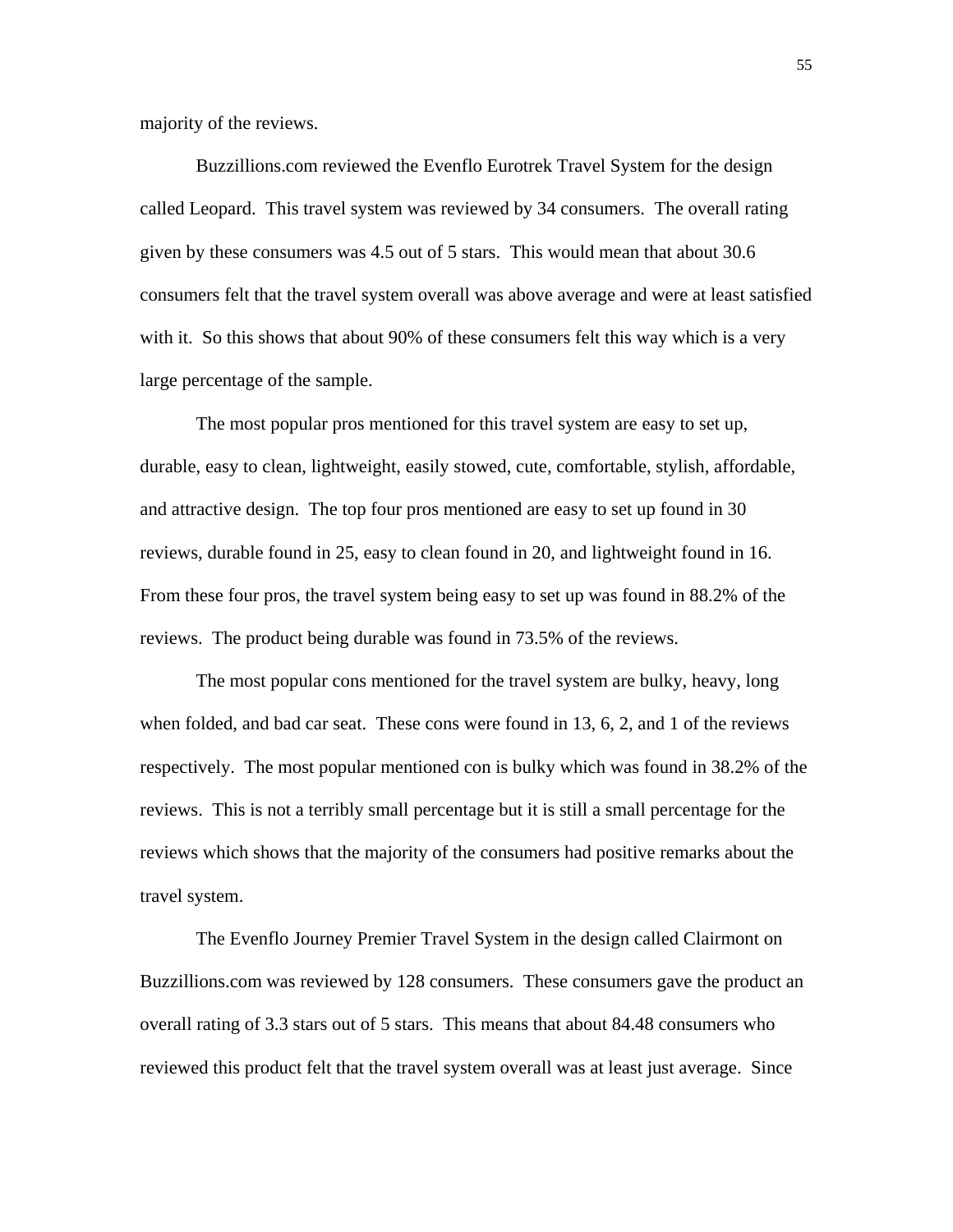about 66% of the consumers felt this way, this is not a great rating of the product but it is not the worst rating that could have been given.

 The pros that were mentioned for the travel system are easy set up, durable, lightweight, easily stowed, easy to clean, easy to fold, easy to maneuver, easy to use, good value, and affordable. The four most popular pros are easy set up found in 70 reviews, durable found in 62 reviews, lightweight found in 52 reviews, and easily stowed found in 43 reviews. One of the top attributes of the product being easy to set up was found in 54.5% of the reviews. The other top attribute for the travel system being durable was found in 48.4% of the reviews. These percentages are rather small compared to the pros reviewed in previous sections for other products.

 The cons that were stated in the travel system reviews are bulky, heavy, flimsy, difficult to use, hard to clean, poor construction, head support is too big, awful headrest, baby's head hangs forward, and back of seat broke. The top four cons mentioned are bulky found in 38 reviews, heavy found in 27 reviews, flimsy found in 23 reviews, and difficult to use found in 21 reviews. One of the most popular attributes mentioned was that the product is bulky which was found in 29.7% of the reviews. The other most popular attribute for the product being heavy was found in 21.1% of the reviews. These percentages of very small and do not make up a significant amount of the reviews.

 Target.com reviewed the Evenflo Aura Select Travel System in the design called Caroline. The travel system was reviewed by a very small sample of 16 consumers. These 16 consumers gave the travel system an overall rating of 3 out of 5 stars. The rating distributions for the product are 5 consumers giving 5 stars, 4 consumers giving 4 stars, 2 consumers giving 3 stars, 3 consumers giving 2 stars, and 2 consumers giving 1

56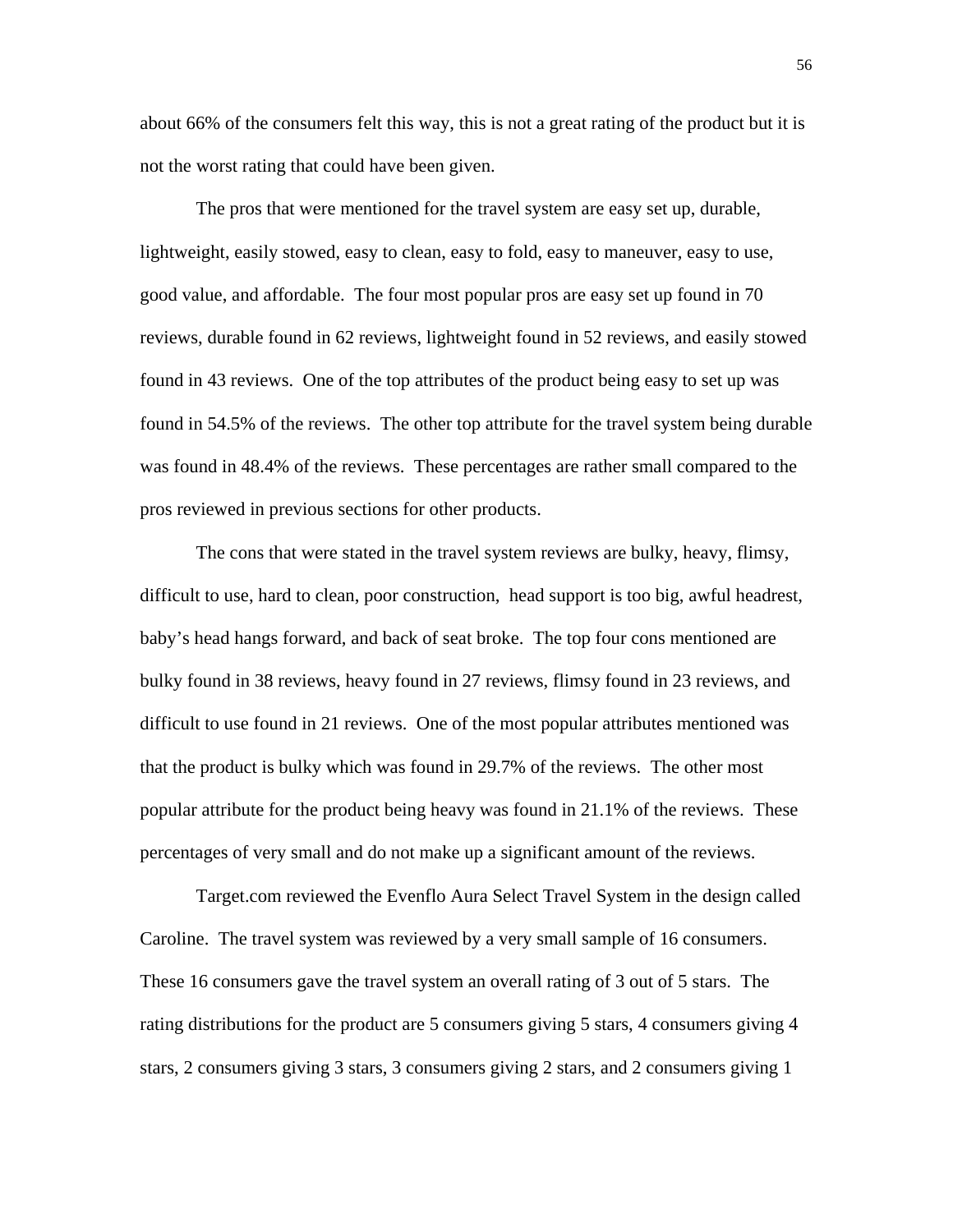star. This shows that 56.2% of the consumers who reviewed this product gave at least 4 out of 5 stars. This is not a very high percentage but it does represent the majority of the consumers.

 From the 16 reviews of the travel system, the overall pros and cons were determined by going through each of the individual reviews. The most popular pros from the reviews are easy to carry, reasonable price, easy to use, lightweight, durable, colors are great, and good compartments. The cons that were given for the travel system are little head support, wheels warp, difficult to install, not safe, takes up space, wheels lock up, bulky, cheap build, and does not stand alone when folded. Although it is not known how many of the consumers mentioned each of these attributes, there is still an idea of what was important to the customers since they mentioned it within the reviews.

 Target.com reviewed the Evenflo Journey Elite Travel System for the design called Pink Lemonade. This travel system was reviewed by a very small sample of 10 consumers. The overall rating for the travel system given by these consumers was 4 out of 5 stars. The rating distributions for the product are 5 consumers giving 5 stars, 1 consumer giving 4 stars, 2 consumers giving 3 stars, and 1 consumer giving 2 stars. This would mean that 60% of the consumers who reviewed this product felt that it was above average and were at least satisfied with it.

 The reviews were looked at individually and the most popular pros and cons were compiled together. The pros that were stated are sturdy, easy to clean, handle easy for carrying and maneuver, convenient, pretty, eye-catching, plenty of storage, easy to fold, lightweight, moves smoothly, easy to assemble, and durable. The cons that were stated are back wheels fall off, bulky, car seat canopy does not stay fastened, and flimsy fabric.

57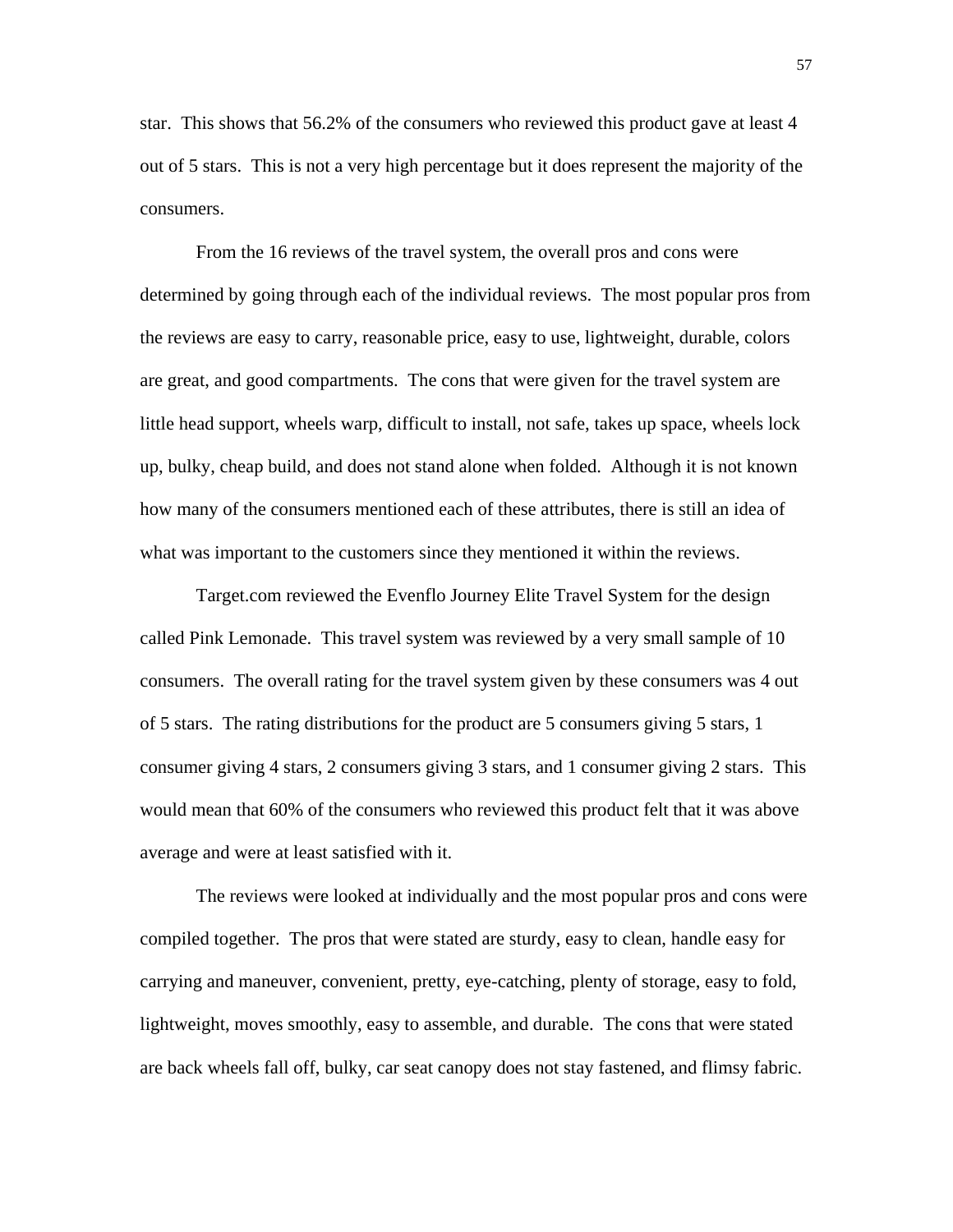Walmart.com reviewed the Evenflo Aura Select Travel System for the design called Pink Cuddle Bear. This travel system was reviewed by 54 consumers. The overall rating given to this product was 4.5 out of 5 stars. The rating distributions for the travel system are 29 consumers giving 5 stars, 18 giving 4 stars, 5 giving 3 stars, 2 giving 2 stars, and 0 giving 1 star. This would mean that 87.0% of the consumers who reviewed this travel system felt that it was above average and were at least satisfied with it.

 This website like previous websites does not give an analysis of how many reviews contained various positive and negative attributes for the travel system. So each review was looked at and the majority of the pros and cons were recorded. The pros that were mentioned the most are beautiful, easy to set up, easy to operate, infant carrier is easy to carry, good design and color, durable, easy to use, seat is wide, easy to assemble, soft seat, and convenient. The cons that were mentioned the most are color shows dirt, the leg holes are too big, wheels appear defective, stroller is heavy, cushion not machine washable, stroller does not maneuver well, car seat is too small, and stroller is too big.

 Walmart.com reviewed the Evenflo Journey Elite Travel System for the design called Circus. This travel system was reviewed by 43 consumers. The overall rating given for the travel system was 4.5 stars out of 5 stars. The distribution of ratings is 23 reviews giving 5 stars, 17 giving 4 stars, 2 giving 3 stars, 1 giving 2 stars, and 0 giving 1 star. This would mean that 93.0% of the consumers who reviewed this travel system felt that it was above average and were at least satisfied with it.

 The reviews were individually looked at for pros and cons since there are not any presented like previous websites. The most popular pros and cons were compiled and are as follows. The most popular pros that were mentioned are car seat cover is washable,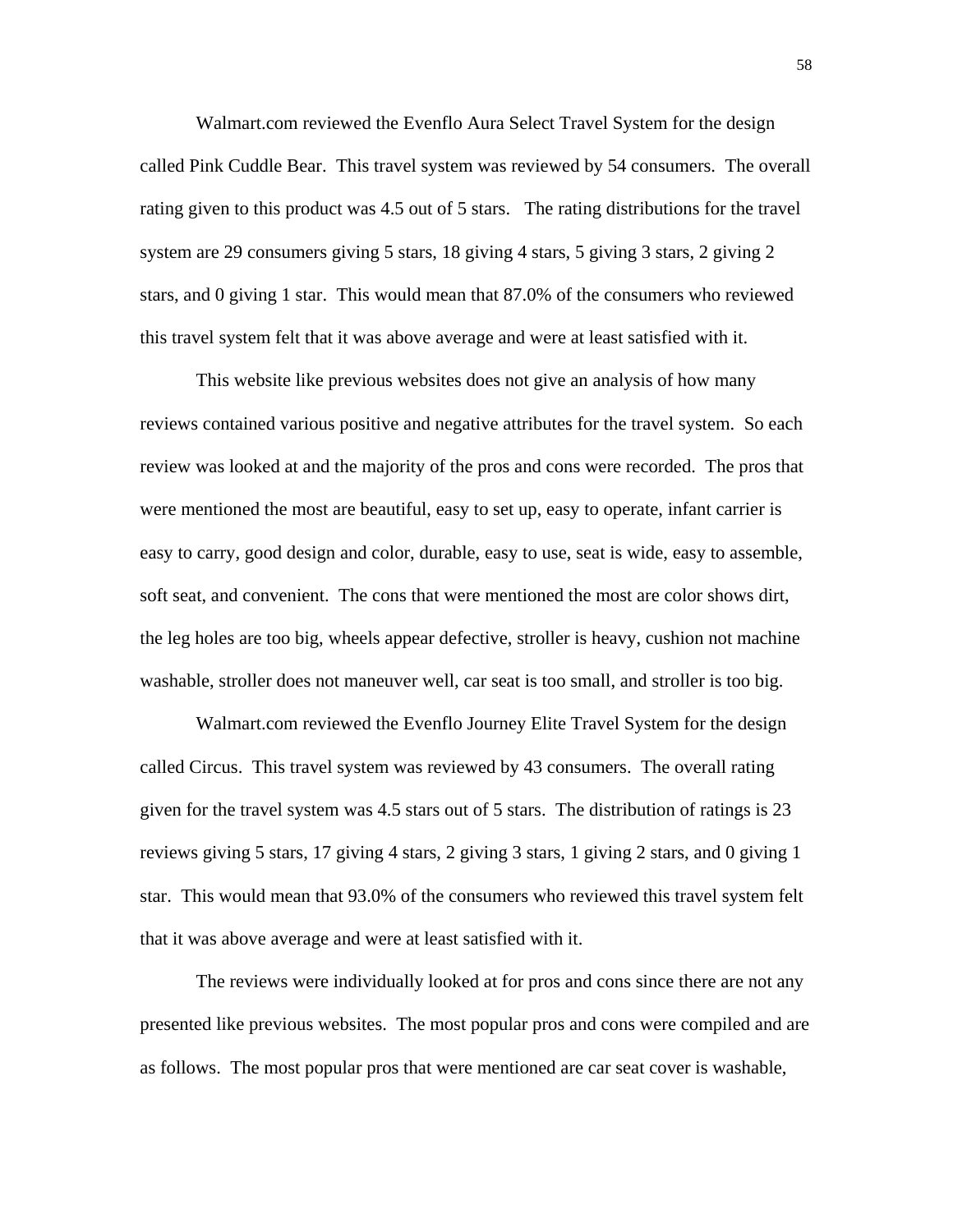sturdy, easy to assemble, unisex colors, great quality, lightweight, cute, extra compartments, comfortable, attractive, and inexpensive. The cons that were mentioned the most are not easy to strap car seat into base, hard to fold stroller, visor is cheap, seat is hard to recline, car seat is too heavy, and safety harness is too short.

 The Evenflo Eurotrek Travel System was presented with only 3 product reviews because this travel system is not as popular as the other Evenflo travel systems. So even though some websites offered the Eurotrek Travel System, there were not enough significant reviews to be included in the data.

## *c) Chicco product reviews*

 Consumers on Babiesrus.com reviewed the Chicco Cortina Travel System for the design called Discovery. This travel system was reviewed by 344 consumers. From these reviews, the travel system received an overall rating of 4 stars out of 5 stars. This would mean that about 275.2 of these consumers felt that overall the travel system was at least above average and were satisfied with it. Over 80% of the consumers felt this way which is a significant percentage compared with other products previously mentioned and analyzed.

 The pros that were mentioned the most in the reviews are durable, easy to set up, easy to clean, easily stowed, and lightweight. These pros were found in 299, 282, 183, 180, and 116 of the reviews respectively and are shown in the chart below. The top two pros are durable since it was found in 299 reviews and easy to set up since it was found in 282 of the reviews. Durable was found in 86.9% of the reviews which is a significant percentage of the reviews. The travel system being easy to set up was found in 82.0% of the reviews.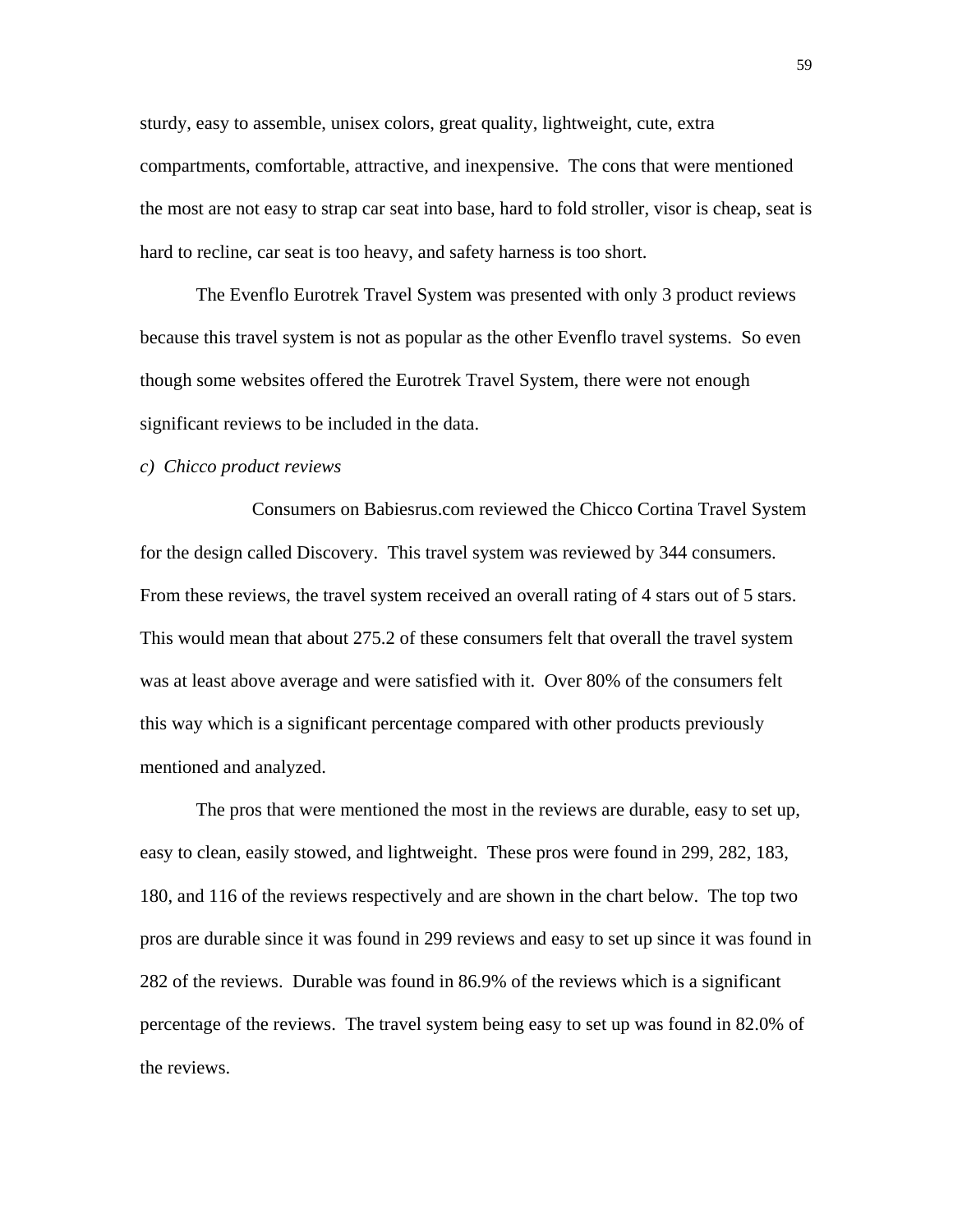



The cons that were mentioned the most in the reviews are heavy, bulky, not durable, and not large enough. These cons were stated in 5, 5, 1, and 1 of the reviews respectively. The travel system being heavy and bulky was only found in 1.4% of the reviews. This shows that not only was there not a consensus among the consumers about the cons but that the consumers who reviewed this product were more satisfied than dissatisfied.

 Babiesrus.com did also review the Chicco Keyfit 30 Cortina Travel System for the design called Atmosphere. This travel system was reviewed by 47 consumers. From these reviews, the consumers gave the travels system an overall rating of 4 stars out of 5 stars. This means that about 37.6 of the consumers felt that the travel system overall was above average and are satisfied with it. So this shows that about 80% of these consumers felt this way about the travel system.

 The pros that were found in the most reviews are durable, easy to set up, easily stowed, easy to clean, and lightweight. These pros were found in 41, 38, 31, 27, and 13 of the reviews respectively. The top two pros are that the product is durable and easy to set up since these attributes were found in the majority of the reviews. The product being durable was found in 87.2% of the reviews. The product being easy to set up was found in 80.8% of the reviews.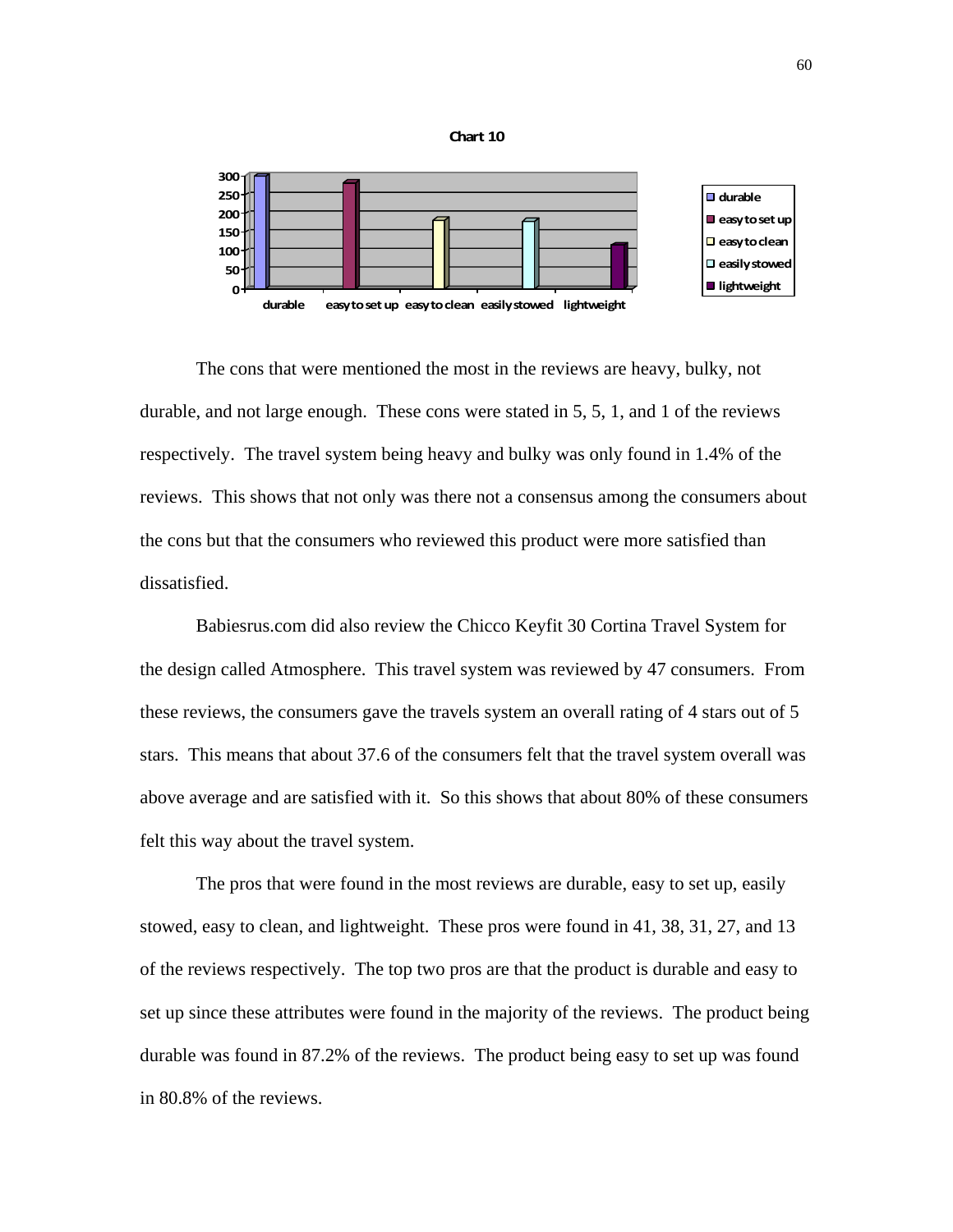The cons that were found in the most reviews are heavy and bulky. These cons were mentioned in 14 and 8 of the reviews. The product being heavy was only mentioned in 29.8% of the reviews. This is a very small percentage compared to other products reviewed.

 Babiesrus.com reviewed the Chicco Cortina Travel System for the design called Sahara. This travel system was reviewed by 106 consumers. The overall rating for the travel system was 4 out of 5 stars. This means that about 84.8 of the consumers who reviewed this travel system felt that it was above average and were at least satisfied with it. This shows that about 80% of the consumers who reviewed this travel system felt this way about it.

 The pros that were mentioned the most for the travel system are durable, high quality, good value, easy set up, and easily stowed. These pros were found in 94, 50, 39, 38, and 27 of the reviews respectively. The top pros found in the reviews are durable and high quality. The travel system being durable was found in 88.7% of the reviews. The travel system being high quality was found in 47.2% of the reviews.

 The cons that were mentioned for the travel system are heavy, pricey, bulky, has a small basket, and low quality. These cons were found in 12, 9, 7, 4, and 3 of the reviews respectively. The most mentioned cons are heavy and pricey. The travel system being heavy was found in 11.3% of the reviews. The travel system being pricey was found in 8.5% of the reviews.

 The Chicco Cortina Travel System in the design called Discovery was reviewed by Viewpoints.com. This travel system was reviewed by 23 consumers which is a much smaller sample than previously reviewed products. These consumers gave the product an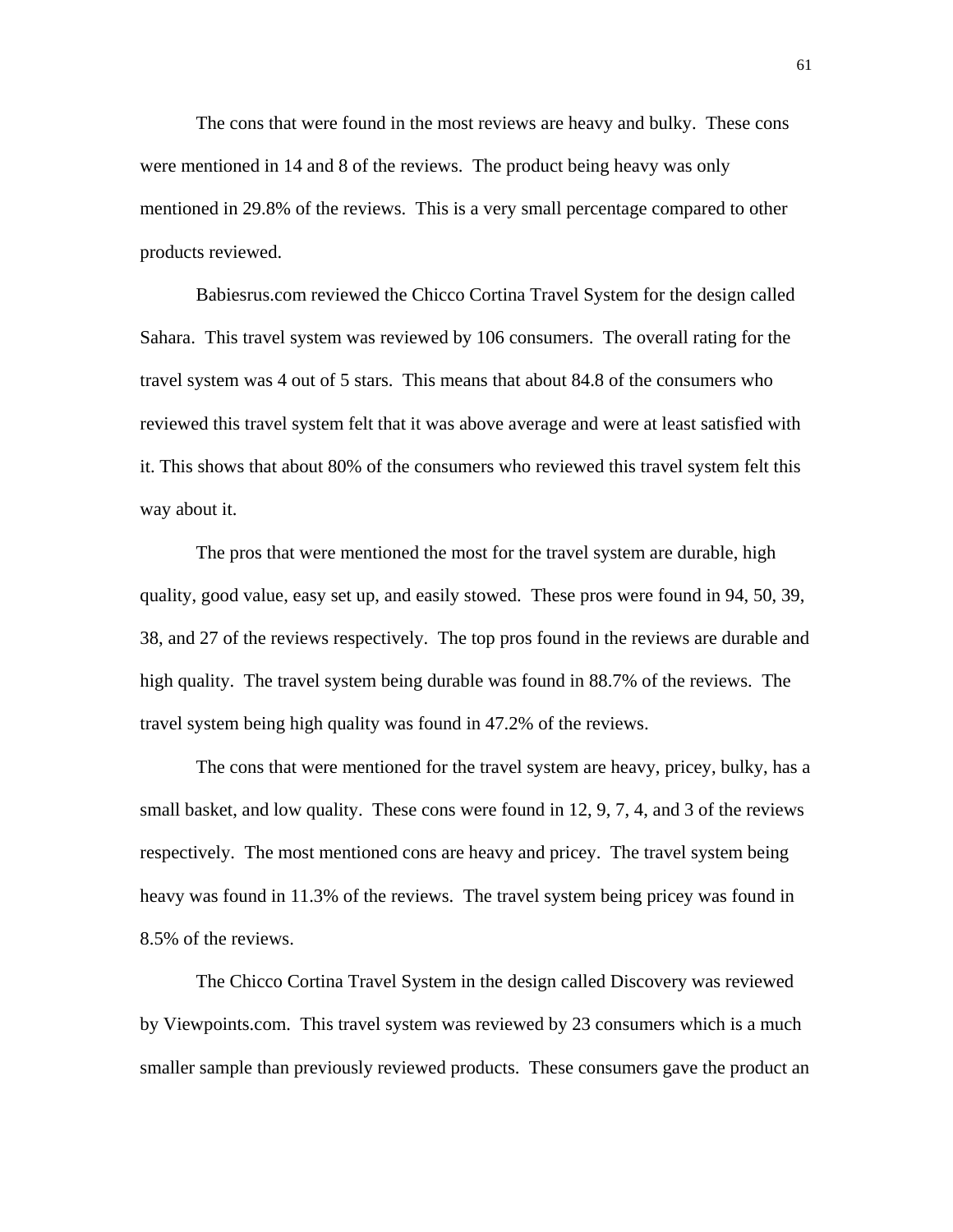overall rating of 4.35 stars out of 5 stars. This would mean that about 20.01 of the consumers felt that overall the travel system was above average and were satisfied with it. The percentages of consumers who gave various ratings are 48% who gave the product 5 stars, 39% who gave it 4 stars, 13% who gave 3 stars, 0% who gave 2 stars, and 0% who gave 1 star. Also, 96% of these consumers would recommend the travel system to another consumer.

 The most favorable review for the travel system gave the product 4 out of 5 stars. The pros that this consumer gave the product are good value, handle bar adjusts, good head support that is removable, easy to use, car seat easy to put in base, can push one handed, removable snack tray, safe infant carrier, easy to install car seat base, and durable. The cons that were mentioned are the 5 point harness stuck together, no support for double strollers, takes up a lot of room in the back seat, carrier under stroller is to small, does not have enough shade, and carrier does not fit into shopping carts. The most critical review gave the travel system 3 out of 5 stars. The pros that were given are neutral fabric, safe infant carrier, sturdy, reliable, and durable. The cons that were given are carrier does not fit into shopping carts and heavy.

 Amazon.com reviewed the Chicco Cortina Travel System for the design called Sahara. The travel system was reviewed by 49 consumers. The overall rating given by these consumers was 4.5 stars out of 5 stars. This means that about 44.1 of these consumers felt that overall the product was above average and were at least satisfied with it. The distribution of ratings for the travel system are 40 consumers gave 5 stars, 6 gave 4 stars, 1 gave 3 stars, 2 gave 2 stars, and no consumers face one star.

The most favorable review for this travel system gave it 5 out of 5 stars. The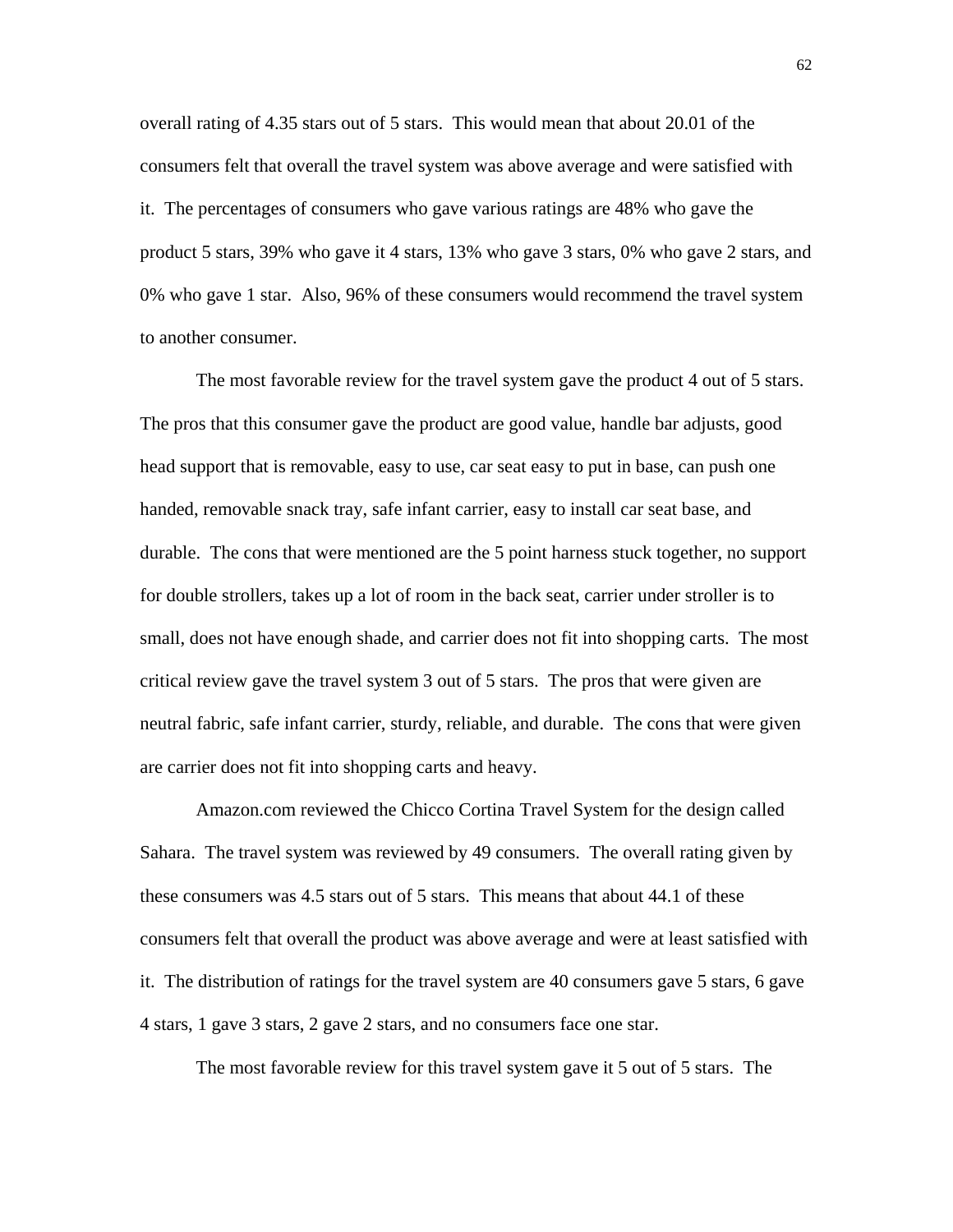attributes mentioned in the review are the large basket space, one handed fold, stands when folded, has wheel suspension, height adjustable handle bar, lightweight, easy to use, and nice material. All of these attributes are positive and there were not any cons mentioned. The most critical review for the travel system gave it 3 out of 5 stars. The attributes mentioned for the travel system are stroller and car seat do not work well together, car seat does not fit into a shopping cart, easy to use , and very safe.

 Amazon.com also reviewed the Chicco Keyfit 30 Cortina Travel System in the design called Adventure. The travel system was reviewed by a very small sample of only 11 consumers. These consumers gave the product an overall rating of 3.5 out of 5 stars. This would mean that about 7.7 of the consumers feel that the travel system is average and feel somewhat satisfied with it. The distribution of the ratings are 4 consumers giving 5 stars, 3 giving 4 stars, 0 giving 3 stars, 2 giving 2 stars, and 2 giving 1 star.

 The most favorable review given for the travel system had an overall rating of 5 out of 5 stars. The attributes that were given for the travel system are comfortable, lightweight, folds easy, easy to use, and great value for the price. The most critical review gave the travel system an overall rating of 1 out of 5 stars. This overall rating is one of the lowest ratings given compared to any of the other products reviewed. The attributes mentioned in the critical review are expensive, head support is hard and not removable, uncomfortable, and heavier than other brands.

 Buzzillions.com reviewed the Chicco Keyfit 30 Cortina Travel System for the design called Cubes. The product was reviewed by 52 consumers. The overall rating given to the travel system was 4.4 stars out of 5 stars. This means that about 45.76 of the consumers felt that the product was above average and were at least satisfied with it. So

63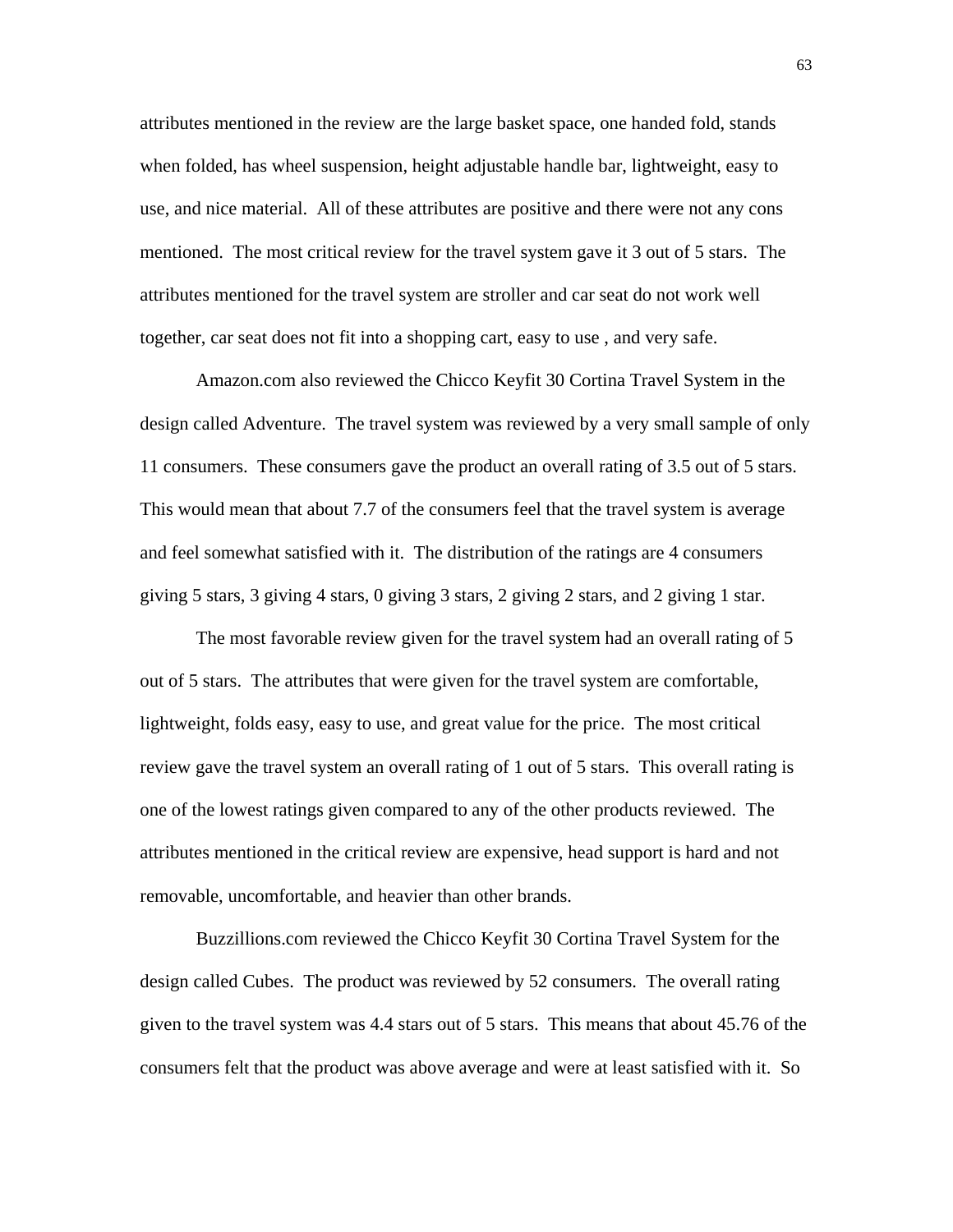this shows that about 88% of the consumers felt this way which is a very high percentage.

 The pros that were mentioned the most about this travel system are durable, easy to set up, easily stowed, easy to clean, lightweight, comfortable, easy to maneuver, safe, sturdy, and stylish. The four most popular pros mentioned are durable found in 44 reviews, easy to set up found in 43, easily stowed found in 35, and easy to clean found in 27. The two dominant pros are durable and easy to set up. The product being durable was mentioned by 84.6% of the consumers. The travel system being easy to set up was stated by 82.7% of the consumers.

 The cons mentioned for the travel system are heavy, bulky, infant carrier is heavy, hard to clean, bad sunshade, basket does not hold a lot, basket is hard to access, can not get to basket, and cheap. The most popular cons are heavy and bulky. The product being heavy was mentioned by 15 consumers which would mean that 28.8% of the consumers stated this attribute. The product being bulky was mentioned only by 9 consumers which would only be 17.3% of the reviews.

 Target.com reviewed the Chicco Keyfit 30 Cortina Travel System for the design called Poetic which is one of the newest designs. The travel system was reviewed by only 10 consumers which is not surprising since the design is still new. The overall rating given to the travel system is 4.5 stars out of 5 stars. This means that the majority of the consumers who reviewed this product thought it was above average and were overall satisfied with it. The distribution of ratings for the product is 8 consumers who gave the travel system 5 stars and 2 consumers who gave the product 4 stars.

 Target.com does not sort between the most popular pros and cons or give favorable and critical reviews as overall ratings. So each review was looked at and the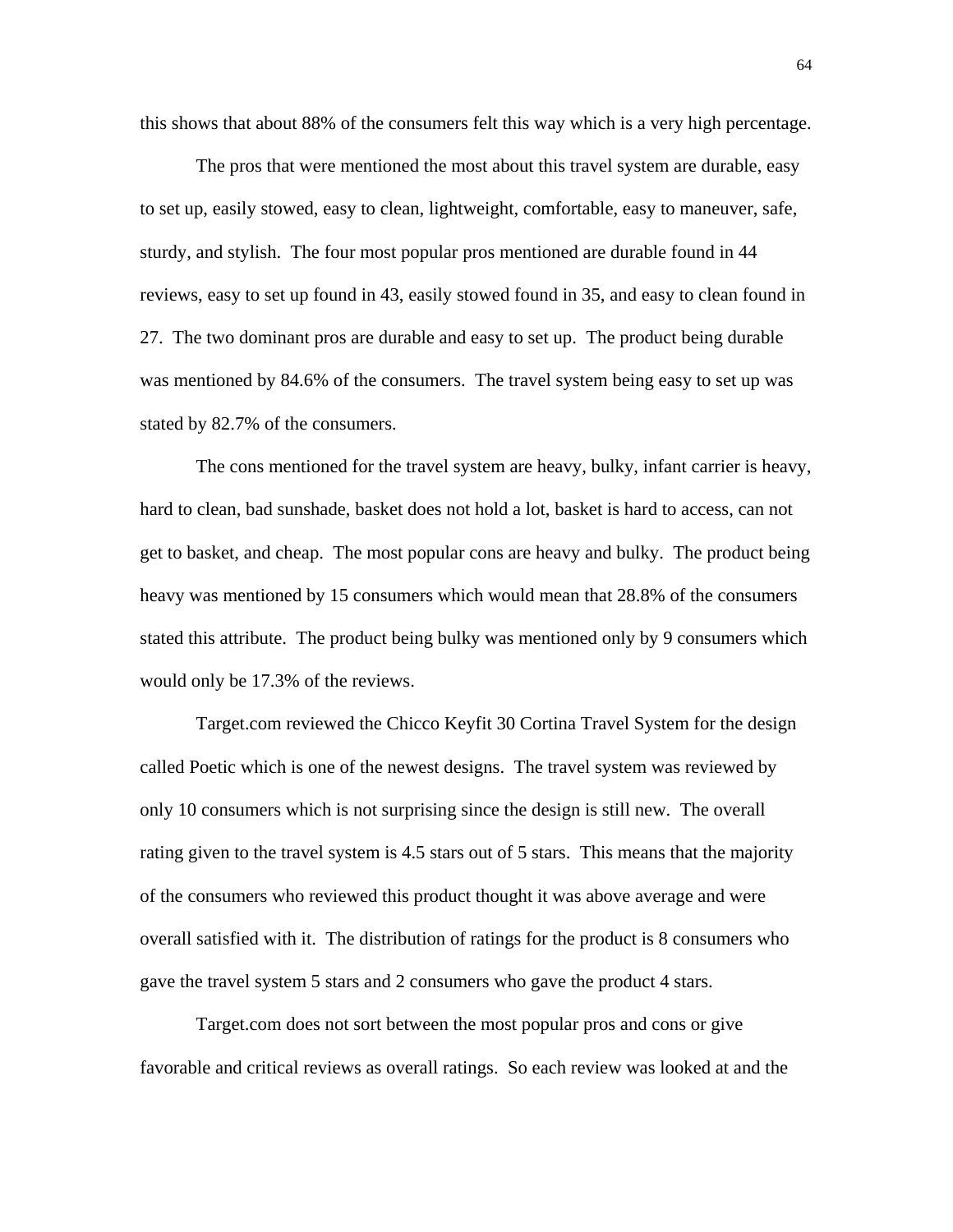overall pros and cons were recorded. The pros that were mentioned the most are easy to clean, one handed fold, handle is adjustable, easy to use, easy to install, great selection of modern colors, receive compliments for color, good head support, release button is easy, expensive but worth it, and lightweight. The cons given for the travel system are the cargo area is difficult to access and it does not fit into carts.

# **Importance of Cribs**

 The final product that will be analyzed is cribs which are another very important baby product that many parents take a long time deciding on. Cribs are a very hard choice to make because there are so many different kinds of cribs to choose from that most parents are clueless as to which one is better. A consumer can purchase a basic crib that is not able to convert into any other bed, a crib that can convert into a toddler bed or a day bed, or a crib that can convert into a toddler bed, a day bed, and a full size bed. Of course, the more things the crib converts into the more expensive the crib is going to be which can effect which crib a consumer purchases. A crib is a very important purchase not only because it could be very expensive depending the type of crib chosen but also since the baby will be in the crib a good portion of their life. Parents worry about how safe the crib is and whether or not the child's arms or legs can get stuck in the slats. Parents are also concerned with how hard it is to reach into the crib to pick up the infant which can depend on whether or not the front rail moves up and down or is stationary. Also, parents are concerned about the type of wood that makes up cribs which allows a consumer to know if it will scratch easily or will hold up throughout the years. Consumers can have a variety of concerns depending on what they are looking for in a crib but mainly cribs are an expensive purchase that is not taken lightly.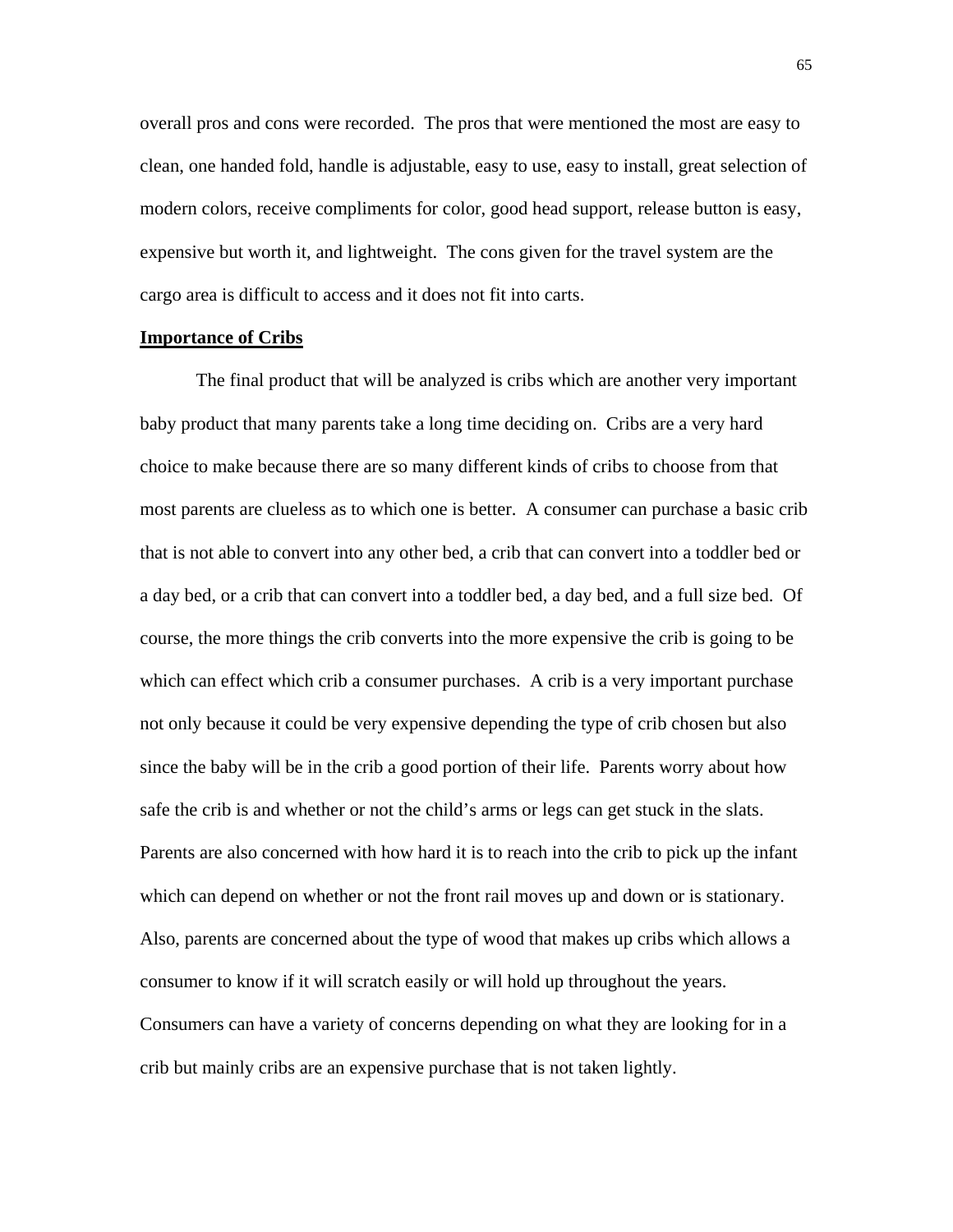#### **Background Information for Crib Brands**

 The first brand that will be looked at is Jardine Enterprises which is a brand that is specific to the Babies R' Us store. There is very little history background for this company except that it is only offered at Babies R' Us stores. According to the Babies R' Us training manual, Jardine furniture is considered one of the least expensive brands in the furniture market. The company apparently uses softer woods and less finishing which allow for the company to produce a more "fashionable" product at a lower price point compared to other brands such as Babi Italia. There was no information about how or when the company got started.

 Jardine Enterprises offers two types of cribs which are categorized as Dropside or Lifetime Cribs. The Dropside cribs have the front rail that can be raised and lowered which is considered to make it easier to put the baby in the crib. These cribs are able to be converted into toddler beds and have the positive lock mechanism for the movable railing. The Lifetime crib does not have a front rail that can move up and down. This type of crib converts not only into a toddler bed but also into a full size bed. The back and front panel of the crib are used as the headboard and footboard for the full size bed. Both cribs require rails that will convert it into a full size bed or toddler bed. Jardine has a few different styles of for the cribs but the ones that will be focused on are Americana and Olympia Lifetime Cribs. The Americana crib has a curved backboard and headboard that looks like an upside down U shape. The sides of the crib are also curved where the curve is steeper closer to the front of the crib. The Olympia crib has a straight across front rail and the other three sides of the crib are also straight across but are raised higher than the front rail. The sides of the crib other than the front rail have a rounded surface to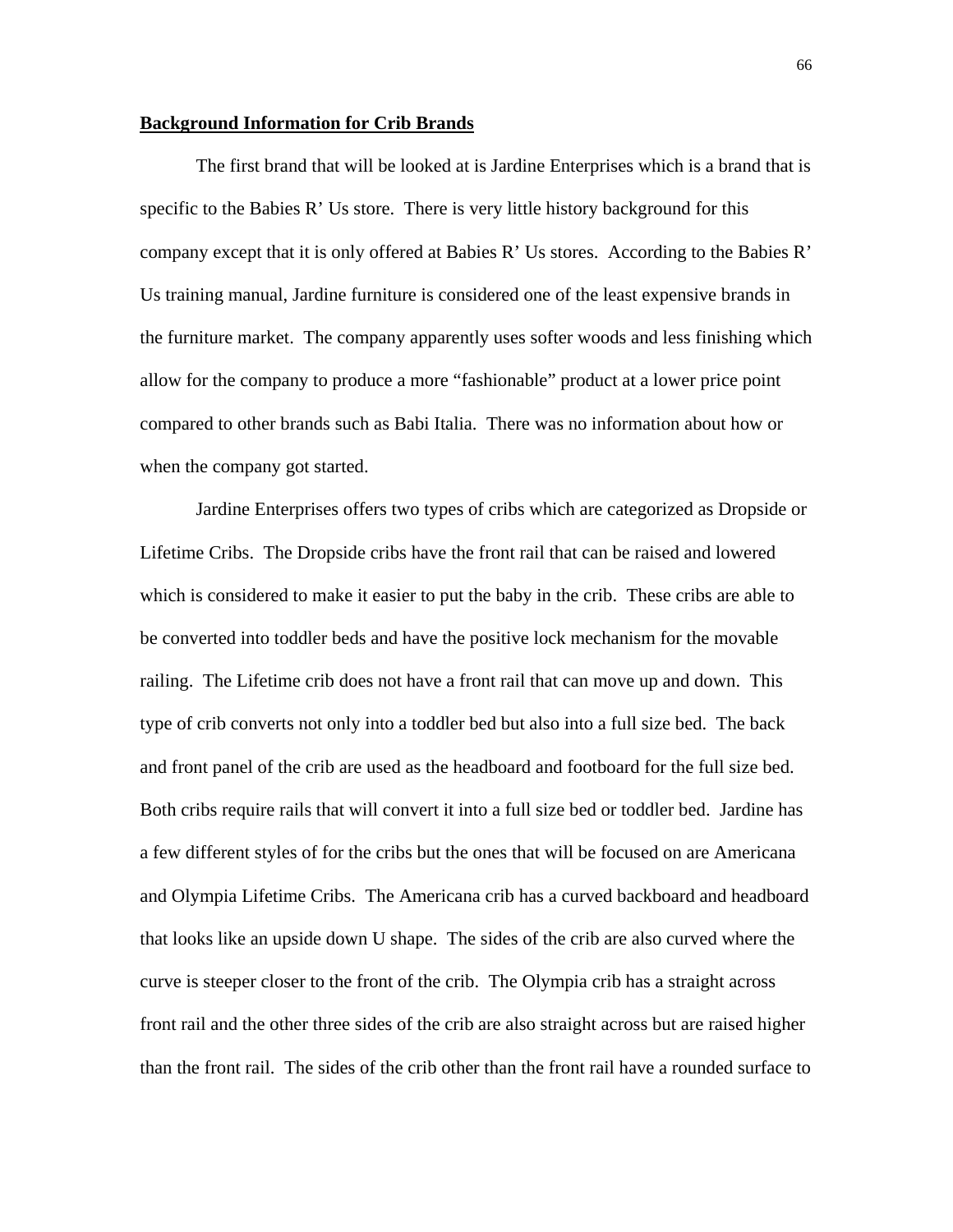them. Also, the rails of the crib have a curved shape that go all the way down the crib on all four sides.

 The next brand that will be discussed is called Babi Italia which is a product of LaJobi Industries whose company was started in 1994 according to [www.lajobi.com](http://www.lajobi.com/). LaJobi is based in New Jersey and "has a strong commitment to innovate designs and user friendly features that blend versatility, quality, and value." Babi Italia is one of five different brands that LaJobi industries offer. Babi Italia is another brand that is only carried at Babies R' Us stores. According to this same website, Babi Italia designs their cribs in both contemporary and traditional styles in a variety of finishes. The company assures buyers that their pieces of furniture are strong, beautiful, and ageless. There is no specific information about when Babi Italia was introduced or how.

 Babi Italia offers two types of cribs which are a 3-in-1 convertible crib and a Lifestyle crib. The convertible crib can be converted into a toddler bed and a day bed. The crib does not have rails that raise or lower. The Lifestyle crib is able to convert into a toddler bed, a day bed, and a full size bed. According to [http://babiitalia.com,](http://babiitalia.com/) the lifestyle crib has dual front leg design that is supposed to insure that the toddler bed and day bed are sturdy and do not wobble. The front and back of the crib are used as the headboard and the footboard for the full size bed. Babi Italia offers three different kinds of cribs but the two that will be discussed are the Eastside and the Pinehurst Lifestyle cribs. The Eastside crib has a curved headboard and curved sides with the footboard that goes straight across. The headboard and footboard both have three indented lines that go all the way across both and create a multi-rounded look. Both boards also have at the top of each multiple indented lines that are perpendicular to the ground. All four posts that

67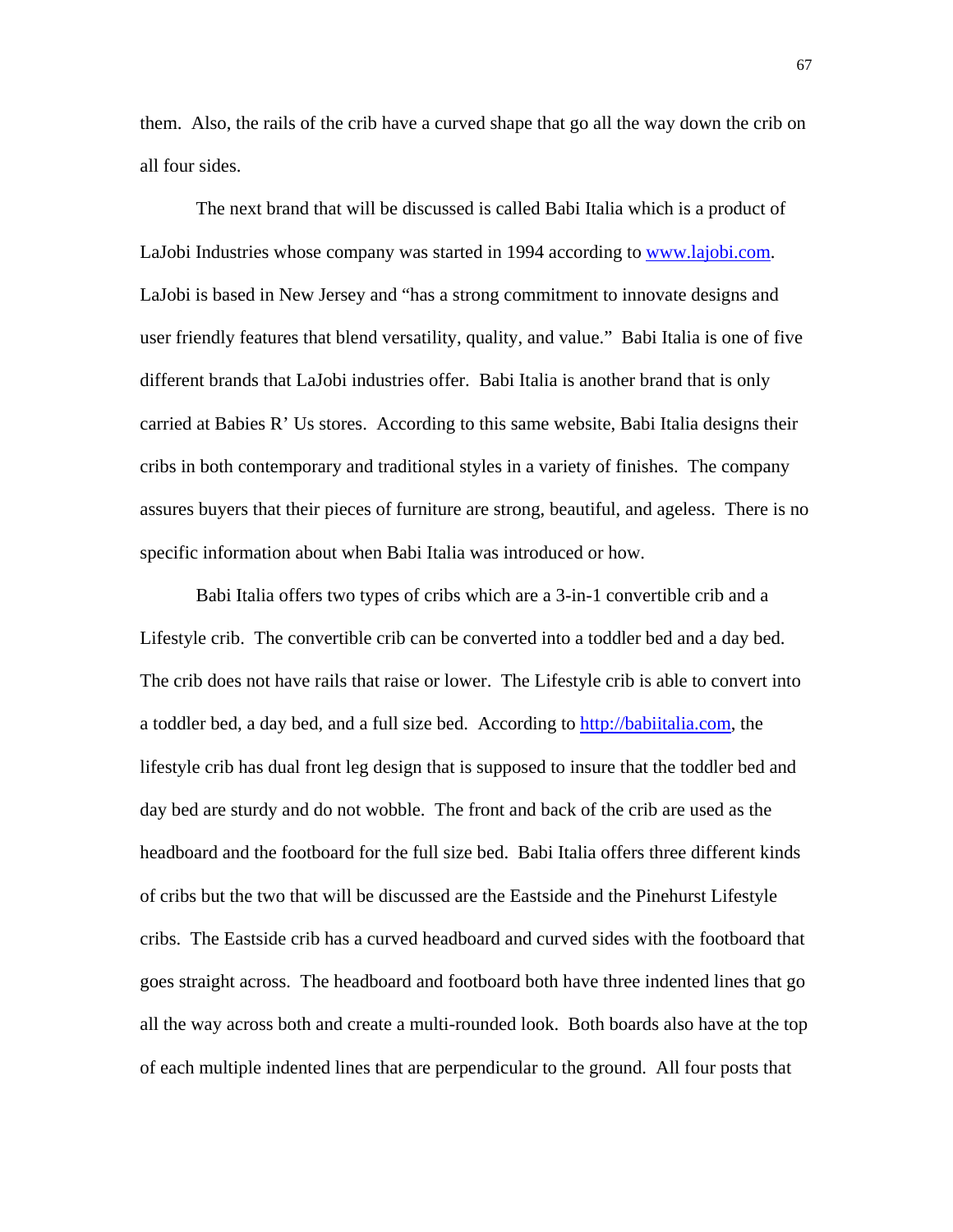hold up the crib appear to be rounded. The Pinehurst crib also has a curved headboard with a straight across footboard. Both the headboard and footboard are smooth across and do not have any indentations as decoration. The posts for the crib are all square with no decoration.

 The final brand is the Da Vinci Company which is made by the company called Million Dollar Baby. Million Dollar Baby makes a variety of furniture pieces that range from cribs to changing tables. Million Dollar Baby is committed to developing the safest furniture for babies (www.milliondollarbaby.com). The company prides itself on never having a recall, has very low paint toxicity, teething rail is phthalates free, they have numerous checks for the furniture, and is one of the fastest growing private companies in America. Da Vinci furniture is one of the least expensive brands of furniture in the current market. Because of this quality, Da Vinci is widely popular in many mass retail stores. Da Vinci offers a variety of collections with different designs for their furniture. The two crib designs that will be discussed are the Parker and the Emily Convertible Cribs.

 The Parker convertible crib is made of sold New Zealand pine wood and can come in a couple different colors. It has an adjustable four level mattress setting to grow with the baby. The crib is able to convert into a toddler bed, a day bed, and a full size bed with the needed rails. The design of the crib has a headboard with an upside down U shape and the footboard has a right side up U shape. The sides of the crib are straight across but have a rounded shape to them. The posts of the crib are square shaped with only a little bit of a rounded decoration. The Emily convertible crib is made of pine similar to the Parker Crib and also can come in a variety of colors. The crib has an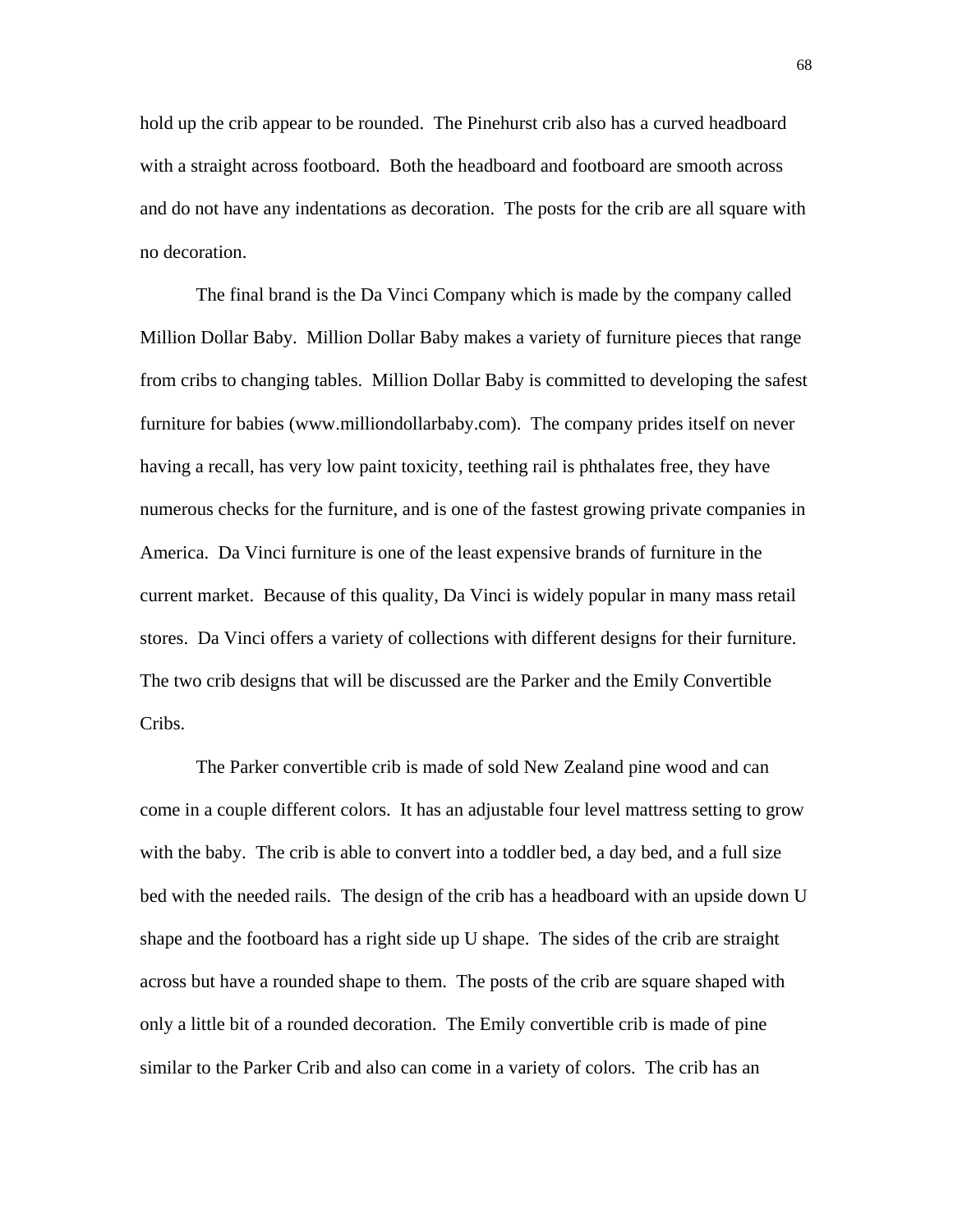adjustable four level mattress support that grows with the child. The crib converts into a toddler bed, a day bed, and a full size bed. The design of the Emily crib has both a headboard and a footboard that go straight across but with a rounded surface. There is also a space between the tops of the headboard and footboard and another rounded piece of wood. The sides of the crib are straight across and it has curved feet for the posts.

# **Marketing Strategies for Crib Brands**

 The marketing strategy used by Jardine Enterprises is a little bit difficult to determine since the company does not have a website because it is only offered at Babies R' Us by the same company. So the way the strategy will be determined is how it is presented on Babiesrus.com individually for the two cribs that will be analyzed. The Jardine American Lifetime Crib is described as being easy to assemble and a great start for purchasing even more of the same collection. It is said the Lifetime crib can "truly last the lifetime of your child." It is described as being able to convert into a toddler bed, a day bed, and a full size bed. It is remarked to have a "great classic styling" with a natural finish that offers years of use. From this, it is easy to see that the company is using a traditional marketing strategy to get consumers to purchase the crib. The company wants the consumer to see that the crib will last a long time, is safe for the baby, and is made of very good material. The company also wants the consumer to believe that these advantages of the crib are worth the price. But this description also has elements of an emotional marketing strategy with commenting on the design of the crib.

 The Jardine Olympia Crib is described as a great start for any nursery which could lead to further purchases from the same collection. The crib is said to have a modern sleek finish which is a "compliment to any nursery décor." The fact that the crib can be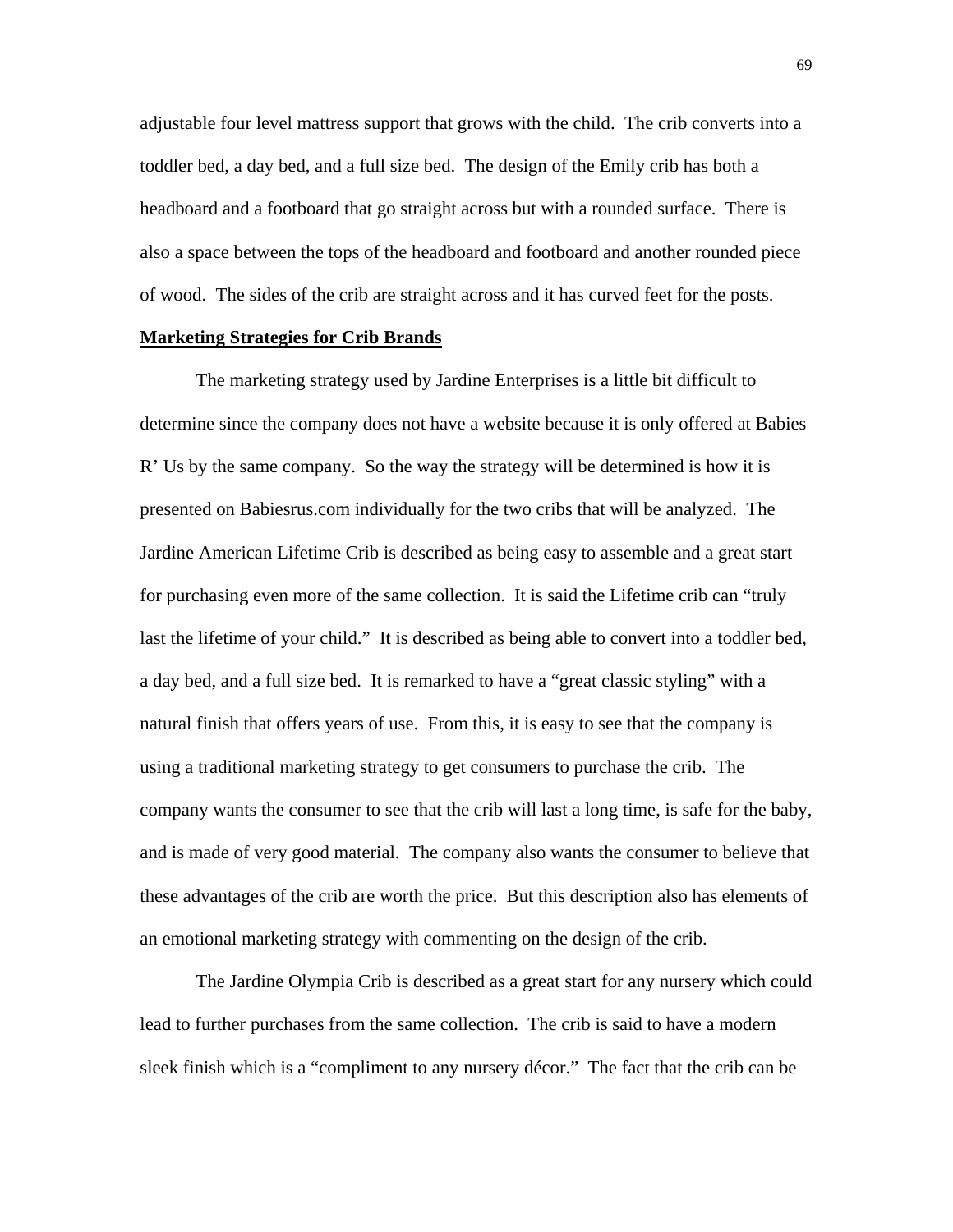converted into a toddler bed, a day bed, and a full size bed is also overviewed. The Olympia crib is easy to assemble and has a four position mattress support. The crib is also very easy to clean and has a non toxic finish. This description also shows that Jardine is mainly centered on a traditional marketing strategy. The company is focusing on all the physical features of the crib that would make it the perfect buy for a consumer. Also like the Americana Crib, the Olympia crib has a couple brief elements of an emotional strategy. The description comments about the crib being a compliment to a room's décor and being a great start for a nursery which play on a consumer's emotions to try to entice them to purchase the crib.

 Babi Italia's marketing strategy can be analyzed by their website which is [www.babiitalia.com](http://www.babiitalia.com/). When a consumer first connects to the website, the consumer is automatically taken to the cribs and their individual collections. There is very little color and the only imagery on the screen is the crib collections and a baby at the bottom of the screen crawling. The links that the consumer can go to from this location are back to the homepage, more product information, the actual products, and customer assistance. If a collection is clicked on, there is an interactive screen where if one of the pieces of furniture is pressed then information comes up about it. The company has a very basic website. But if the consumer goes to the LaJobi Industries, a lot more information is presented about the company and not too much about Babi Italia directly. It discusses the various features of the furniture and the advantages of purchasing it over other brands. This shows that the Babi Italia strategy is mainly centered on a traditional marketing strategy because they are focusing on physical features. There is an aspect of the website that seems to have a sensory marketing element which is the interactive areas when the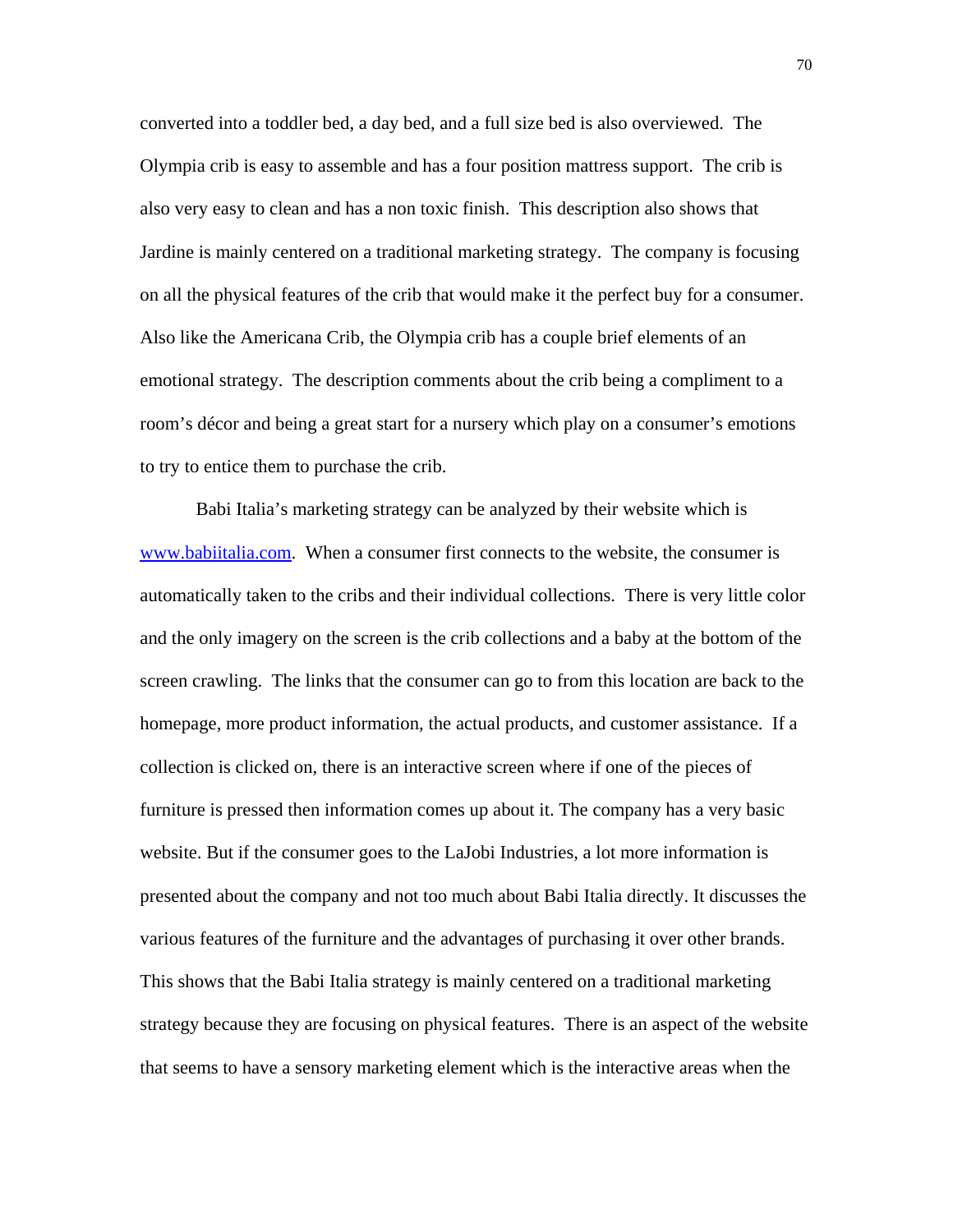collections are selected. This could also be considered an experiential marketing element since the consumer is interacting with the website. The only emotional marketing element is the randomly placed babies throughout the website.

 Da Vinci Company's marketing strategy is also some what hard to analyze because these furniture pieces are supplied by the company Million Dollar Baby. When the consumer first logs onto the Million Dollar Baby website, there is a great deal of information presented. On the left hand side of the screen, there are tabs that connect the consumer to the different kinds of furniture that the company offers as well as the specific collections it offers. On the right hand side, the company's commitment is presented and also brochures about the products. When the tab for the collections is selected, the various designs and furniture pieces are presented in the middle of the screen. Once the specific collections are presented, the consumer can click on the collection and a variety of information is given for the furniture pieces. For both of the crib designs that will be discussed, the physical features of the cribs are presented while also using emotion based words like "graceful", "beautiful," and "elegant." From the information above, it is easily seen that Da Vinci centers itself on traditional marketing elements. It does have a couple elements of emotional marketing but not as much as previously analyzed products and their websites.

## **Data for Crib Brands**

# *a) Jardine Crib Reviews*

 Babiesrus.com reviewed the Jardine Americana Lifetime Crib in the color called Natural. The crib was reviewed by 92 consumers. The overall rating the consumers gave the crib was 4 stars out of 5 stars. This means that about 73.6 consumers felt that the crib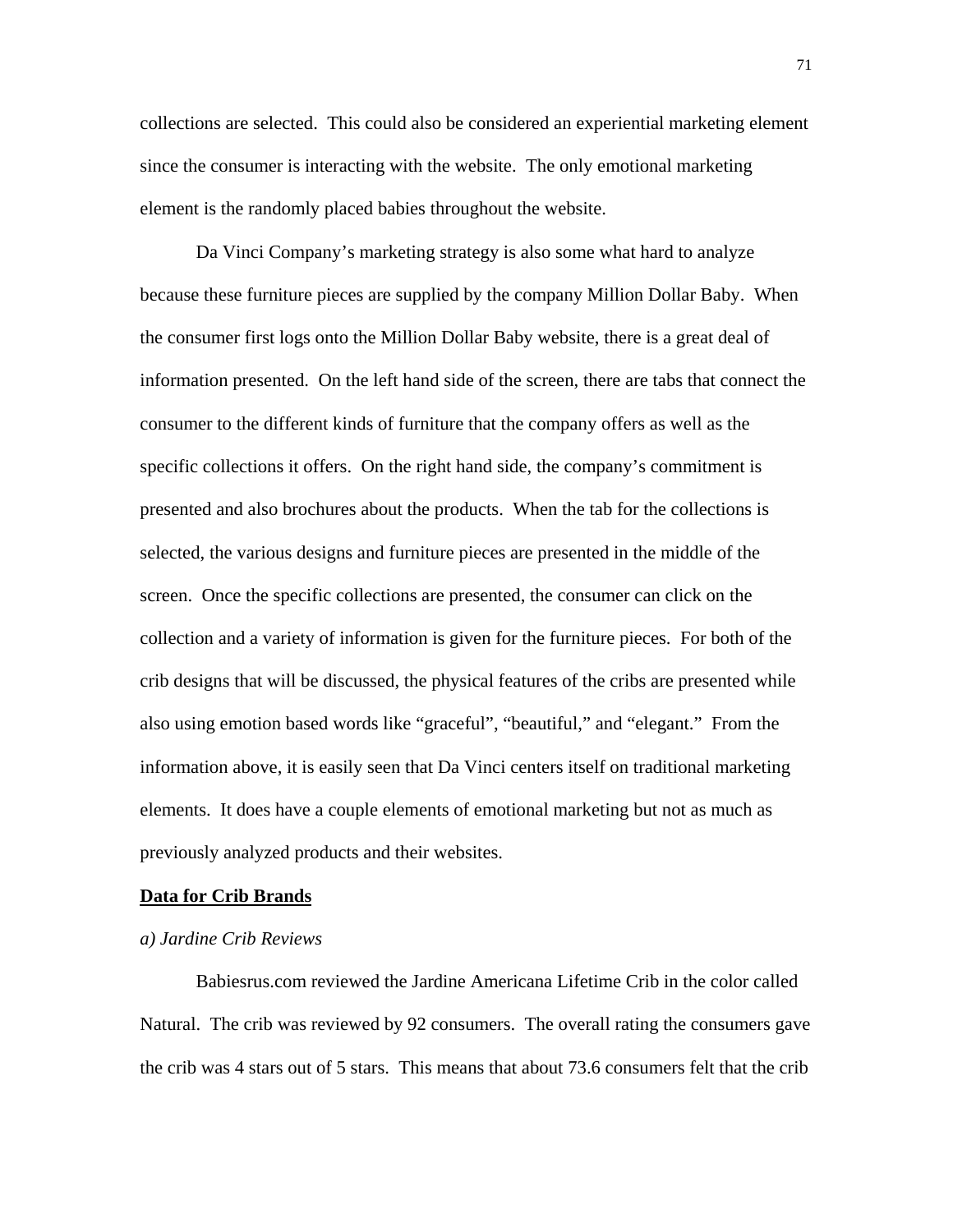was above average and were at least satisfied with it. So this shows that about 80% of the consumers who reviewed this crib felt this way.

 The pros that were stated for this crib are easy to assemble, sturdy, roomy, comfortable, and fits anywhere. As shown in the chart below, these pros were found in 60, 58, 34, 29, and 28 of the reviews respectively. The top pros from those mentioned above are easy to assemble and sturdy. The crib being easy to assemble was found in 65.2% of the reviews. The crib being sturdy was found in 63.0% of the reviews. These two percentages are not quite as big as some of the other percentages found for the dominant pros. There were not any cons mentioned for this crib that stood out.





 Babiesrus.com also reviewed the Jardine Americana Lifetime Crib in the color called Oak which is a little bit darker colored wood than the Natural. This crib was reviewed by 27 consumers which is a very small sample but some conclusions could still be drawn. The overall rating given to this crib was 4 stars out of 5 stars. This would mean that about 21.6 consumers felt that the crib was above average and were at least satisfied with it. So this shows that about 80% of the consumers who reviewed this product felt this way.

 The pros that were mentioned for this crib are good value, durable, high quality, and easily assembled. These pros were found in 20, 16, 10, and 3 of the reviews. The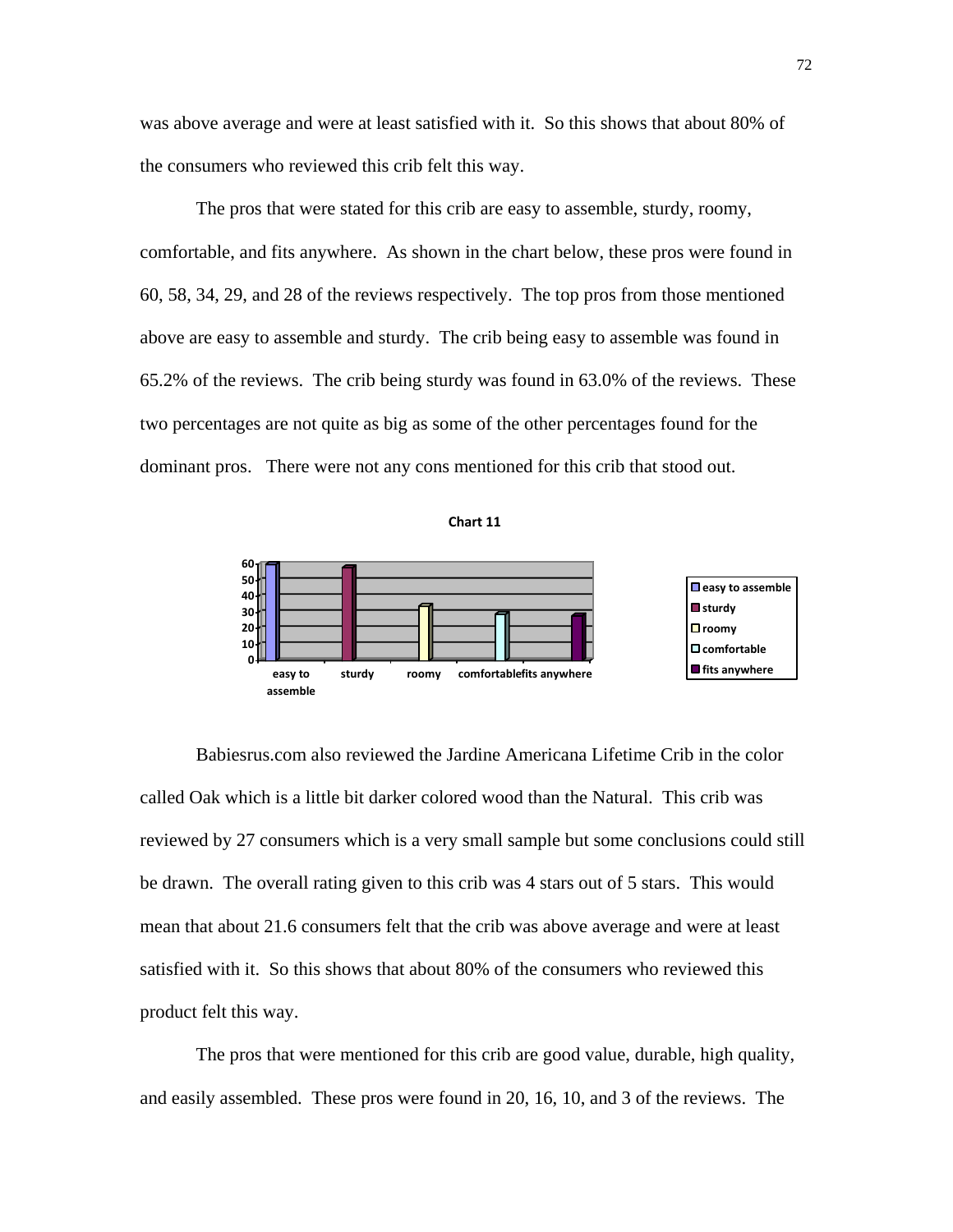tops two pros stated are good value and durable. The crib having good value was found in 74.1% of the reviews. The crib being durable was found in 59.2% of the reviews.

 The only con mentioned for the crib was that it had low quality. This was only found in 3 of the reviews. This would mean that it was only found in 11.1% of the reviews.

 Buzzillions.com reviewed the Jardine Americana Lifetime Crib in the color called Natural. This crib was reviewed by 92 consumers. The overall rating given for this crib was 4.4 stars out of 5 stars. This means that about 80.96 consumers felt that the crib was above average and were at least satisfied with it. So this shows that about 88% of the consumers who reviewed this crib felt this way about it.

 The pros that were stated for this crib are easy assembly, sturdy, roomy, comfortable, fits anywhere, durable, good value, high quality, easily assembled, and stable. The most mentioned pros from the previously stated are easy assembly found in 60 reviews and sturdy found in 58 reviews. The crib having an easy assembly was found in 65.2% of the reviews. The crib being sturdy was found in 63.0% of the reviews.

 The cons mentioned for this crib are flimsy, low mattress settings, poor construction, pricey, slats poorly spaced, crib rail does not do down, curved bed rails, dark color for natural, difficult directions, and difficult to assemble. These cons were found in either 1 or 2 of the reviews which are not very significant and make it hard to differentiate between the most mentioned cons and the least.

 Buzzillions.com also reviewed the Jardine Americana Lifetime Crib in the color called Coffee. This crib was reviewed by 21 consumers. These consumers gave the crib an overall rating of 4.0 stars out of 5 stars. This means that about 16.8 consumers felt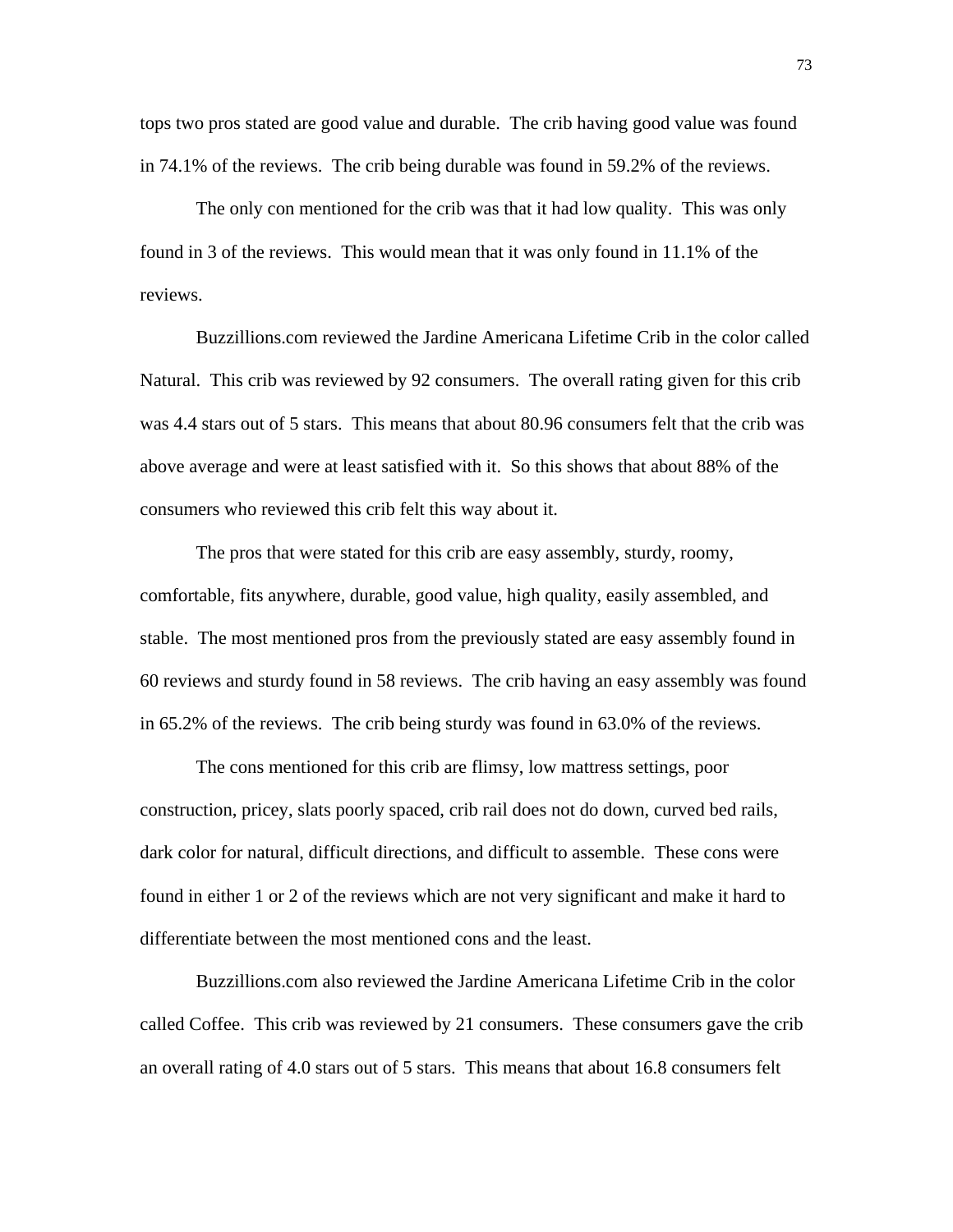that the crib was above average and were at least satisfied with the crib. So this shows that about 80% of the consumers felt this way about the crib.

 The pros that were mentioned for this crib are easily assembled, stable, durable, sturdy, easy assembly, spacious, comfortable, roomy, beautiful, and fits anywhere. These pros were found in 11, 10, 9, 8, 7, 6, 4, 2, 1, and 1 of the reviews respectively. The top pros stated in the reviews are easily assembled and stable. The crib being easily assembled was found in 52.4% of the reviews. The crib being stable was found in 47.6% of the reviews. These are fairly small percentages compared with other pros for other products previously stated.

 The cons that were mentioned for this crib are flimsy, poor construction, falling apart, three separate finger joints, difficult to assemble, has quite a few scratches, not the advertised color, and slats poorly spaced. All of these cons were found in 2 or fewer reviews which is not a significant amount of the reviews. This would only be 9.5% of the reviews that had any of these cons.

 Babiesrus.com reviewed the Jardine Olympia Lifetime Crib in the color called Black. This crib was reviewed by 79 consumers. The overall rating given by these consumers was 4 stars out of 5 stars. This would mean that about 63.2 consumers felt that the crib was above average and were at least satisfied with it. So this shows that about 80% of the consumers felt this way.

 The pros that were mentioned for this crib are easy to assemble, sturdy, roomy, durable, and comfortable. These pros were found in 33, 33, 23, 21, and 18 of the reviews respectively. The top two pros that were mentioned are easy to assemble and sturdy. The crib being easy to assemble was found in 41.8% of the reviews. The product being sturdy

74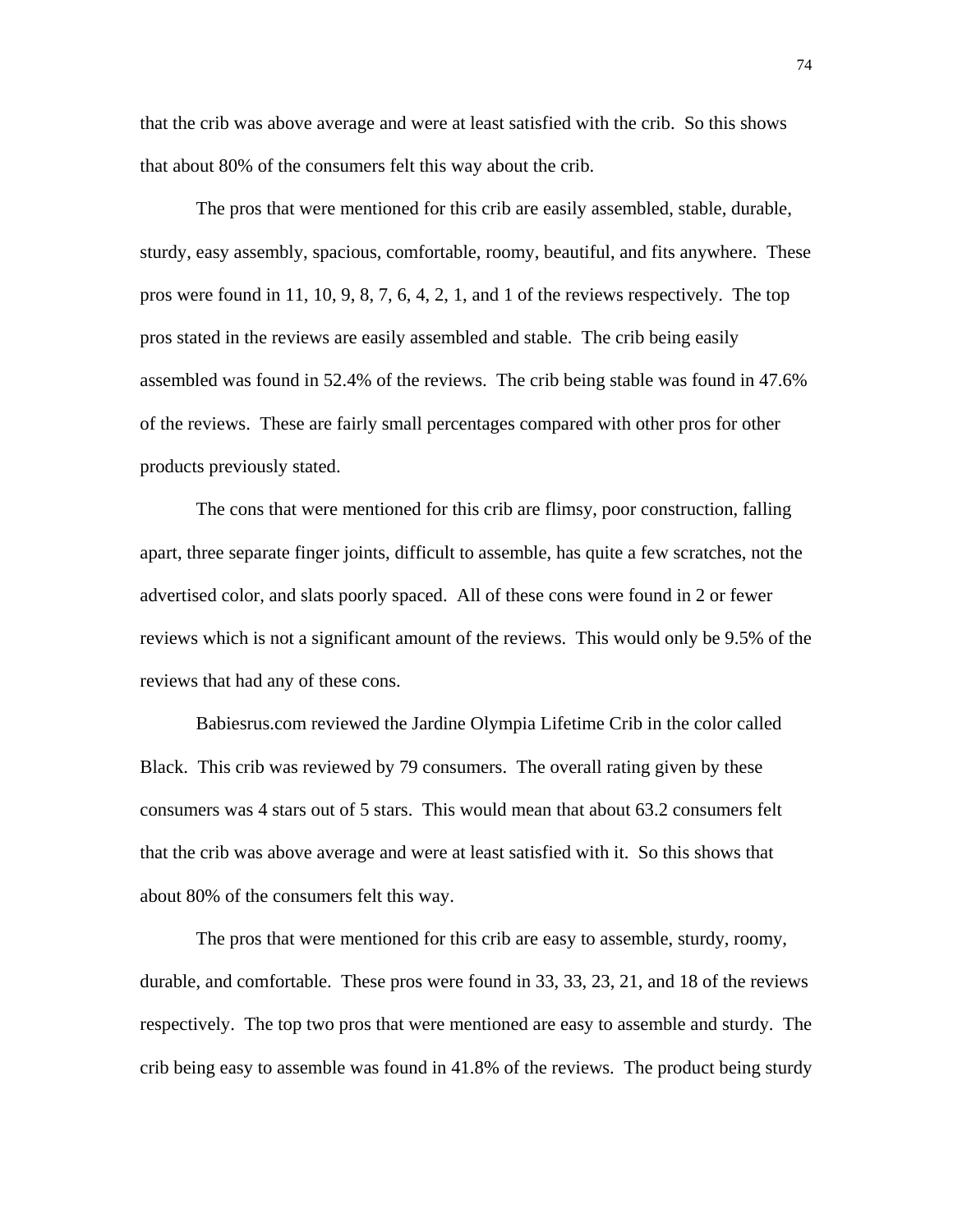was found in 41.8% of the reviews also. These are very small percentages for pros that are supposed to be the most common in the reviews.

 The cons that were mentioned are paint chips and hard to assemble. These cons were found in 4 and 3 of the reviews respectively. The crib having paint that chips was found in 5.1% of the reviews while the crib being hard to assemble was found in 3.8% of the reviews.

 Babiesrus.com also reviewed the Jardine Olympia Lifetime Crib in the color called Natural. This crib was reviewed by 48 consumers. The consumers gave the crib an overall rating of 4 stars out of 5 stars. This means that about 38.4 consumers felt that the crib was above average and were at least satisfied with it. So this shows that about 80% of the consumers who reviewed this crib felt this way about it.

 The pros mentioned for this crib are sturdy, easy to assemble, roomy, durable, and fits anywhere. These pros were found in 18, 16, 11, 10, and 7 of the reviews respectively. The top two pros mentioned are sturdy and easy to assemble. The crib being sturdy was found in 37.5% of the reviews. The crib being easy to assemble was found in 33.3% of the reviews. These percentages are very small compared to previously stated pros for other products.

 There was only one con mentioned for this crib which was low quality. This con was found in 4 of the reviews. So 8.3% of the reviews stated that the crib was of low quality.

 Buzzillions.com reviewed the Jardine Olympia Lifetime Crib in the color called Black. This crib was reviewed by 81 consumers. The consumers gave the crib an overall rating of 4 stars out of 5 stars. This means that about 64.8 consumers felt that the crib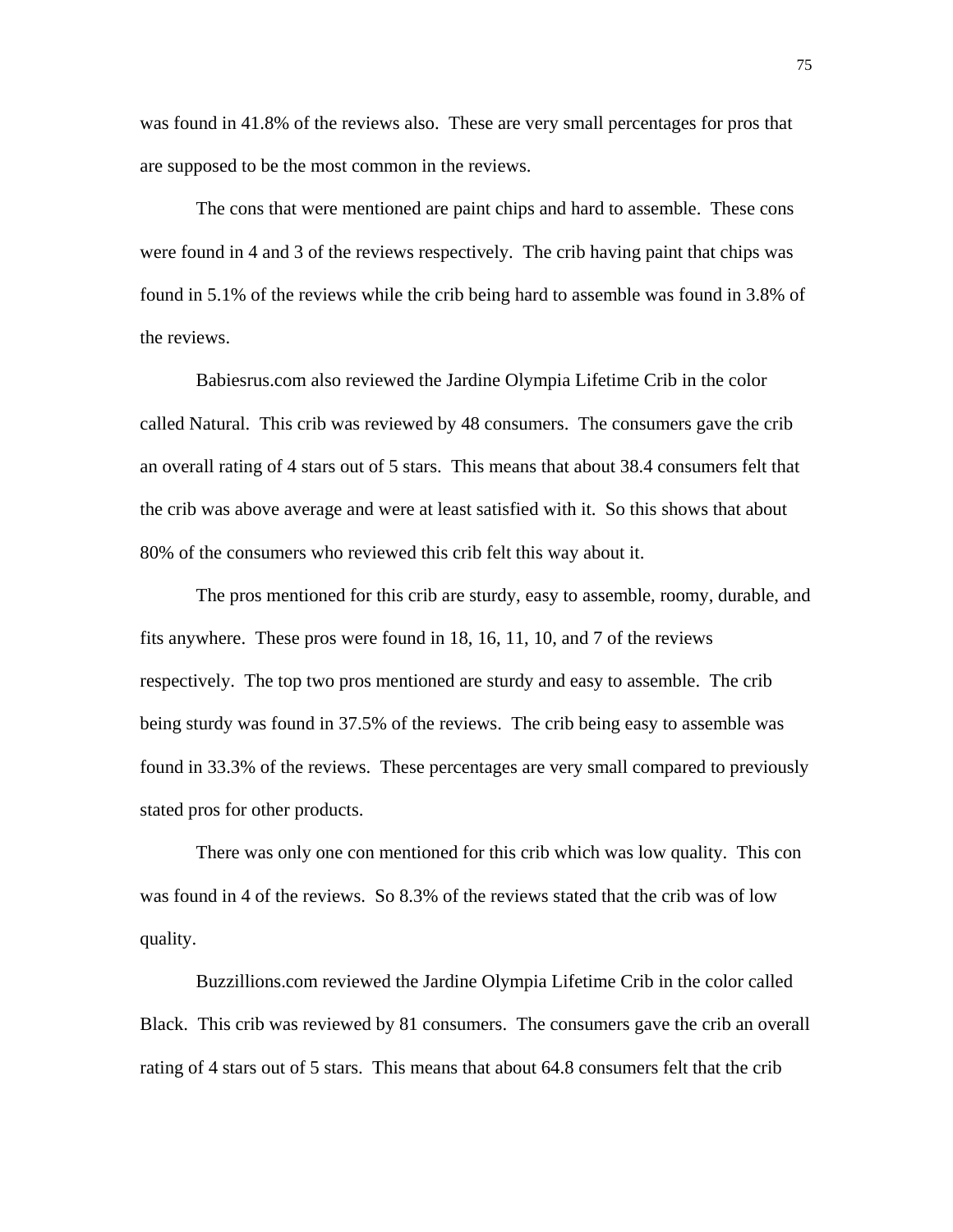was above average and were at least satisfied with the crib. So this shows that about 80% of the consumers felt this way about the crib.

 The pros that were mentioned for this crib are easy assembly, sturdy, roomy, durable, comfortable, fits anywhere, good value, easily assembled, high quality, and stable. The top two cons mentioned for this crib are easy assembly which was found in 33 reviews and sturdy which was found in 33 reviews. The crib having easy assembly was found in 40.7% of the reviews. The crib being sturdy was found in 40.7% of the reviews also.

 The cons that were mentioned for this crib are paint chips, difficult to assemble, poor quality, poor construction, pricey, unstable, hard to reach into, little high, no side rails, and no teething rail available. The top two cons mentioned for this crib are paint chips which was found in 5 reviews and difficult to assemble which was found in 3 of the reviews. The crib having paint that chips was found in 6.2% of the reviews. The crib being difficult to assemble was found in 3.7% of the reviews. The rest of the cons that were mentioned were found in 2 or fewer of the reviews.

# *b) Babi Italia Crib Reviews*

 Buzzillions.com reviewed the Babi Italia Pinehurst Lifetime Crib in the color called Espresso which is a dark brown color. The crib was reviewed by 128 consumers. These consumers gave the crib 4.7 stars out of 5 stars. This means that about 120.32 of these consumers felt that the crib was above average and were at least satisfied with the product. So this shows that about 94% of the consumers who reviewed this crib felt this way which is a very large percentage. This percentage is probably the largest percentage seen compared with other products reviewed prior to this.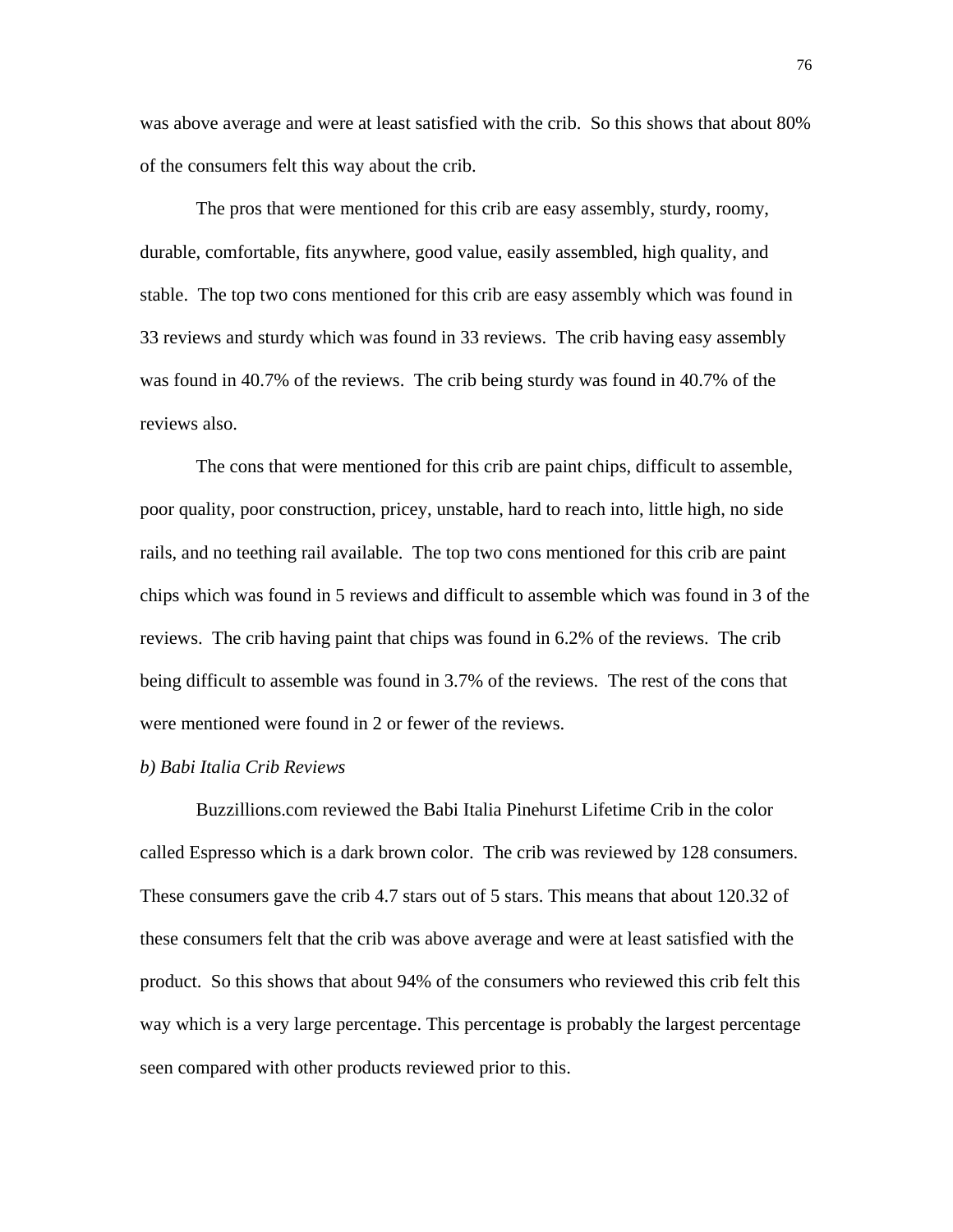The most popular pros that were mentioned for the crib are sturdy, easy to assemble, roomy, comfortable, craftsmanship, fits anywhere, beautiful, durable, high quality, and good value. The top two pros that were mentioned are sturdy which was found in 113 reviews and easy to assemble which is found in 109 reviews. The product being sturdy was found in 88.3% of the reviews. The product being easy to assemble was found in 85.1% of the reviews. Both of these are high percentages which can give some conclusions.

 The most popular cons that are stated for the crib are scratches easily, difficult to assemble, quickly outgrown, conversion equipment is pricey, difficult directions, finish, huge box, rails must be stored, and rails are too wide. The only con that was mentioned in a somewhat substantial amount of the reviews is scratches easily which was found in 12 of the reviews. This would mean that the product scratching easily was found in 9.4% of the reviews. The other cons that were mentioned for the crib were only found in 3 or fewer reviews which would not be substantial percentages.

 Buzzillions.com also reviewed the Babi Italia Pinehurst Lifetime Crib in the color called Natural. This crib was reviewed by 132 consumers. These consumers gave the crib 4.4 stars out of 5 stars. This means that about 116.16 of the consumers who reviewed this crib felt that it was above average and were at least satisfied with it. So this is about 88% of the consumers which is a large percentage.

 The most popular pros that were stated for this crib are sturdy, easy to assemble, roomy, comfortable, fits anywhere, craftsmanship, high quality, durable, good value, and beautiful. The top mentioned pros from the above are sturdy found in 115 reviews and easy to assemble found in 104 of the reviews. The product being sturdy was mentioned

77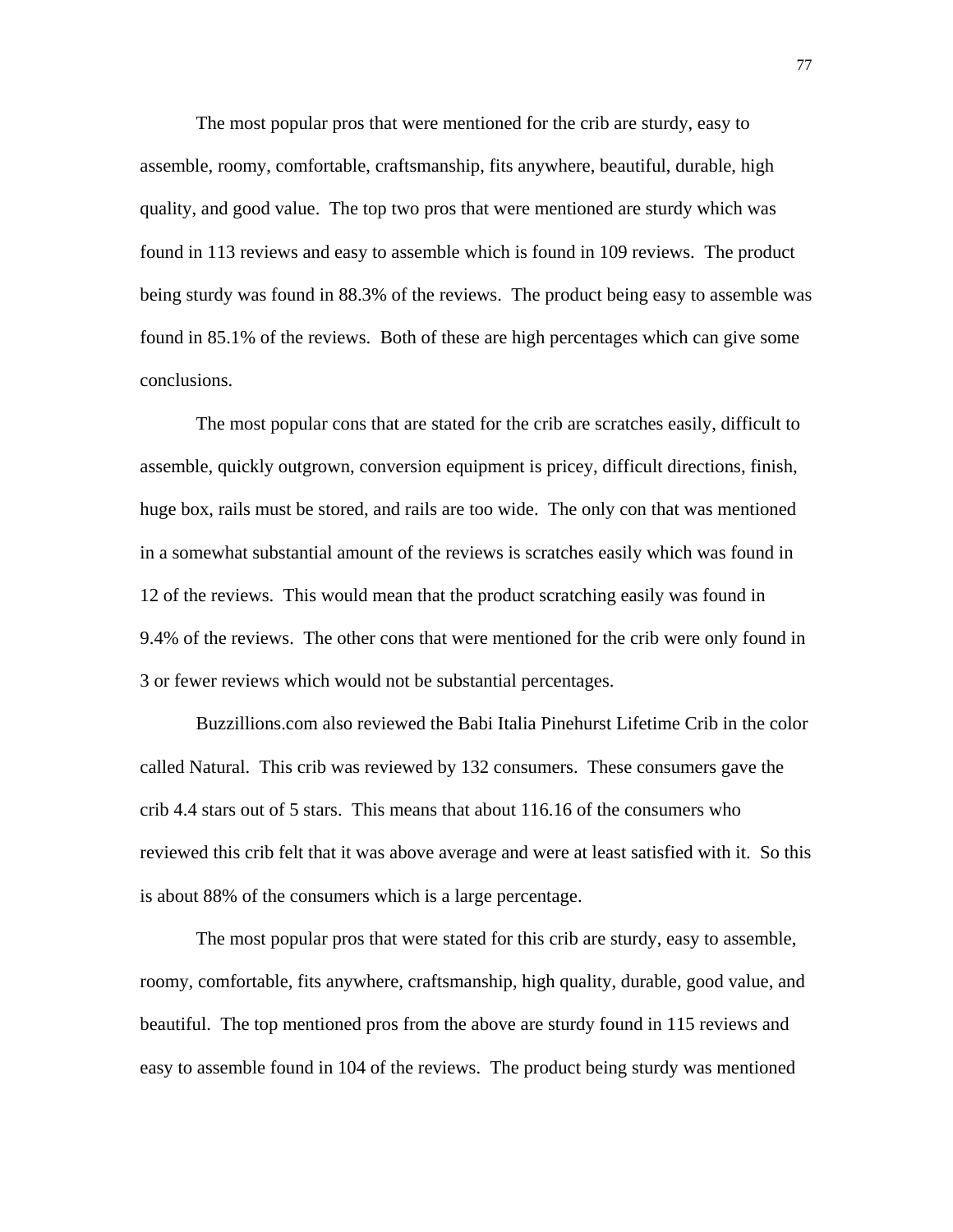by 87.1% of the consumers who reviewed this product. The crib being easy to assemble was mentioned by 78.8% of the consumers who reviewed it.

 The most popular cons that were found for this crib are slats are poorly spaced, difficult to assemble, pricey, scratches easily, can not find crib parts, difficult color stains, does not convert, hard to bend over side, hard to lower bed, and hard to reach into crib. The cons mentioned the most from these are that the slats are poorly spaced found in 7 reviews and the crib being difficult to assemble which was found in 4 of the reviews. These cons were stated by 5.3% and 3.0% of the consumers. These are very small percentages and are not very significant.

 Babiesrus.com reviewed the Babi Italia Pinehurst Lifetime Crib in the color called Espresso. This crib was reviewed by 126 consumers on this website. The overall rating that these consumers gave the crib was 5 out of 5 stars. Although the website does not give a percentage for how many consumers gave this rating, it is assumed that well over half of the consumers who reviewed this product gave a very high rating. So it could ultimately be assumed that the majority of the consumers gave the crib either 4 or 5 stars.

 The most popular pros mentioned for the crib are sturdy, easy to assemble, roomy, comfortable, and beautiful craftsmanship. These pros were found in 111, 107, 59, 53, and 19 of the reviews respectively and are shown in the chart below. The top pros mentioned in the reviews are the crib being sturdy and easy to assemble. This shows that 88.1% of the consumers who reviewed this crib thought that it was sturdy. This also shows that 84.9% of these consumers felt that the crib easy to assemble.

78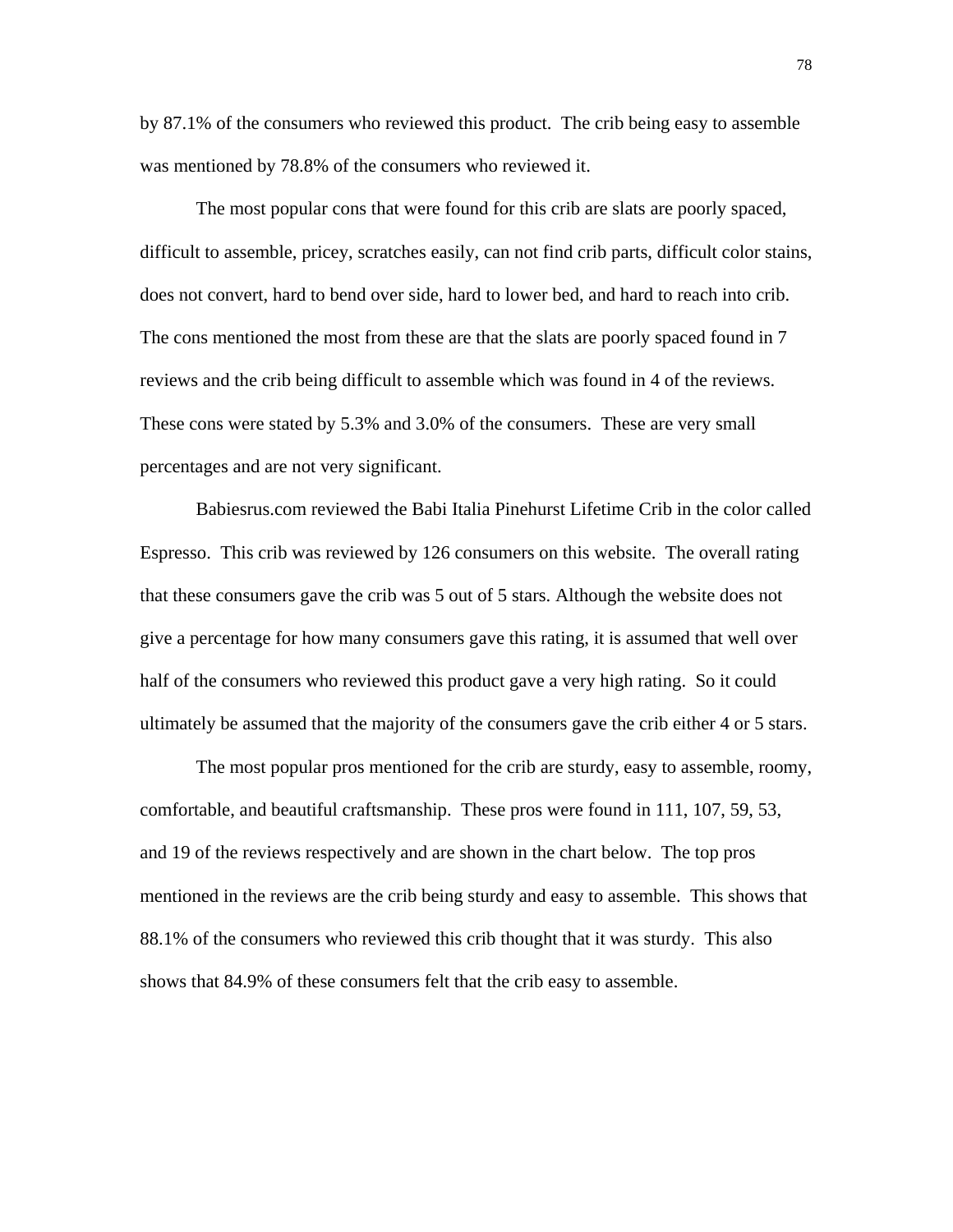

The cons that were mentioned the most for the crib are scratches easily and hard to assemble. These cons were found in 5 and 3 of the reviews respectively. This is a very small number of the reviews and is not very significant in comparison with the pros. The crib having the characteristic of scratching easily was found in only about 4.0% of the reviews.

 Babiesrus.com also reviewed the Babi Italia Pinehurst Lifetime Crib in the color called Natural. This crib was reviewed by 38 consumers who gave the product a rating of 4 stars out of 5 stars. This would mean that about 30.8 of the consumers who reviewed the crib felt that it was above average and were at least satisfied with it. So this shows that about 80% of the consumers who reviewed the crib felt this way.

 The pros that were mentioned the most for the crib are sturdy, easy to assemble, comfortable, roomy, and beautiful craftsmanship. These pros were found in 34, 31, 15, 15, and 7 of the reviews respectively. The pros that were mentioned the most form the above stated are sturdy and easy to assemble. The crib being sturdy was stated in 89.5% of the reviews. The crib being easy to assemble was stated in 81.6% of the reviews.

 There was only one con mentioned for the crib which was that the crib is hard to assemble. This was only found in 3 of the reviews which is a very small amount of the reviews.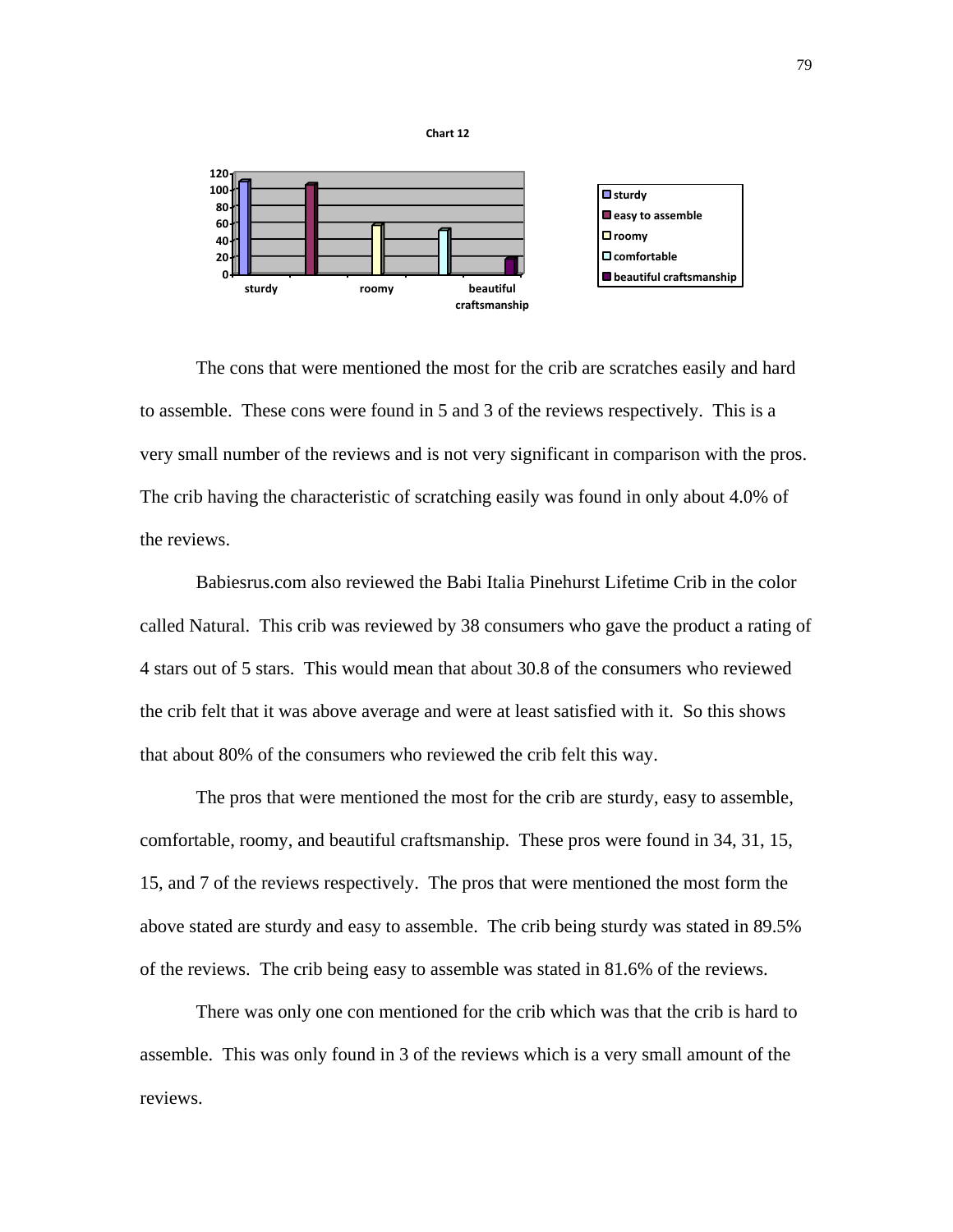Buzzillions.com reviewed the Babi Italia Eastside Lifetime Crib in the color called Cherry. The crib was reviewed by 107 consumers. These consumers gave the crib an overall rating of 4.6 stars out of 5 stars. This would mean that about 98.77 of these consumers felt that the crib was above average and were at least satisfied with it. So this shows that about 92% of the consumers felt this way which is a significant percentage of the consumers.

 The pros that were stated the most for the crib are sturdy, easy to assemble, roomy, craftsmanship, fits anywhere, beautiful, durable, good value, and high quality. The pros that were found the most from these are sturdy which was found in 99 of the reviews and easy to assemble which was found in 87 of the reviews. The product being sturdy was found in 92.5% of the reviews. The crib being easy to assemble was found in 81.3% of the reviews.

 The cons that were stated the most for the crib are scratches easily, difficult to assemble, slats poorly spaced, walls too low, attracts dust easily, can not find rail cover, hassle to lower mattress, hard to attach mobile, not all mobiles fit, and paint comes off easily. The con that was mentioned the most from these is that the crib scratches easily. This was found in 12 of the reviews which means that 11.2% of the reviews mentioned this. The other cons mentioned were found in only 3 or less reviews.

 Babiesrus.com reviewed the Babi Italia Eastside Lifetime Crib in the color called Cherry. This crib was reviewed by 106 consumers. These consumers gave the crib an overall rating of 4 stars out of 5 stars. This means that about 84.8 consumers felt that the crib was above average and were at least satisfied with it. So this shows that about 80% of the consumers felt this way.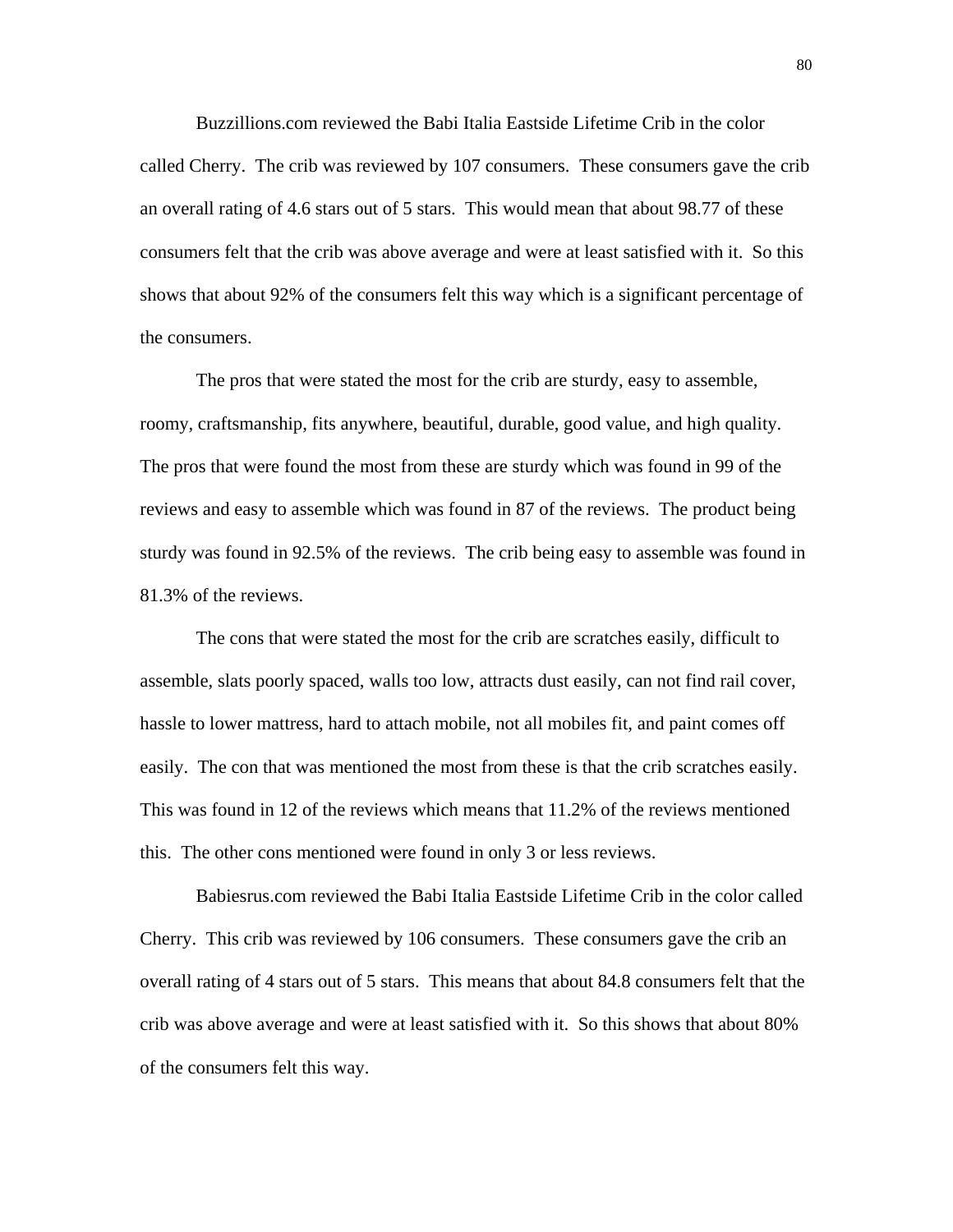The pros mentioned the most for the crib are sturdy, easy to assemble, roomy, comfortable, and beautiful craftsmanship. These pros were found in 98, 86, 57, 41, and 20 of the reviews. The pros that were found in the most reviews are sturdy and easy to assemble. The crib being sturdy was found in 92.4% of the reviews. The crib being easy to assemble was found in 81.1% of the reviews.

 The cons mentioned the most for the crib are scratches easily, hard to assemble, and slats are poorly spaced. These cons were found in 12, 3, and 3 of the reviews. The con stated the most at least among the rest of the cons was scratches easily. This con was found in 11.3% of the reviews which is small but the largest compared to the other cons. *c) Da Vinci Crib Reviews* 

 Buzzillions.com reviewed the Da Vinci Convertible Parker Crib in the color called Black. The crib was reviewed by 101 consumers. The consumers give the crib an overall rating of 4.3 stars out of 5 stars. This would mean that about 86.86 consumers who reviewed the crib felt that it was above average and were at least satisfied with it. So this shows that about 86% of the consumers who reviewed the crib felt this way.

 The pros that were mentioned for this crib are sturdy, easily assembled, roomy, comfortable, fits anywhere, good craftsmanship, good value, high quality, and attractive design. These pros were found in 49, 45, 31, 19, 14, 8, 6, 4, 3, and 2 of the reviews respectively. The top two pros stated are sturdy and easily assembled. The crib being sturdy was found in 47.1% of the reviews. The crib being easily assembled was found in 44.5% of the reviews.

 The cons that were mentioned for this crib are difficult to assemble, scratches easily, slats poorly spaced, unstable, poor assembly instructions, and finish scratches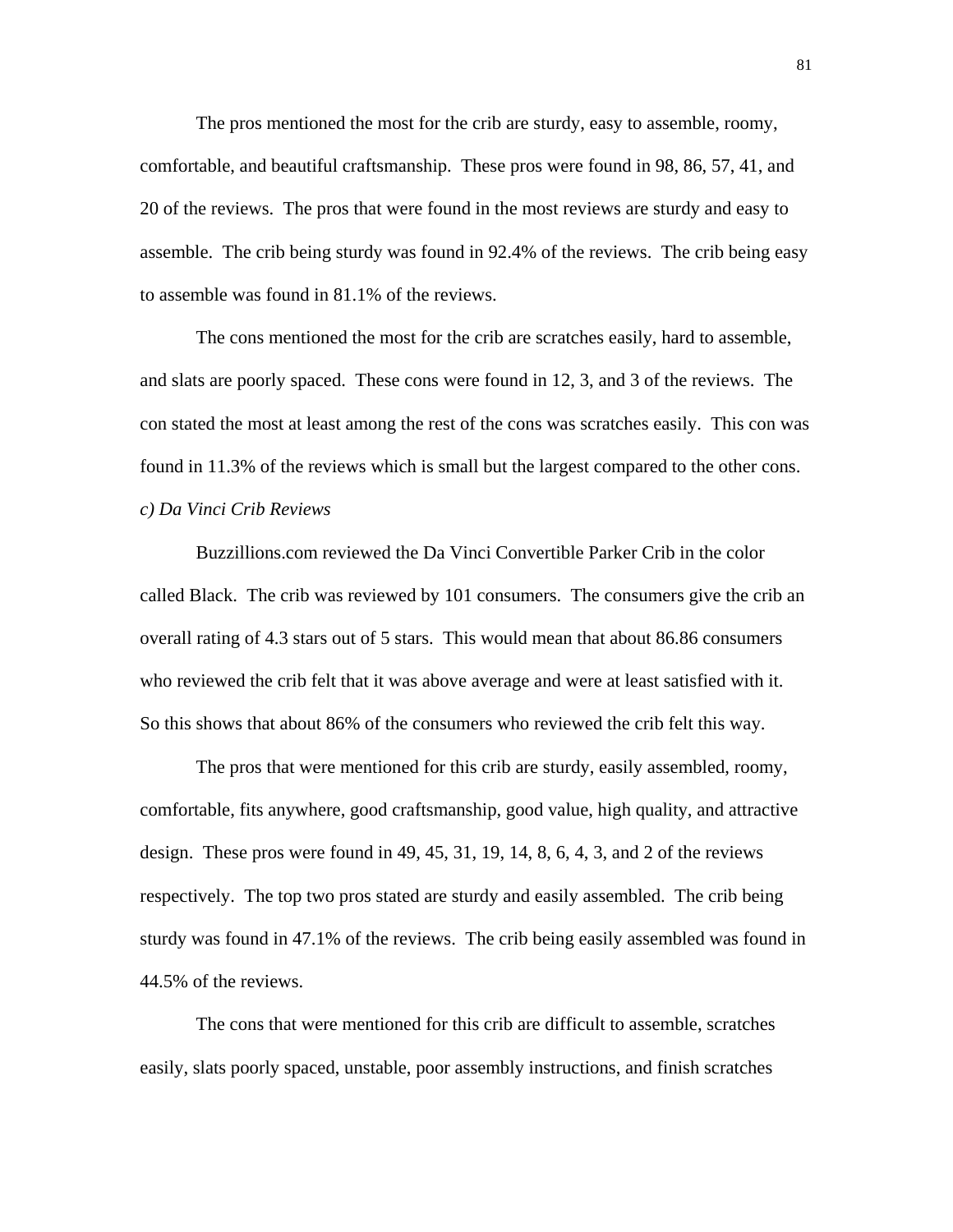easily. These cons were found in 6, 5, 2, 2, 1, and 1 of the reviews. The top two cons are the crib being difficult to assemble and scratches easily. The crib being difficult to assemble was found in 5.9% of the reviews. The crib scratching easily was found in 4.9% of the reviews.

 Buzzillions.com reviewed the Da Vinci Convertible Parker Crib in the color called Honey Oak. The crib was reviewed by 43 consumers. The consumers gave the crib an overall rating of 4.3 stars out of 5 stars. This would mean that about 36.98 consumers who reviewed this crib felt that it was above average and were at least satisfied with it. So this shows that about 86% of the consumers who reviewed this crib felt this way about it.

 The pros that were mentioned for this crib are sturdy, stable, comfortable, durable, easily assembled, easy assembly, easy to adjust, roomy, fits anywhere, and spacious. These pros were found in 22, 13, 12, 11, 11, 10, 10, 7, 6 and 5 of the reviews. The top two pros that were stated are sturdy and stable. The crib being sturdy was found in 51.2% of the reviews. The crib being stable was found in 30.2% of the reviews.

 The cons that were stated for this crib are heavy, difficult to assemble, not stable, bulky, difficult to adjust, not worth the money, slats poorly spaced, and unable to add mobiles. These cons were found in 3, 2, 2, 1, 1, 1, 1, and 1 of the reviews. The top con found in the reviews is heavy. The crib being heavy was found in 7.0% of the reviews. The other cons were mentioned in less of the reviews and the percentages would not be significant.

 Buzzillions.com reviewed the Da Vinci Parker Convertible Crib in the color called Coffee. The crib was reviewed by 19 consumers. The consumers gave the crib an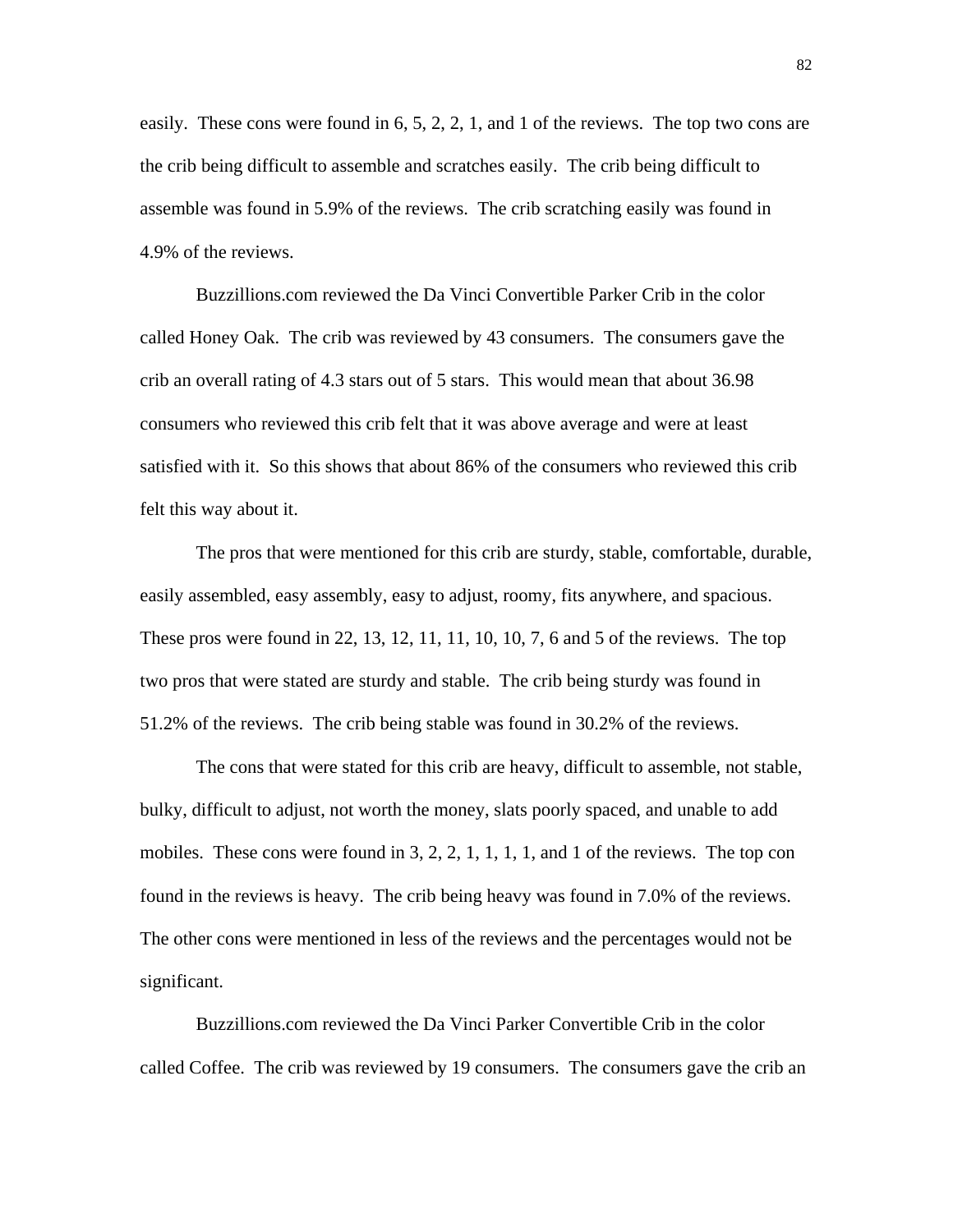overall rating of 3.8 stars out of 5 stars. This would mean that about 14.44 consumers felt that the crib was around average and had somewhat neutral feelings toward it. This shows that about 76% of these consumers felt this way.

 The pros that were mentioned for this crib are stable, durable, easily assembled, playful design, spacious, attractive design, and elegant. This pros were found in 16, 12, 12, 5, 5, 1, and 1 of the reviews. The top three pros are stable, durable, and easily assembled. The crib being stable was found in 84.2% of the reviews. The crib being durable and easily assembled were both found in 63.1% of the reviews.

 The cons mentioned for this crib are heavy, color is misleading, flimsy, misleading color, no mattress, and poor construction. These cons were found in 2, 1, 1, 1, 1, and 1 of the reviews. All of these cons were found in a very small percentage of the reviews. The crib being heavy was only found in 10.5% of the reviews.

 Babiesrus.com reviewed the Da Vinci Convertible Parker Crib in the color called Honey Oak. This crib was reviewed by 31 consumers. The consumers gave the crib an overall rating of 4 stars out of 5 stars. This would mean that about 24.8 consumers who reviewed this crib felt that it was above average and were at least satisfied with it. This shows that about 80% of the consumers who reviewed this crib felt this way.

 The pros that were mentioned for this crib are sturdy, easy to assemble, roomy, comfortable, and fits anywhere. These pros were found in 25, 20, 14, 6, and 6 of the reviews and are shown in the chart below. The top two pros in the reviews are sturdy and easy to assemble. The crib being sturdy was found in 80.6% of the reviews. The crib being easy to assemble was found in 64.5% of the reviews. There were not any cons mentioned for this crib.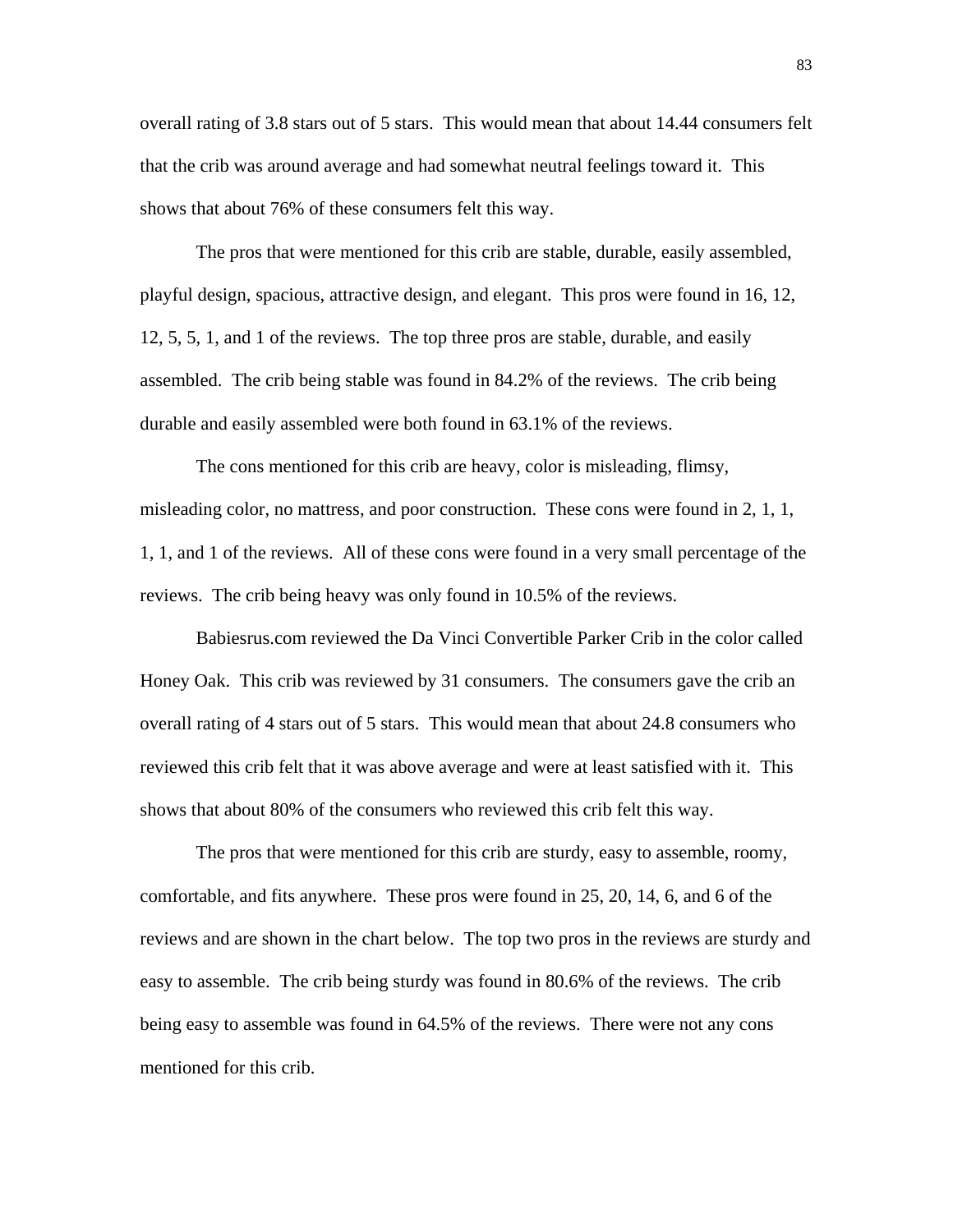

**Chart 13**

 Babiesrus.com reviewed the Da Vinci Emily Convertible Crib in the color called Cherry. This crib was reviewed by 51 consumers. The consumers gave the crib an overall rating of 4 stars out of 5 stars. This means that about 40.8 consumers who reviewed this crib felt that it was above average and were at least satisfied with it. This shows that about 80% of the consumers who reviewed this crib felt this way about it.

 The pros that were mentioned for this crib are sturdy, easy to assemble, good size and fit, comfortable, and roomy. These pros were found in 39, 39, 12, 8, and 7 of the reviews. The top two pros are sturdy and easy to assemble. The crib being sturdy and easy to assemble were both found in 76.5% of the reviews.

 The cons stated for this crib are scratches easily, difficult to assemble, and wears easily. These cons were found in 5, 4, and 4 of the reviews. The crib scratching easily was found in 9.8% of the reviews. The crib being difficult to assemble and wearing easily were both found in 7.8% of the reviews.

 Babiesrus.com reviewed the Da Vinci Emily Convertible Crib in the color called Honey Oak. This crib was reviewed by 23 consumers. The consumers gave the crib an overall rating of 4 stars out of 5 stars. This would mean that about 18.4 consumers who reviewed this crib felt that it was above average and were at least satisfied with it. This shows that about 80% of the consumers who reviewed this crib felt this way about it.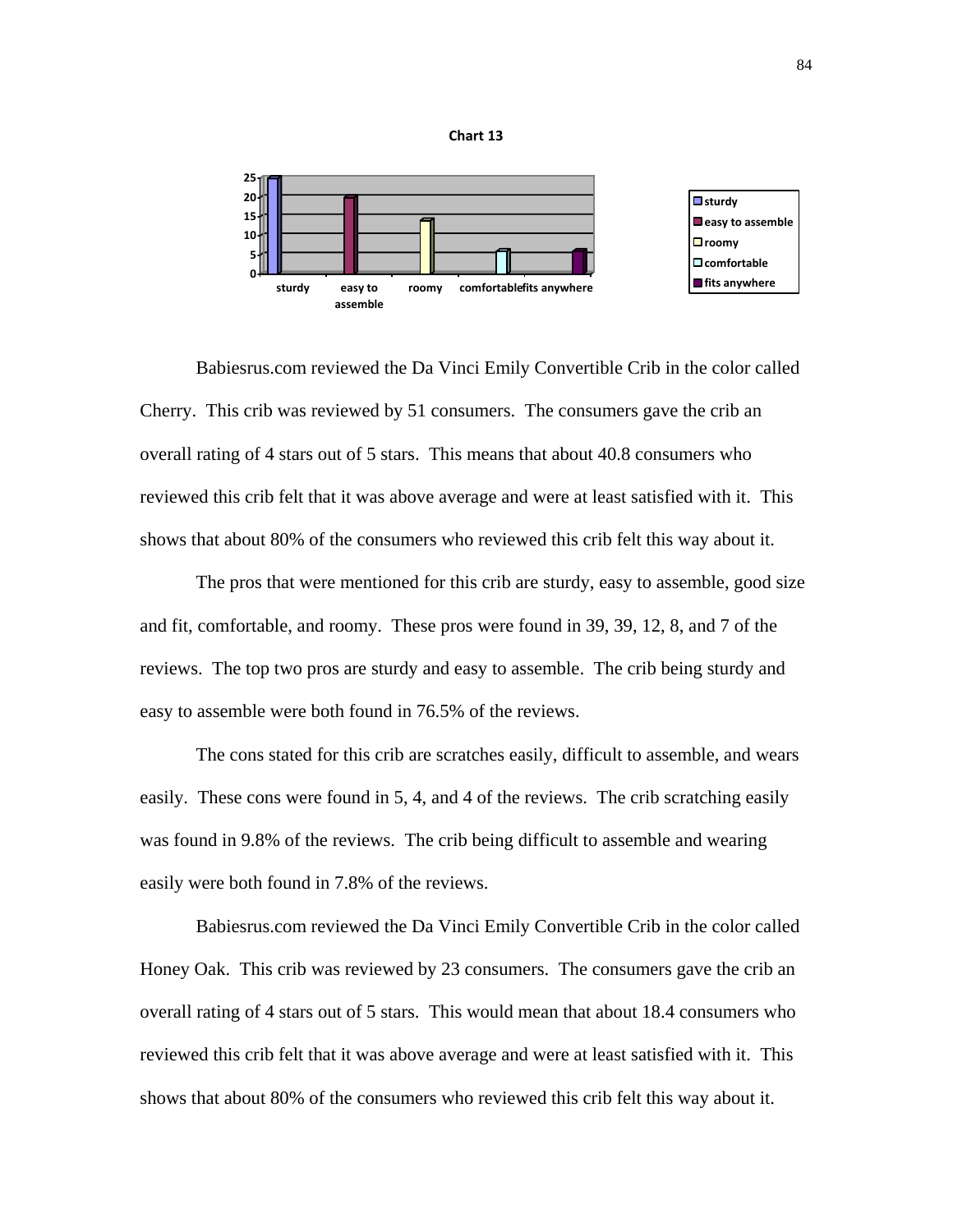The pros that were mentioned for this crib are easy to assemble, sturdy, roomy, and comfortable. These pros were found in 16, 16, 8, and 6 of the reviews. The top two pros that were stated are easy to assemble and sturdy. The crib being easy to assemble and sturdy were both found in 69.6% of the reviews. This is a pretty significant percentage but the fact that it is a small sample does need to be taken into consideration.

 The con that was mentioned for this crib is scratches easily. This con was found in 6 of the reviews. The crib scratching easily was found in 26.1% of the reviews.

 Amazon.com reviewed the Da Vinci Emily Convertible Crib in the color called white. This crib was reviewed by 86 consumers. The consumers gave the crib an overall rating of 4.5 stars out of 5 stars. The distribution of ratings for the crib are 49 reviews giving 5 stars, 30 giving 4 stars, 6 giving 3 stars, 0 giving 2 stars, and 1 giving 1 star. This shows that 91.9% of the consumers who reviewed the crib felt that it was above average and were at least satisfied with it because they gave the crib a rating of at least 4 stars.

Since there website does not give a summary of the most popular pros and cons, the most favorable and most critical reviews are used as the basis for what a consumer could say about the crib. The most favorable review gave the crib an overall rating of 5 stars out of 5 stars. The consumer stated that the crib was easy to assemble, had easy instructions, was a great shape, was easy to lower the mattress, very safe, and had well spaced rounded slats with no moving parts. The most critical review gave the crib an overall rating of 3 stars out of 5 stars. The consumer stated that the crib scratched easily, was sturdy, the rail had dangerous space, arms get stuck in the rails, and the rails are poorly spaced.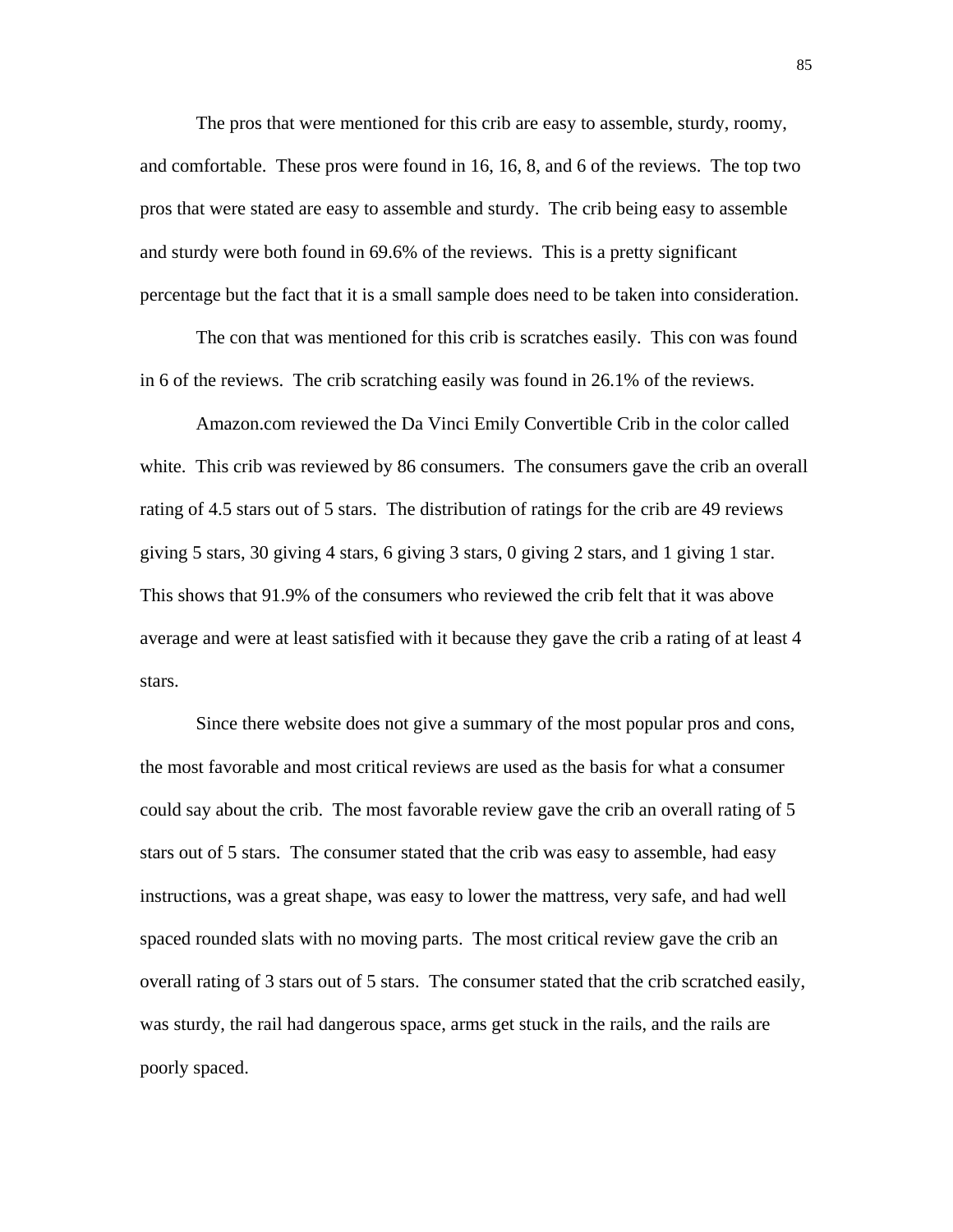Target.com reviewed the Da Vinci Emily Convertible Crib in the color called cherry. The crib was reviewed by 35 consumers. The consumers gave the crib an overall rating of 4 stars out of 5 stars. The rating distribution for the crib was 18 consumers giving 5 stars, 13 giving 4 stars, 3 giving 3 stars, 1 giving 2 stars, and 0 giving 1 star. This shows that 88.6% of the consumers who reviewed this crib gave the product an overall rating of either 4 or 5 stars out of 5 stars. This means that 88.6% of the consumers felt that the crib was above average and were at least satisfied with it.

 Since Target.com does not summarize the pros and cons stated the most, the reviews were analyzed and the pros and cons that were mentioned the most were recorded. The pros that were stated the most for the crib are easy to assemble, easy to clean, looks great, sturdy, has matching pieces, beautiful, light, good price, attractive, and great quality. The cons that were stated the most for the crib are scratches easily, hard to lean over, slats poorly spaced, wood is too soft, and mobile is difficult to put on. So the consumers mainly felt that the crib had more advantages than disadvantages.

## **Overall Analysis of Bottle Reviews**

 The Avent plastic bottles were reviewed by four different websites and these websites had 516 consumers who reviewed this product. The average overall rating that these 516 consumers gave the plastic bottle was 3.11. This means that about 320.952 consumers who reviewed this bottle from all four websites gave the bottle an average rating. This overall rating is a pretty low rating for a product because this rating generally means that the consumers who reviewed this product had somewhat of a neutral attitude towards it. The consumers had both positive and negative feelings toward the plastic bottle.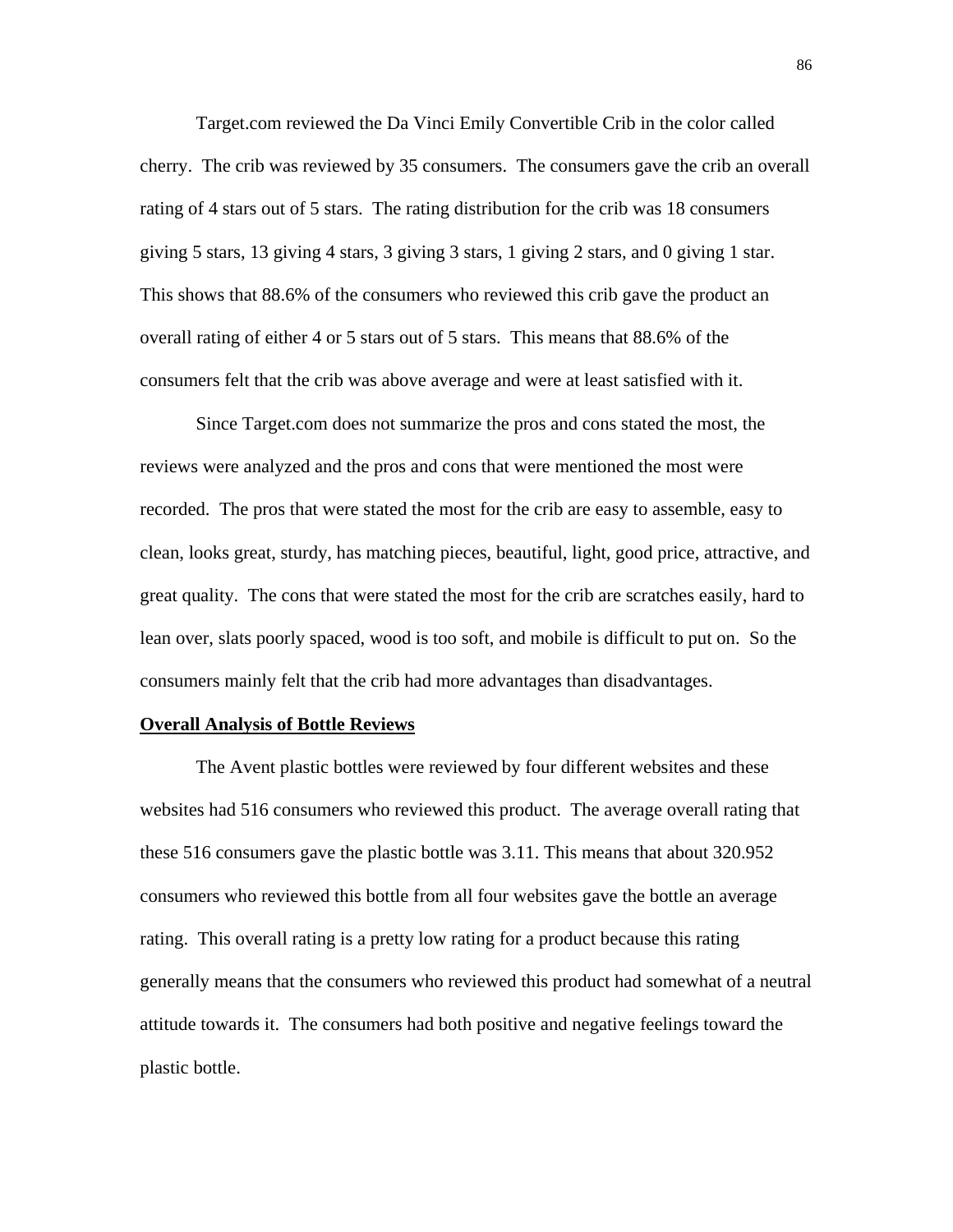From each of the four websites, the pros and cons were summed up together to find the ones that were mentioned the most. The pros that were mentioned the most are durable, easy to clean, easy to use, and no leaks. The plastic bottle being durable was found in 108 of the reviews but it was also found in the majority of the reviews on Viewpoints.com which had the 249 reviews and does not say how many of the reviews state this pro. The bottle being easy to clean was found in 113 reviews and again was found as one of the most mentioned reviews on Viewpoints.com. The bottle being easy to use was found in 104 of the reviews from Babiesrus.com and Buzzillions.com. The bottle not having leaks was one of the top pros found in Target.com reviews as well as being durable and easy to clean.

 The cons that were stated the most for all four websites are leaky, messy, and expensive. The bottle being leaky was found in 69 reviews as well as one of the top reviews from Target.com and Viewpoints.com. The bottle being messy was found in 18 of the reviews. The bottle being expensive was one of the most mentioned reviews for Target.com.

 The Avent temp nurser was only found reviewed somewhat significantly at two websites which were Buzzillions.com and Target.com. The total number of consumers who reviewed this nurser is 43. The overall rating given by these 43 consumers is 3.8 stars out of 5 stars. This rating is not as low as the rating given for the plastic bottles but it is still a somewhat low rating. Even though this rating shows that consumers were more satisfied than not with the product, these consumers still had those feelings of dissatisfaction with it. This overall rating shows that about 32.68 consumers or about 76% of the consumers who reviewed this nurser felt this way about it. This is a pretty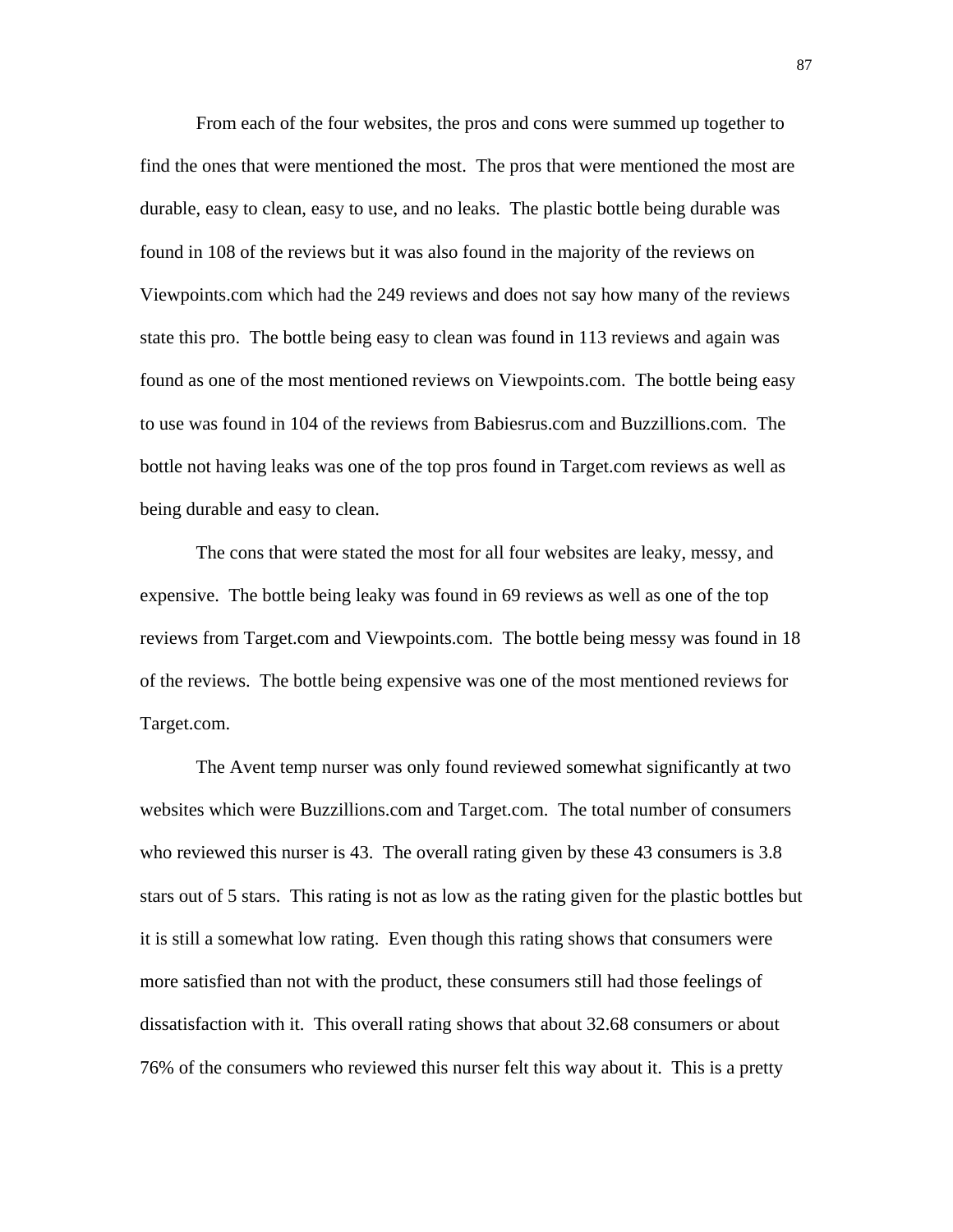high number of consumers and does show their overall lack of satisfaction with the Avent products.

 The pros that were mentioned the most for the nurser from the two websites are durable, easy to clean, seals well, easy to use, and no leaks. The nurser being durable was found in 16 of the reviews. The nurser being easy to clean and sealing well were found in 15 of the reviews. The nurser being easy to use and not leaking were the top pros mentioned in the Target.com reviews.

 The cons that were mentioned the most for the nurser from the two websites are difficult to wash, leaky, hard to clean, and expensive. The product being difficult to wash and leaky were both found in 2 of the reviews and the product being leaky was also one of the most stated cons in the Target.com reviews. The product being hard to clean and expensive were both one of the top cons stated in the Target.com reviews.

 These most mentioned pros and cons show that consumers are noticing more of the tangible and physical features of the bottle rather than the emotional or sensory aspects that can go along with the product. Each of the pros and cons mentions something about the plastic bottle that is a reasonable advantage or disadvantage over another brand of bottles. It appears that the biggest concern for consumers at least with the Avent bottles is the durability of the product and also how easy it is to wash it. Both of these characteristics are logical characteristics which mean that the consumers are noticing traditional marketing strategy techniques to determine how they feel about the Avent bottle. Even though Avent does offer emotional and sensory aspects in their marketing strategy, these aspects seem to be rarely mentioned by consumers. It is mentioned a little bit significantly where both the plastic bottles and the nursers were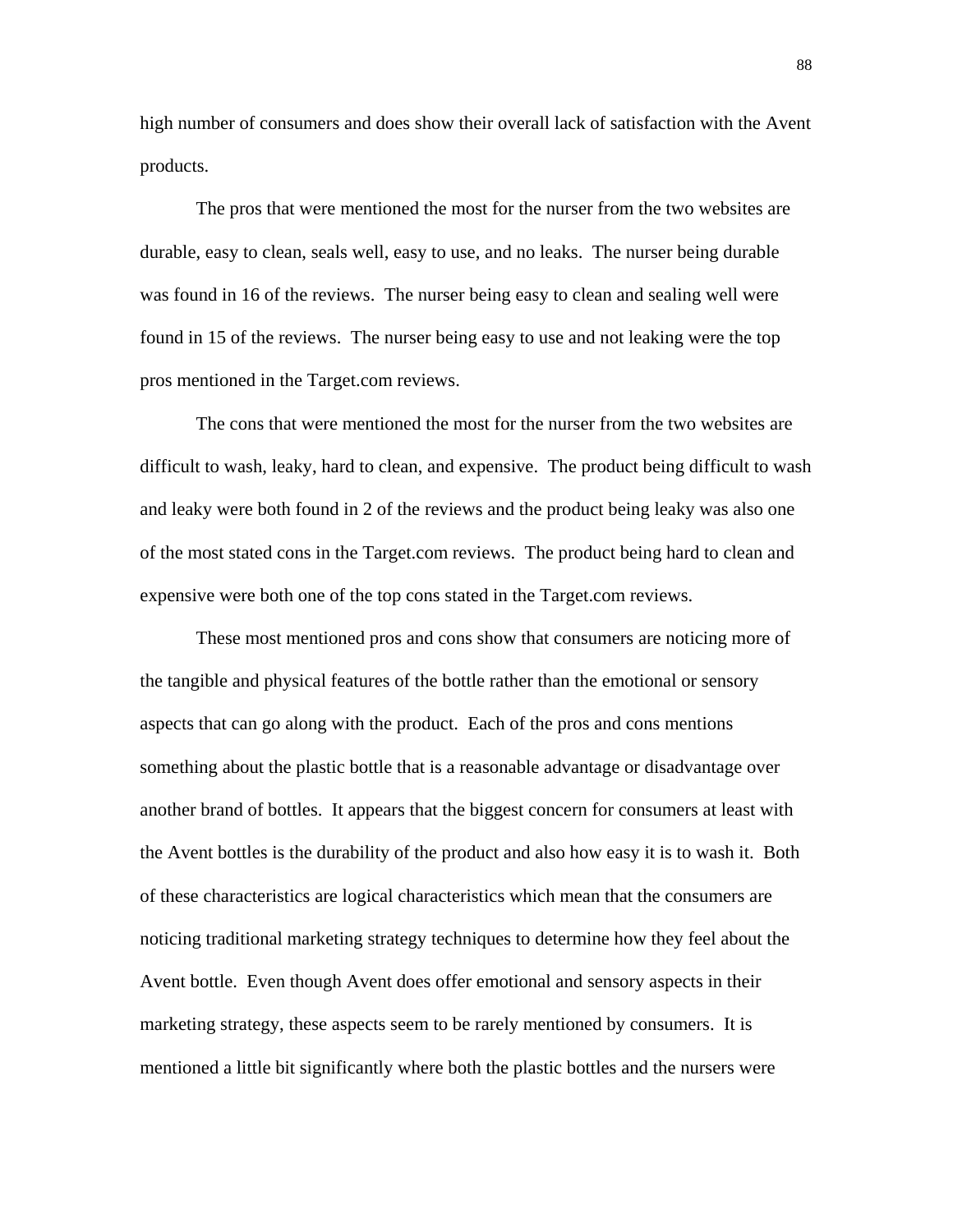mentioned to be expensive which can be considered an emotional aspect. But in this case the price would have to mean the difference between high and low quality which does not seem like it is the case. Although the majority of the pros and cons were logical and from traditional strategies, there were a few pros and cons that had emotional and sensory aspects that were not stated very significantly. These are dumb design, cute, and bulky for the tempo nurser while the plastic bottle was said to look better than the older Avent style. So even though these aspects were not the most stated, the emotional and sensory aspects are still in some consumers' minds which are coming from the emotional and sensory aspects in marketing strategies.

 The Dr. Brown glass bottles were reviewed by a four websites who had a total of 165 consumers who reviewed the bottle. The overall rating given by all four websites was 4.175 stars out of 5 stars. This means that about 137.775 consumers or about 83.5% of the consumers who reviewed this product felt that the glass bottles were above average and were at least satisfied with it. Although this sample is smaller than the Avent sample, conclusions can still be drawn overall. Overall, this is a pretty high percentage of consumers who have positive attitudes toward the glass bottle.

 The pros that were mentioned the most for all four websites are easy to use, durable, seals well, and easy to clean. The bottle being easy to use was found in 87 reviews and as a top pro on Diapers.com. The bottle being durable was found in 84 reviews and as a top pro on Diapers.com. The bottle sealing well was found in 64 reviews and as a top pro on Diapers.com. The bottle being easy to clean was found as a top pro on Amazon.com.

The cons that were mentioned the most for the glass bottle are difficult to wash,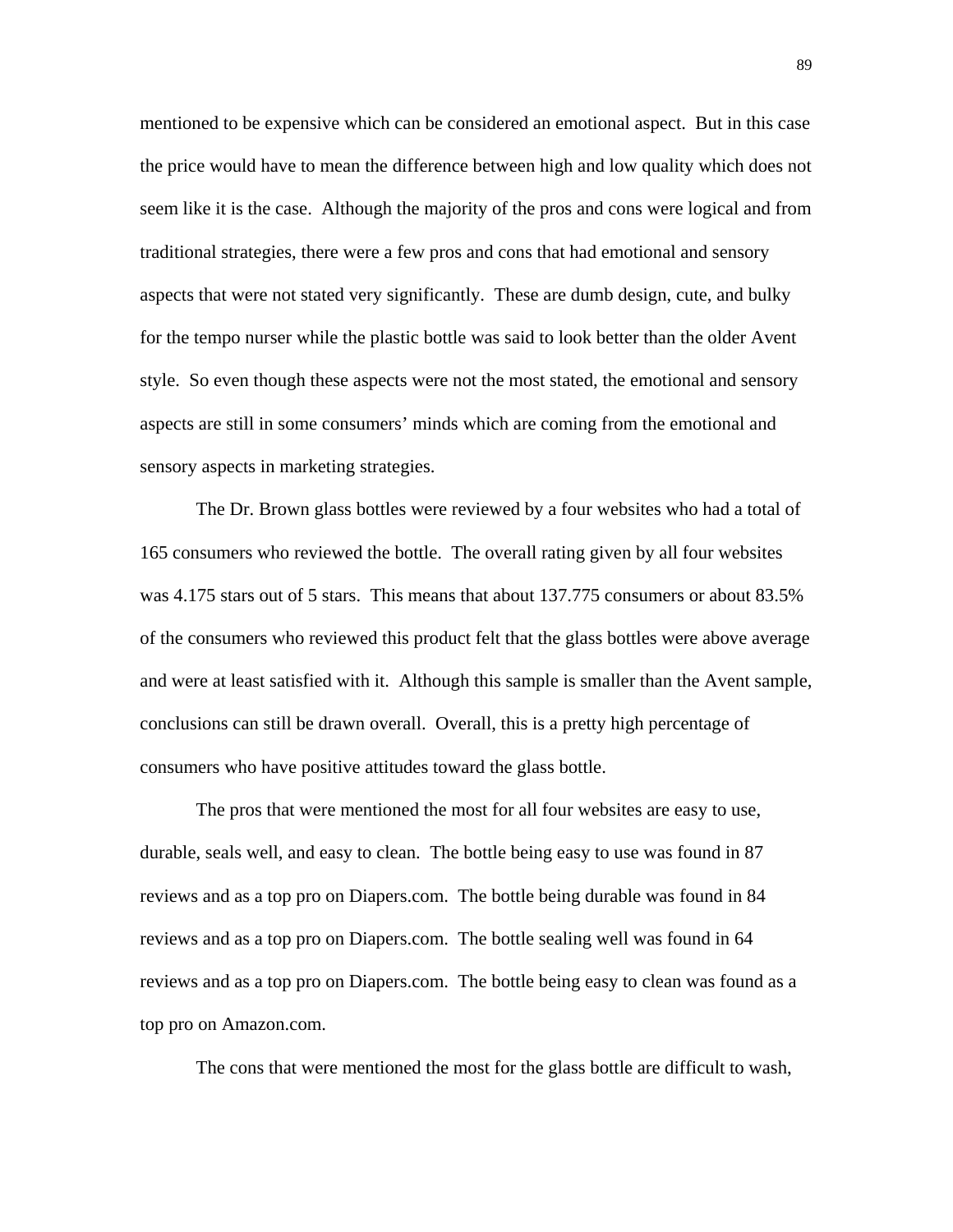leaky, and heavy. The bottle being difficult to wash was found in 32 of the reviews. The bottle having leaks was found in 22 of the reviews. The bottle being heavy was one of the top pros for the Amazon.com reviews.

 The Dr. Brown plastic bottles were reviewed by four websites who had a total of 634 consumers who reviewed this product. The overall rating given by these four websites was 4.1675 stars out of 5 stars. This means that about 528.439 consumers or about 83.3% of the consumers who reviewed this bottle felt that it was above average and were at least satisfied with it. This sample is larger than the glass bottle sample because the plastic bottles were out before the glass since the glass was a result of the BPA scare. This percentage of 83.3% is a very high percentage especially for as large of a sample as this product has.

 The pros that were mentioned the most from the websites are durable, easy to use, easy to clean, authentic, BPA free, revolutionary, and life saver. The bottle being durable was found in 85 of the reviews. The bottle being easy to use was found in 71 of the reviews. The bottle being easy to clean was found in 40 reviews and was one of the top reviews in the Target.com reviews. The bottle being authentic, revolutionary, and BPA free was mentioned the most in the Viewpoints.com review. The bottle being a life saver was one of the most mentioned in the Target.com reviews.

 The cons that were mentioned the most from the websites are difficult to wash, leaks, and hard to clean. The bottle being difficult to wash was found in 33 reviews and was one of the top cons in the Diapers.com reviews. The bottle leaking was found in 21 reviews. The bottle being hard to clean was found in 6 reviews and was a top con in the Target.com reviews.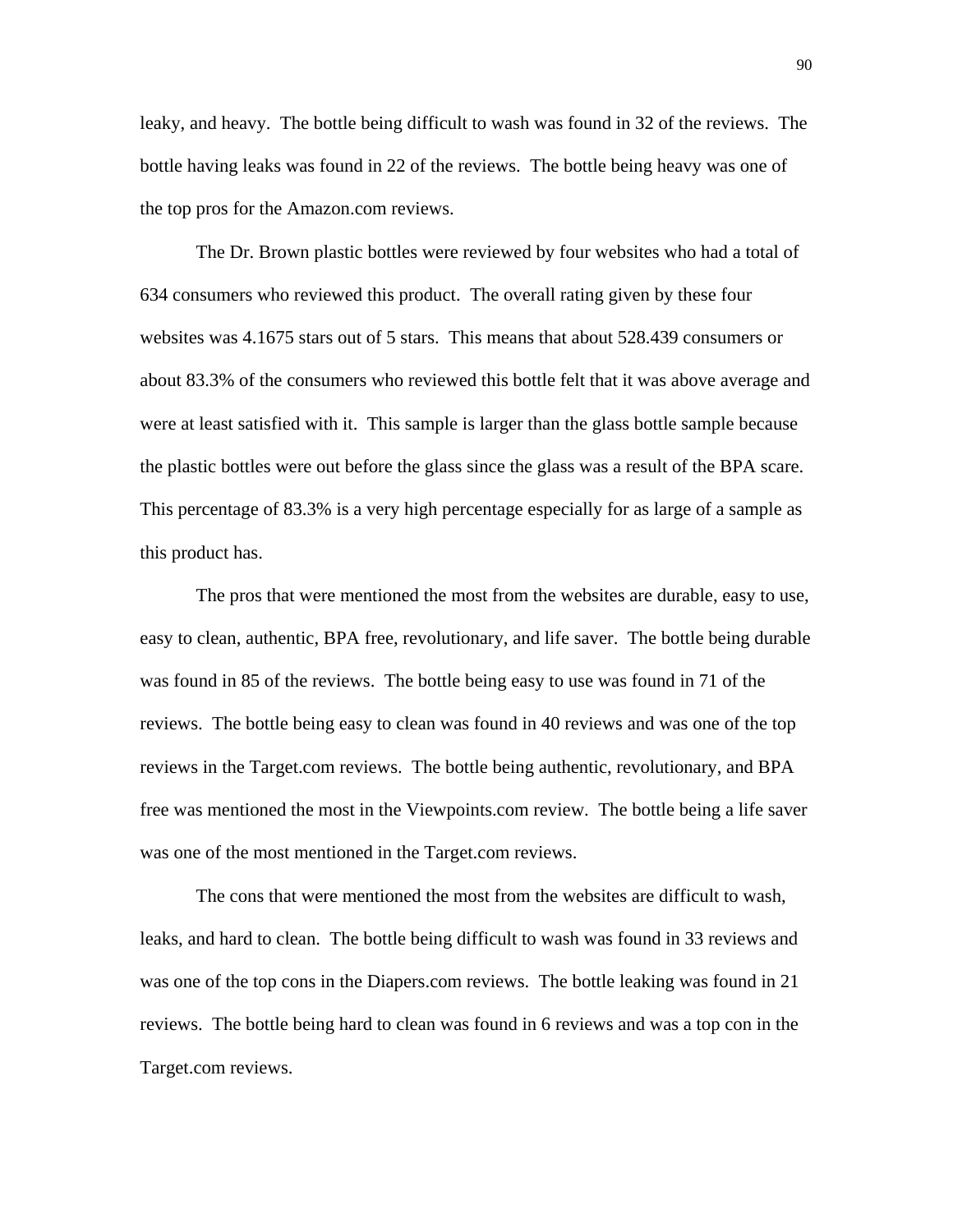From these top mentioned pros and cons, it is easy to see that consumers have presented more traditional and logical features of the plastic and glass bottles instead of emotional and sensory aspects. Similar to the Avent bottle reviews, consumers who reviewed the Dr. Brown bottles focused on the physical features of the bottle and the advantages or disadvantages of using it over other brands. Although the majority of characteristics that were mentioned for the bottle are logical, some of the characteristics did have elements of emotional and sensory aspects. Two of the most mentioned pros for the plastic bottle were authentic and BPA free. Authentic is definitely an emotional characteristic because it can not be seen like the bottle being able to seal well. The bottle being BPA free is a logical aspect but it is also an emotional aspect because people were so concerned with the health of their children that they purposely did not buy products unless it said BPA free. People were compelled by their emotions and desire to protect their children that anytime they see a product that says BPA free they are almost forced to purchase or at least consider it. Also, it can be seen that consumers are taking into consideration emotional and sensory marketing strategies with the remarks about the bottles being life savers and the plastic bottle being bulky, ugly, and revolutionary. These aspects are definitely emotionally and sensory based. The conclusion is that for the Dr. Brown bottles consumers are slightly more influenced by traditional marketing strategies but the emotional and sensory based marketing strategies are still having an impact on the consumers' remarks.

 The BornFree plastic bottles were reviewed by four websites who had a total of 363 consumers who reviewed this product. The overall rating given by these consumers was 3.925 stars out of 5 stars. This means that about 284.955 consumers or about 78.5%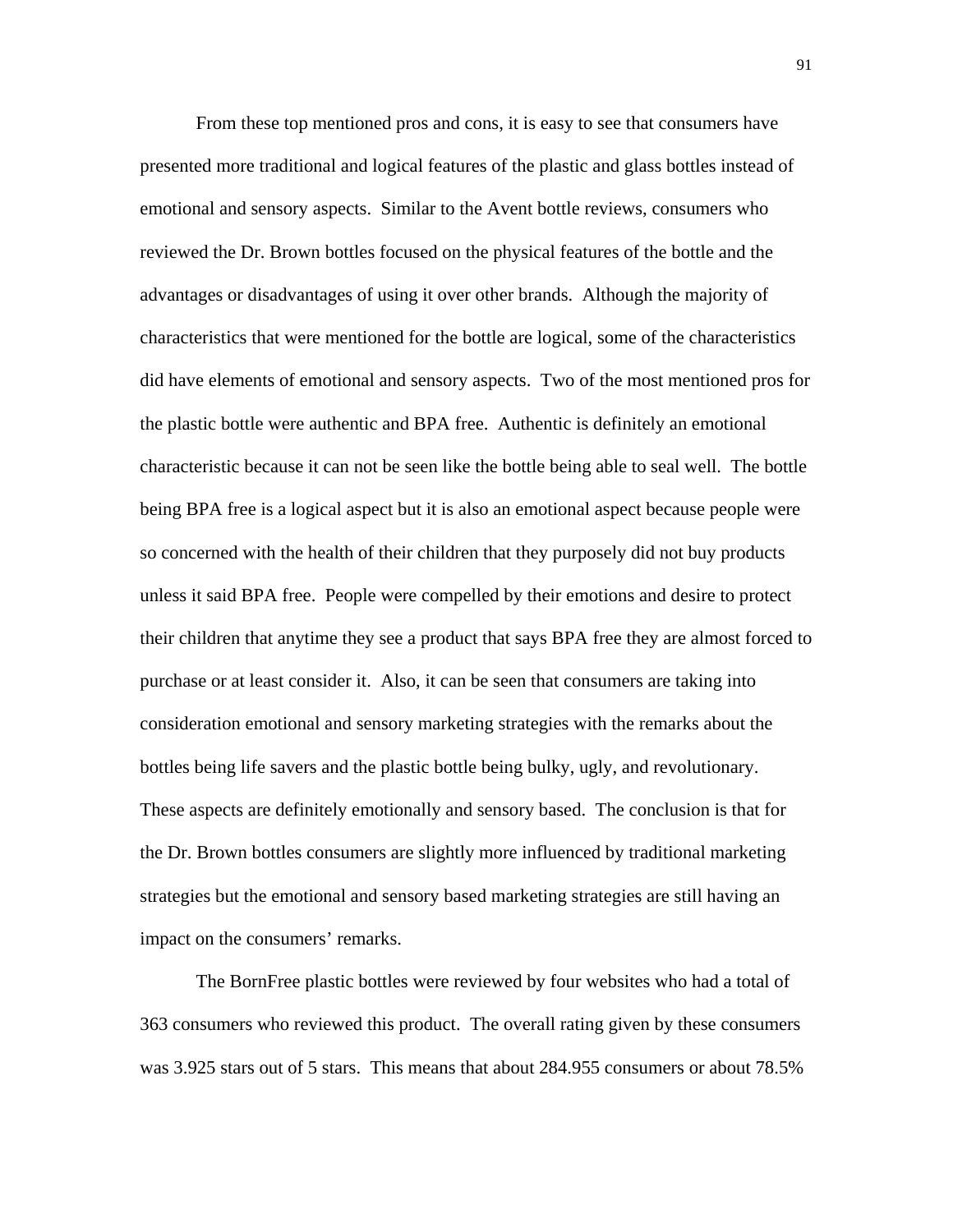of the consumers who reviewed this product felt that it was close to being above average and were mildly satisfied with it. This percentage is pretty high and does give a good representation of consumers overall feeling about the plastic bottle.

 The pros stated the most from the websites are durable, easy to use, easy to clean, and seals well. The bottle being durable was found in 155 of the reviews. The bottle being easy to use was found in 142 reviews. The bottle being easy to clean was found in 127 reviews. The bottle sealing well was found in 134 of the reviews. The bottle being durable, easy to use, easy to clean, sealing well were also some of the top pros mentioned for Amazon.com and Diapers.com.

 The cons stated the most for the bottle are difficult to wash and leaks. The bottle being difficult to wash was found in 30 of the reviews. The bottle leaking was found in 19 of the reviews. Again, the bottle being difficult to wash and leaking were some of the top cons mentioned in the reviews for Diapers.com and Target.com.

 The BornFree glass bottle was reviewed two websites who had a total of 85 consumers who reviewed this product. The overall rating given by these consumers was 4 stars out of 5 stars. This means that about 65 consumers or about 80% of the consumers who reviewed this product felt that it was above average and were at least satisfied with it. This is again a very high percentage of consumers but the sample size also needs to be taken into consideration. The glass bottle is another new result of the BPA scare so there are not a substantial amount of reviews yet for this product.

 The pros that were mentioned the most from the websites are durable, easy to use, easy to clean, and seals well. The bottle being durable was found in 53 of the reviews. The bottle being easy to use was found in 56 of the reviews. The bottle being easy to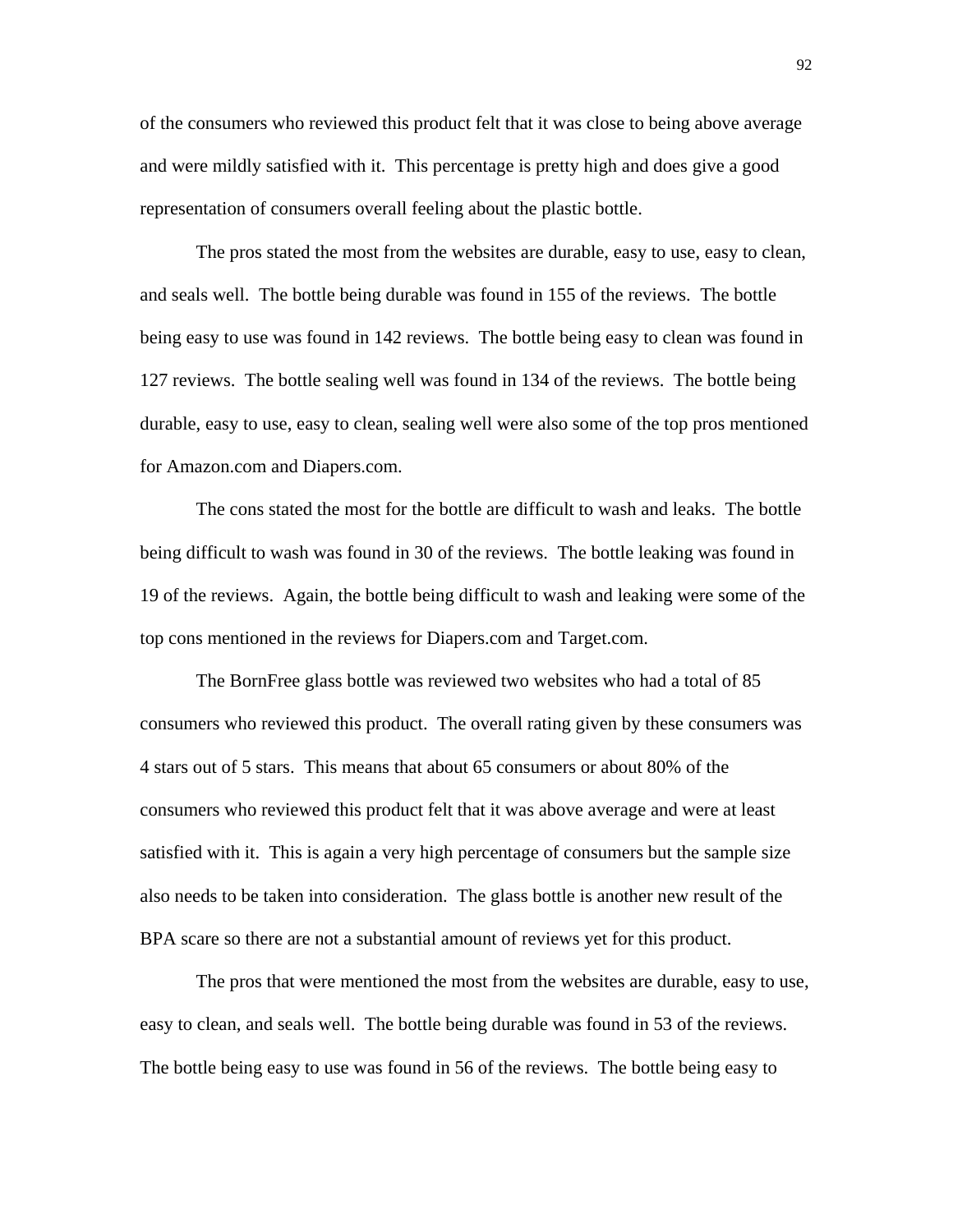clean was found in 53 of the reviews. The bottle sealing well was found in 53 of the reviews.

 The cons that were mentioned the most from the websites are difficult to wash and leaks. The bottle being difficult to wash was found in 14 of the reviews. The bottle leaking was found in only 5 of the reviews. This is a very small number of reviews mentioned for each con which means that the consumers who reviewed this website had more pros than cons.

 From this data, it can be determined that the consumers who reviewed and purchased the BornFree bottles were overwhelmingly focused on traditional and logical marketing strategies. This is very similar with the other bottle brands which also focused on logical features of the bottle. The BornFree reviewers focused on the durability of the bottle, whether it leaked or not, and whether it sealed well or not. These elements are basic features of the bottle and all are part of whether the bottle lives up to the expectations of the consumer. The consumers also focused on the ease of use and the ease or difficulty with cleaning the bottle.

 The majority of the reviews focused on the traditional aspects of the BornFree marketing strategy but a few consumers did mention a few emotion based and sensory elements. A few consumers mentioned how delicate the glass bottles are, how pricey the bottles are, and the fact that the bottles are BPA free. As mentioned with the Dr. Brown bottles, the bottles BPA free are logically based as well as emotionally based because of the concern to protect a child at all costs. The bottles being pricey are emotionally based because the consumers felt that the bottles were expensive but still purchased them. So they were influence by the price but they were influenced since they assumed that the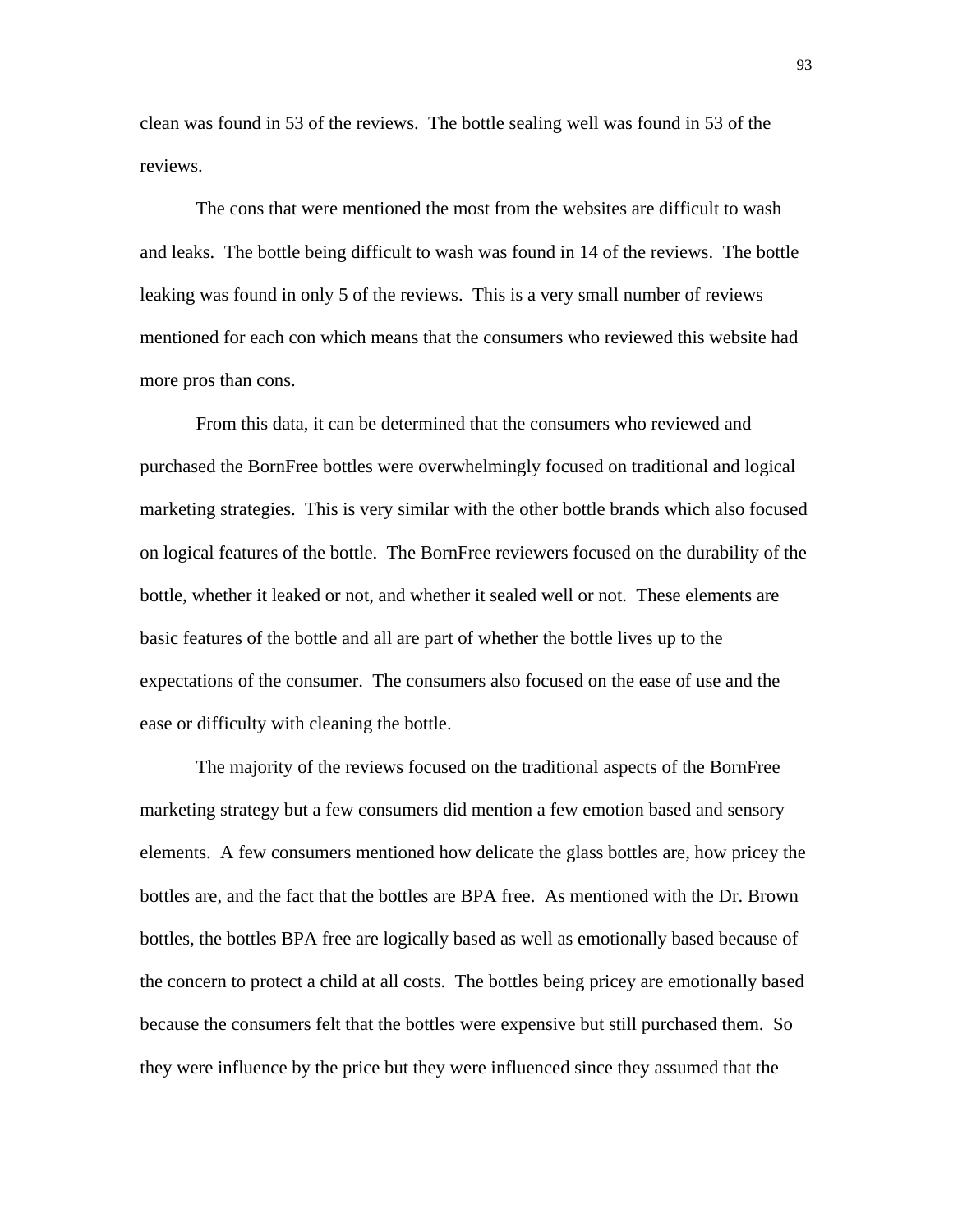price meant better quality. In conclusion, the consumers who reviewed the BornFree bottles were very significantly influenced by traditional marketing strategies while only a few consumers were influenced by emotion and sense based marketing strategies.

## **Overall Analysis of Travel System Reviews**

 The Evenflo Aura travel system was reviewed by four websites who had a total of 335 consumers review the product. The overall rating given by these consumers was 3.425 stars out of 5 stars. This means that about 229.475 consumers or about 68.5% of the consumers who reviewed this travel system felt that it was around average and had a neutral feeling toward it. These consumers felt that the travel system had positive attributes while at the same time had some negative attributes. So the consumers overall felt like the travel system was just mediocre.

 The pros that were mentioned the most from the websites are durable, good value, high quality, and easy set up. The travel system being durable was stated by 163 reviews and was one of the top pros on Walmart.com and Target.com. The travel system having good value was stated by 118 reviews. The travel system high quality was stated by 92 reviews. The travel system being easy to set up was stated by 43 reviews and was one of the top pros on Walmart.com.

 The cons that were mentioned the most from the websites are bulky, low quality, poor value, and heavy. The travel system being bulky was stated by 57 reviews and was one of the top cons on Target.com. The travel system having low quality was stated by 33 reviews. The travel system having poor value was stated by 22 reviews. The travel system being heavy was stated by 23 reviews.

The Evenflo Journey travel system was also reviewed by four website that had a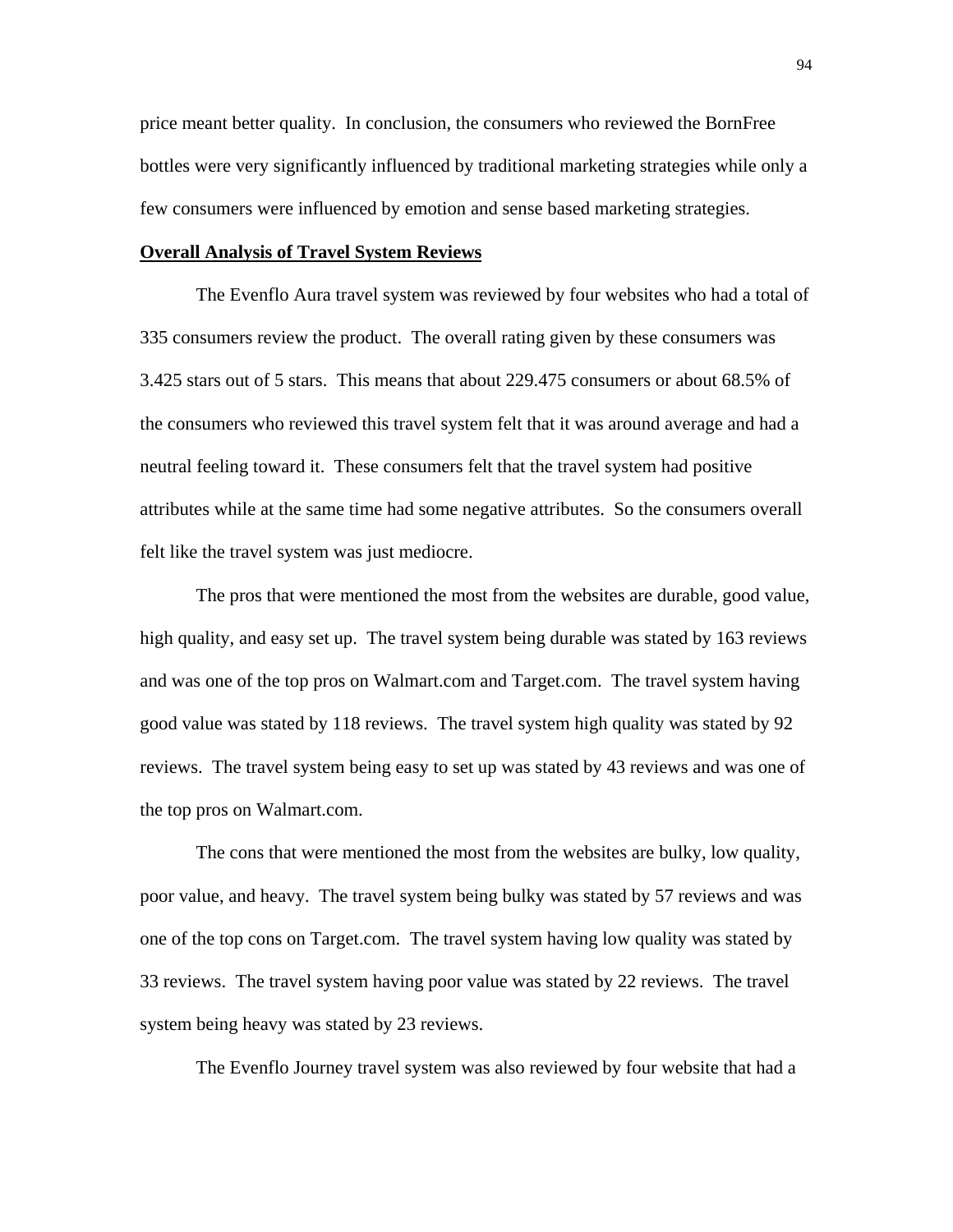total of 194 consumers that reviewed the product. The overall rating given by these consumers was 3.95 stars out of 5 stars. This means that about 153.26 consumers or about 79% of the consumers who reviewed this travel system felt that it was slightly above average and were more satisfied than dissatisfied with it. The sample for this travel system is rather small but a conclusion can be drawn and one of those conclusions is that the consumers did think the product was a bit satisfactory.

 The pros that were stated the most from the websites are easy set up, durable, lightweight, and easily stowed. The travel system being easy to set up was found in 81 reviews and was one of the top pros on Walmart.com and Target.com. The travel system being durable was found in 70 reviews and was a top pro on Target.com. The travel system being lightweight was found in 57 reviews and was a top pro on Walmart.com. The travel system being easily stowed was found in 43 reviews.

 The cons that were stated the most from the websites are bulky, heavy, flimsy, and difficult to use. The travel system being bulky was found in 43 reviews and was a top con on Target.com. The travel system being heavy was found in 32 reviews and was a top con on Walmart.com. The travel system being flimsy was found in 23 reviews. The travel system being difficult to use was found in 21 reviews.

 The Evenflo Eurotrek travel system was reviewed by three websites since this type of Evenflo stroller is not as popular as the other two types. The total number of consumers who reviewed this travel system was 145. The overall rating given by these consumers was 3.77 stars out of 5 stars. This means that about 109.33 consumers or about 75.4% of the consumers who reviewed this travel system felt that it was somewhat above average and were more satisfied with it than dissatisfied. The sample is somewhat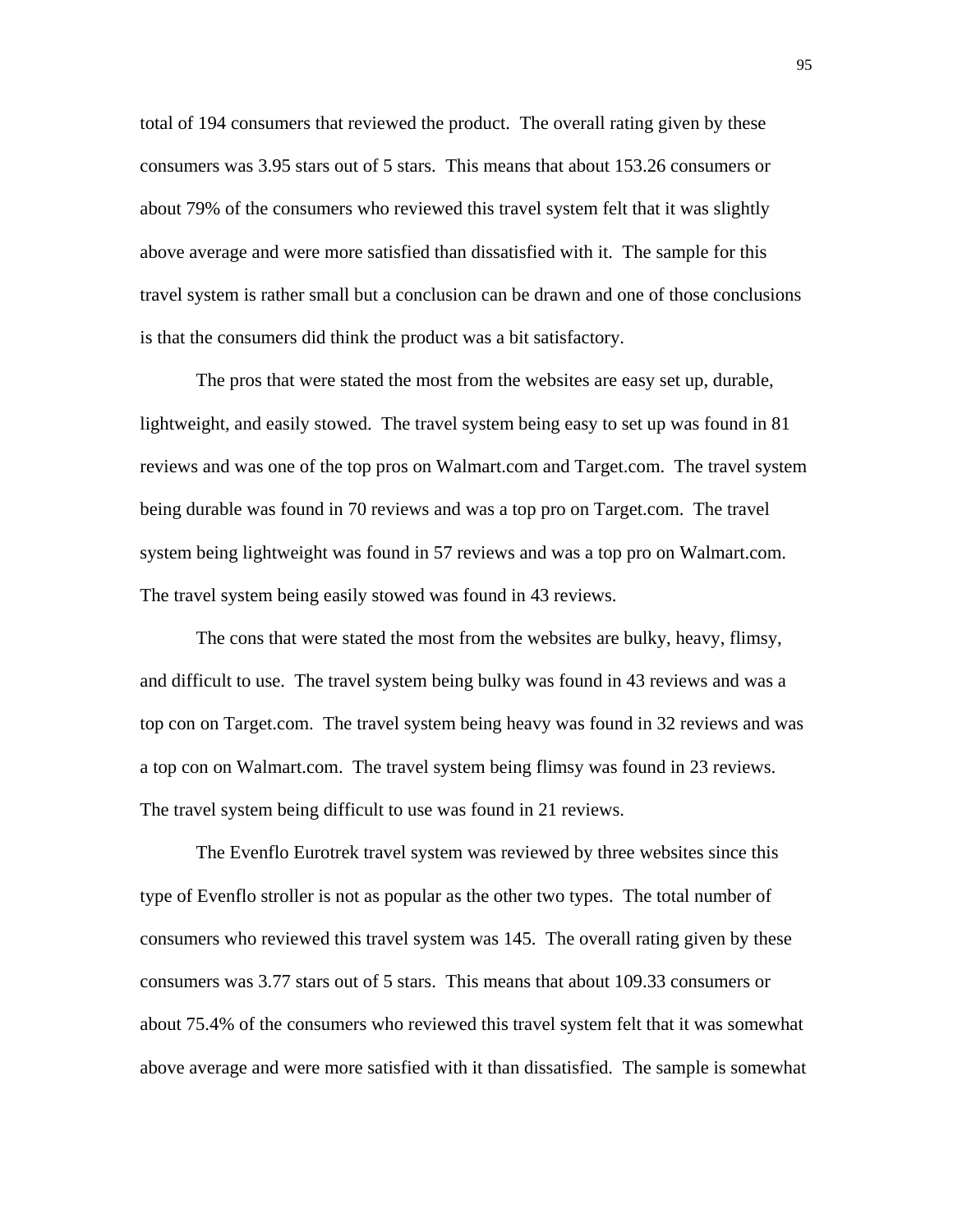smaller than other products that had been reviewed but a conclusion can be about it.

 The pros that were mentioned the most from the websites are easy set up, durable, easily stowed, and lightweight. The travel system being easy to set up was found in 92 reviews. The travel system being durable was found in 77 reviews. The travel system being easily stowed was found in 36 reviews. The travel system being lightweight was found in 30 reviews.

 The cons that were mentioned the most from the websites are bulky and heavy. The travel system being bulky was found in 38 of the reviews. The travel system being heavy was found in 31 of the reviews. Even though these seem like small amounts, two of the top pros were only mentioned in 36 and 30 of the reviews.

 From this overall data, it can be determined that at least for the Evenflo travel system strollers the consumers are influenced a great deal by the traditional and logic aspects of the company's marketing strategy. As with other products, the consumers are very focused on the physical traits and advantages of this travel system over the competing brands. Overall, the consumers focused on how durable, how easy to set up, how easily stowed, and how lightweight the travel systems are. The cons that were focused on overall were how bulky and heavy the travel systems are. So the consumers were again focused on whether the travel systems made things harder or easier with their new arrival. There also were some consumers who were influenced by emotional aspects of the company's marketing strategy. The consumers mentioned the travel systems to be pricey, comfortable or uncomfortable, the colors being great, having flimsy fabric, being pretty, eye-catching, cute, stylish, and having a good design. Although there are a variety of emotional and sensory traits mentioned, these attributes were only mentioned by a few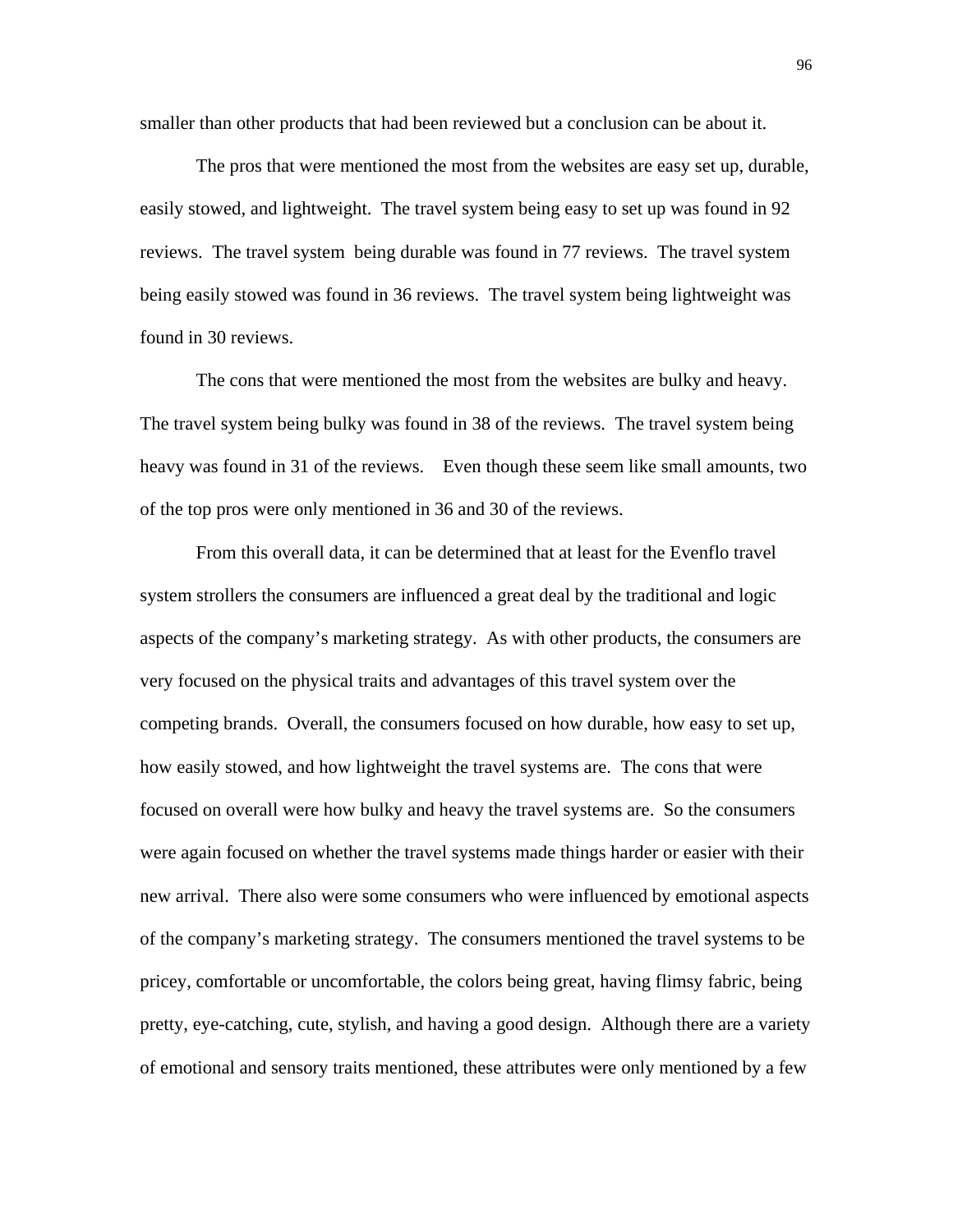of the consumers and do not make up a significant portion of the reviews. But this does not mean that these traits mentioned do not reveal something about the consumers' feelings. In conclusion, the consumers who reviewed the Evenflo travel systems were more influenced by the traditional and logical aspects of the brand's marketing strategy over the emotional and sensory aspects.

 The Graco Quattro Tour travel system was reviewed by four websites who had a total of 2029 consumers who reviewed this product. This is a very large sample and a pretty concrete conclusion can be made from it. The overall rating given by these consumers was 4.325 stars out of 5 stars. This means that about 1755.085 consumers or about 86.5% of the consumers who reviewed this travel system was above average and were at the very least satisfied with it. This is a very large percentage of consumers who felt that the product was above average and were satisfied with it.

 The pros that were mentioned the most from the websites are durable, easy to set up, easy to clean, sturdy, and easy to use. The travel system being durable was found in 1355 of the reviews. The travel system being easy to set up was found in 1199 reviews. The travel system being easy to clean was found in 621 of the reviews. The travel system being sturdy was one of the top pros on Target.com and Amazon.com. The travel system being easy to use was also one of the top pros on Target.com and Amazon.com.

 The cons that were mentioned the most from the websites are heavy, bulky, and difficult to use. The travel system being heavy was found in 699 reviews and was a top con on Amazon.com. The travel system being bulky was found in 690 reviews. The travel system being difficult to use was found in 44 reviews and was a top con on Amazon.com.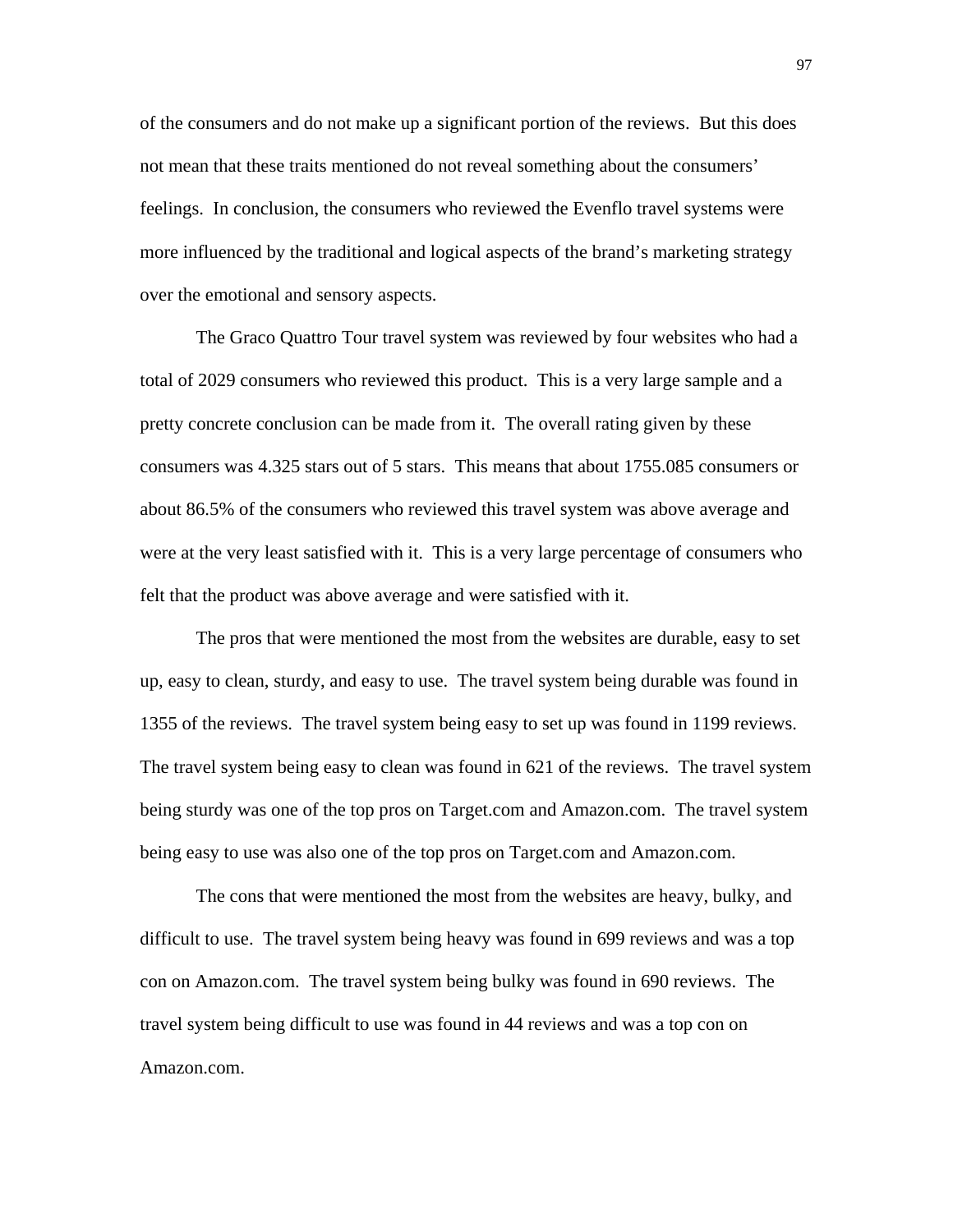The Graco Metrolite travel system was found on only two websites because other websites did not offer a significant amount of reviews to be included. The total number of consumers who reviewed this travel system was 837. The overall rating given by these consumers was 4.25 stars out of 5 stars. This means that about 711.45 consumers or about 85% of the consumers who reviewed this product felt that it was above average and were at least satisfied with it. Even though the travel system was only found on two websites, the sample size is large enough to draw conclusions.

 The pros that were stated the most from the websites are easy to set up, durable, lightweight, and easily stowed. The travel system being easy to set up was found in 494 of the reviews. The travel system being durable was found in 491 of the reviews. The travel system being lightweight was found in 455 of the reviews. The travel system being easily stowed was found in 392 of the reviews.

 The cons that were stated the most from the websites are bulky, flimsy, difficult to use, and heavy. The travel system being bulky was found in 52 of the reviews. The travel system being flimsy was found in 45 of the reviews. The travel system being difficult to use was found in 26 of the reviews. The travel system being heavy was found in 23 of the reviews.

 From this overall data, it can be determined that the Graco travel systems have a marketing strategy that is centered on traditional and logical marketing aspects. Consumers mainly focused on overall features of the travel system such as how durable it was, how sturdy it was, and how heavy or bulky it was. They also mainly focused on how easy it was to clean, to use, and to set up. So overall the consumers were focused on how or if the travel system actually made life easier for the consumer or if it made life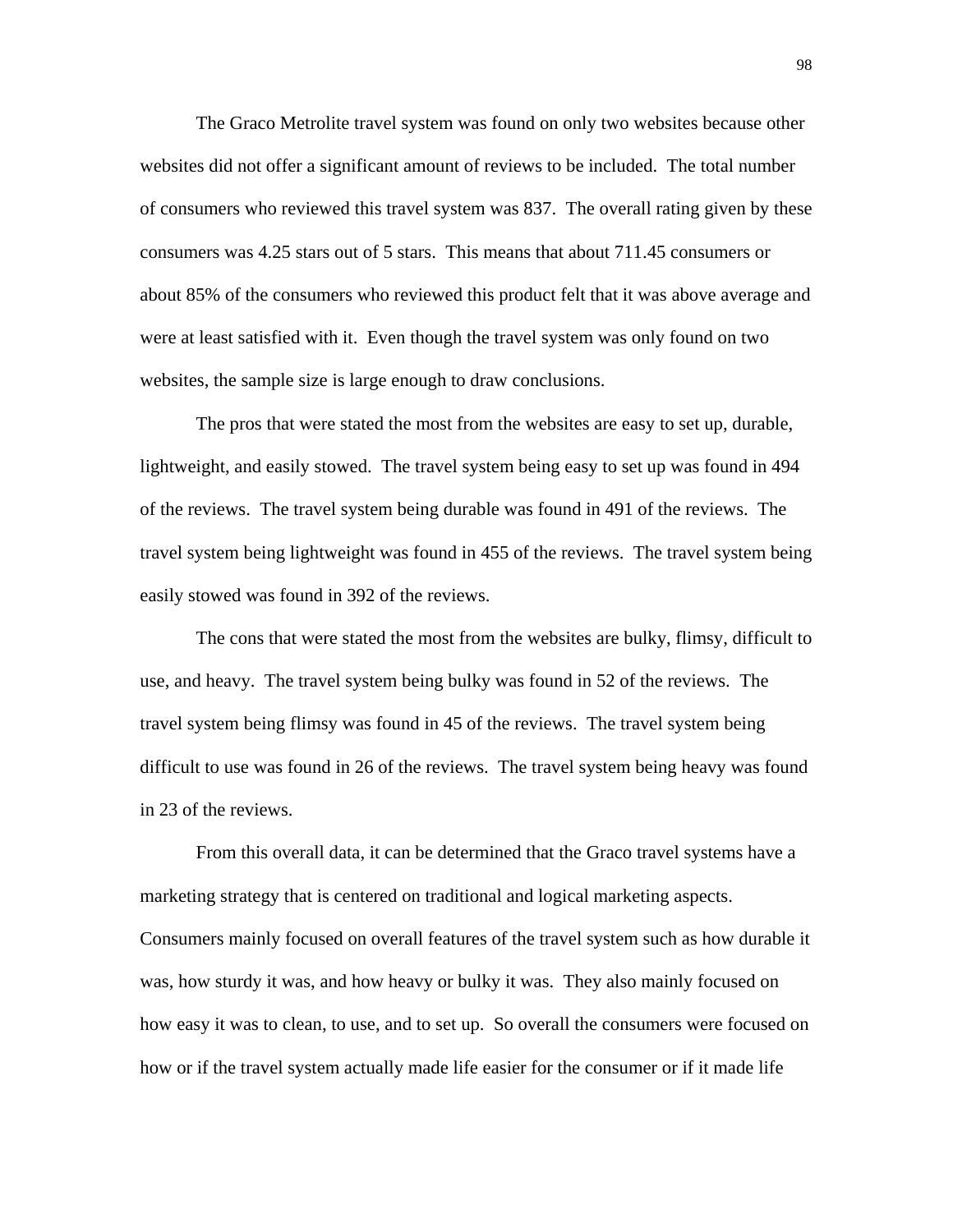harder.

 Although consumers were overwhelmingly focused on traditional marketing aspects, there were some reviews that contained elements of a sensory or emotional marketing strategy. Some of these elements mentioned were stylish, beautiful, cute pattern, soft/ not soft features, and the colors fade. All of these elements have very little to do with how well the travel system performs or their expectations on the usefulness and helpfulness of the product. This shows that consumers are allowing some aspects of an emotional or sensory marketing strategy to creep into their buying decisions but not as much as the logical marketing strategies. Overall, the conclusion is that consumers are mainly influenced by traditional marketing strategies but there is some evidence that emotional and sensory marketing strategies are also playing a part in their purchase decision.

 The Chicco Cortina travel system was reviewed by four websites who had a total number of 522 consumers that reviewed this product. The overall rating given by these consumers was 4.2125 stars out of 5 stars. This means that about 439.785 consumers or about 84.25% of the consumers who reviewed this travel system felt that it was above average and were at least satisfied with it. This shows that the majority of the consumers who reviewed this product have positive feelings toward it.

 The cons that were mentioned the most for this travel system are durable, easy to set up, easy to clean, easily stowed, lightweight, and easy to use. The travel system being durable was found in 393 of the reviews and was one of the top pros on Viewpoints.com. The travel system being easy to set up was found in 320 of the reviews. The travel system being easy to clean was found in 183 of the reviews. The travel system being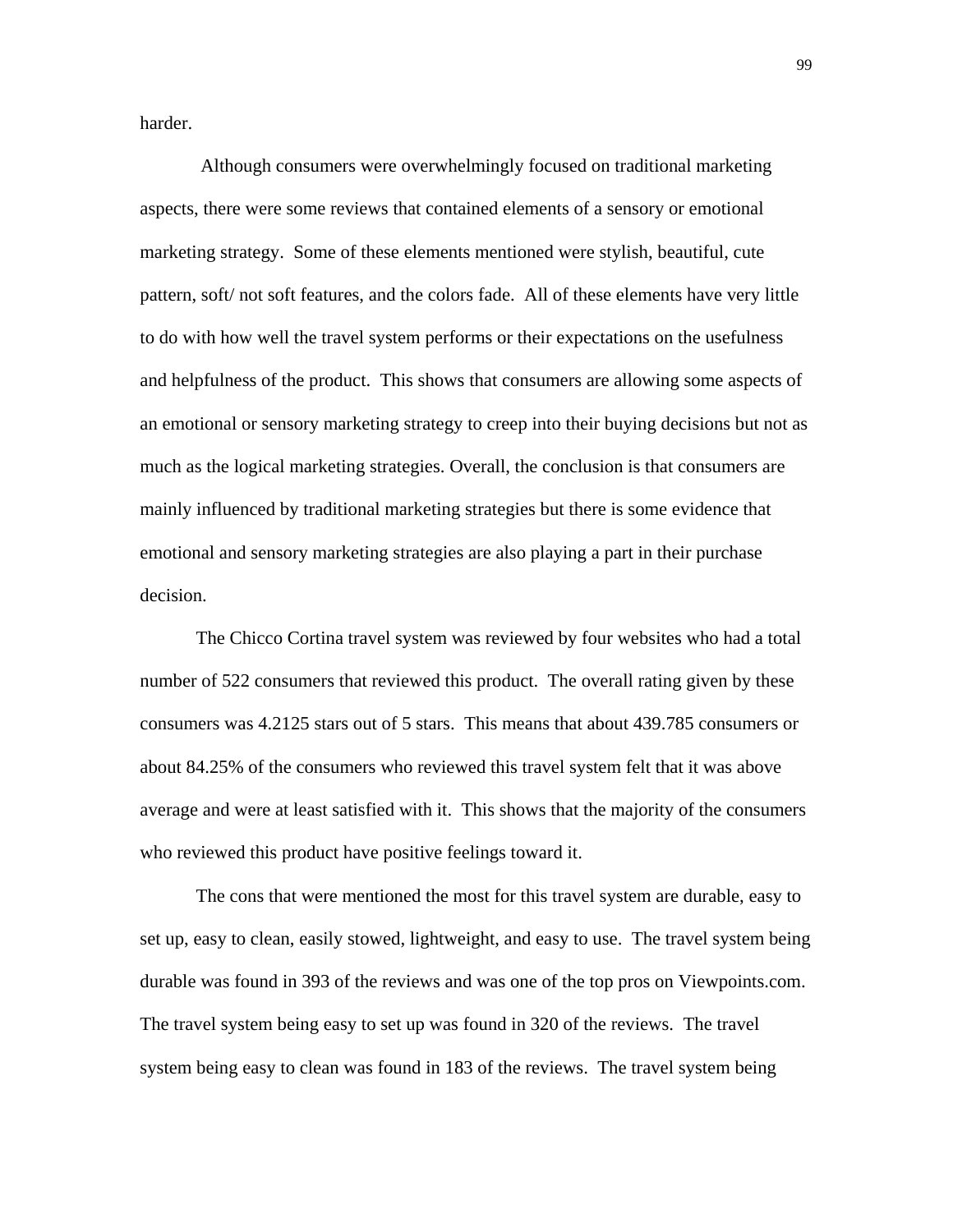easily stowed was found in 207 of the reviews. The travel system being lightweight was found in 116 of the reviews and was a top pro on Amazon.com. The travel system being easy to use was one of the top pros on Amazon.com and Viewpoints.com.

 The cons that were mentioned the most from the websites are heavy and bulky. The travel system being heavy was found in 105 of the reviews. The travel system being bulky was found in 77 of the reviews.

 The Chicco 30 travel system was reviewed by four websites who had a total number of 220 consumers that reviewed the product. The overall rating the consumers gave the travel system was 4.1 stars out of 5 stars. This means that about 180.4 consumers or about 82% of the consumers who reviewed this product felt that it was above average and were at least satisfied with it. The sample size is small but conclusions can still be made using it.

 The pros that were stated the most from the websites are durable, easy to set up, easily stowed, and easy to clean. The travel system being durable was found in 85 of the reviews. The travel system being easy to set up was found in 81 of the reviews. The travel system being easily stowed was found in 66 of the reviews. The travel system being easy to clean was found in 54 of the reviews and was a top pro on Target.com.

 The cons that were stated the most from the websites are heavy and bulky. The travel system being heavy was found in 29 of the reviews and was a top con on Amazon.com. The travel system being bulky was found in 17 of the reviews.

 From this data, it can be determined that the consumers who are purchasing the Chicco travel system are more influenced by traditional marketing strategies. Similar to the Graco consumers, the Chicco consumers are focusing on how well the travel system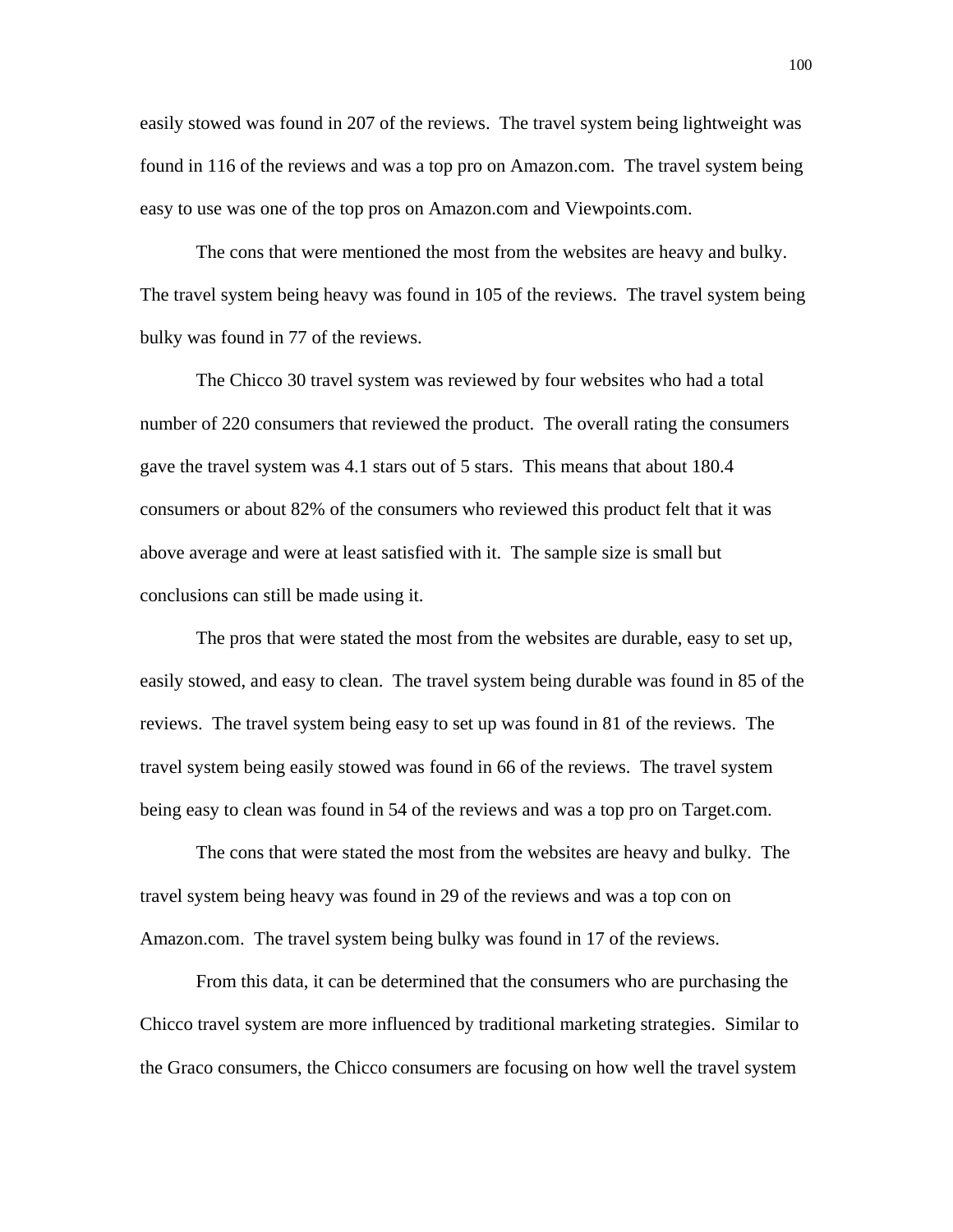performs as well as on how helpful and useful the product is. This can be seen with consumers mentioning how durable the product it as well as the product being heavy or lightweight. These consumers are also focusing in on how easy to set up, to stow away, and to clean the travel system. The Chicco consumers also focus a little bit on the quality of the product by mentioning that it has high quality. Although this is only mentioned by a small amount of reviewers, this does show that consumers are focusing in on the actual make up of the product and if that coincides with their impression of it.

 As with the other brands, the consumers do consider other elements of the Chicco marketing strategy by mentioning the travel systems having nice material, being stylish, and using modern colors. These elements are definitely sensory based and did effect how the consumers felt about the travel system overall. Another element that was mentioned was how pricey the Chicco travel systems are compared to other brands. This may seem like a traditional element where the price obviously would affect a purchase of buying two similar products and not seeing why they should pay more for the same product. But here the consumers mentioned the price in the reviews and still bought the product. This leads one to conclude that the consumer did not see the other travel systems as the same quality and would pay a higher price for higher quality. In conclusion, the consumers who reviewed Chicco were more influence by traditional marketing strategies but did have some aspects of emotional marketing strategies influence their purchase.

#### **Overall Analysis of Crib Reviews**

 The Babi Italia Pinehurst Lifetime Crib was reviewed by four websites who had a total of number of 424 customers review the product. The overall rating that these customers gave the crib was 4.525 stars out of 5 stars. This means that about 383.72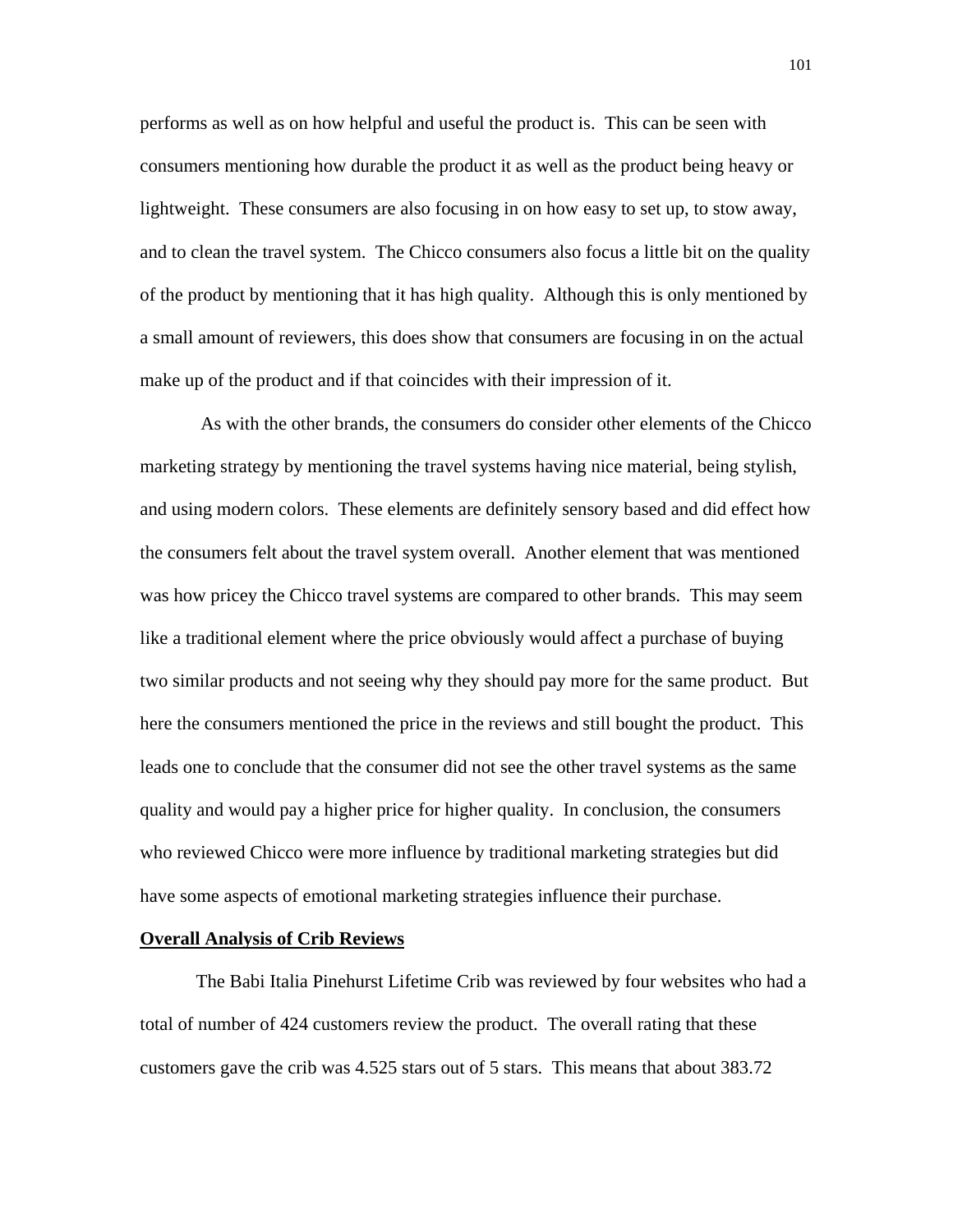consumers or about 90.5% of the consumers who reviewed the crib felt that the product was well above average and were close to being very satisfied with it. This percentage is one of the largest percentages that have been seen among all of the products. So overall consumers felt that this was an outstanding product and had very positive attributes associated with it.

 The pros that were mentioned from these websites for this crib are sturdy, easy to assemble, roomy, and comfortable. The crib being sturdy was found in 373 of the consumer reviews. The crib being easy to assemble was found in 351 of the reviews. The crib being roomy was found in 202 of the reviews. The crib being comfortable was found in 15 of the reviews. The cons that were mentioned for this crib are scratches easily, difficult to assemble, and the slats are poorly spaced. The crib scratching easily was found in 10 of the reviews. The crib being difficult to assemble was found in 13 of the reviews. The crib having slats that are poorly spaced was found in 7 of the reviews.

 The Babi Italia Eastside Lifetime Crib was reviewed by only two websites because of this the crib is not as popular as the other types of Babi Italia cribs. The total number of consumers who reviewed this crib was 213. The overall rating that the consumers gave this crib was 4.3 stars out of 5 stars. This means that about 183.18 consumers or about 86% of the consumers who reviewed this product felt that it was above average and were at least satisfied with it.

 The pros that were mentioned the most from these website for this crib are sturdy, easy to assemble, and roomy. The crib being sturdy was found in 197 of the reviews. The crib being easy to assemble was found in 173 of the reviews. The crib being roomy was found in 98 of the reviews. The cons that were mentioned the most are scratches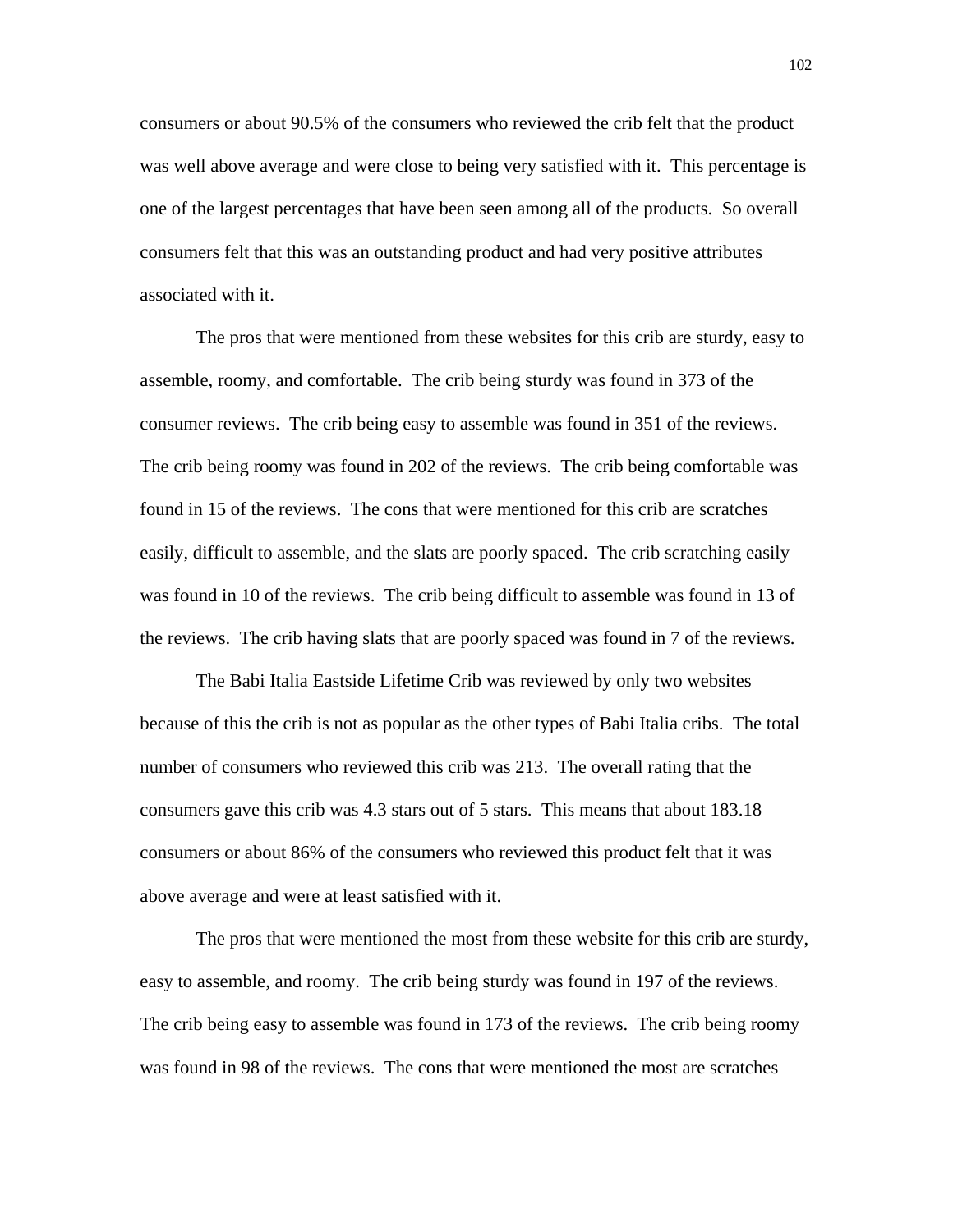easily, difficult to assemble, and the slats are poorly spaced. The crib scratching easily was found in 24 of the reviews. The crib being difficult to assemble was found in 6 of the reviews. The crib having slats that are poorly spaced was found in 6 of the reviews.

 From this data, it can be determined that the consumers who reviewed the Babi Italia cribs were influenced by traditional and logical elements of the company's marketing strategy somewhat more than they were influence by emotion and sensory centered elements. For the most part, the consumers focused on the logical aspects of why they chose this crib over another crib. The consumers mentioned how sturdy the cribs are, how roomy they are, and how they can scratch easily. All of these aspects depend on the physical features of the crib and what the consumers think of them. The consumers also focus on how easy or how difficult is to assemble the crib as do the consumers who reviewed other products. Although the majority of the consumers' focus was put on the physical advantages of the crib, there were some emotional and sensory characteristics stated. The consumers remarked how beautiful the cribs are and what beautiful craftsmanship they have. There was also a consumer who mentioned how huge the box was that the crib came in. These characteristics are without a doubt emotion and sense based. But these aspects are only mentioned by a few consumers, so it does not constitute as a significant majority of the consumers. In conclusion, the consumers who reviewed the Babi Italia cribs were more influenced by the company's traditional and logic centered marketing strategy than the emotional aspects of their marketing strategy.

 The Jardine Americana Lifetime Crib was reviewed by four websites who had a total number of 232 consumers that reviewed this product. The overall rating that these consumers gave the crib was 4.1 stars out of 5 stars. This means that about 190.24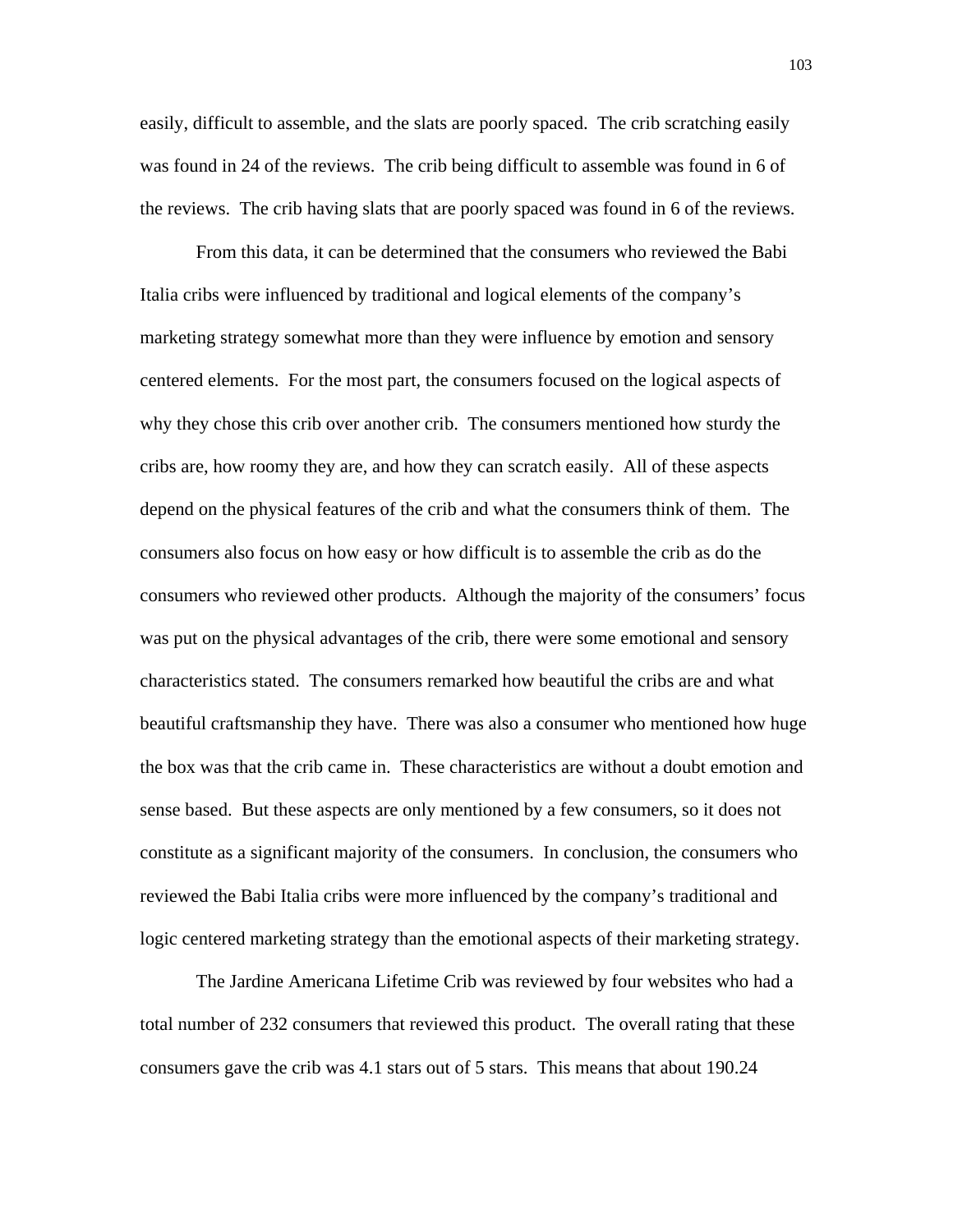consumers felt that the crib was above average and were at least satisfied with it. This shows that about 82% of the consumers who reviewed this product felt this way about it.

 The pros that were mentioned from these websites for this crib are easy to assemble, sturdy, roomy, good value, and durable. The crib being easy to assemble was found in 134 of the reviews. The crib being sturdy was found in 134 of the reviews. The crib being roomy was found in 68 of the reviews. The crib having good value was found in 20 of the reviews. The crib being durable was found in 25 of the reviews. The cons that were mentioned for this crib are flimsy, low mattress settings, and low quality. The crib being flimsy was found in 4 of the reviews. The crib having low mattress settings was found in 2 of the reviews. The crib having low quality was found in 3 of the reviews.

 The Jardine Olympia Lifetime Crib was reviewed by four websites who had a total number of 256 consumers who reviewed this product. The overall rating that these consumers gave the crib was 4 stars out of 5 stars. This means that about 204.8 consumers who reviewed this crib felt that it was above average and were at least satisfied with it. This also shows that 80% of the consumers who reviewed this crib felt this way about it.

 The pros that were mentioned the most from these websites for this crib are easy to assemble, sturdy, and roomy. The crib being easy to assemble was found in 98 of the reviews. The crib being sturdy was found in 102 of the reviews. The crib being roomy was found in 68 of the reviews. The cons that were mentioned for this crib are that the paint chips, hard to assemble, and low quality. The crib having paint that chips was found in 9 of the reviews. The crib being hard to assemble was found in 8 of the reviews.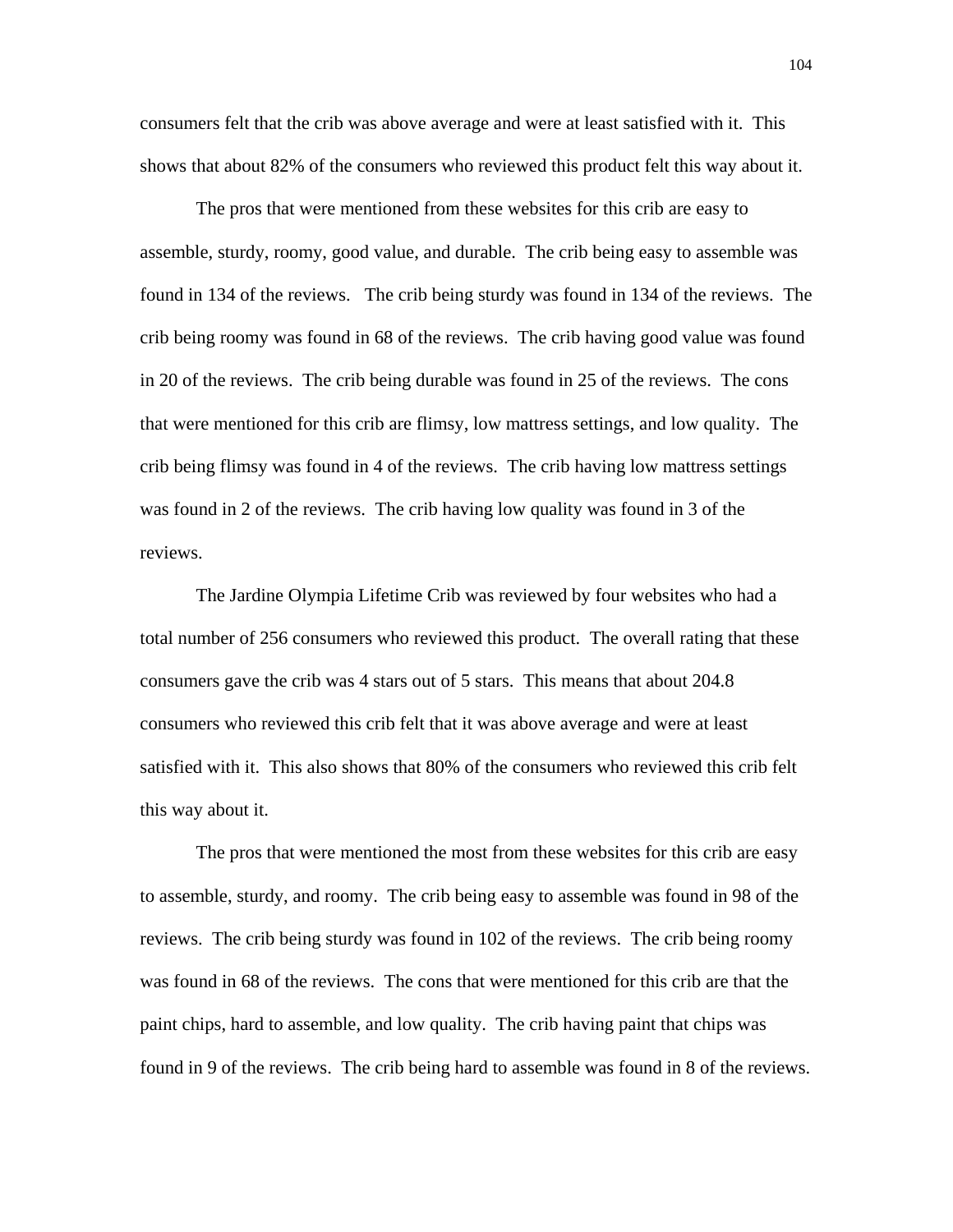The crib having low quality was found in 8 of the reviews.

 From this data, it can be determined that the consumers who reviewed the Jardine cribs were more influenced by traditional marketing tactics over the emotional marketing tactics by the Jardine brand. The consumers focused mainly on the physical qualities of the crib such as how sturdy it was and how roomy it was. As with other products previously reviewed, the consumers focused on how easy it was to assemble the crib. The "ease" aspects of the crib are what the consumers seem to be most concerned with since their lives are about to change dramatically with the birth of a child. So of course they are going to want a product that is going to make life easier instead of harder. The only other aspect the consumers focused on were the quality of the cribs. The quality of the crib is a pretty logical aspect because a consumer would not want to purchase a product that did not appear to have good materials or be assembled well. The consumers who reviewed the Jardine cribs did not seem to mention at all any aspects that could be considered emotional or sensory. So really the consumers do not, at least yet, seem influenced by emotional or sensory marketing tactics. The conclusion is that consumers who reviewed the Jardine cribs were more influenced by the brand's traditional marketing tactics over its emotional marketing tactics.

 The Da Vinci Emily Convertible Crib was reviewed by four websites who had a total number of 195 consumers that reviewed this crib. The overall rating given by these consumers was 4.125 stars out of 5 stars. This means that about 160.875 consumers who reviewed this crib felt that it was above average and were at least satisfied with it. This also shows that 82.5% of the consumers who reviewed this crib felt this way.

The pros that were mentioned the most from these websites for this crib are sturdy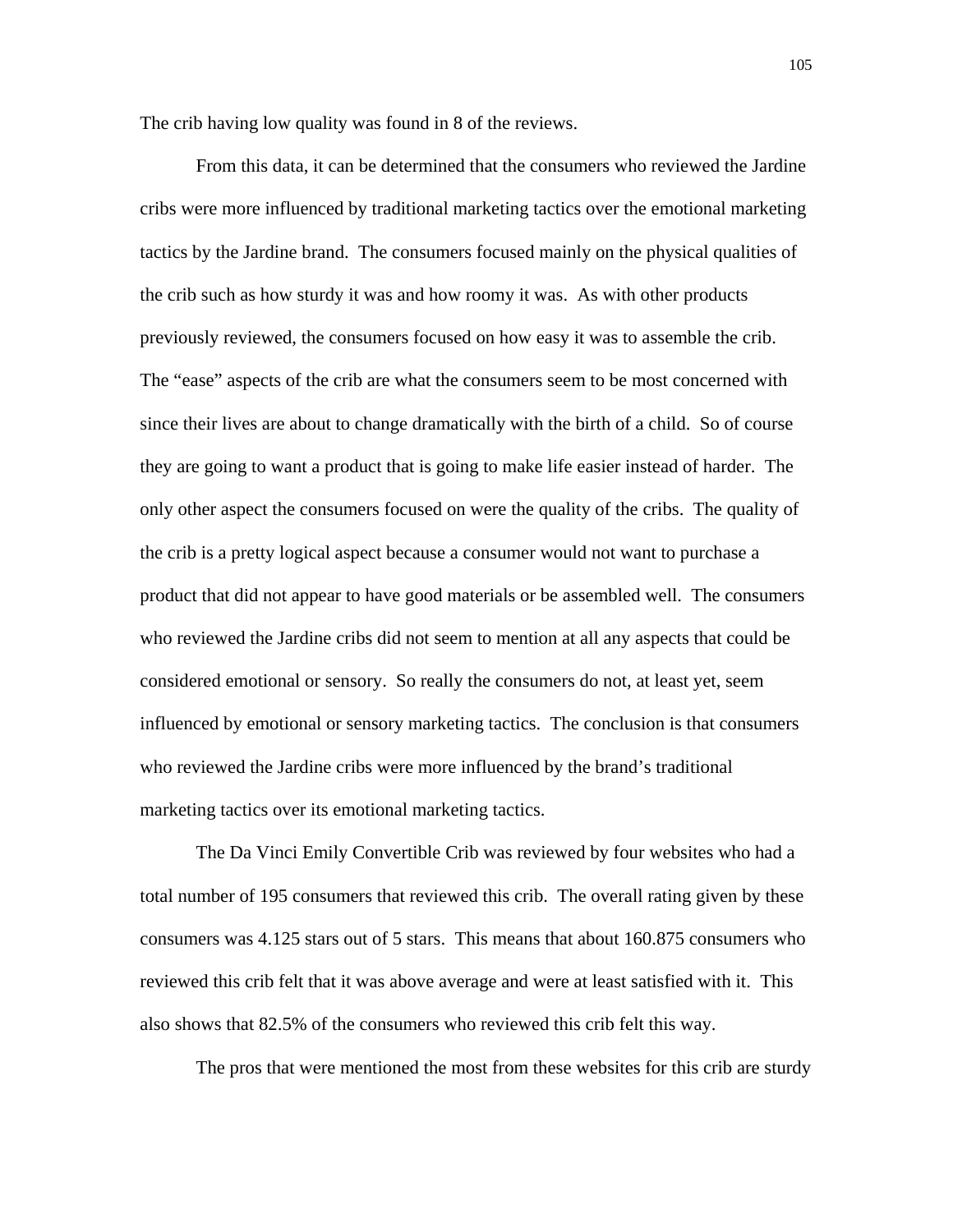and easy to assemble. The crib being sturdy was found in 112 of the reviews and was one of the top pros on Target.com. The crib being easy to assemble was found in 54 of the reviews and was one of the top pros mentioned on Amazon.com and Target.com. The cons that were mentioned the most for this crib are scratches easily, difficult to assemble, and wears easily. The crib scratching easily was found in 11 of the reviews and was a top con on Amazon.com and Target.com. The crib being difficult to assemble and wearing easily were both found in 4 reviews.

 The Da Vinci Parker Convertible Crib was reviewed by four websites who had a total number of 194 consumers that reviewed the crib. The overall rating given by these consumers was 4.1 stars out of 5 stars. This means that about 159.08 consumers who reviewed this crib felt that it was above average and were at least satisfied with it. This shows that about 82% of the consumers who reviewed this product felt this way. Although the sample is small for this product, a conclusion can still be made in combination with the other Da Vinci crib.

 The pros that were mentioned for this crib from all the websites are sturdy, easy to assemble, and roomy. The crib being sturdy was found in 112 of the reviews. The crib being easy to assemble was found in 88 of the reviews. The crib being roomy was found in 52 of the reviews. The cons that were mentioned the most from the websites are difficult to assemble, scratches easily, and heavy. The crib being difficult to assemble was found in 6 of the reviews. The crib scratching easily was found in 5 of the reviews. The crib being heavy was found in 5 of the reviews.

 From this data, it can be determined that just like with the other cribs and products the consumers responded with more traditional and logic centered characteristics for the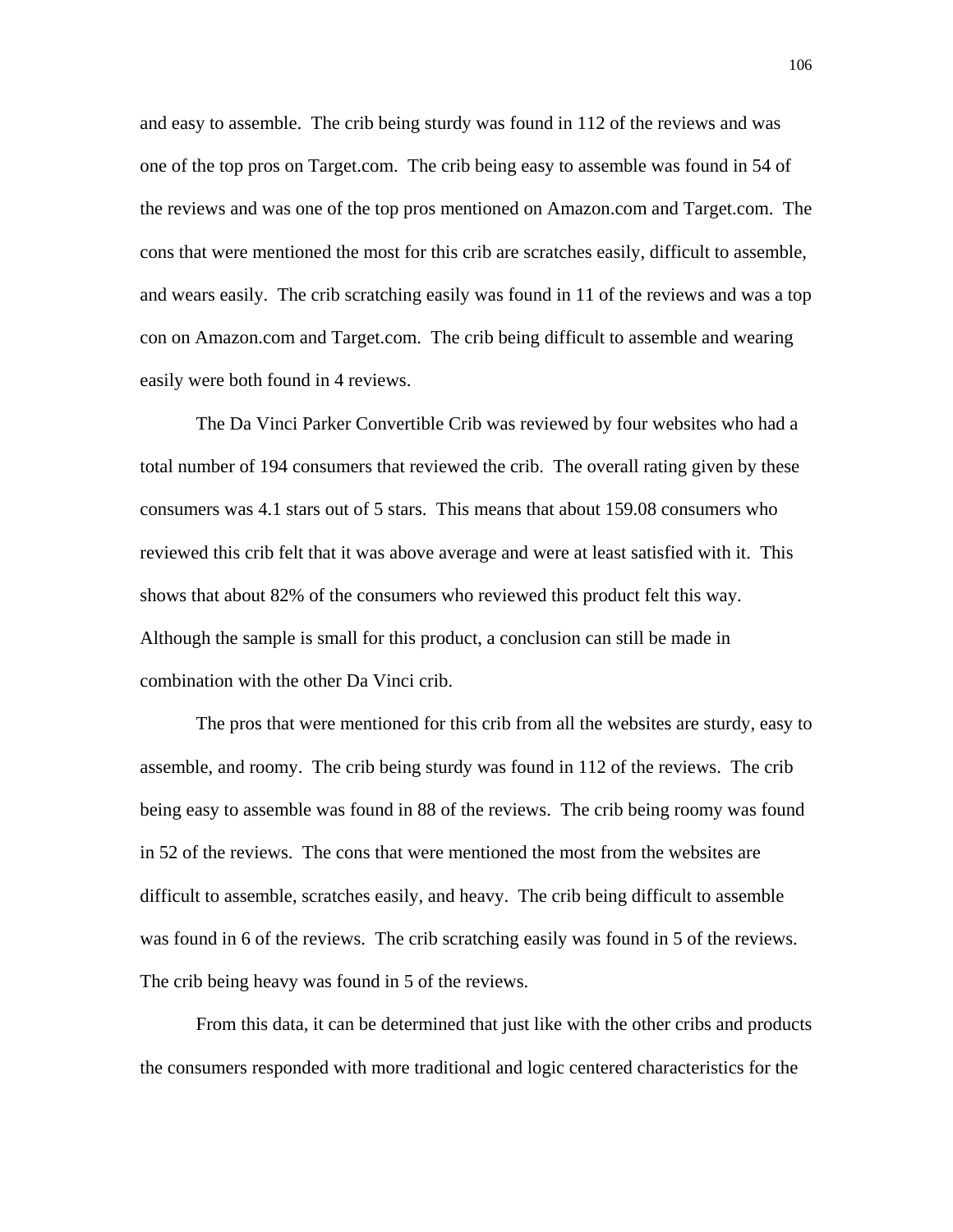crib than emotion or sense based aspects. The consumers again focused on the physical advantages of the crib in determining why they had chosen this crib over other cribs. The consumers focused on how sturdy, how roomy, and how easy the crib was to assemble. As for the cons, the consumers again focused on its physical features since they mentioned how heavy, how easy to scratch, and how difficult to assemble the crib was. So even though the consumers found flaws with the crib, the flaws were still based on logic instead of emotional factors. Although the majority of the consumers focused on traditional features, there were a few consumers who focused on emotional and sensory based features. The cribs were stated to have great shape, to be beautiful, to be attractive, to be spacious, has a playful design, was elegant, and had a misleading color. These are obviously emotion and sense centered aspects which mean that the consumers were affected by the emotional aspect of the brand's marketing strategy. In conclusion, the consumers who reviewed the Da Vinci cribs were more influenced by the brand's logic centered marketing strategy over the emotional aspects of their marketing strategy even though some consumers were somewhat influenced by the emotional aspects.

## **Conclusions and Recommendations**

 This analysis of the overall reviews for each brand shows that none of the companies presented for the bottles, travel systems, or cribs had a marketing strategy which contained emotional elements but did not end up influencing consumers' purchases. So from the data presented in this discussion, there is no evidence that the consumers were overly influenced by marketing strategies that had element of experiential or sensory marketing. The consumers appeared to be more influenced by the traditional elements of the marketing strategies which centered on the marketing mix,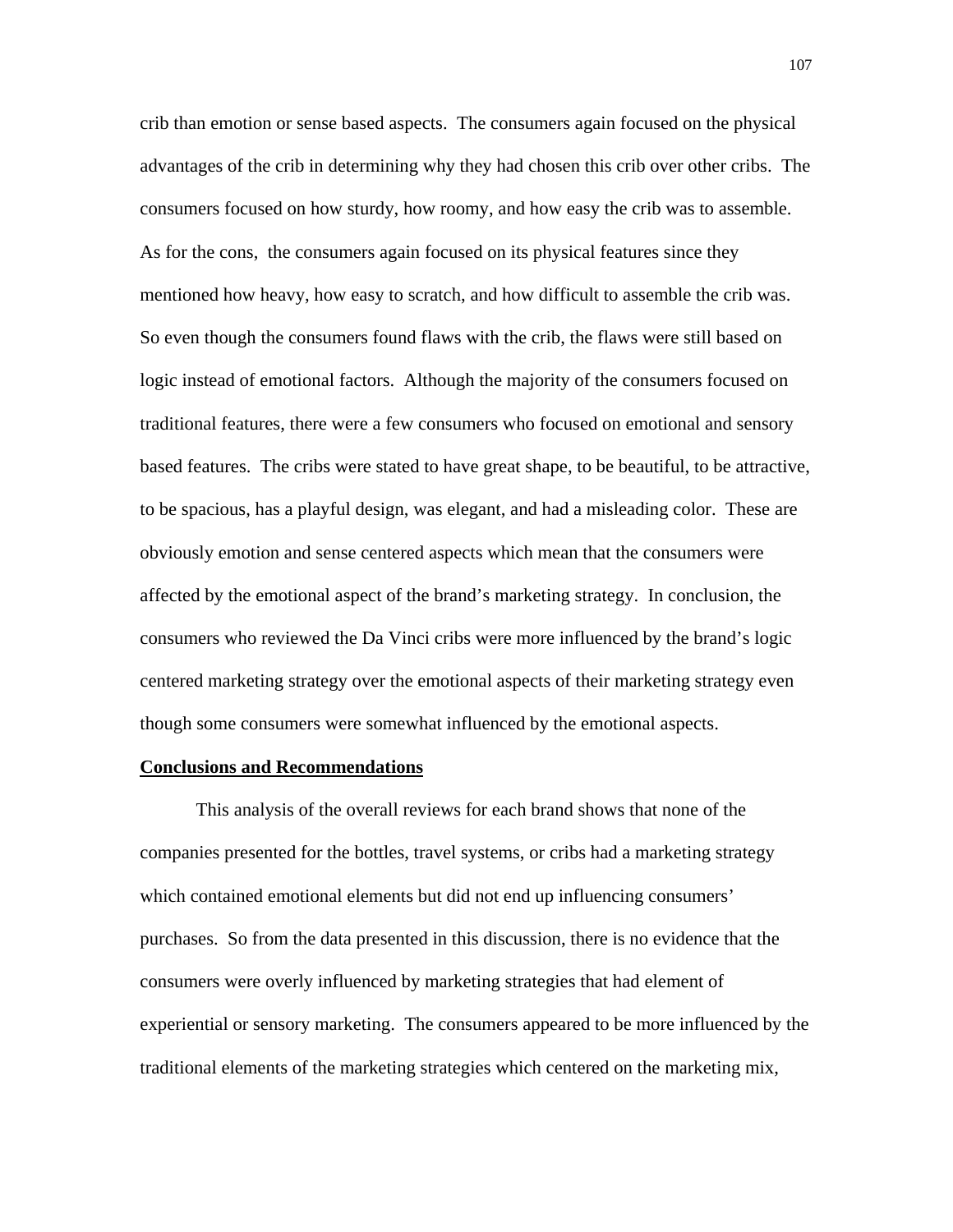differentiation, and were focused on a particular market. Even though the consumers seemed to be more influenced by the logical and traditional elements of the marketing strategies, there were some consumers who were affected by the emotional elements of those same strategies. These consumers stated how the product looked, what the design was like, and how it felt. This does show that the emotional elements of a marketing strategy can have an affect on consumers but not as significant as the affect the traditional elements of the marketing strategy have.

 Even if the above data does show what elements seem to be most important to consumers and which elements seem to affect them the most, this does not prove whether or not the these elements effected the consumers' purchase. This also does not show whether or not the consumers were affected by these elements because of the brands' marketing strategies. The only way to figure this out would be to have one on one interview with consumers who purchased each individual product and determined from them what affected their purchase decision the most. Also, another option would be to give the consumers a survey that specifically asks the consumers about the various brands' marketing strategies in regards to what elements of it affected them the most. Then, the following question would be if these elements were the aspects that affected their selection and purchase of the product.

 Recommendations for marketers of baby product would include developing a strategy with a combination of traditional/ logical elements as well as some emotional and sensory elements. From the above conclusions, it can be determined that the marketing strategy should be more centered on the physical characteristics of the product and also the advantages of it above other similar products. These are the elements that it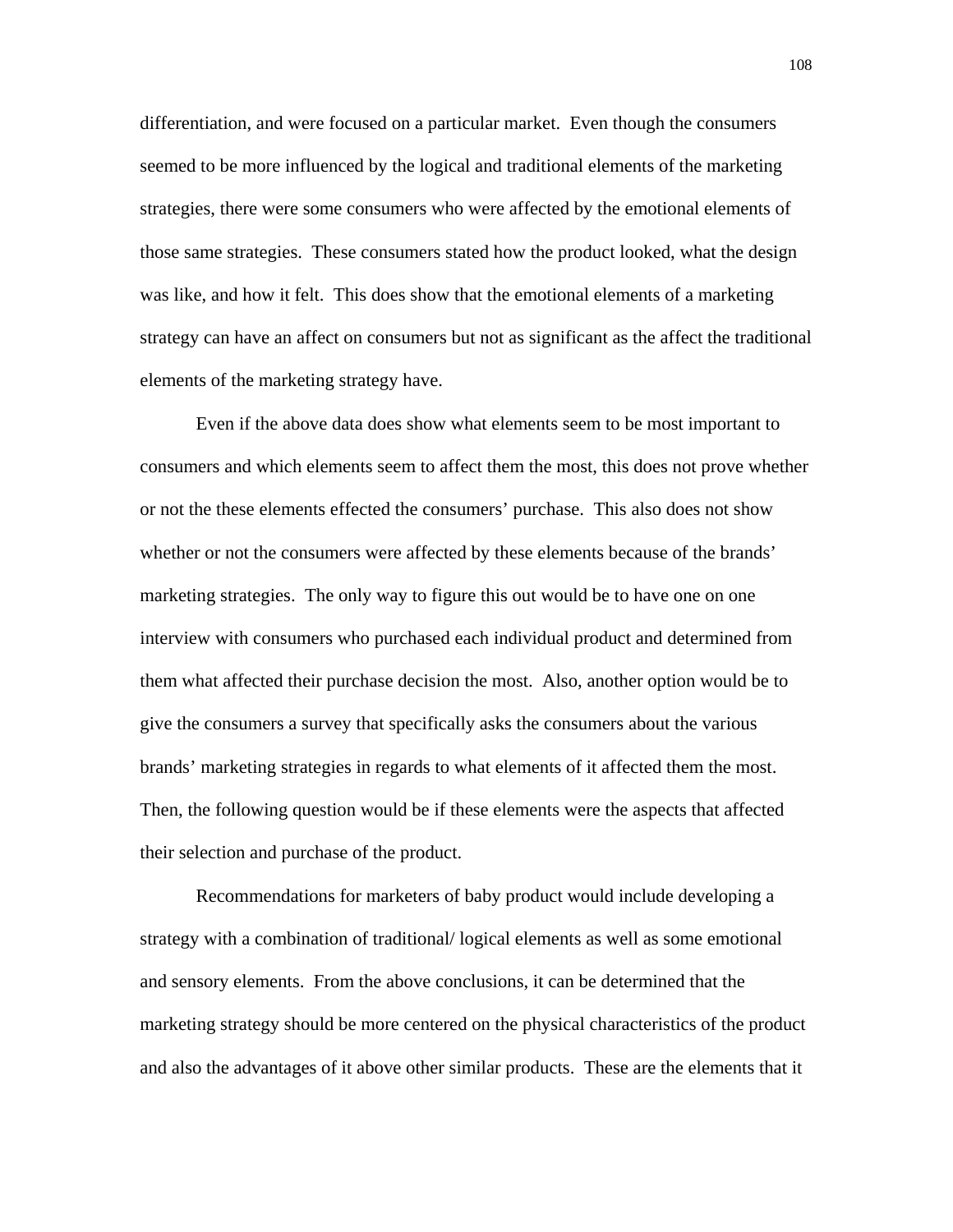appears consumers are concentrating on the most and are most likely concerned with when looking for a particular product. Marketers need to do as much research about what exactly their customers are looking for in order to develop the most persuasive marketing strategy for their product. The baby product market can be very congested with many different brands depending on the product and it can be hard for a consumer to distinguish between the multiple brands. Marketers need to assist consumers through the distraction of all the various brands and lead the consumers to their particular brand.

 Consumers need to be fully aware of the fact that there are numerous brands that are going to be fighting for their business and trying to develop a marketing strategy to lure them away from the brand they are currently using. They need to understand that a marketing strategy might be presenting elements for a product that are too good to be true or could be avoiding major problem areas of a product just to get business. Consumers need to remember to not only consider what the brand's marketing strategy says but to also get outside sources to make a fully informed decision. The overall recommendation for consumers would be to get as much information about the products and to take into consideration the marketing strategies but not let it be the final backing for a purchase. Also consumers, if the opportunity arises, should get marketers as much information about what they are truly looking for in a particular product in order for the brands to deliver a product that fully meets their needs.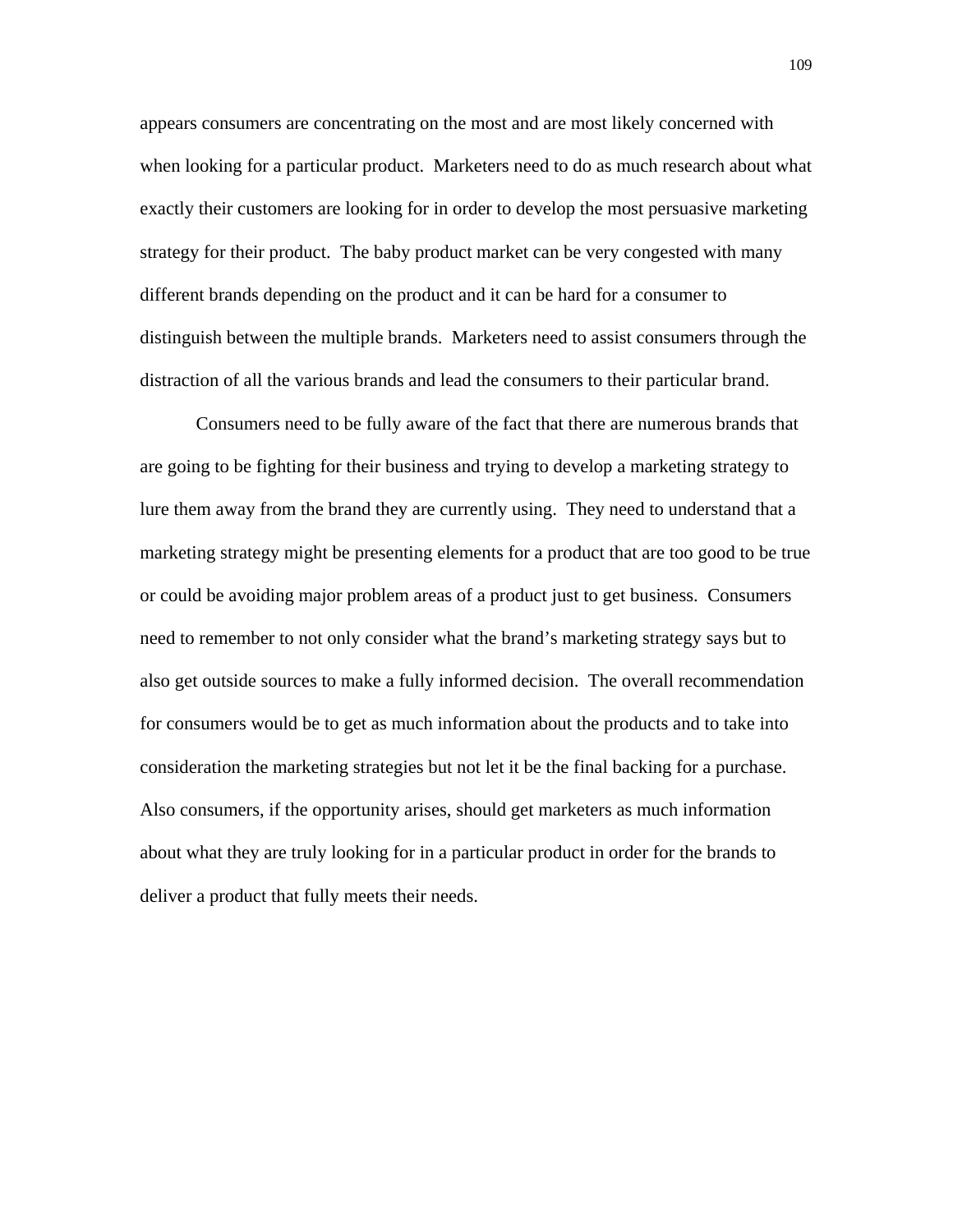## **Bibliography**

Amazon.com. 1996-2009. Amazon.com, Inc. < [http://www.amazon.com](http://www.amazon.com/)>.

Babiesrus.com. 2009. Geoffrey, LLC. <http://www.babiesrus.com/shop/index.jsp?categoryId=2255957>.

Babiitalia.com. 2006. LaJobi Industries. [http://www.babiitalia.com](http://www.babiitalia.com/).

Buzzillions.com. 2009. Power Reviews, Inc. [http://www.buzzillions.com.](http://www.buzzillions.com/)

Chiccousa.com. 2009. Chicco. [http://www.chiccousa.com](http://www.chiccousa.com/).

Consumer.phillips.com. 2004-2009. Koninklijke Phillips Electronics N.V. [http://www.consumer.philips.com/consumer/en/us/consumer/cc/\\_categoryid\\_TOP](http://www.consumer.philips.com/consumer/en/us/consumer/cc/_categoryid_TOPIC_ABOUT_PHILIPS_AVENT_US_CONSUMER)  [IC\\_ABOUT\\_PHILIPS\\_AVENT\\_US\\_CONSUMER.](http://www.consumer.philips.com/consumer/en/us/consumer/cc/_categoryid_TOPIC_ABOUT_PHILIPS_AVENT_US_CONSUMER)

Diapers.com. 2005-2009. 1800 Diapers, Inc. < [http://www.diapers.com](http://www.diapers.com/)>.

Evenflo.com. 2008. Evenflo Company, Inc. [http://www.evenflo.com.](http://www.evenflo.com/)

Furniture. [United States]: Geoffrey, LLC. , n.d.

Gracobaby.com. 2009. Graco Children's Products, Inc. <http://www.gracobaby.com/Pages/Home.aspx#/home>.

Handi-craft.com. 2009. Handi-Craft Company. [http://www.handi-craft.com.](http://www.handi-craft.com/)

- Lajobi.com. 2007. LaJobi Industries. [http://www.lajobi.com/index.php?option=com\\_content&task=view&id=52&Itemi](http://www.lajobi.com/index.php?option=com_content&task=view&id=52&Itemid=28)  $d=28$ .
- Lamb Jr., Charles W, Joseph F. Heur, Jr., and Carl McDaniel. Marketing.  $7<sup>th</sup>$  ed. Mason, OH: South-Western Thomson, 2004.

Milliondollarbaby.com. 2008. Million Dollar Baby. [http://www.milliondollarbaby.com](http://www.milliondollarbaby.com/).

Monster.com. Monster. Feb. 2009. [http://company.monster.com/evenflo.](http://company.monster.com/evenflo)

Newbornfree.com. BornFree Inc. [http://www.newbornfree.com.](http://www.newbornfree.com/)

Schmitt, Bernd H. Experiential Marketing. New York: The Free Press, 2004.

Sudharshan, D. Marketing Strategy: Relationships, Offerings, Timing, & Resource Allocation. Englewood Cliffs, NJ: Prentice-Hall, Inc., 1995.